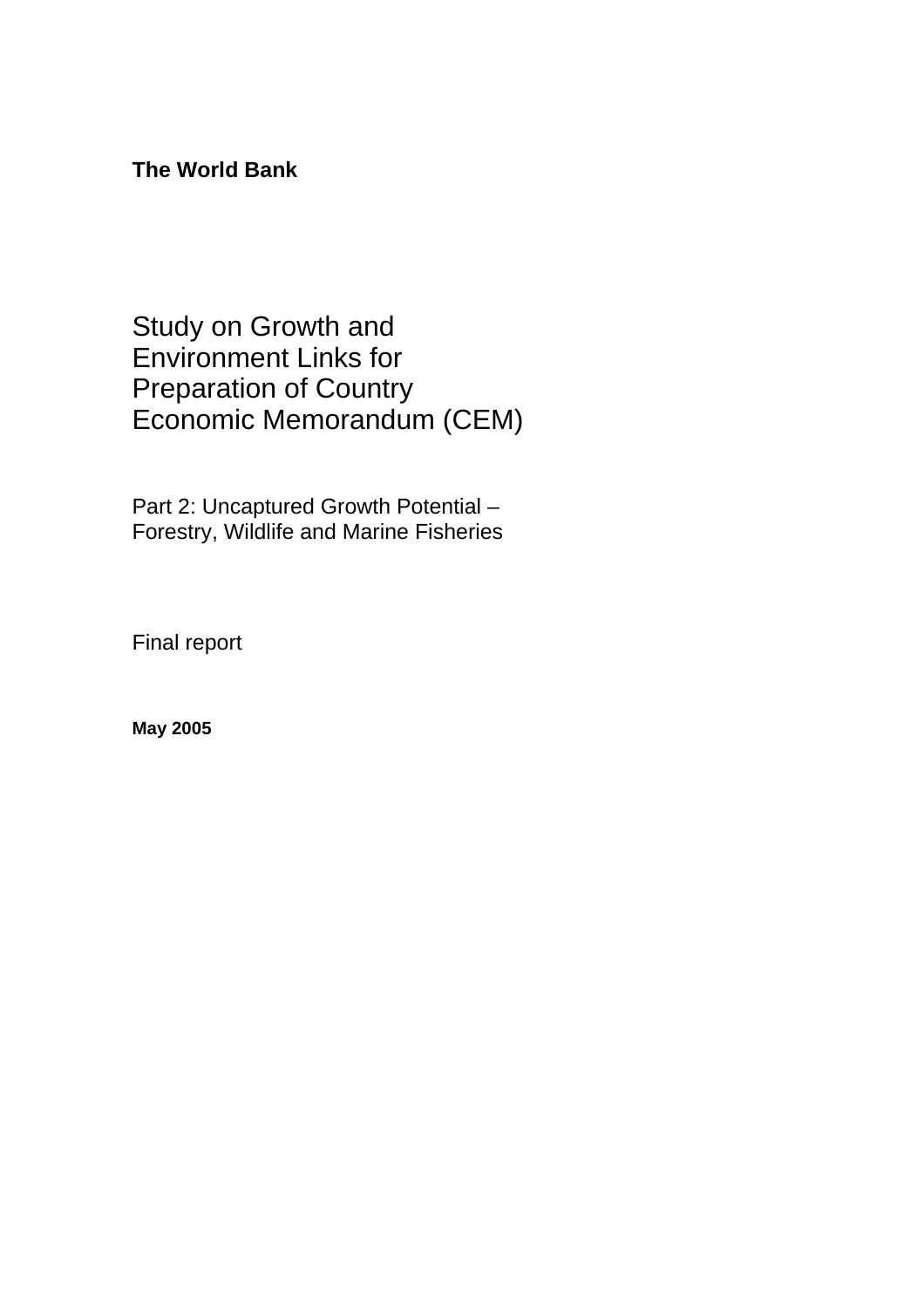**The World Bank** 

Study on Growth and Environment Links for Preparation of Country Economic Memorandum (CEM)

Part 2: Uncaptured Growth Potential – Forestry, Wildlife and Marine Fisheries

Final report

**May 2005**

Report no. 2 Issue no. 2 Date of issue 2 May 2005 Prepared KEP Checked TNH Approved

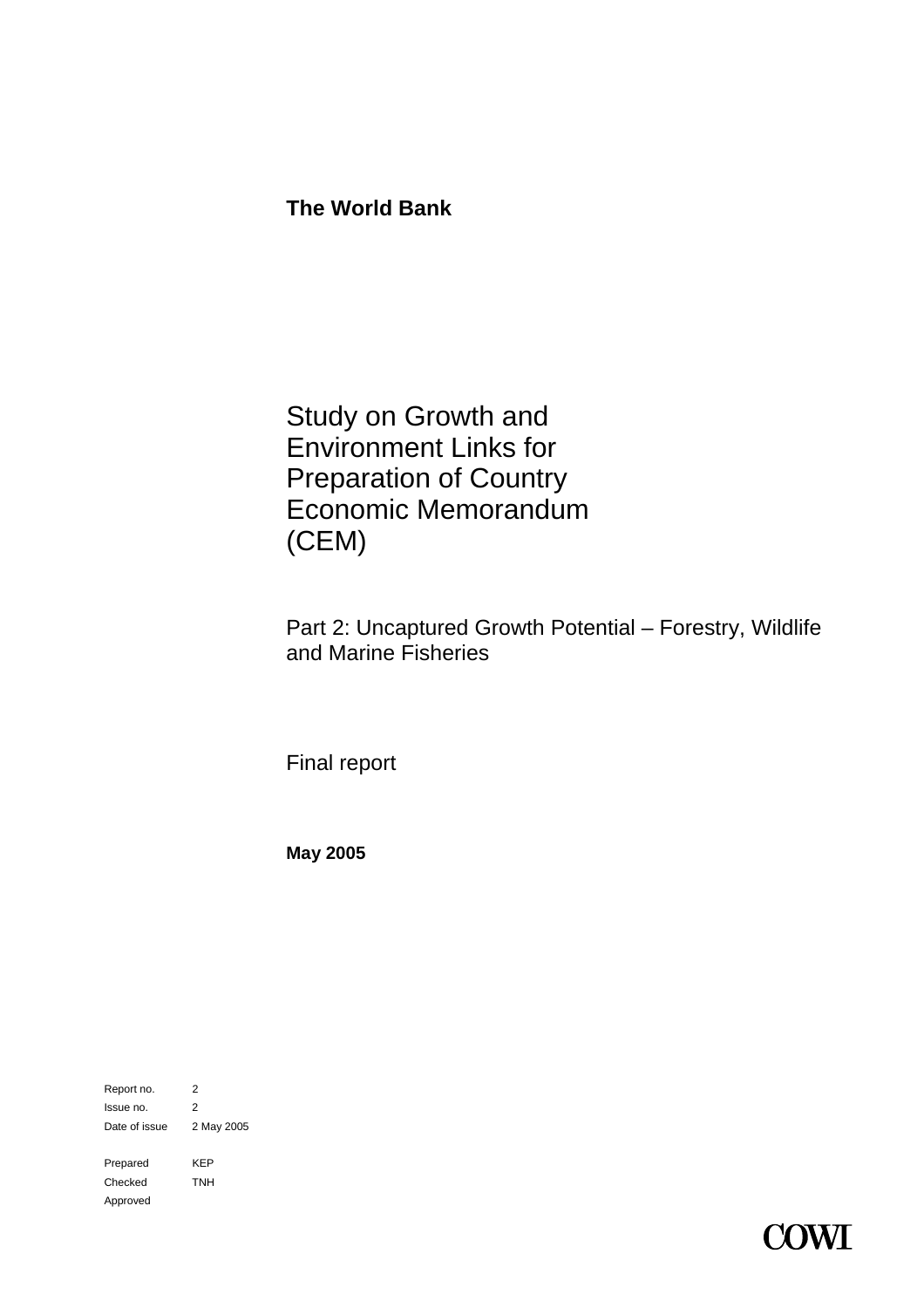# **Table of Contents**

| 1                | Introduction                                         | 7  |
|------------------|------------------------------------------------------|----|
| 2                | <b>Forestry</b>                                      | 8  |
| 2.1              | <b>GDP Contribution</b>                              | 9  |
| $2.2\phantom{0}$ | <b>Forest Resources</b>                              | 10 |
| 2.3              | Sector Financing and Spending                        | 15 |
| 2.4              | Production and Consumption                           | 22 |
| 2.5              | <b>Exports and Domestic Trade</b>                    | 24 |
| 2.6              | Employment                                           | 27 |
| 2.7              | <b>Unaccounted Forest Services and Externalities</b> | 27 |
| 2.8              | <b>Future Growth and Recommendations</b>             | 35 |
| 3                | <b>Wildlife</b>                                      | 38 |
| 3.1              | <b>Policy Framework</b>                              | 39 |
| 3.2              | <b>GDP Contribution</b>                              | 40 |
| 3.3              | <b>Wildlife Resources</b>                            | 41 |
| 3.4              | Contribution of Consumptive Wildlife Resources Use   | 42 |
| 3.5              | Wildlife Division Income and Expenditure             | 44 |
| 3.6              | Live Animals Export                                  | 50 |
| 3.7              | Wildlife Resources and Poverty Reduction             | 52 |
| 3.8              | Sustainability                                       | 55 |
| 3.9              | <b>Conclusions and Recommendations</b>               | 58 |
| 4                | <b>Marine Fisheries</b>                              | 60 |
| 4.1              | Contribution of Fisheries to GDP                     | 61 |
| 4.2              | Sector Financing and Spending                        | 63 |
| 4.3              | <b>Marine Fisheries Resources</b>                    | 66 |
| 4.4              | Revenue from Marine Fisheries                        | 71 |
| 4.5              | Marine Resources and Poverty Reduction               | 73 |
| 4.6              | Sustainability of Marine Fisheries                   | 75 |
| 4.7              | Policy framework for Marine Fisheries                | 77 |
| 4.8              | Recommendations                                      | 79 |

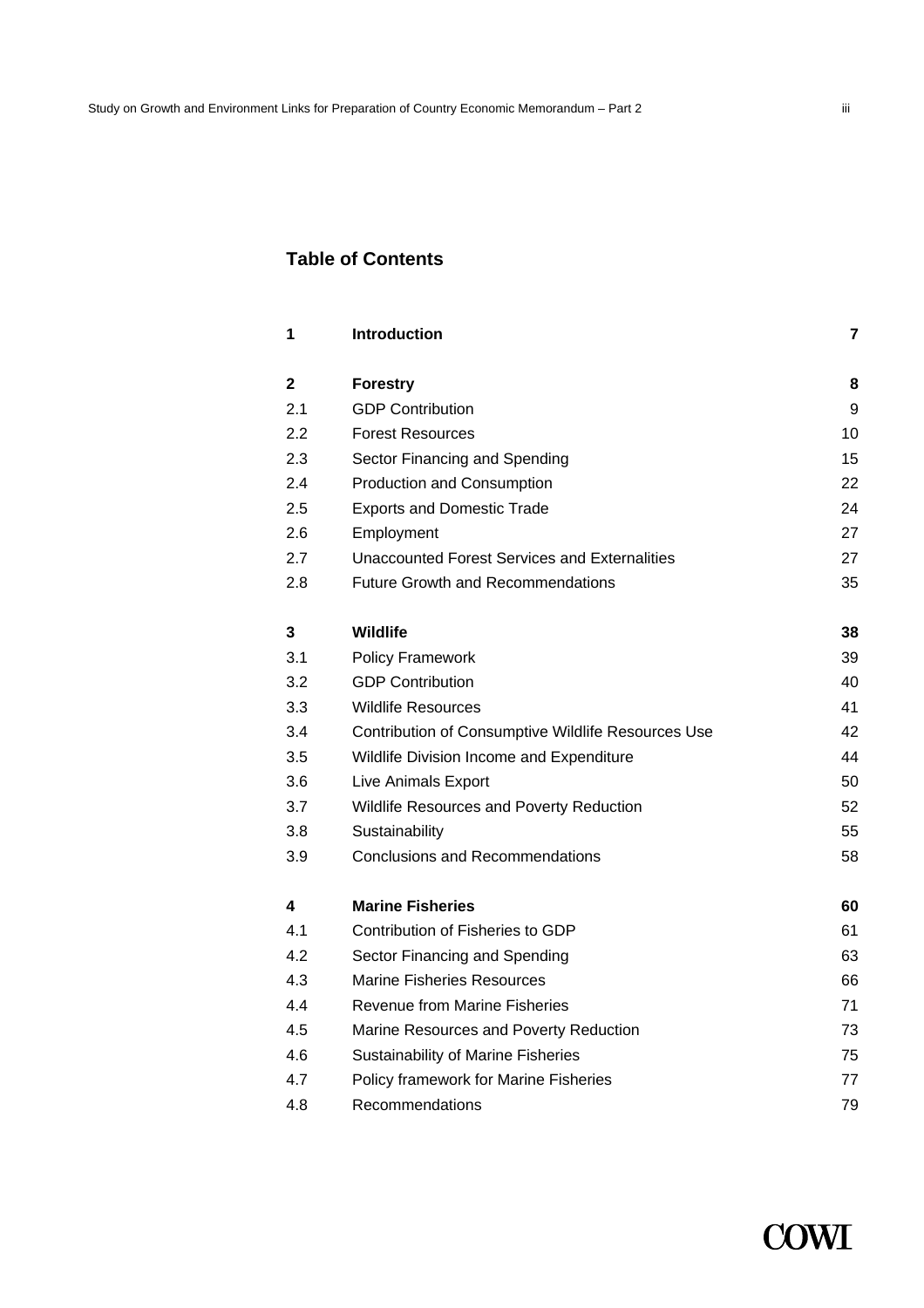# **List of boxes**

| Box 1 | Key estimates on the economic contribution of Forests          | 9  |
|-------|----------------------------------------------------------------|----|
| Box 2 | Facts and figures on charcoal production                       | 30 |
| Box 3 | Monetarizing the contribution of forests to water supply       | 31 |
| Box 4 | Contribution of Eastern Arc Forests to water and energy supply | 32 |
| Box 5 | Ways to increase revenue from the Forestry sector              | 36 |

# **List of charts**

| Chart 1  | Overall GDP and contribution of Forestry                    | 10 |
|----------|-------------------------------------------------------------|----|
| Chart 2  | Regions in Tanzania, Road density and forest reserves, 2002 | 13 |
| Chart 3  | Regions in Tanzania, Income and forest reserves, 2002       | 14 |
| Chart 4  | Forestry sector revenue, 1987/88 - 2003/04                  | 15 |
| Chart 5  | Distribution between sources of revenue, 2003/04            | 17 |
| Chart 6  | Revenue collected and retained at source, 2002/03 - 2003/04 | 18 |
| Chart 7  | Development budget, 2003/04                                 | 20 |
| Chart 8  | Recurrent versus development spending, 2001/02 - 2003/04    | 21 |
| Chart 9  | Degree of self-financing of FBD                             | 22 |
| Chart 10 | Composition of Forestry exports by product, 2001/02         | 24 |
| Chart 11 | Beeswax exports, 1988/89 -2003/04                           | 25 |
| Chart 12 | Honey exports, 1988/89 - 2003/04                            | 25 |
| Chart 13 | Trend in gum and resins export and revenue, 1997 - 2003.    | 27 |

**COWI**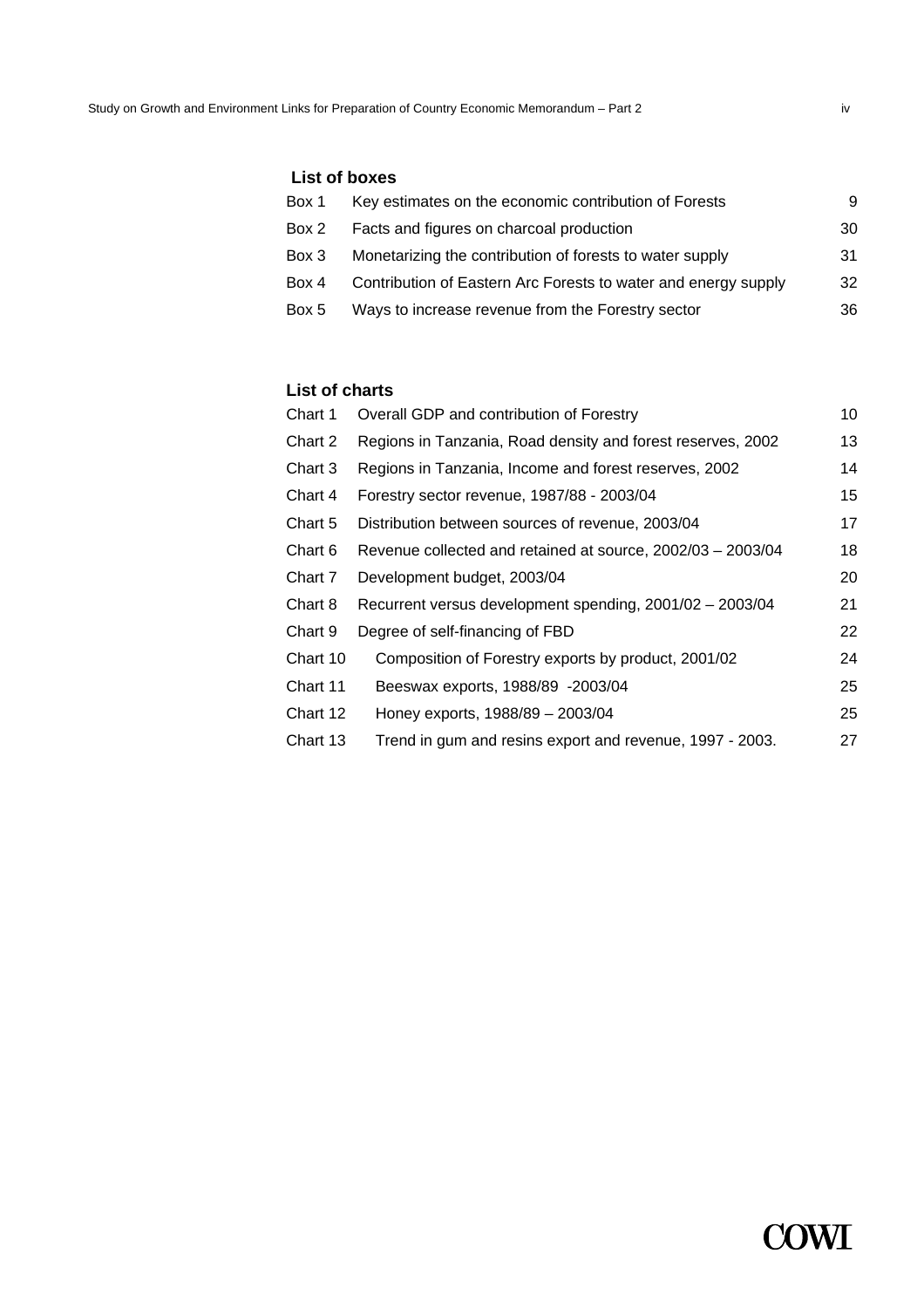| Table 1  | Forestry reserves in Tanzania by type and land area            | 11 |
|----------|----------------------------------------------------------------|----|
| Table 2  | Forest revenue by Forest type                                  | 16 |
| Table 3  | Revenue collection by source, 2002/03 - 2003/04                | 17 |
| Table 4  | Budget of MNRT, distribution by sub-sector, 2002/03 - 2003/04  | 19 |
| Table 5  | Industrial wood consumption, 1988, 1989 and early 1990s.       | 23 |
| Table 6  | Inputs of forests to Tobacco production                        | 29 |
| Table 7  | Projection of charcoal production impact on forests, 2002-20   | 30 |
| Table 8  | Sources of income in villages, Tanzania, 2002                  | 34 |
| Table 9  | Areas occupied by National Parks in Tanzania.                  | 41 |
| Table 10 | Value of Tanzania's Wildlife Resources in regional comparison  | 42 |
| Table 11 | Tourist hunting and live animals export earnings, 1994 – 2003  | 43 |
| Table 12 | Revenue collection by source, 2002, 2003, 2004                 | 46 |
| Table 13 | 2003 Revenue by selected District Councils from Game Licenses  | 46 |
| Table 14 | Export of Government Trophies, Live Animals and Birds          | 51 |
| Table 15 | Export of Live Animals and Animal Tusks/Teeth                  | 52 |
| Table 16 | Marine Fisheries resources and their value (base year 2000)    | 67 |
| Table 17 | Management advice from the IOTC                                | 70 |
| Table 18 | Catch and Value of Tuna and Tuna-like big pelagis in EEZ, 2004 | 70 |
| Table 19 | HDI and HPI for coastal regions                                | 74 |
| Table 20 | Contribution of fish to household subsistence in coastal areas | 75 |

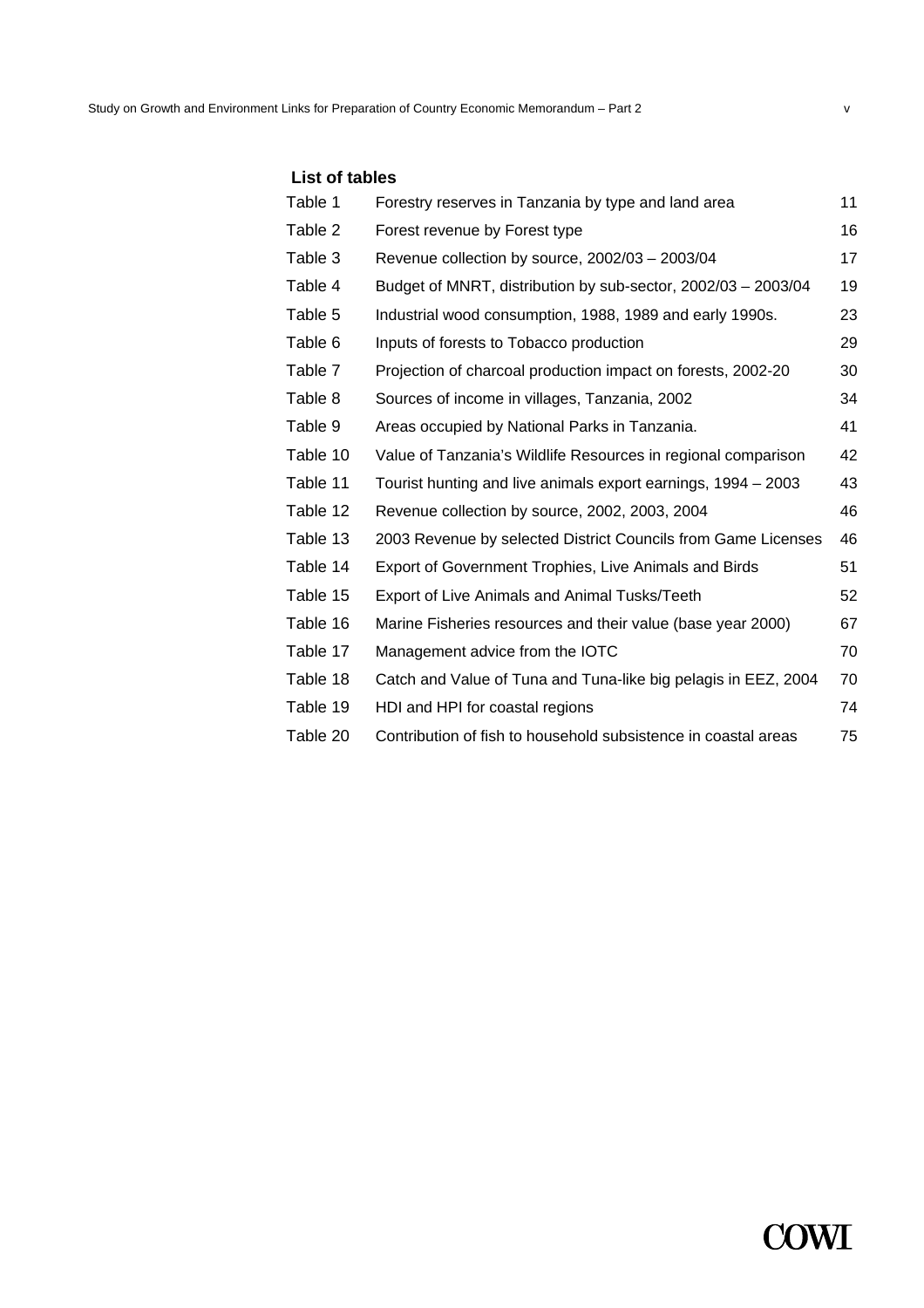# **List of abbreviations and acronyms**

| <b>CEM</b>   | <b>Country Economic Memorandum</b>                      |
|--------------|---------------------------------------------------------|
| <b>CFR</b>   | <b>Catchment Forest Reserve</b>                         |
| <b>DWFN</b>  | <b>Distant Water Fishing Nations</b>                    |
| <b>CITES</b> | Convention on International Trade in Endangered Species |
| <b>EEZ</b>   | <b>Exclusive Economic Zone</b>                          |
| <b>ENR</b>   | <b>Environment and Natural Resources</b>                |
| <b>FA</b>    | <b>Fisheries Agreement</b>                              |
| <b>FBD</b>   | Forestry and Beekeeping Division (under MNRT)           |
| GDP          | <b>Gross Domestic Product</b>                           |
| GoT          | Government of Tanzania                                  |
| <b>GRT</b>   | <b>Gross Registered Tonnes</b>                          |
| <b>IOTC</b>  | Indian Ocean Tuna Commission                            |
| <b>IUU</b>   | Illegal, Unreported and Unobserved                      |
| <b>LMDA</b>  | Logging and Miscellaneous Development Account           |
| <b>MNRT</b>  | Ministry of Natural Resources & Tourism                 |
| <b>MSY</b>   | Maximum sustainable Yield                               |
| NFP          | <b>National Forest Programme</b>                        |
| <b>NTFP</b>  | <b>Non-Timer Forest Products</b>                        |
| <b>PER</b>   | <b>Public Expenditure Review</b>                        |
| <b>PFA</b>   | Private Fisheries Agreement                             |
| <b>RFO</b>   | Regional Fisheries Organisation                         |
| <b>SPM</b>   | Southern Paper Mill                                     |
| <b>TFCMP</b> | Tanzania Forest Conservation and Management Project     |
| <b>TIC</b>   | <b>Tanzania Investment Centre</b>                       |
| Tsh.         | <b>Tanzanian Shilling</b>                               |
| <b>TWICO</b> | Tanzania Wood Industry Corporation                      |
| <b>URT</b>   | United Republic of Tanzania                             |

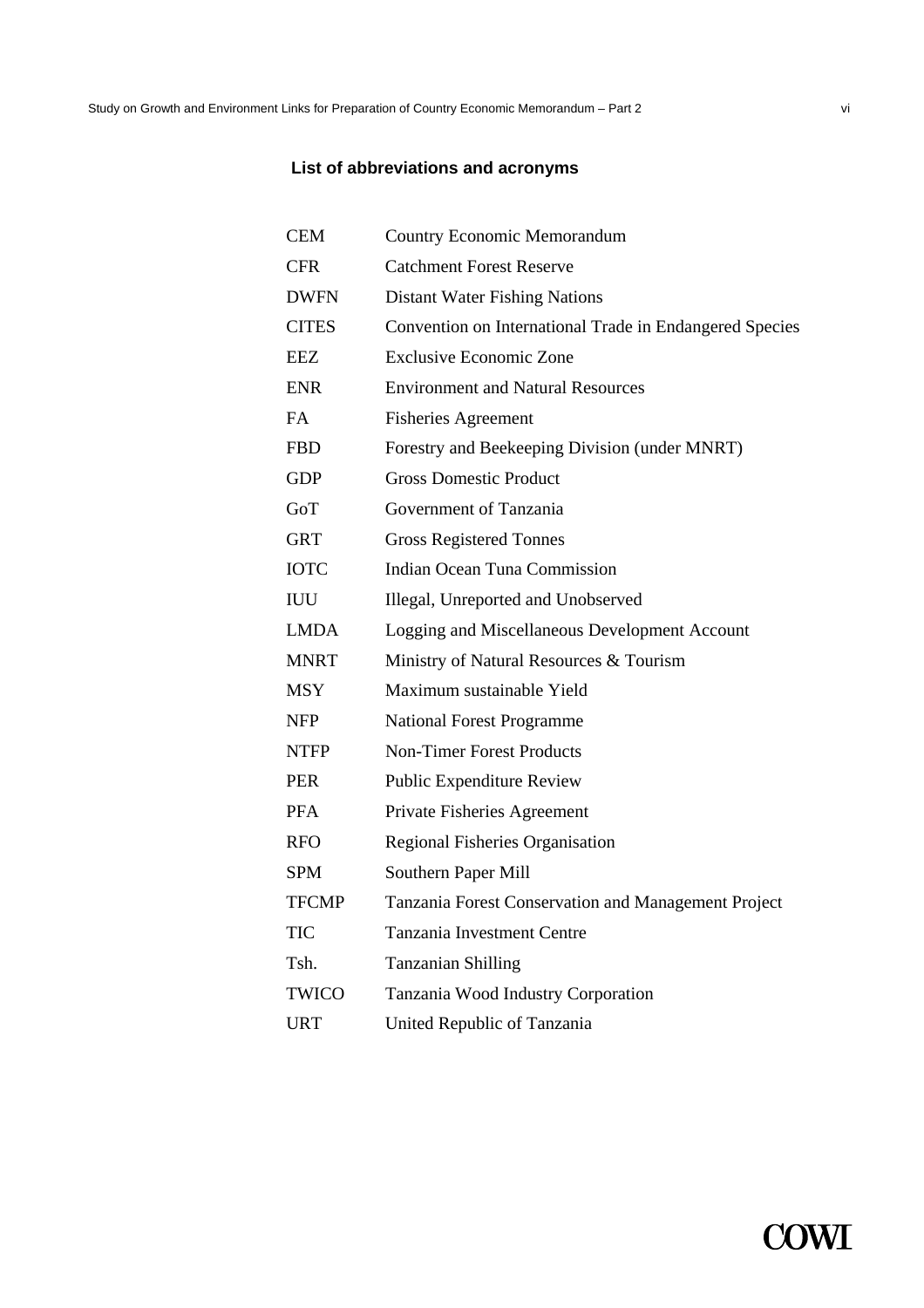# **1 Introduction**

This paper is Part 2 of the Study on Growth and Environment Links for the preparation of the Country Economic Memorandum (CEM) of Tanzania by the World Bank.

While Part 1 discussed the relevant literature and provided comments on the draft concept note of the CEM, Part 2 provides background data on the Forestry and Wildlife Sectors, both of which are excluded in the early drafts of the CEM. Part 2 also includes Fisheries with particular focus on Marine Resources. Part 3 of the study discusses the Mining, Freshwater Fishery, and Tourism sectors and potential externalities of the recent 'success stories' of growth in these sectors. Part 3 is presented in a separate paper.

The Forestry and Wildlife Sectors combined contributed on average 3.3 percent to national GDP over the last ten years, which largely under represents their potential contribution to the national GDP, economic growth and rural wealth. While this under-valuation is partly due to under-accounting in the System of National Accounts, corruption and inefficient administration and management in both the Forestry and Wildlife sectors lead to losses in government revenue and livelihoods benefits for the local population.

This report is a secondary data analysis, aimed at compiling quantitative information on the contribution of Forestry and Wildlife to economic growth as an input into the CEM. Data availability and quality were constraints to the analysis. The sources of information are statistics from the Ministry of Natural Resources and Tourism, Bureau of Statistics, existing literature and project reports. The examined literature is listed in Annex 2 of this report, while the Terms of Reference for this assignment are annexed to the separate Part 1 report.

The report presents first in Chapter 2 the Forestry sector, in Chapter 3 the Wildlife sector and then in Chapter 4 the Fisheries Sector. While Chapter 4 presents some general data on the contribution of Fisheries to GDP and Sector Financing and Spending, it focuses primarily on Marine Fisheries in the remaining Sections.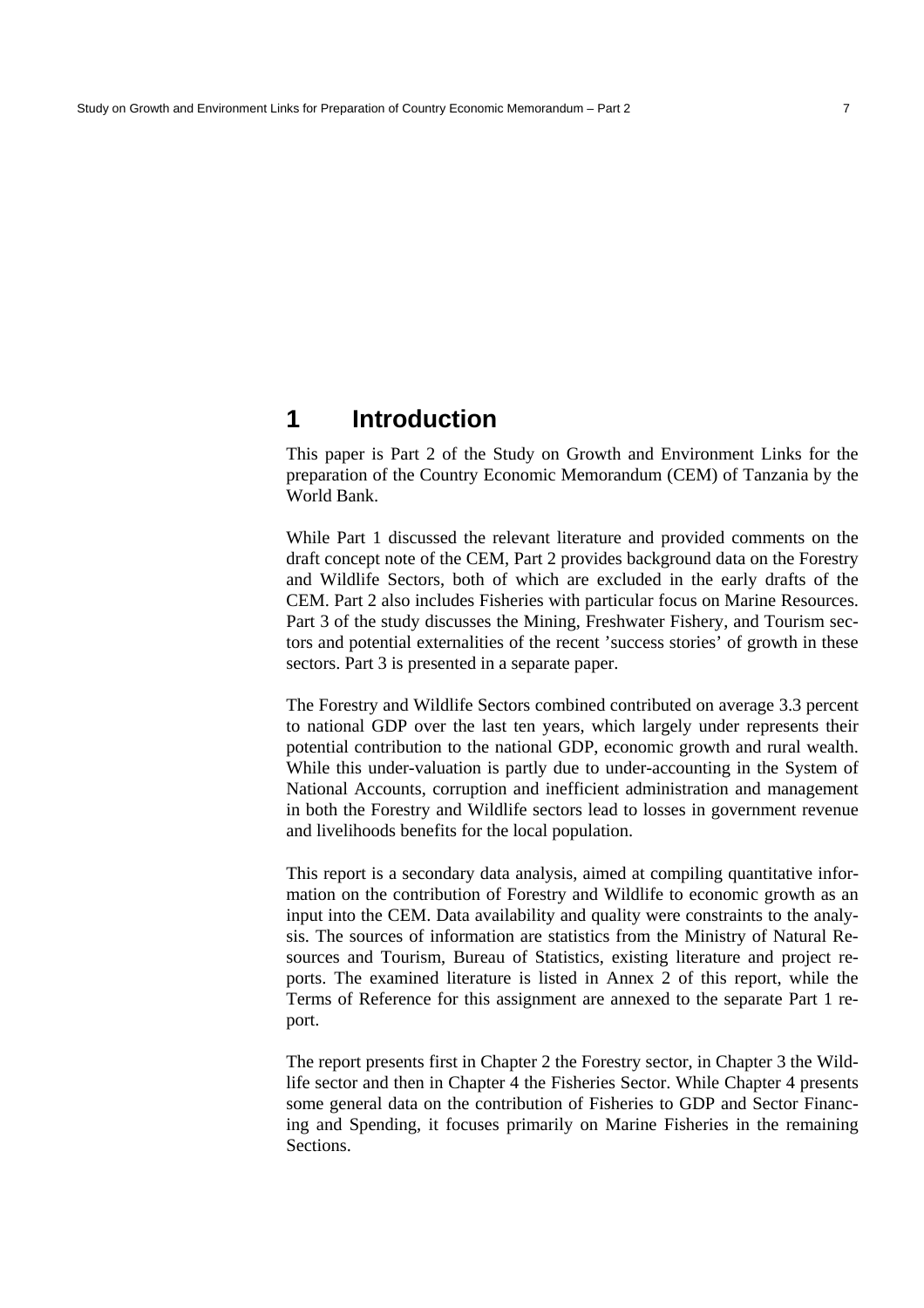# **2 Forestry**

The difficulty of examining Forestry in the context of economic growth arises through the fact no markets exist for many of the sectors contributions to the Tanzanian economy and population. Hence there is no objectively verifiable monetary value in which these services could be measured. Water services, biodiversity, climate regulation, and cultural values are examples of such forest services. Although these 'ecosystem functions' of forests can be determinants to growth in other sectors, via the water and energy supply chain, these values are usually not reflected in the GDP. Many transactions related to forest products and services, although markets exists, fall within the informal sector or are undertaken illegally and are hence not recorded either. These are for example, the sale of non-timber forest products or illegal logging for timber and charcoal production. Official GDP figures, on which the analysis of economic growth, and so the CEM, is usually based, do not reflect the 'true' economic importance of the forest sector to the national economy.

The reason why this 'under valuation' matters is that the contribution to GDP and its growth determine decision making by the Government of Tanzania and also to some degree its development partners. Pearce describes an 'asymmetry of values' (1991), in the sense that economic decision making is typically biased in favour of development options which can be calculated. Thus, unless incentives are devised whereby the non-market benefits of forests are 'internalized' into the land-use choice, eco-system benefits will be downgraded.

In the absence of monitoring data, reliable statistics and forest inventories, the valuation of the sector's economic contribution remains speculation. National estimates exist, but it is questionable how reliable they are.

There are a few comprehensive studies that have tried to quantify the contribution of the forest sector. These include Aku et al. (2000) who is estimating the economic contribution for the Kilimanjaro Regional Forest Sector, Monela et al. (2004) who calculate the total economic value of catchment forest reserves, Mkanta and Chimtembo (2002) with a study on the contribution of natural forests to national income, and Norconsult (2004) with their attempt to calculate the externalities of charcoal production. Other major studies in the context of forest economics are Salmi and Monela (2000) who present an overview on Forest Sector Financing as an input into the preparation of the NFP. The collection of data in "Forestry in Figures" by the Forestry and Beekeeping Division presents a useful overview on some hard data, is however not up-dated on a regular basis.

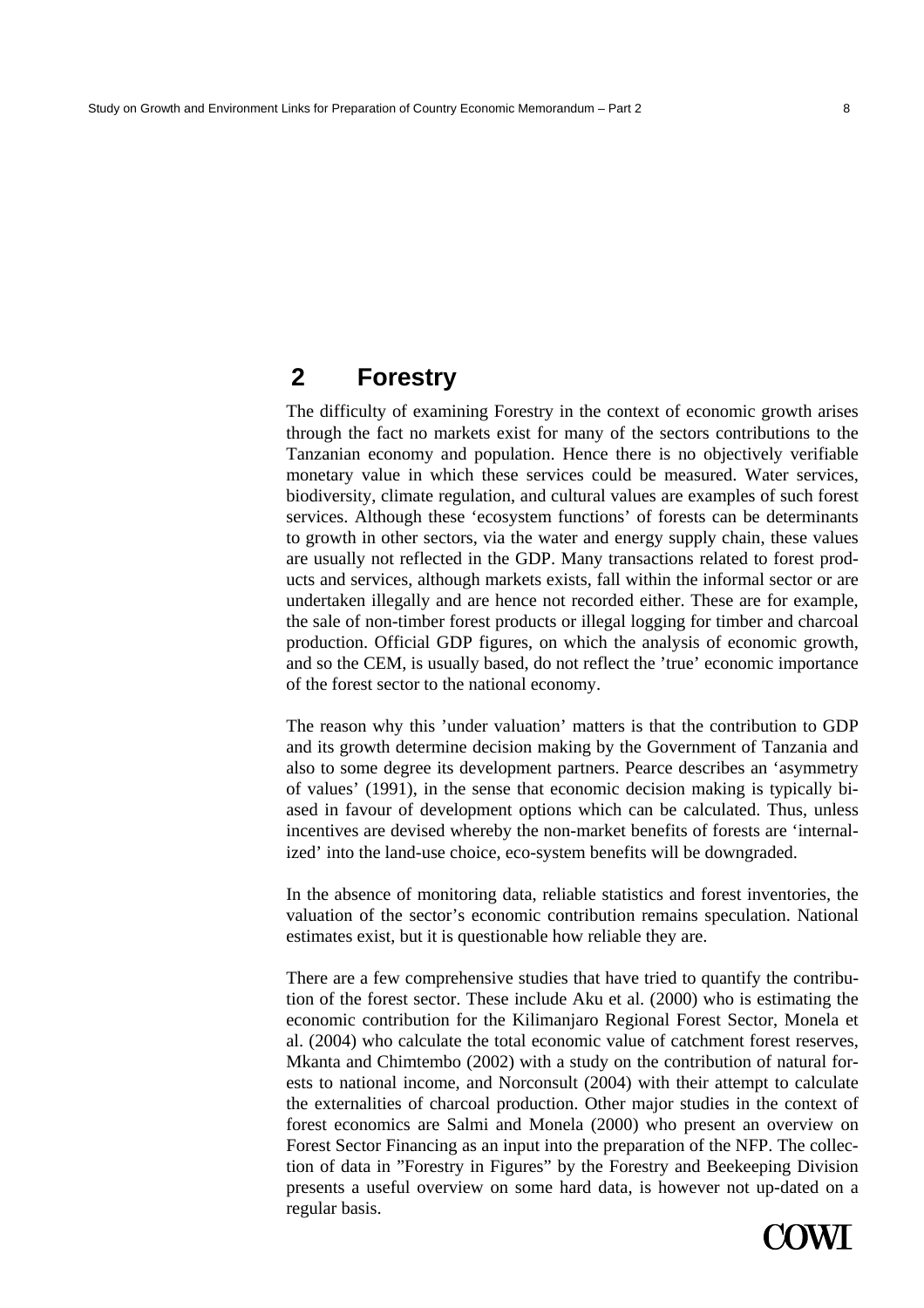Box 1 below summarises some key estimates on the contribution of forests to the Tanzanian economy, provided by these sources:

# **Box 1 Key estimates on the economic contribution of Forests**

- Tanzania's Forests provide
- Employment to about 1 million people officially and about 5-10 times more unofficially and part-time.
- 10-15 percent share of Tanzania's registered export earnings.
- 2-3 percent of GDP for officially recorded forest products with the major cash value being derived from timber, customary products and fuel.
- 95 percent of Tanzania's energy supply through woodfuels.
- Potential for tourism, the pharmaceutical industry and carbon sequestion, which is not captured presently. The value of Tanzanian forests for recycling and fixing carbon dioxide is estimated to be US\$ 1,500 per ha by Salmi and Monela (2000) and US\$ 664 per ha by Turpie (2000).
- around 75 percent of building materials.
- 100 percent of indigenous medicinal and supplementary food products.

(Source: Norconsult 2002:14)

The quantitative data collated for this report aimed to include those contributions to the economy and peoples' livelihoods which are quantified and reflected in official government statistics as well as those not yet officially recorded as far as quantitative data could be found in the existing body of literature.

This Chapter is divided into 8 sections. Section 2.1. will provide information on the GDP contribution of the country's forest resources. Section 2.2. presents an overview on the country's forest resources. Section 2.3. presents officially recorded data on forest sector financing and spending. Section 2.4 investigates production and consumption of forest products, followed by Section 2.5. on export and trade and Section 2.6. on employment. Section 2.7. deals with unaccounted forest services and externalities and lastly, Section 2.8. with the future growth potential of the sector.

# **2.1 GDP Contribution**

The estimates of the contribution of the forest sector to GDP differ. Most estimates are between 2 (Mushi 1999) and 3 percent (Salmi and Monela 2002, URT 2004b) of GDP.

The Economic Survey (URT, 2004c) quotes an average percentage contribution for Forestry and Hunting combined to the GDP of 3.3 percent over the period 1995 to 2002. In comparison Agriculture contributed 35.3 percent, Tourism 13.0 percent and Fisheries 2.5 percent during the same time period.

Chart 1 below compares overall GDP to the monetary contribution of the forest sector to GDP. It shows that while GDP has been increasing constantly between 1990 and 1999, the contribution of Forestry remained around 3.5 percent on

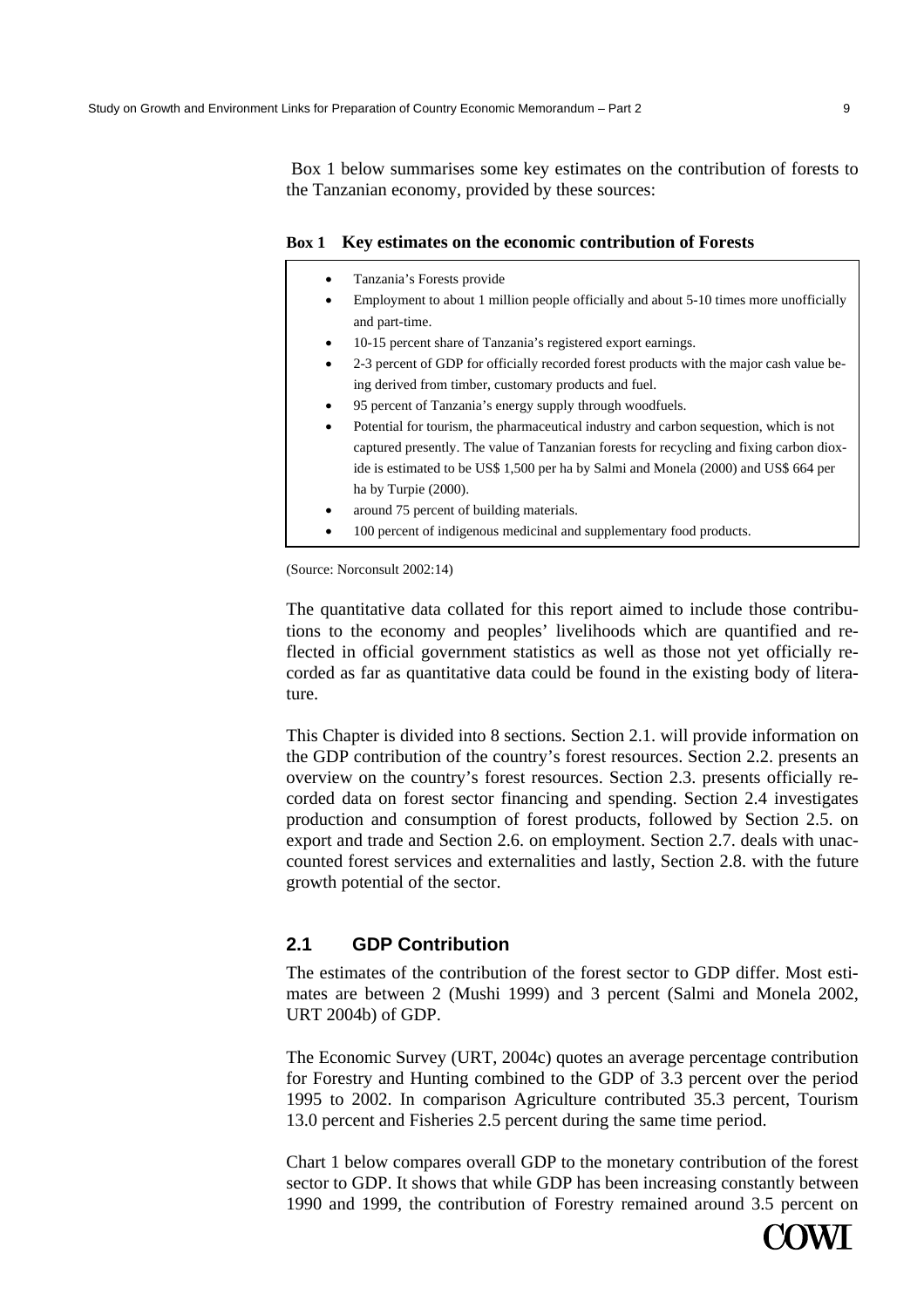average. Its contribution to growth has hence been constant at 1 percent over the period of 1988 to 2003 as reflected in the assessment of recent growth performance of Forestry and Hunting in the context of the CEM (Utz 2005).



**Chart 1 Overall GDP and contribution of Forestry** 

Studies that try to take non-industrial Forestry into account, present higher values. For example, a World Bank study conducted by Sharma in 1992 values the contribution of the forest-industry, non-industrial Forestry and logging to be 13.9 percent of GDP in 1989. The amount of uncounted wood-fuels alone is estimated to be more than 30 million m3 per year (FOSA Country report).

In the system of National Accounts, Forestry is added up into an aggregate value with Hunting and then summarized under the 'Agriculture GDP' with Fisheries, Livestock and Crops. Furthermore, the GDP undervalues the contribution of Forestry to the national economy. Forests and woodlands that support commercial industry are included in the national accounts. However, values of forest goods and services are often underestimated, wrongly attributed to other sectors, or entirely omitted. These include non-market timber, non-timber forest products, tourism and recreational services, and ecosystem services such as positive influences of forests on agricultural production, water and energy, carbon storage and biodiversity protection. Tanzania is in the initial stages of developing a system of Forest Accounts with support from the CEEPA Natural Resource Accounting Program for Eastern and Southern Africa, 2003-2006. 1

While Sections 2.3. to 2.6. describe recorded contributions of Forestry, Section 2.7. deals with the unrecorded ones. The next Section provides an overview of the resources of the Forest Sector.

# **2.2 Forest Resources**

There are a number of estimates of Tanzania's total forest cover and its rate of change. In 2001, the National Forest Programme estimated the country's forest and woodland resources at 33.5 million hectares, which constitutes 38 percent

<sup>&</sup>lt;sup>1</sup> Centre for Environmental Economics and Policy in Africa at University of Pretoria.



<sup>(</sup>Source: based on MNRT 2000)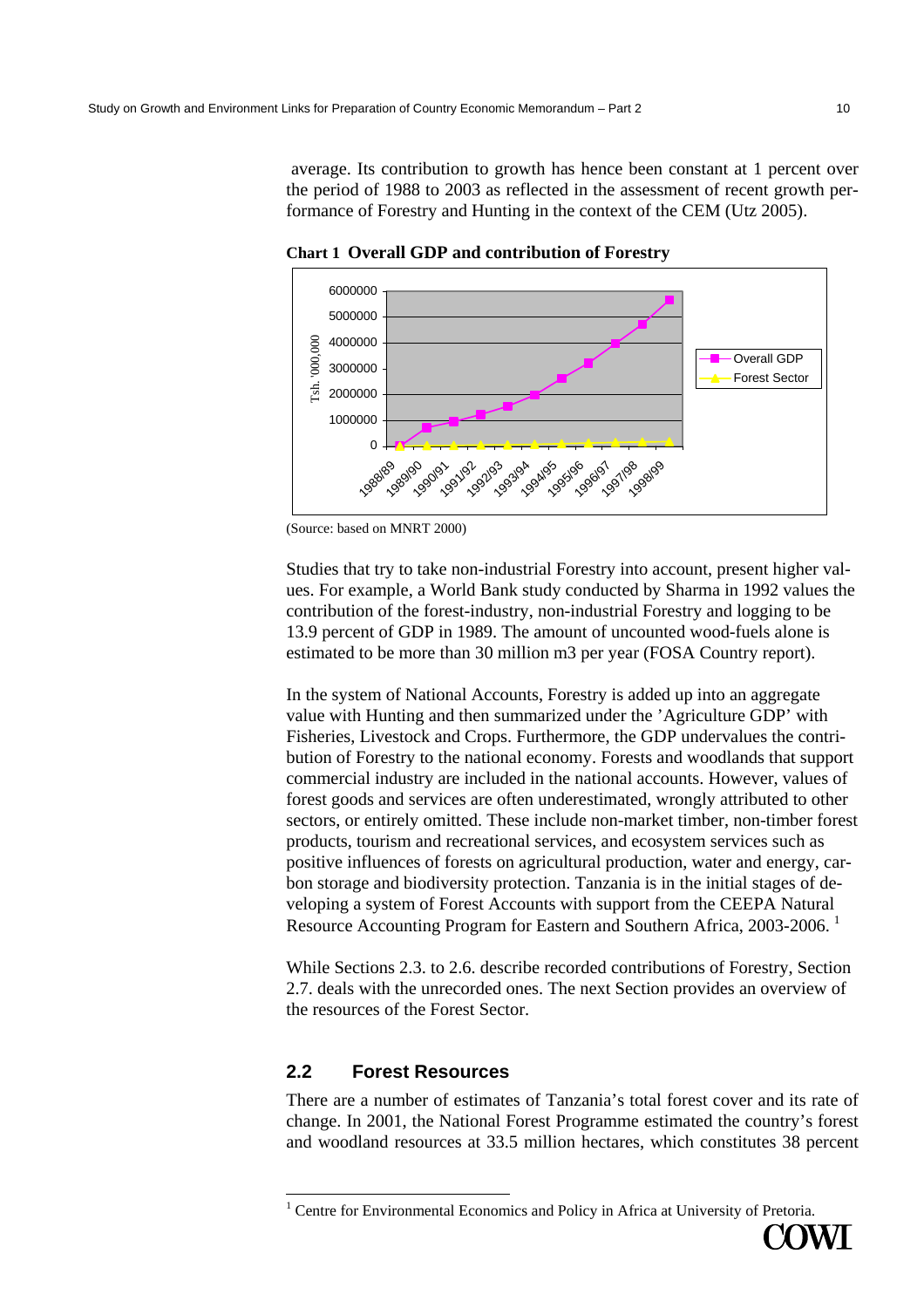of the total land area of Tanzania (URT 2001: 19). One of the many published estimates of the deforestation rate is 91,276 ha/year (MNRT, 2002).<sup>2</sup>

#### **Government forest reserves**

According to official statistics from 2002, the country's 815 forest reserves<sup>3</sup> cover about 15 million ha of Tanzania's land area, the majority of which is productive forests, totalling approximately 13 million ha or 74 percent of the entire forest estate. The remaining 26 percent are protected forests (MNRT 2002). Table 1 below shows the Forestry estate in Tanzania by type and use.

600,000 ha of forest were owned and managed by local governments in 2001 (MNRT 2001a: 20).

| <b>Ouantity</b> | Total Land area (ha) | $\frac{6}{9}$ |
|-----------------|----------------------|---------------|
| 394             | 11,134,558           | 74            |
| 421             | 3.956.210            | 26            |
| 814             | 15,090,769           | 100           |
|                 |                      |               |

# **Table 1 Forestry reserves in Tanzania by type and land area**

(Source: MNRT, 2002. Note: Protective includes two different categories of protective forests, which where not specified in the source and hence aggregated here. Furthermore, declared and proposed reserves have also been aggregated)

# **Industrial plantations**

 $\overline{a}$ 

In 2001 about 83,000 hectares of forestland was in government owned industrial plantations, distributed in 16 units throughout the country (MNRT 2001a: 23). Major plantation species are pines, cypress, eucalyptus and teak. The annual cutting potential is estimated at about 1 mill m3 (MNRT 2001a: 23).

The potential of industrial plantations to contribute to the national economy is presently not realized. The reasons for this are summarized (based on government sources) as:

- Insufficient supply of quality wood to support modern forest industry. A plantation wood production and supply forecast by the FBD estimates the gap to approximately 930,000 m3 per year for the period 2000-2010 (MNRT 2002).
- Lack of incentives to increase productivity and maximising net revenue.
- Net planting area and stock are declining in area and quality.
- Poor management, leading to outdated management plans and inventories causing under stocking and overstocking in certain areas.
- Shortage of skilled staff and investment capital.

<sup>&</sup>lt;sup>3</sup> Out of which 608 declared reserves represent close to 14 mill. ha and 207 proposed reserves, 1.2 mill. ha.. MNRT (2002).



 $2$  About 8 other estimates were found during the course of this study only.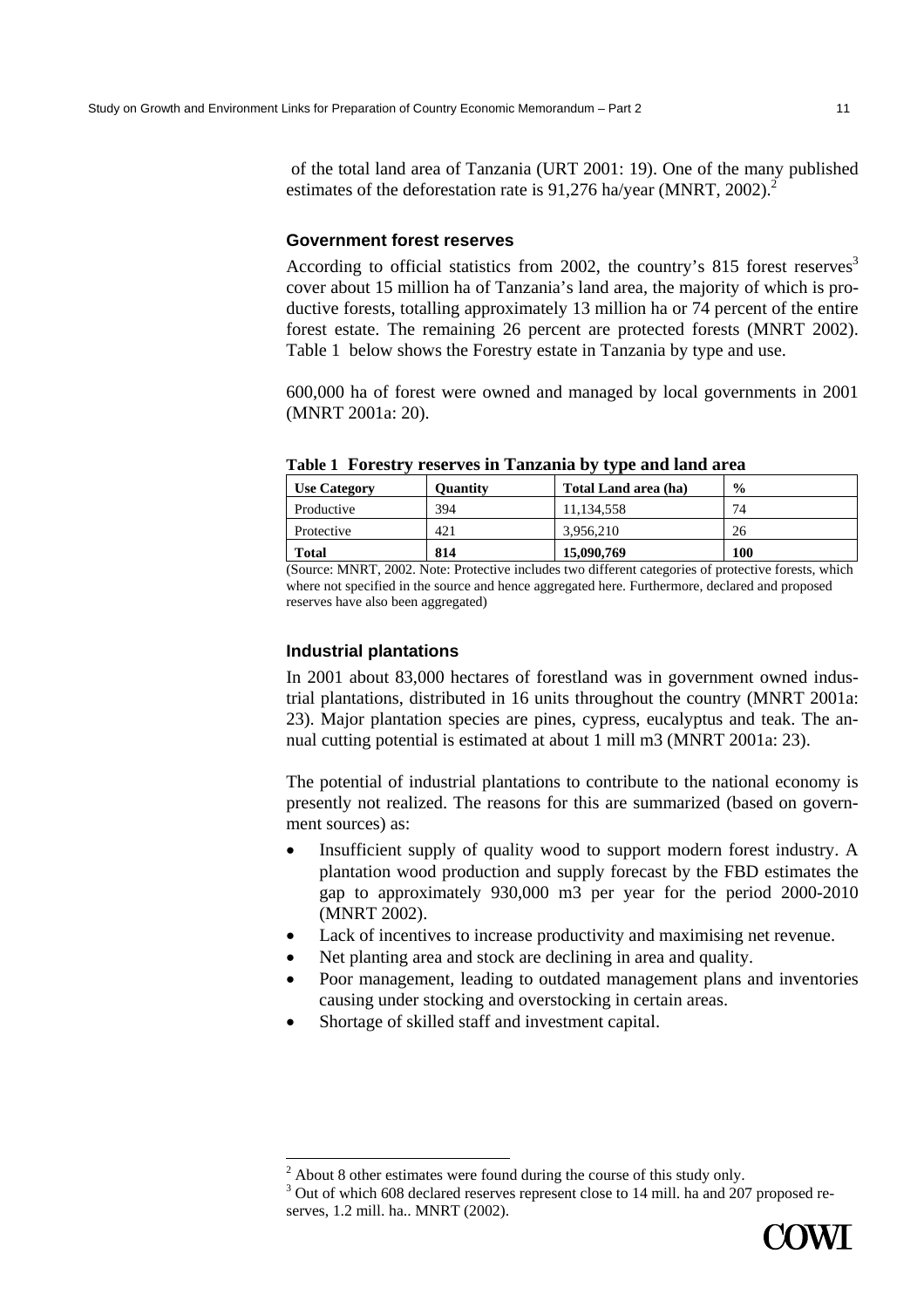# **Private Forestry**

In 2001 the area under private and community Forestry was estimated to 70,000 – 150,000 ha including community woodlots of small sizes (MNRT 2001a: 20). This is only about 1 percent of the country's total forest reserves.<sup>4</sup>

Private plantation management is promoted by the new Forest Policy and Act, and is still a fairly recent phenomenon in Tanzania. Based on TIC (2001), there are currently three privately managed plantations, including

- Kilombero Teak company (Kilombero District), which plans to expand its plantation area from 2,900 ha (2001) to 10,350 ha by 2011,
- Its subsidiary Tanganyika Wattle Company (Njombe District) grows besides wattle also pine and eucalyptus. These joint ventures with the government have been financed by the Commonwealth Development Corporation,
- Escarpment Co/Kilombero Forest Ltd.(Mufindi) with 1,800 ha of pine and eucalyptus plantations. The main objective is to sequester  $CO<sub>2</sub>$  and generate revenue from trading carbon credits. It is reported that 22 Tshs per tree per year are being paid to about 4,000 farmers. <sup>5</sup>

Private Forestry by individual farmers and communities is taking place throughout the country, although generally on a small scale. The HASHI project in Shinyanga reports that communities have recently reforested about 350,000 ha of woodland.

Investment in tree growing is limited to household use. Restricting factors to commercial tree growing by individuals have been lack of capital, poor land tenure arrangements and long term time horizon before returns will be realized (Salmi and Monela 2000). In addition the supply of 'free' wood produce from forests on general lands, makes it difficult to price wood products from private farms competitively.

# **Forests on general land**

 $\overline{a}$ 

Forests on general lands are classified under the Forest Policy, Land and Village Land Acts and were estimated in 2001 to cover 19 million ha (MNRT 2001a). Due to the pressure on these forests for competing land uses (agriculture, livestock grazing, settlements and industrial development) the loss of forest cover is estimated to be high. Lack of clear ownership, tenure and user rights have provided little incentive for sustained management of these forests by the villagers. Due to imperfect property rights, forest resources on public lands are incorrectly prices leading to a financial incentive for investments in conservation. The establishment of village forest reserves, a category introduced by the new Forest Act, is considered an instrument to solve this degradation problem.



<sup>&</sup>lt;sup>4</sup> 150,000 ha of private and community Forestry is about 1% of the 15 million ha of forest reserves.

<sup>&</sup>lt;sup>5</sup> Comments received by A. Boehringer, FBD-FOPIS project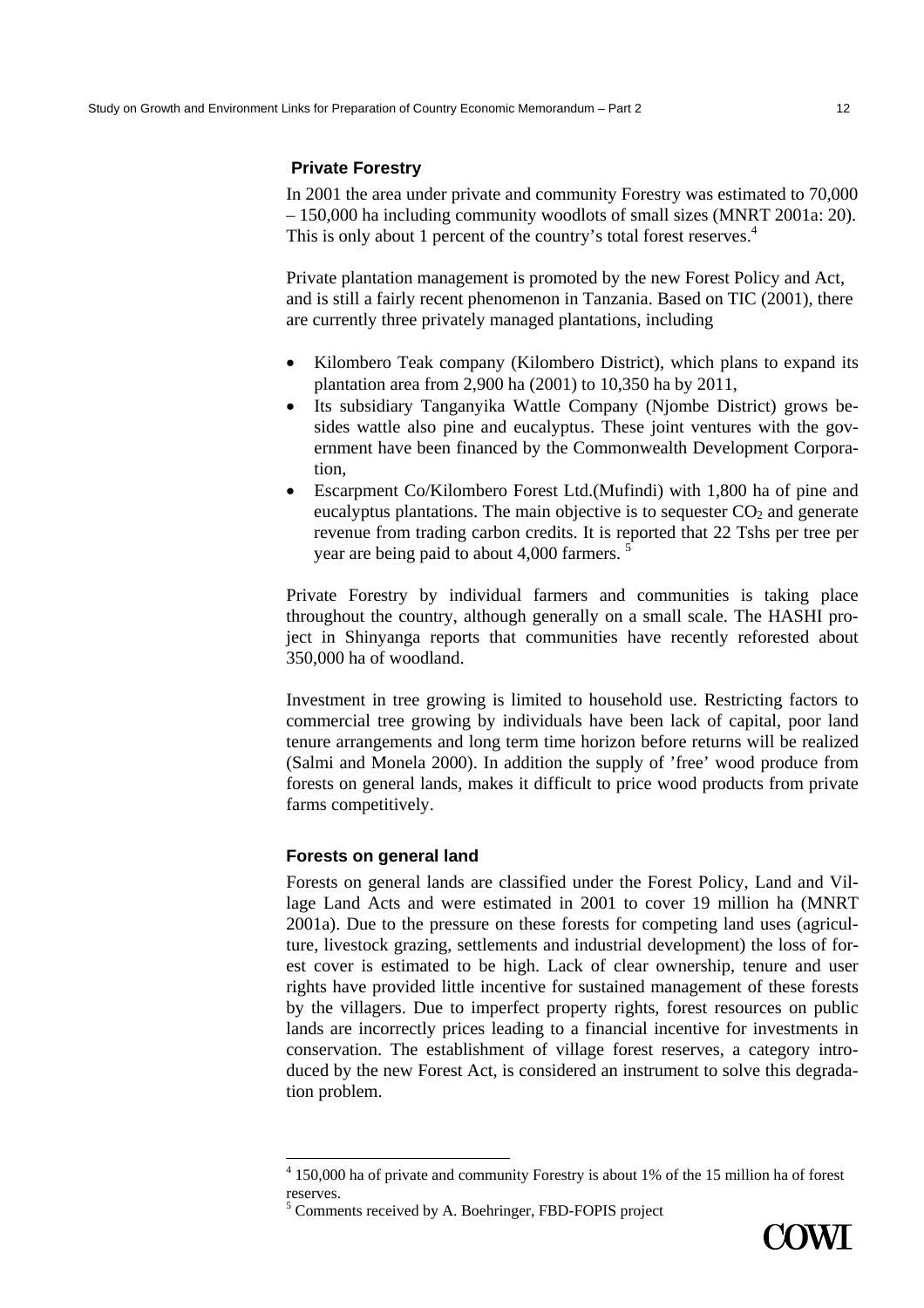# **Regional distribution of forest resources**

The regional distribution of the forest resources in the country varies considerably. Table A in Annex 1 groups 19 Regions based on the forestland cover. The three Regions with the largest forest reserves are Tabora, Rukwi and Lindi, which all feature 450,000 ha or above.

**Chart 2 Regions in Tanzania, Road density and forest reserves, 2002** 



(Source: Ministry of Communications and Transport, and Author based on Forestry on Figures, 2002, Pearson correlation coefficient -0.55)

The forest coverage is plotted against road density in Chart 2 above. The Chart shows a negative correlation between these two variables, indicating that the regions with high forest coverage are at the same time regions with limited infrastructure development (using road density as indicator for infrastructure development). Two extreme examples are Dar es Salaam (no forest combined with high road density) and Tabora (extensive forest coverage coupled with low road density).

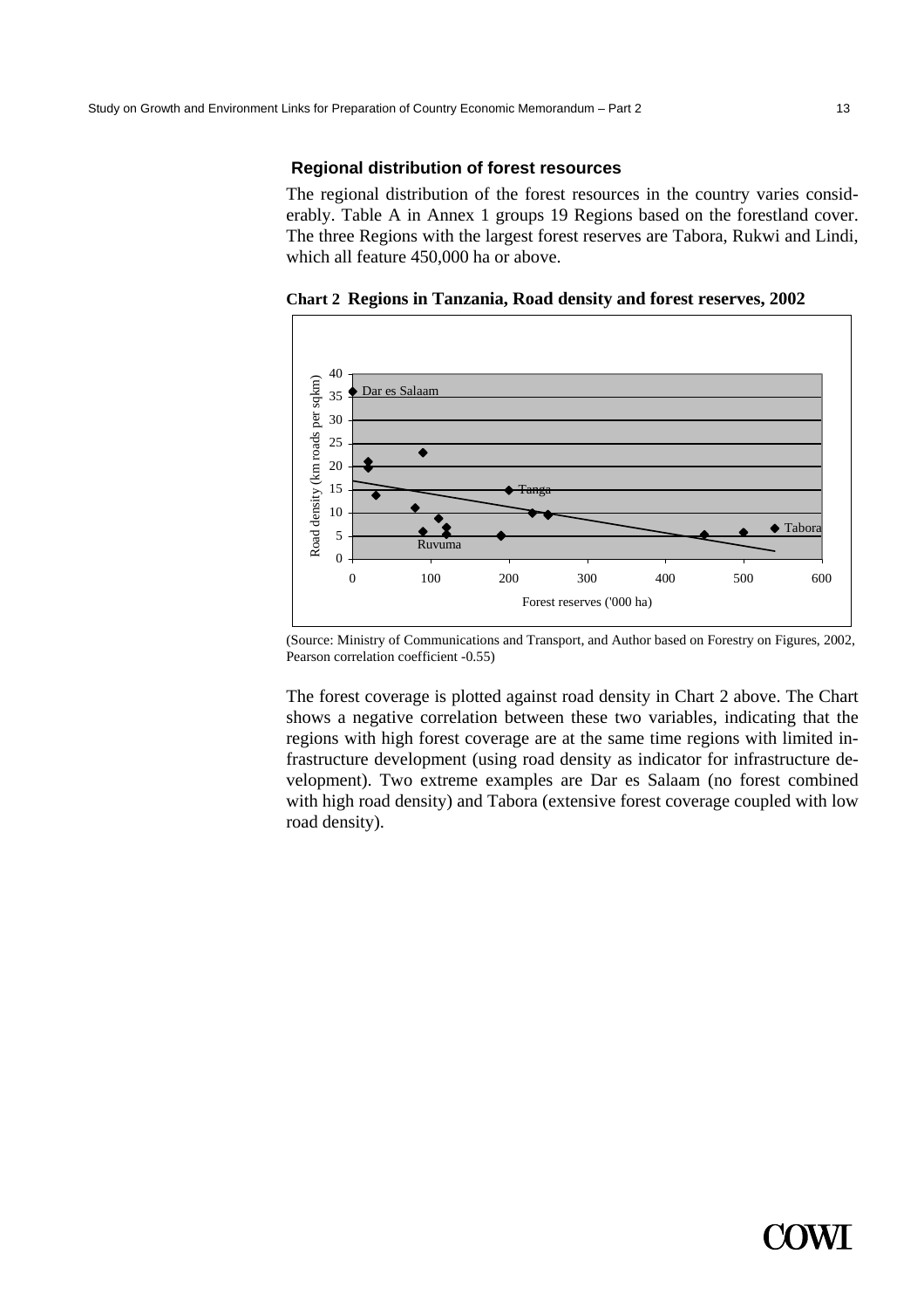

**Chart 3 Regions in Tanzania, Income and forest reserves, 2002** 

(Source: NBS and Author based on Forestry on Figures, 2002. Pearson correlation coefficient –0.36)

Similarly, Chart 3 above reveals a (less significant) negative association between forest area and income per capita for the regions. This association suggests a negative relationship between forest cover and economic growth: Higher growth regions have less forest coverage and vice versa.

#### **Policy framework for the management of forest resources**

The reform of the Forestry sector over the last decade included the policy and legal framework, with a revision of the Forest Policy (1998) and the Forest Act (2002), which was enacted in 2004. Procedures and regulations for implementing the Act are currently under preparation. The Policy advocates private and community based Forestry and provides legal basis for Joint Management of Forest reserves with catchment or biodiversity values. In 2003 a forest area of 1,085,306 hectares was under co-management in public lands while 1,863,623 hectares were in the forest reserves (URT, 2004c).<sup> $\bar{6}$ </sup>

Institutional changes are underway with the transformation of the Forestry and Beekeeping Division into an Executive Agency. Privatization has also bee introduced in the sector with ten companies involved to date (TIC 2001).

Centralised forest management has contributed to both market and policy failures in the sector. The NFP describes the low capacity of government institutions to control and manage the forests as a central constraint. The country's forest reserves have been suffering from degradation due to encroachment, over-utilization, fires, unclear boundaries, lack of systematic management and inadequate resources for controlling illegal harvesting as well as inefficient revenue collection system (MNRT 2001a: 23).



 $6$  These figures do not match the data in Table 2 on page 5 although both data sets originate from government sources. Differences could not be clarified.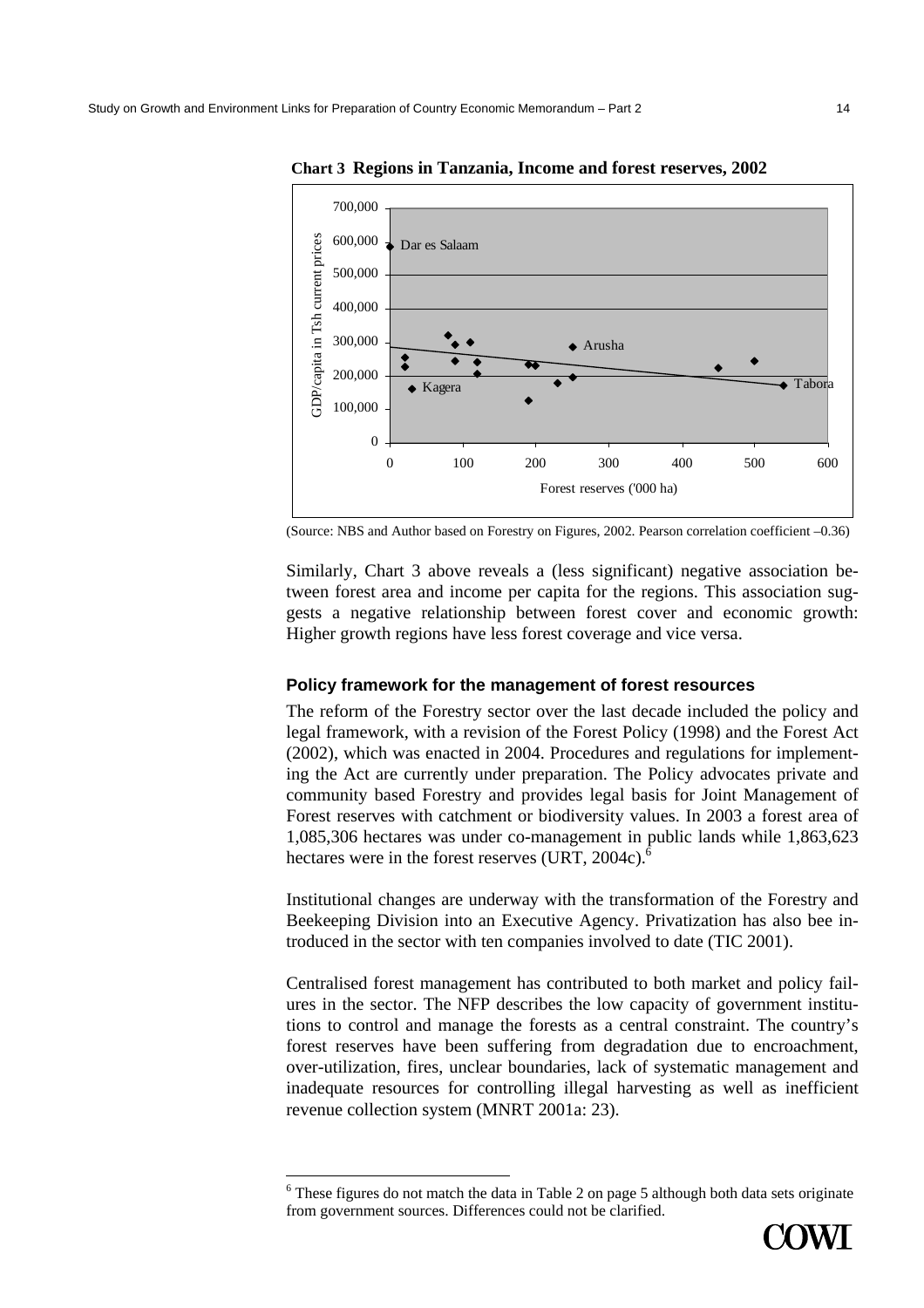The NFP also argues that inadequate development of economic activity to absorb increased labour surplus from agriculture and livestock increase pressure on the country's forest resources. The 2004 logging scandal in Rufiji demonstrated that ineffective control systems and government corruption are still by far the greatest challenge that the forest sector has to face.

Lack of data and monitoring of forest resources has been a major constraint faced by the Forest Administration both centrally and in the Districts. Efforts are currently underway to streamline existing elements of monitoring into a comprehensive national monitoring system under the National Forest Programme.

# **2.3 Sector Financing and Spending**

National income from Forestry is generated primarily through the collection of revenue from fees, royalties and licenses charged or issued in respect of forest reserves by the Forestry and Beekeeping Division (FBD) under the Ministry of Natural Resources and Tourism. Local Governments also have mandate to collect revenue from forest produce in local authority forest reserves. The 2002 Forest Act, provides legal basis for the allocation of management responsibilities of national forest reserves, including collection of revenue, to the designated forest manager (Forest Act 2002, part V, section 27).

# **Revenue collection**

Chart 4 below shows that the revenue collection in the forest sector has been steadily increasing from Tsh.77 million. in 1987/88 to 5,818 million in 2003/04.



**Chart 4 Forestry sector revenue, 1987/88 - 2003/04** 

(Source: MNRT 2002 up-dated with data for later years collected directly from FBD containing revenue from natural forests, royalty and LMDA (Logging and Miscellaneous Development Account) from plantations)

Comparison of the data with Salmi and Monela (2000) reveals that for the years

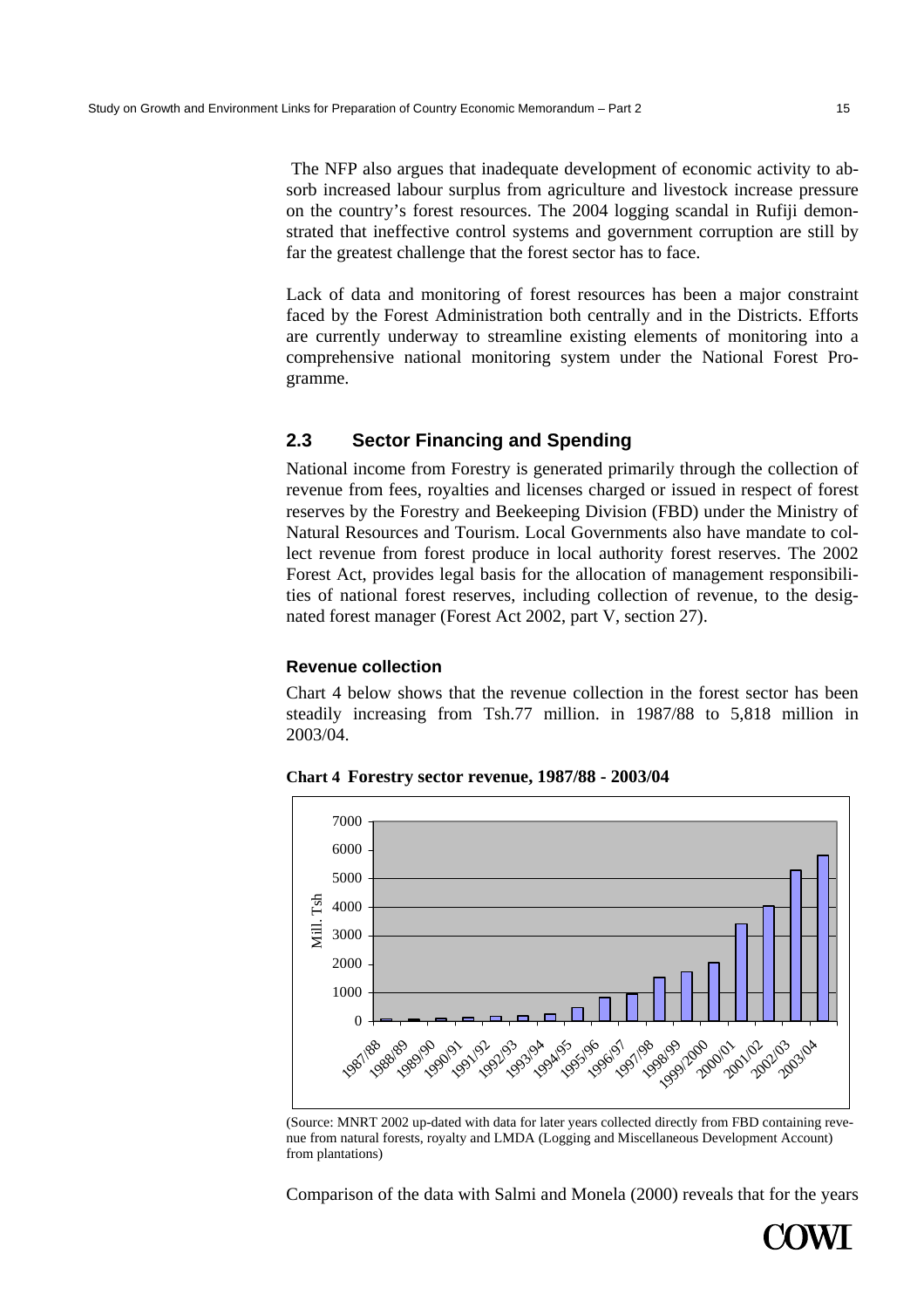1995 to 1999 the total figure presented in the Chart above reflects only the revenue from Central Government Forest Reserves. It could not be verified if this is also the case for previous years. If so, then the total revenue is even higher.

Additional revenue collected for charcoal production amounted to Tsh.662 million or 19.4 percent of total collection in 2001/02 while revenue from collection of firewood was Tsh.89 million or 2.6 percent of the total collection (URT 2004b: 24).

## **Sources of revenue**

Table 2 below shows the distribution of revenue between Local and Central Government Forest Reserves and Plantations for 1995 to 1999. Central Government Reserves earn by far the largest proportion of government forest income, followed by plantations. The proportion of income of Local Government Forest Reserves is comparatively small, but has been steadily increasing between 1995 and 1999, while plantation Forestry shows a downward trend during the same period. Revenue accrues also from forests on general land, for example from charcoal licenses, as quantified above.

#### **Table 2 Forest revenue by Forest type**

|                       | 1995/96<br>1996/97 |      |               | 1997/98 |               | 1998/99       |               |               |
|-----------------------|--------------------|------|---------------|---------|---------------|---------------|---------------|---------------|
|                       | Value Tsh.         | %    | Value Tsh     | $\%$    | Value Tsh.    | $\frac{0}{0}$ | Value Tsh.    | $\frac{0}{0}$ |
| Gov. plantations      | 386,685,332        | 31.8 | 777,171,338   | 44      | 558,707,684   | 26            | 681,445,550   | 26            |
| Central Gov. FR       | 822,878,000        | 67.7 | 961,938,000   | 54      | 1,528,270,000 | 71            | 1,733,540,000 | 66            |
| $I \alpha$ al Gov. FR | 6,079,370          | 0.5  | 26,202,000    |         | 73,974,800    |               | 228,385,850   |               |
| <b>Total</b>          | 1,215,642,702      | 100  | 1,765,311,338 | 100     | 2.160.952.484 | 100           | 2,643,371,400 | 100           |

(Source: author, based on Salmi and Monela 2000)

Royalties from timber sales are the most important source of income for the sector. Chart 5 below shows the various sources of revenue collection and their relative importance. Royalties hold a share of 83 percent equal to Tsh.4.5 billion in nominal terms without the revenue collected and retained at source. Similarly, as Table 3 below outlines, in the previous financial year, Royalties constituted 87 percent of the total revenue. Registration fees for dealers of forest products were the second largest source of revenue. Revenue from registration fees has been increasing steadily over the last three years.

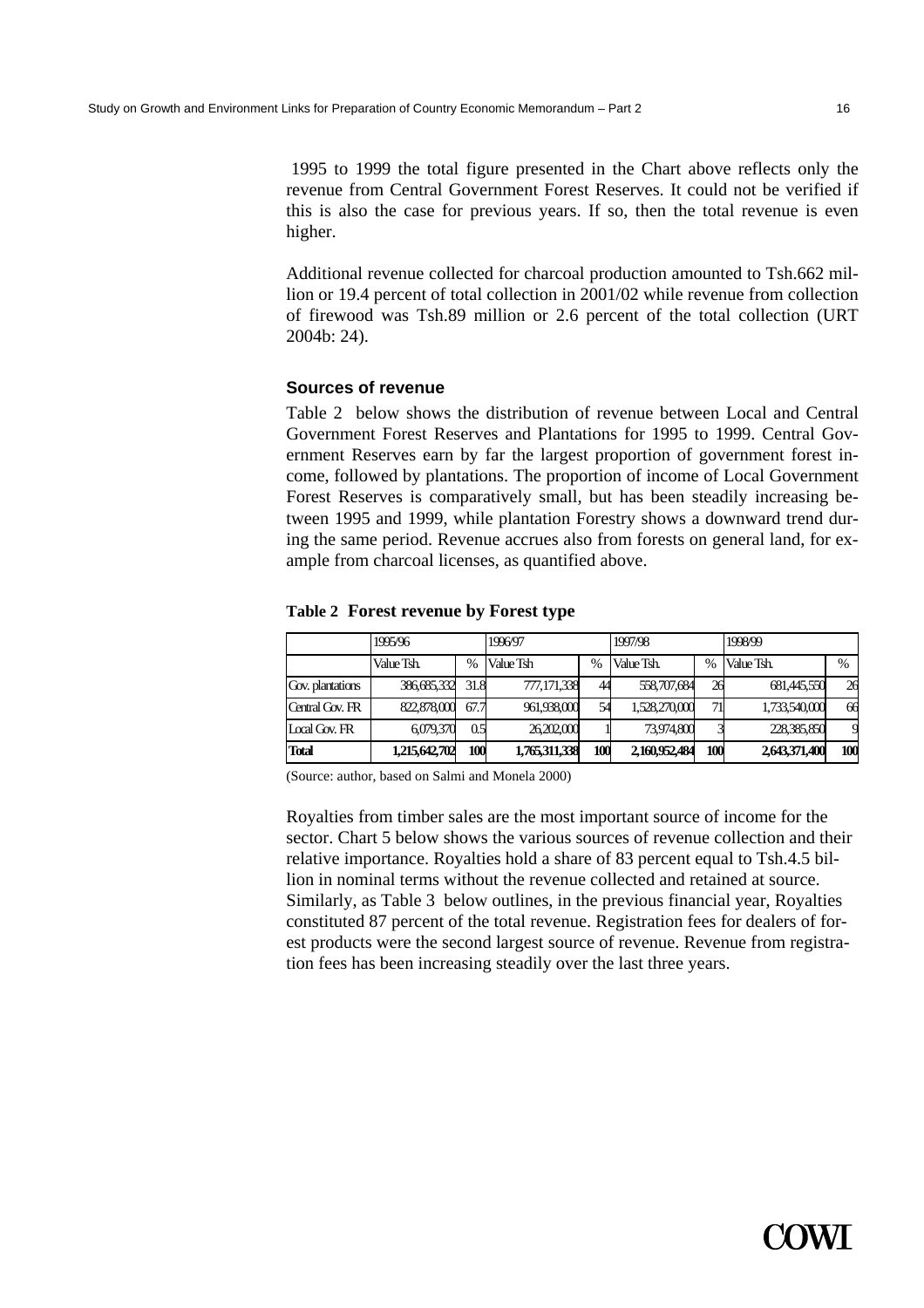| <b>Revenue Collection by Source</b>  |                               |        |                               |        |  |  |
|--------------------------------------|-------------------------------|--------|-------------------------------|--------|--|--|
|                                      | 2002/03                       |        | 2003/04                       |        |  |  |
| <b>Source</b>                        | <b>Amount</b> in<br>1000 Tsh. | $\%$   | <b>Amount</b> in<br>1000 Tsh. | $\%$   |  |  |
| <b>Export Certificate and Permit</b> | 35,000                        | 0.74   | 155,239                       | 3.41   |  |  |
| Royalties                            | 4,106,410                     | 87.13  | 3,762,014                     | 82.69  |  |  |
| <b>Registration Fees</b>             | 261,440                       | 5.55   | 570,001                       | 12.53  |  |  |
| Olmotonyi FTI                        | 65,600                        | 1.39   |                               |        |  |  |
| Compounding Fees                     | 118,339                       | 2.51   | 39,761                        | 0.87   |  |  |
| Receipts from Honey and Bees wax     | 1,668                         | 0.04   | 6,687                         | 0.15   |  |  |
| Tree Seed Program                    | 123,500                       | 2.62   |                               |        |  |  |
| Recovery of stores and public money  |                               | 0.00   |                               |        |  |  |
| Miscellaneous Receipts               | 1,000                         | 0.02   | 16,073                        | 0.35   |  |  |
| <b>Total</b>                         | 4,712,959                     | 100.00 | 4,549,775                     | 100.00 |  |  |

**Table 3 Revenue collection by source, 2002/03 – 2003/04** 

(Source: MNRT (2004). Note: this does not include revenue collected and retained at source)

Royalties have in the past been fixed arbitrarily with no recognition of market values (Salmi and Monela 2000). The 2002 Forest Act, provides the basis to determine the level of royalties based on market value of the produce, accessibility, profitability and principles of sustainable harvesting (Section 78, the 2002 Forest Act). Furthermore, the Act authorises villages to sell timber from their own forest reserves, which will provide a new and additional source of forest revenue, directly accruing to the communities.





(Source: MNRT, 2004. Note: this does not include revenue collected and retained at source)

Chart 6 shows that while total revenue collection and actual collections have increased over the last 2 years, the amount retained at the source has decreased.

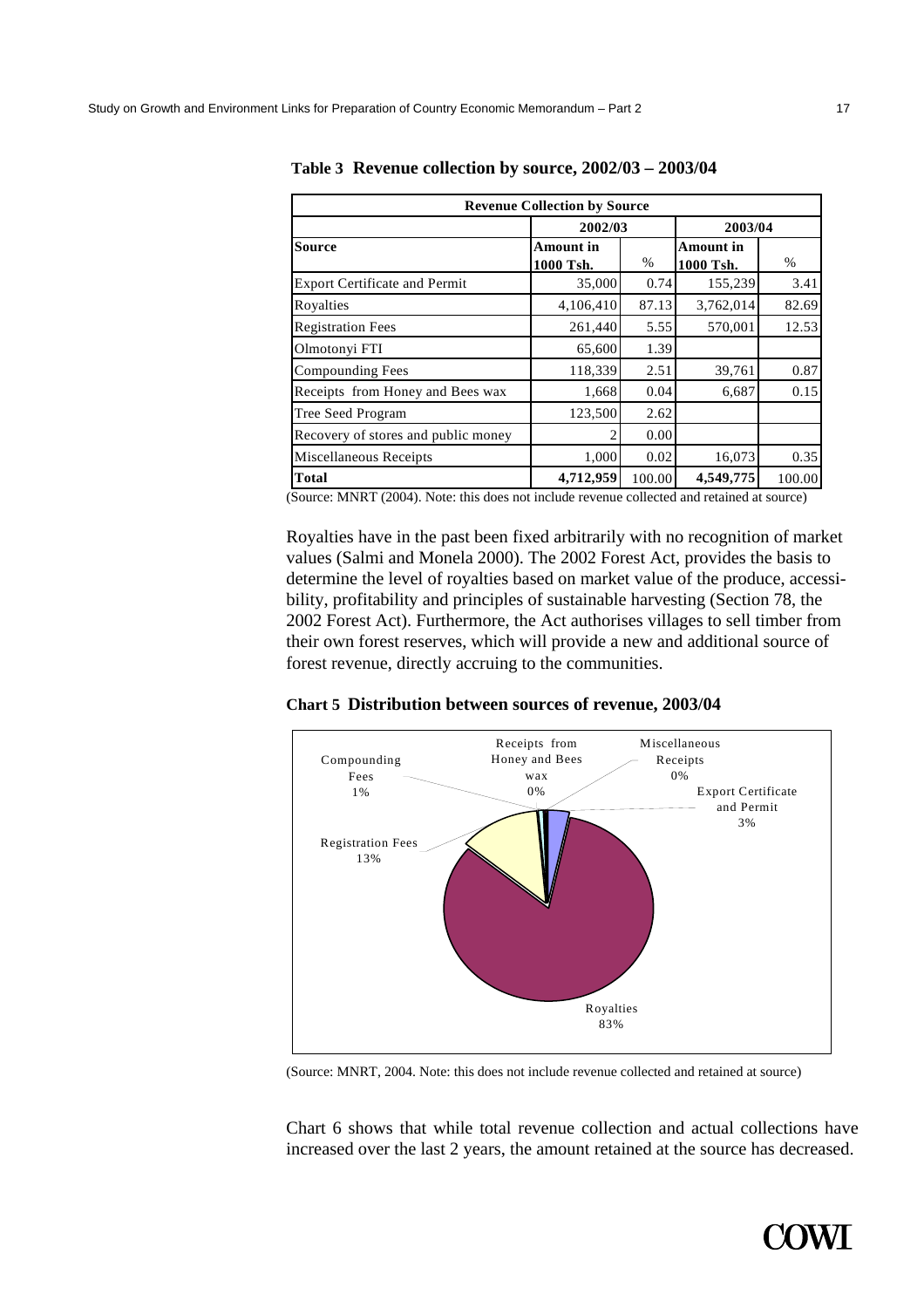

**Chart 6 Revenue collected and retained at source, 2002/03 – 2003/04** 

(Source: MNRT 2004)

## **Constraints to revenue collection**

Various sources report revenue under-collection in the Forest sector during the past decades (URT 2004b, Salmi and Monela 2000). The NFP estimates that only 5 to 10 percent of the revenue due from forest reserves and general lands is collected (p. 23). There have been several studies assessing the forest sector revenue collection in Tanzania, notably Kowero (1990 and 1991), Silviconsult (1991), Chatterjee and Mushi (1994), Buys et al. (1996), Koppers (1998), and Mushi (1999).

The authors seem to agree that the reasons for the low performance are the poor management of FBD and recommend the development of transparent and accountable forest management without corruption (Salmi and Monela 2000). Corruption is still a problem in the forest sector, accounting for large revenue loss and destruction of the forest estate.

While forest staff carrying out revenue collection have low salaries (around Tsh.30,000 per month, data based on the year 2000), corruption does not always originate within the forest sector itself. Under the local government decentralization reform in Tanzania, the forest sector has been severely affected in the sense that all Forestry staff based in the districts is not answerable to FBD anymore but to the President's Office Regional Administration and Local Government. The FBD is understaffed to monitor the management of the country's national forest reserves, while decentralized management is far from being fully operational throughout the country.

While forest sector revenue is one of the most important sources of income to many district councils, very little has been invested by local governments in developing the sector to secure future income. The lack of capacity at the district level is well recognised and documented. Local governments may not be the right entities to carry out profitable business in primary or secondary Forestry production. The 2002 Forest Act provides for contracting out of opera-

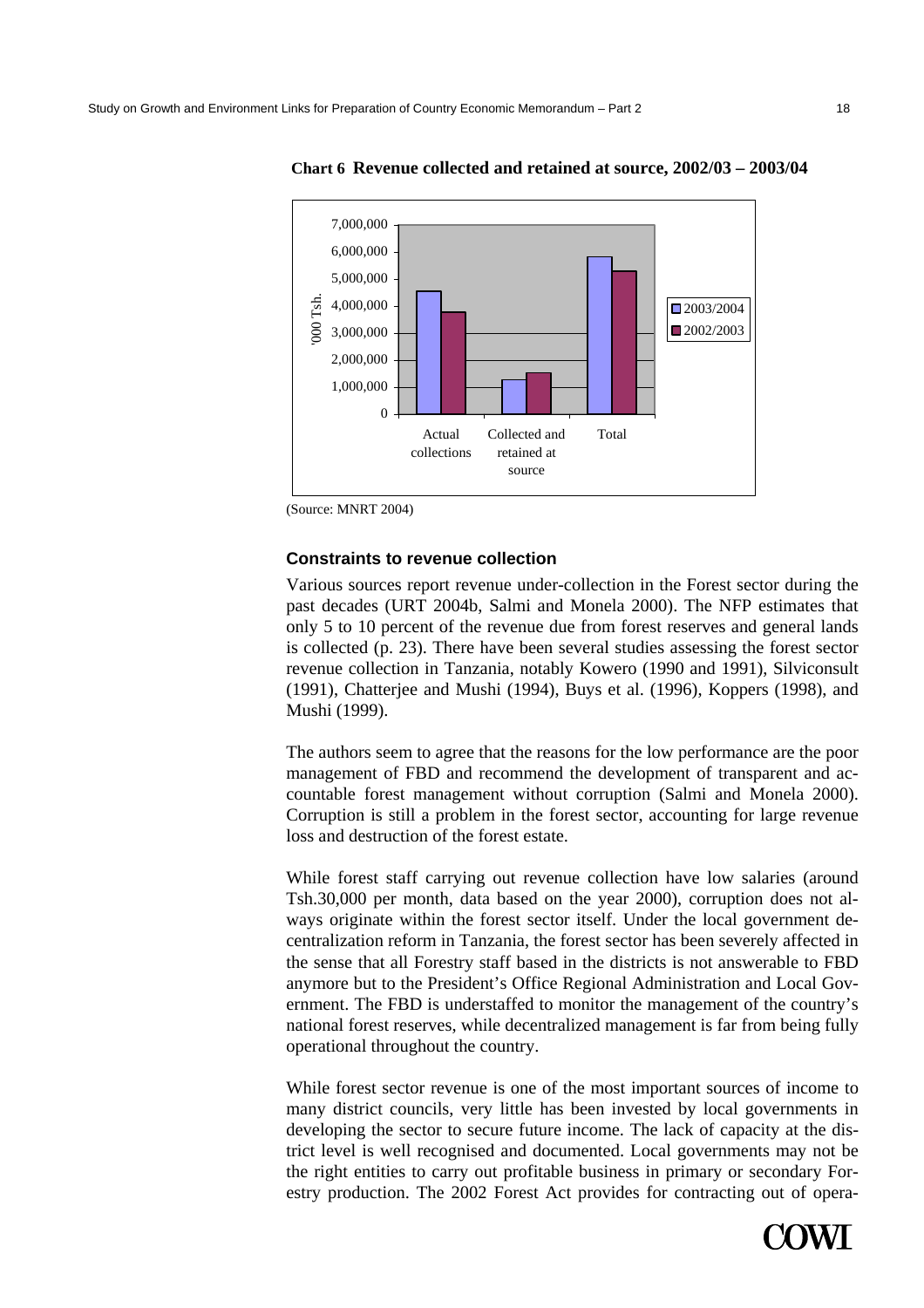tions to private sector, and different types of competitive concessions and leases may be appropriate means for local governments to continue earning revenue from their forests, while keeping their own staff adequately small and affordable. A constraint to competitive bidding is the current lack of capacities for tendering, procurements and monitoring and evaluation, which contributes to the high levels of under-spending of the foreign development budget in Forestry (see below).

# **Public financing**

National Budget Allocations to the Forest Sector have generally been inadequate and subject to fluctuation. During the 90s FBD received 0.1-0.2 percent of the annual budget of the GOT. Allocations in real terms have been increasing more than four-fold during the same period (Salmi and Monela 2000).

While FBD's allocation was 50 percent of the total MNRT budget in 1996/7, it decreased to 18 percent in 1998. This was due to the introduction of the Forestry Retention Scheme.

Forestry and Wildlife each received 29 percent of the Budget in the last financial year. This was followed closely by Fisheries (18 percent) and Tourism (11 percent) (see Table 4 below).

|                         | 2002/03    |      |            | 2003/04 |
|-------------------------|------------|------|------------|---------|
| Sub-sector              | '000 Tsh.  | $\%$ | $000$ Tsh. | $\%$    |
| Forestry and Beekeeping | 4,897,656  | 24   | 7,633,912  | 29      |
| Wildlife                | 6,593,025  | 33   | 7,586,736  | 29      |
| Fisheries               | 3,688,280  | 18   | 4,648,202  | 18      |
| Tourism                 | 2,208,073  | 11   | 2,880,761  |         |
| other                   |            |      |            |         |
| <b>Total MNRT</b>       | 20,243,165 |      | 26,257,352 |         |

**Table 4 Budget of MNRT, distribution by sub-sector, 2002/03 – 2003/04** 

 Note: The Total includes other sub-sectors not listed here. The amounts are only recurrent expenditures. Based on MNRT 2004.

The retention scheme allows the MNRT to retain 70 percent of the revenue collected from Forestry. The remaining 30 percent is submitted to the Treasury. After deductions of 14% of the retained revenue for the Ministry's central administration and other divisions, the remaining 56 percent of the originally collected revenue is allocated to FBD. With this income, the FBD finances all its recurrent (except for staff salaries which are paid by Treasury) and some development expenditures, though donor financing covers most. Local Governments are allowed to retain for their own purposes 5 percent of the sum above Tsh.1 million of collected revenue.

There are indications that that the forest sector suffers from under-financing, not only at the central level but also at the local administrative level. The approved local government budgets are much lower than the requested budgets and actual disbursements still lower. According to Kaduvage (2000), the actual disbursements were only 27 percent of the requested budgets in Mwanza Region during the past four financial years. In 1999/2000 about Tsh.0.5 billion of

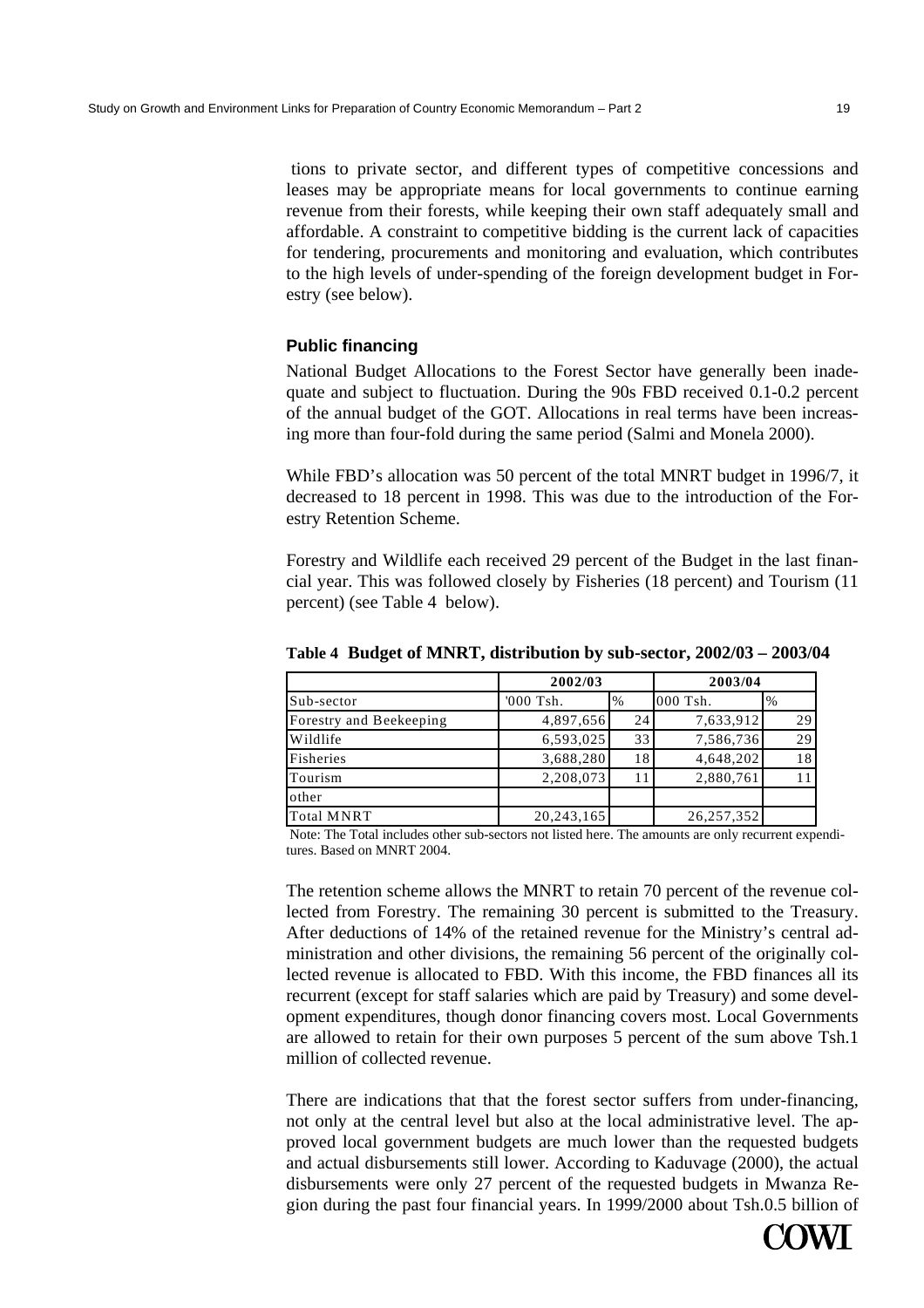retained revenue was returned to the regions and districts by FBD (Salmi and Monela 2000).

# **Foreign financing**

Chart 7 below illustrates the high degree of donor financing in the development budget of FBD with foreign allocations to FBD's development constituting 99 percent in 2003/04. This reflects a long-term trend. During the past two decades, donor agencies have been providing the bulk of forest sector financing with contributions around 90 percent (FBD statistics; Kobb 1999). However, it is reported by the Development Partner's Group that this situation will change dramatically in 2007 when most partners will cease their support.

Secondly Chart 7 below demonstrates the high degree of underspending of the development budget in the Forestry sector. Only 10 percent of the total budget allocation was spent. This reflects low capacities to absorb foreign funding and institutional inefficiencies, often induced through uncoordinated policies of the development partners. To tackle this problem, the Government and its development partners have developed a sector wide approach for the Forest Sector, being implemented this year for the first time. Yet, a SWAP capacity building and human resource development plan is missing to cater for restructuring in the medium term.





# **Sector spending**

The comparison of recurrent and development expenditures over the last 3 years in Chart 8 shows that recurrent expenditures are much larger than development related expenditures and have been steadily increasing over the 3 year period. In contrast, development expenditures were negligible during 2001/02, but increased to 29 percent in 2002/03 and decreased again to 16.5 percent in 2003/04. The nominal values are shown in Table B in Annex 1.



<sup>(</sup>Source: Author based on MNRT 2004)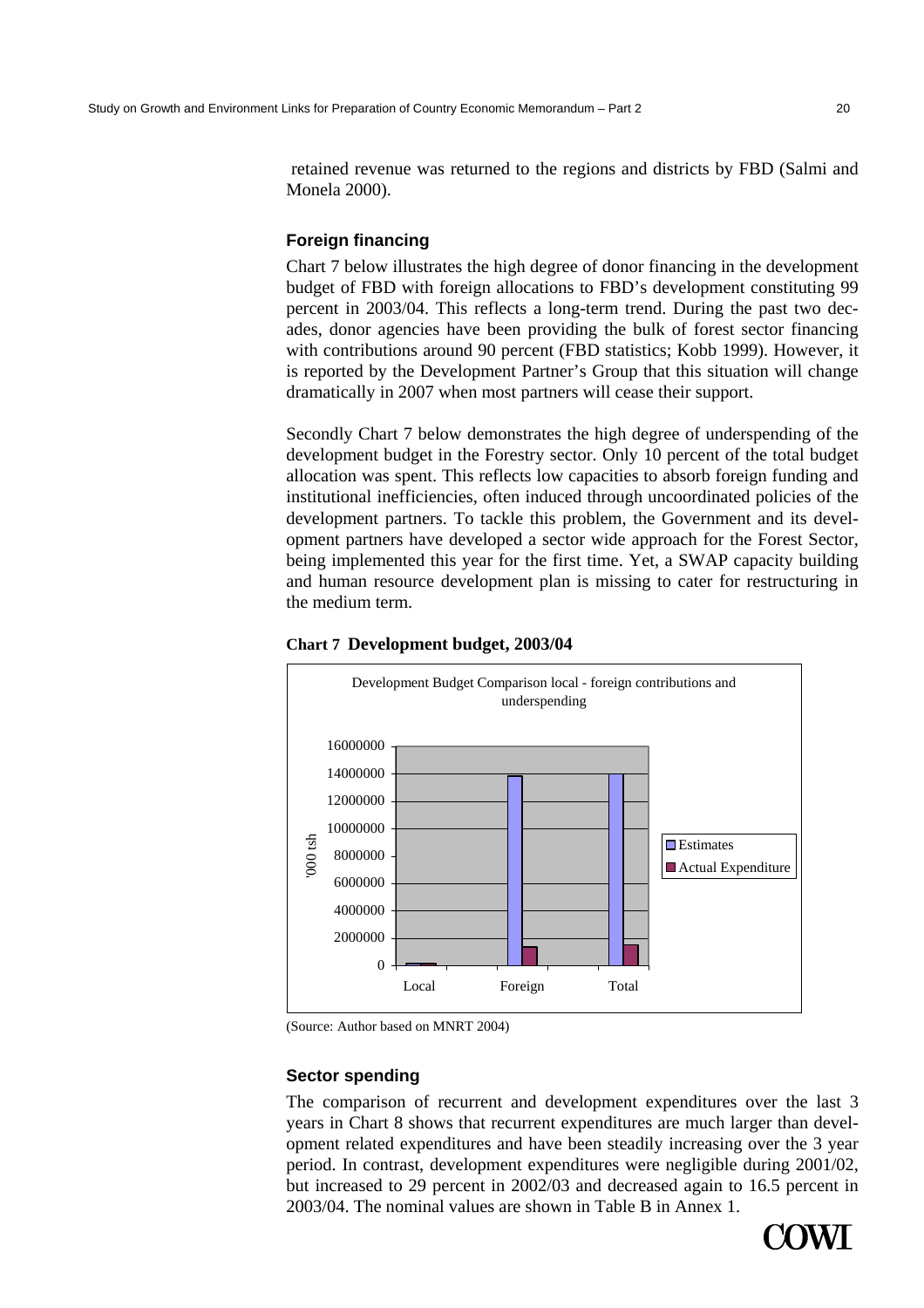

**Chart 8 Recurrent versus development spending, 2001/02 – 2003/04** 

Chart A and Chart B in Annex 1 show the allocation of the FBD budget in broad terms: The development budget is dominated by service delivery expenditure (92 percent), while the recurrent budget is dominated by capacity building expenditure (61 percent) (see also Chart D in Annex 1 for allocation in the past two years)

Over a two-year timeframe, the amount spent on service delivery in the recurrent budget has even gone down further vis-à-vis the capacity building component (see Chart C in Annex 1). Similarly the component of service delivery has increased in a 2-year time frame within the development budget (see).

Based on data provided by the Public Expenditure Review for Environment (URT, 2004b), about 31.8 percent of the recurrent budget is spend by FBD on aforestation, 18 percent on administration and 8 percent on research. The balance is allocated to Districts, training, beekeeping and other environmental activities (p.25). The PER does not detail for which financial year these figures apply. In 2003/04 the allocation by FBD to Districts was Tsh.265,955 (MNRT 2004).

# **Degree of self-financing**

Although Forestry is a productive sector, it is presently not a net contributor to the treasury. Chart 9 below shows how, during the last two years, the revenue collected by FBD has been insufficient to cover its budget, although the financing gap has decreased recently.<sup>7</sup>

 $7$  The actual collections do not include revenue collected and retained at source.



<sup>(</sup>Source: Author based on MNRT 2004)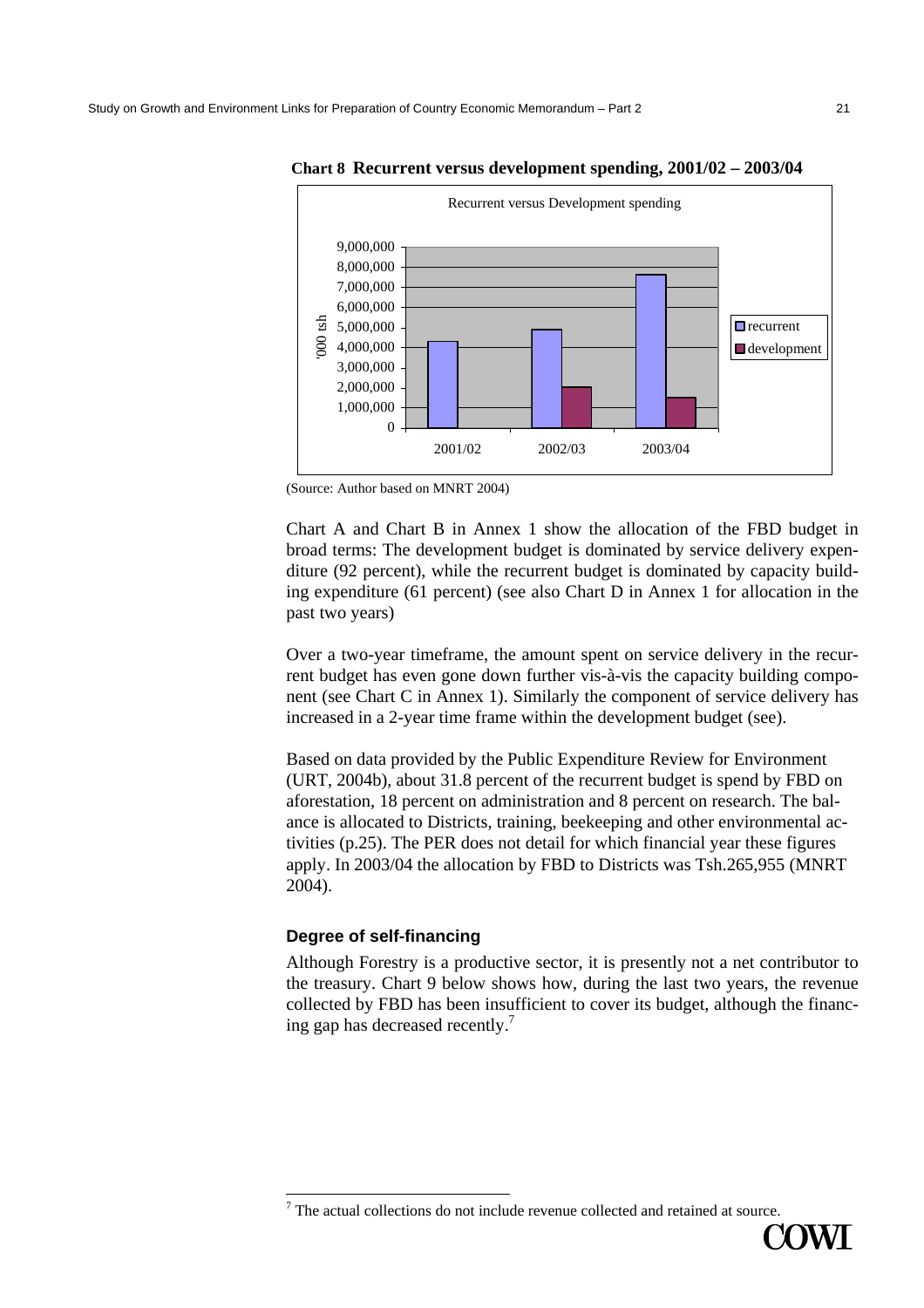

**Chart 9 Degree of self-financing of FBD, 2002/03 – 2003/04** 

 $\overline{a}$ 

The 2000 Forestry Sector Financing study assesses that the forest sector could become self-financing with limited potential to provide net contribution to the government income, mainly through secondary and multiplier effects (Salmi and Monela 2000: 23).

# **2.4 Production and Consumption**

Although the new Forest Policy and Act promotes private investment in the forest industry, through incentives and credit facilities for private investments and joint ventures, local and foreign private investment in the sector has so far been limited.

A state owned company, Tanzania Wood Industry Corporation (TWICO), was responsible for harvesting and sealing wood products up to the early 1990s. To date ten logging companies previously owned by TWICO have been privatised (TIC 2001). Southern Paper Mill (SPM), the only large scale pulp and paper factory in Tanzania, East and Central Africa, was closed in 1997 and has been advertised by TIC for privatization (TIC 2001).

Harvesting of forest products is carried out in both natural and plantation forests by private companies, pit sawyer and small-scale companies.<sup>8</sup>

The Forestry industry is dominated by wood processing through sawmilling, furniture marts and joinery. There are also small-scale paper and board production, matches manufacturing, poles production, chipboard, fibreboard, blackboard manufacturing and tannin extraction (MNRT 2001a: 27).

<sup>&</sup>lt;sup>8</sup> Currently the main large operators include, Sao Hill Timber Ltd., TANSCAN Timber Company, Escarpment Forestry Ltd, Kilitimber Ltd, Mena Wood Ltd, and United Lamber Ltd.



<sup>(</sup>Source: Author based on MNRT 2004)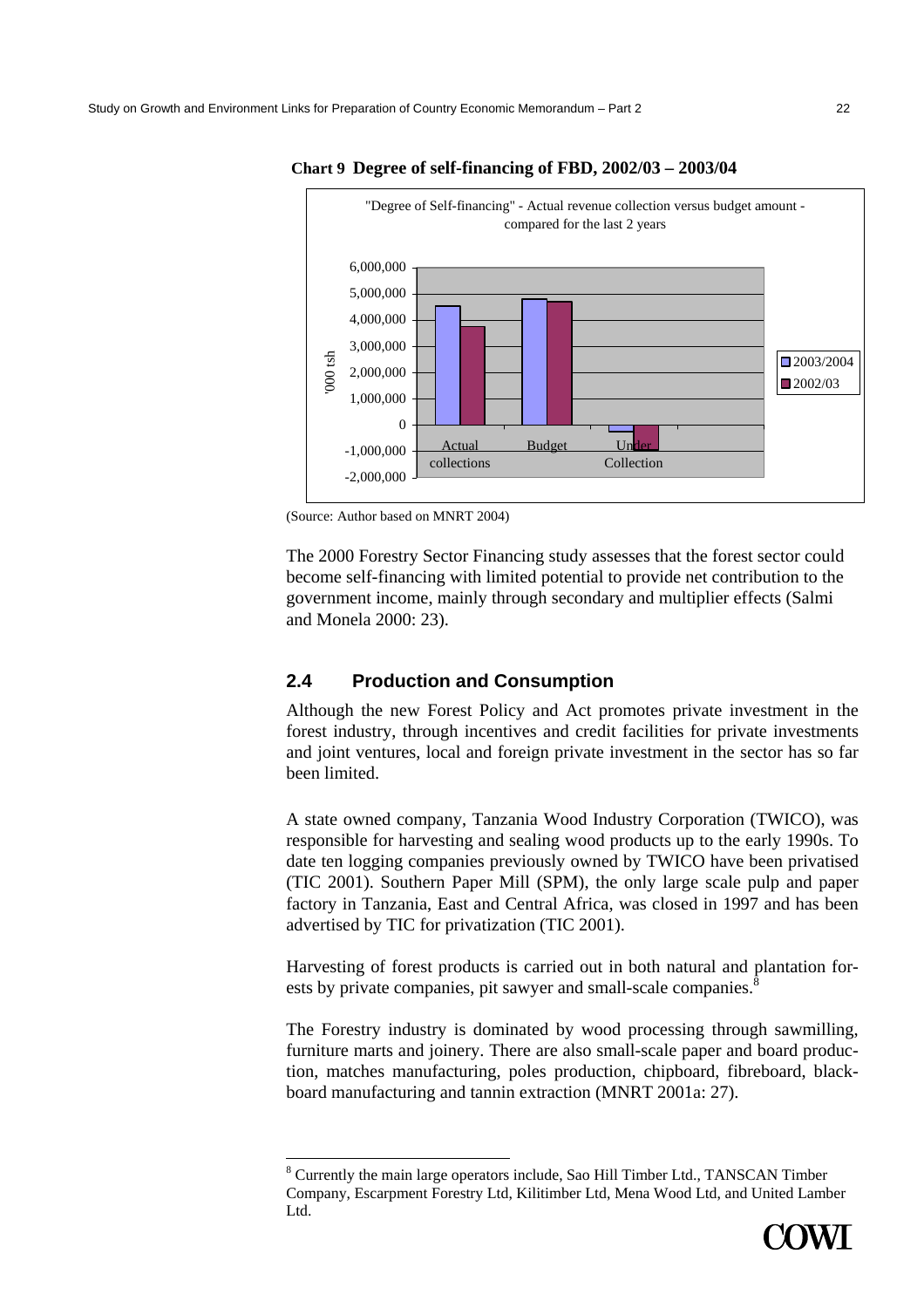| <b>Type</b>                                                              | Annual consumption in m3 |               |         |               |                                    |               |  |  |
|--------------------------------------------------------------------------|--------------------------|---------------|---------|---------------|------------------------------------|---------------|--|--|
|                                                                          | 1988                     | $\frac{0}{0}$ | 1998    | $\frac{6}{9}$ | Early 1990s<br>annual aver-<br>age | $\frac{6}{9}$ |  |  |
| Industrial saw-<br>milling                                               | 533,000                  | 92.5          | 944,000 | 95.6          | 382,500                            | 51            |  |  |
| Pitsawing                                                                |                          |               |         |               | 150,000                            | 20            |  |  |
| Wood based<br>products (1990s),<br>panels and<br>matches (1988,<br>1989) | 14,000                   | 2.5           | 13,000  | 1.4           | 22,500                             | 3             |  |  |
| Pulp and paper<br>mills                                                  | 29,000                   | 5             | 30,000  | 3             | 157,500                            | 21            |  |  |
| Joinery and furni-<br>ture industry                                      |                          |               |         |               | 37,500                             | 5             |  |  |
| <b>Total</b>                                                             | 576,000                  | 100           | 987,000 | 100           | 750,000                            | 100           |  |  |

**Table 5 Industrial wood consumption, 1988, 1989 and early 1990s.** 

(Source: based on NFP: 27 and MNRT 2002, adjusted by author.)

Table 5 above provides information on the industrial wood consumption in 1988, 1998 and the annual average in the early 1990s. The data source did not specify if consumption data refers to domestic production or if imports are included.

The industrial consumption of wood is predominantly for saw milling, although there has been a decline from over 90 percent in 1988 and 1998 to around 50 percent in the early 1990s. According to Ngaga (1998) private sector holds a 78 percent share in saw milling through small-scale units (1,000m3/annum). Similarly, wood working units for furniture and joinery are mainly owned by individuals and families.

Productivity in small-scale saw milling is low due to the use of traditional methods, e.g. mobile sawmills, saw benches and handsaws (pitsawing). Pitsawing organized by individuals and accounts for 40 percent of the country's sawn wood (Skage and Naess 1994).

In addition, there are problems with transportation due to poor infrastructure. The Forest industry also suffers from lack of information on material availability, market statistics and skilled labour (MNRT 2001a: 27).

Since the closure of SPM there has been an oversupply of plantation grown softwood from the Sao Hill plantations. The National Forest Programme estimates the sustainable long-term supply of saw logs from industrial plantations at 540,000-600,000m3 a year (URT 2001:27). The long-term supply of saw logs will decline unless new planting and re-planting schemes are initiated. The quality of logs is considered to be poor (same source). Based on the 2003 Economic Survey, the total harvest of logs increased quite significantly from 4,556

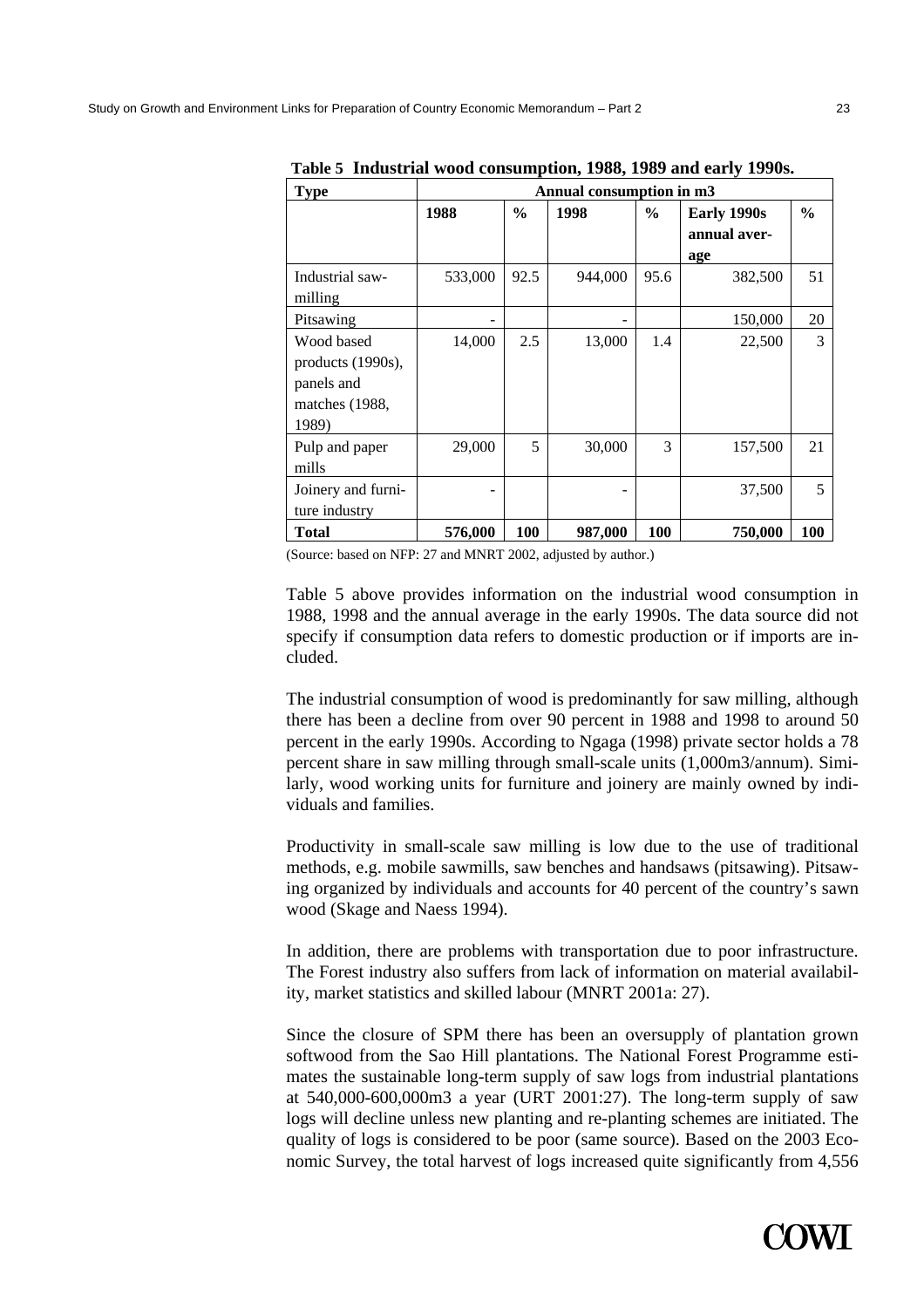m3 in 2002 to 334,873 m3 in 2003 (315,853 m3 in plantations and 19,020 m3 in natural forests).<sup>9</sup>

Due to declining stocks and increasing royalties, the harvesting of hardwoods from natural forests is going down. There is a declining availability of acceptable log sizes of hardwood species, in particular Mninga. Machine cut hardwood is becoming rare. A number of hardwood sawmills have been closing down, which has resulted in increased pitsawing. Due to ineffective control and management of natural forests, harvesting is mostly carried out illegally.

# **2.5 Exports and Domestic Trade**

It is difficult to establish the contribution of the Forestry sector to exports as each source consulted present different figures. According to data in Table C in Annex 1 the value of export of Forestry products was around 4,5 million US\$ in 2002/03. The data presented is showing some fluctuations, which are not explained. Also, the narrative part of the Economic Survey describes that the total value of exports of forest and bee products increased between 2002 and 2003 by 20 percent from Tsh.6 to 7.2 billion, which differs from the data in the Table.

A similar table contained in a FBD source (MNRT 2002), establishes the total value of exports of Forest Products for the three years 1998/99, 1999/00 and 2000/01 at US\$4,9m, US\$5,9m and US\$2,1m respectively. Other sources (see FOSA Country Report for example) argue that the Forestry sector contributes 10 percent of official foreign exchange earnings or 11 percent of the total merchandise exports.<sup>10</sup>



**Chart 10 Composition of Forestry exports by product, 2001/02** 

Chart 10 above shows the composition of Forestry exports by product on the basis of the financial year 2001/02.



<sup>(</sup>Source: author, based on URT 2004c)

<sup>&</sup>lt;sup>9</sup> The reliability of these data is questionable.

<sup>&</sup>lt;sup>10</sup> The year of these values is not specified in the source.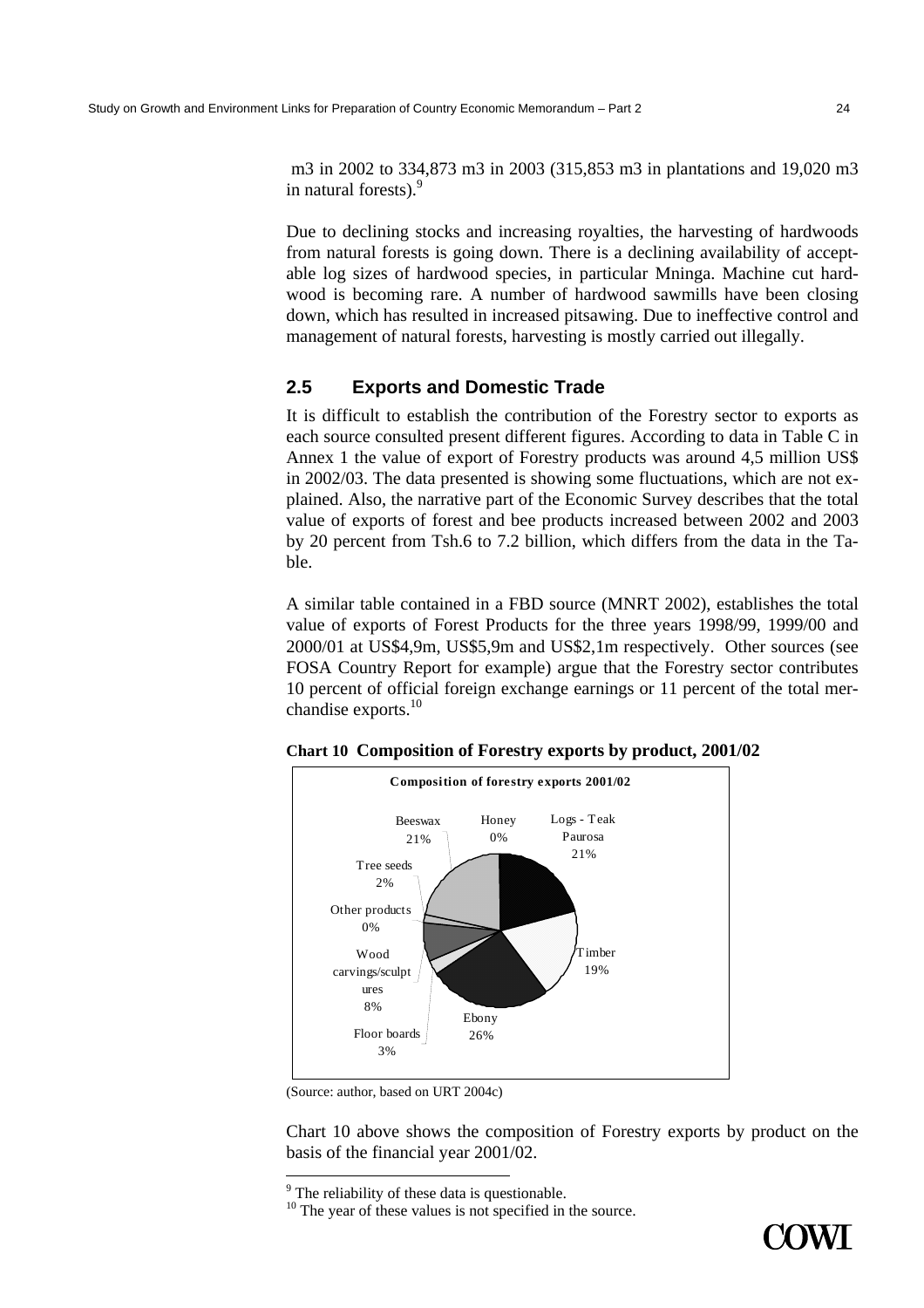Some of the fluctuations in the data might be due to a changing policy environment, such as the liberalisation of trade. Also, exports of some individual forest products such as some types of logs, flooring and blackwood have decreased whereas the value of honey exports has increased substantially. Exports of logs and unprocessed products of some valuable species have been banned in 2000 (Salmi and Monela 2000).

Official Beekeeping Statistics of the FBD are presented in Charts 11 and 12 below, showing the trend of **beeswax and honey exports** in Tanzania between 1988 and 2004. Statistics of the FBD summarize that the average annual export of honey between 1993-2003 was 348.8 tons of honey and 187 tons of beeswax, which generated an average of US\$ 1,158,220.3 for honey and 211,393.2 for beeswax in export earnings (FBD 2003).

**Chart 11 Beeswax exports, 1988/89 - 2003/04** 



(Source: author based on FBD data)

Presently, Tanzania produces about 4,860 tons of honey and more than 750 tons of beeswax per year. According to the National Beekeeping Programme 2001-2010 (p. vii) the current production is only about 3.5 percent of the country's potential production from honeybees, which is estimated to reach Tsh.138 billion annually. The sudden increase of honey exports in 2002/03 is due to an EU export ban on honey imports from China, which led to an increase in world prices and opened an opportunity for Tanzania. This ban has been lifted and prices seem to have fallen back.<sup>11</sup>

 $11$  Comments received by A. Cauldwell, DPG.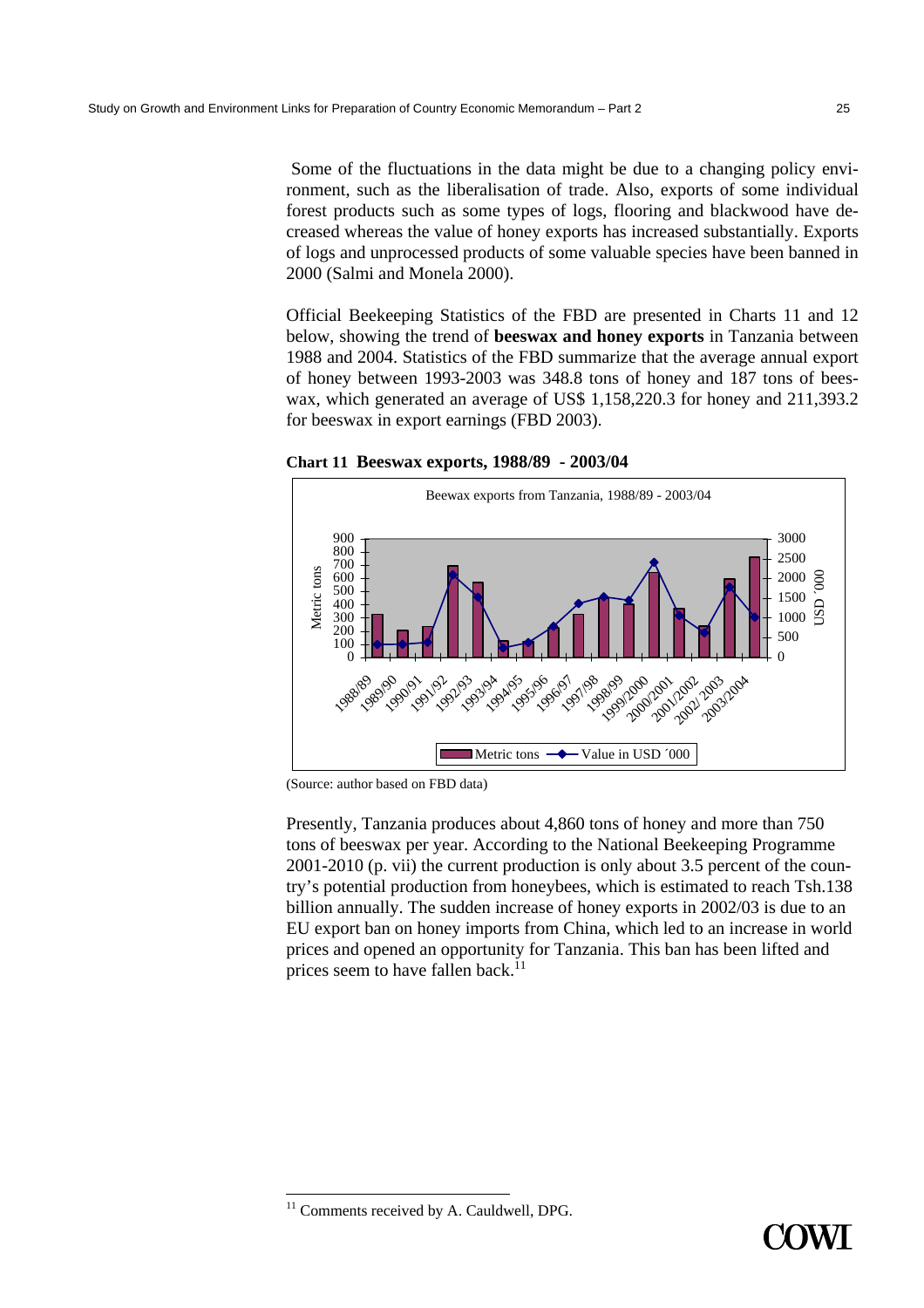

**Chart 12** Honey exports, 1988/89 – 2003/04

(Source: author based on FBD data)

Salmi and Monela (2000) estimate that the farmer income from honey and other forest produce from miombo woodlands is as much as Tsh.1,050 per ha. Based on a study conducted by Aku et al (2000:5), between 1990 and 1998 76m litres of honey and 780 tons of bees wax were extracted in Kilimanjaro Region. A total of Tsh.333,746,000 was accrued from sales of honey. Issango (2001) has done similar study on honey production and sales along the Dar es Salaam – Morogoro Highway. He found that between 1995 and 2000 a total of Tsh.584 million was accrued from selling 751 tons of honey and Tsh.2.5 million from selling 2 tons of bees wax.

The new Forest Policy and the National Beekeeping Programme foresee the establishment of village beekeeping reserves. In 2003 villages in five districts have established such reserves, from which they will accrue direct cash income (unpublished FBD URT, 2004c). 12

The **export of gums and resins**, another non-timber forest product besides honey and beeswax, amounted to more than 7,000 metric tonnes in the period 1997-2003, corresponding to an average of 1,011 tonnes a year (Kagya 2004). See Chart 13 below for recent export figures. Industrial use of gum arabic is as an additive in a variety of foods, such as confectionary and beverages, pharmaceutical, cosmetics, lithographic inks, paints and dye, adhesive in postage stamps. In addition, there are a number of local traditional uses, which include nutritional and medicinal purposes.



<sup>&</sup>lt;sup>12</sup> These are Kibondo, Tabora, Manyoni, Kondoa and Handeni districts.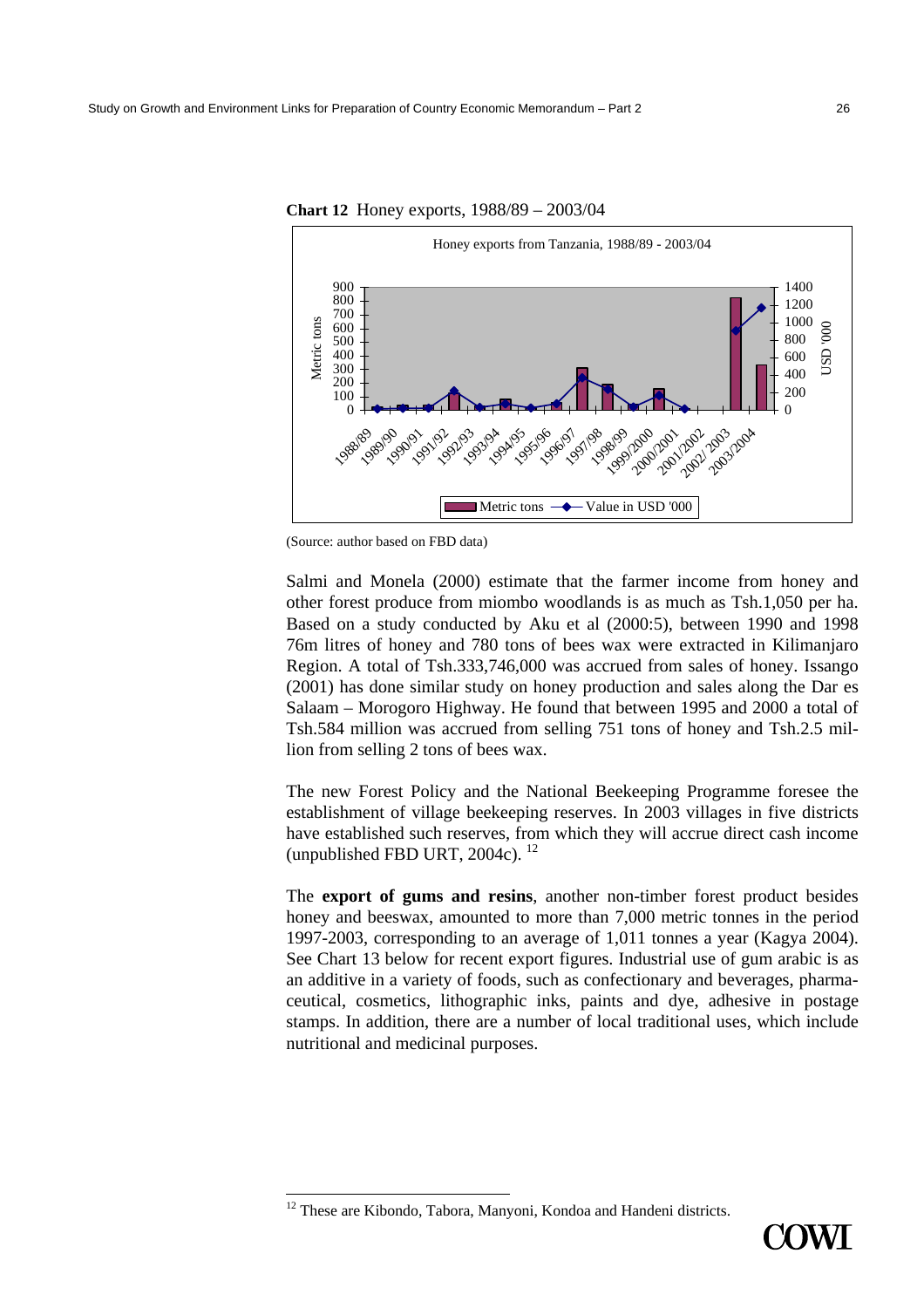

**Chart 13 Trend in gum and resins export and revenue, 1997 - 2003.** 

(Source: Tanzania Revenue Authority, Customs Statistics Section)

According to the export statistics, the price offered by the world market for gum coming from Tanzania is low compared to other countries. The reason is, according to Kagya (2004), poor quality of gum resulting from mixing gums from different sources and exporting without grading. Furthermore, exporters may be paying a low price so that they can evade taxes. There is no local industry consuming gum, and therefore 99 percent of the collected gum is exported.

With regard to the industrial use of NTFPs, common problems are lack of local value-added processing facilities. Hence products are exported in raw form at low prices. Also, marketing is usually weak.

# **2.6 Employment**

According to the Integrated Labour Force Survey 2000/01 Agriculture, Forestry and Fisheries combined provide 82.1 percent (13.8 million people) of employment in Tanzania.

Additional employment in the informal sector related to Forestry is most also likely to be significant. The Labour Force Survey accounts 0.4 percent of total informal employment to agricultural and forest services and 6.7 percent to furniture making and manufacturing of non-metallic mineral products.

The National Forest Programme estimates that the sector employs about 3 percent of paid labour and an even bigger proportion of people in informal Forestry related sector activities (NFP). Salmi and Monela (2000) estimate that the sector provides 730,000 person years of employment.

# **2.7 Unaccounted Forest Services and Externalities**

In addition to the contributions of the Forest Sector that are accounted for in the previous chapters, forests provide goods and services that are not accounted for.

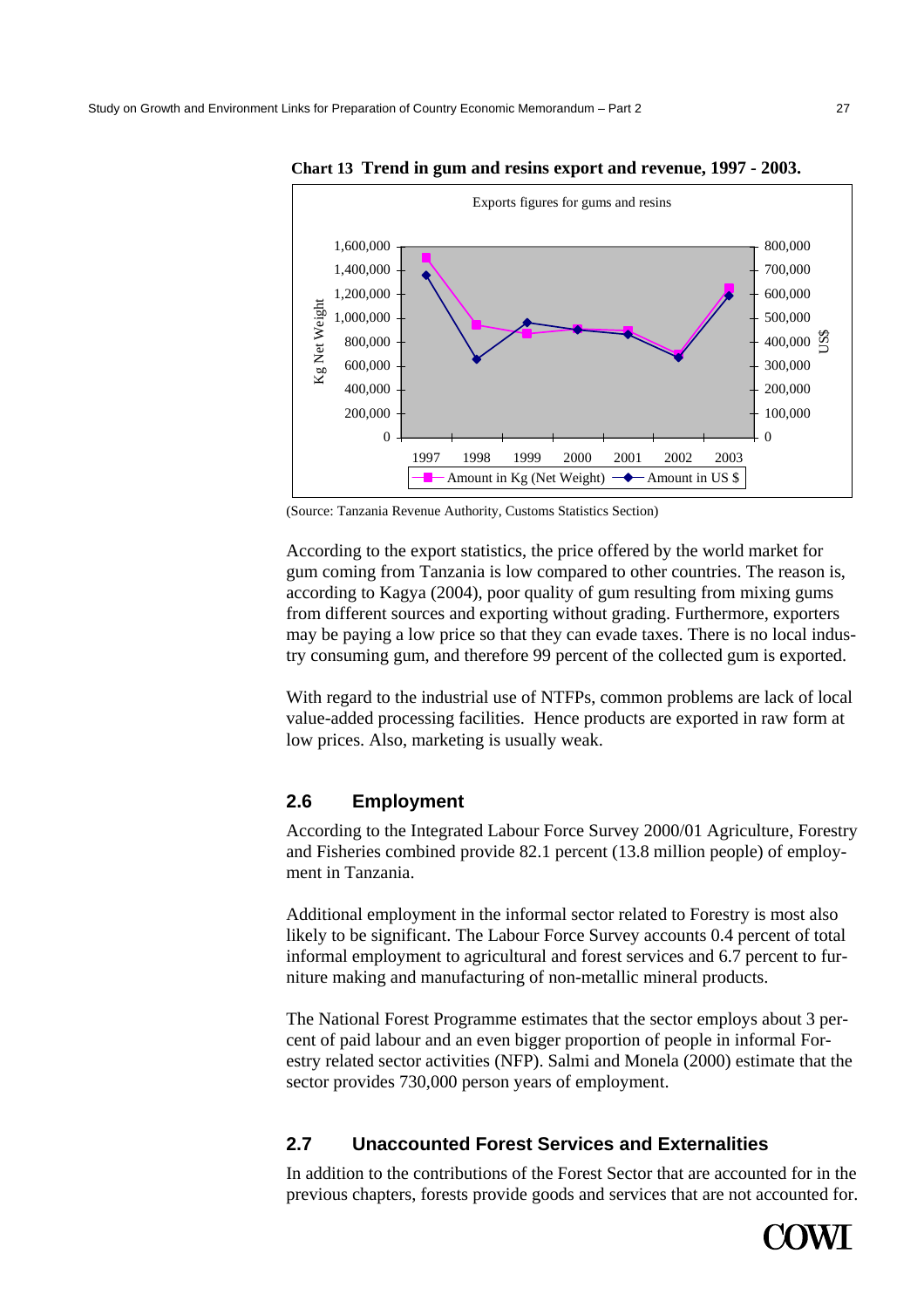These are the provision of energy sources; protection of watersheds; store of carbon dioxide; micro-climatic functions; provision of habitat to fauna and flora of high biodiversity values, recreational/tourism and cultural/religious values. These services are not readily calculable as they do not have directly associated cash flows.

Over the last two decades a wide body of international literature has developed attempting to value various aspects of tropical forests and the goods and services they are supplying. Various methods have been used to place monetary value of forest services within environmental economics to capture spillover effects and intangibles not included in private economic valuations. These are for example, travel cost methods, contingent valuation, hedonic pricing etc. In Tanzania, most attempts to value these unrecorded forest goods and ecosystem services originate from site-based case studies. The few exceptions have been named in the introduction.

The main products and services Tanzania's forests provide to the economy are as follows:

# **Energy supply**

Forests contribute to the energy sector in two major ways. First, as a direct source for biomass energy, namely fuelwood and charcoal. Second, more indirectly, via water catchment and storage for the hydropower sector (discussed in the subsequent paragraph). All these forest inputs are basically provided as 'free goods' to the national economy and population.

Biomass energy or *woodfuel,* which comprises fuelwood and charcoal from both natural forests and plantations, accounts for 93 percent of total energy consumption in the country.

The estimated per capita consumption of woodfuel is 1m3 roundwood per annum. This amounts to more than 30 million m3 per year. If valued with 3000 shilling per m3 (the November 2000 royalty rate) this amounts to 90 billion shillings per year (Salmi and Monela 2000). The NFP (MNRT 2001) estimates that 95 percent of Tanzania's total wood consumption was consumed by wood fuel in 1999 (40.4 million m3). Out of this 26 million m3 was consumed in the rural areas as fuelwood and 13.4 million m3 in urban areas, mainly as charcoal.

A large number of rural industries rely on the use of woodfuel in their production processes. These are in order of priority, tobacco curing, fish smoking, salt production, brick making, bread baking, tea drying, pottery, lime production and processing of beeswax. Additional large sinks for fuelwood in rural areas are beer brewing and alcohol distillation. Mostly, these are non-farm activities and one needs to keep in mind their 'environmental cost' when promoting increase of non-farm activities in rural areas as a means of economic growth. Surprisingly, the NFP predicts that the annual woodfuel consumption is not expected to increase, but to remain at 40 million m3, the level of 1999 (MNRT 2001a: 28). This estimate does not seem to take population growth into account.

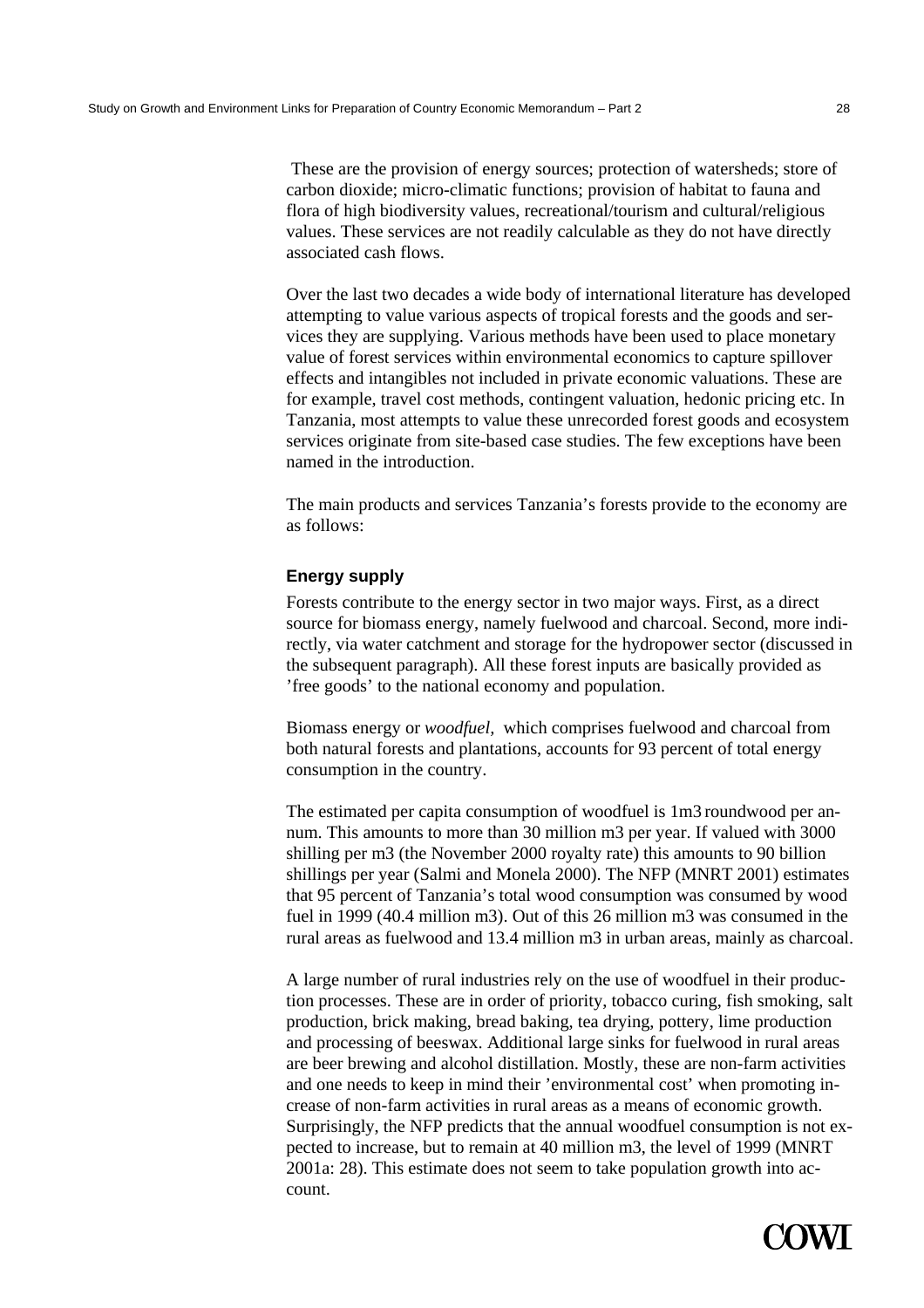| <b>Tobacco Production and impact on forests, Tabora Region</b> |                                           |                                               |                                          |  |  |  |  |
|----------------------------------------------------------------|-------------------------------------------|-----------------------------------------------|------------------------------------------|--|--|--|--|
| <b>Year/Season</b>                                             | <b>Tobacco</b><br>production in<br>tonnes | <b>Estimated fuelwood</b><br>consumption $m3$ | <b>Estimated area</b><br>cleared 1000 ha |  |  |  |  |
| 1985/86                                                        | 9,673                                     | 173,529                                       | 4338.2                                   |  |  |  |  |
| 1986/87                                                        | 6,614                                     | 118,641                                       | 2966.0                                   |  |  |  |  |
| 1987/88                                                        | 6,176                                     | 110,803                                       | 2770.1                                   |  |  |  |  |
| 1988/89                                                        | 5,641                                     | 101,186                                       | 2259.7                                   |  |  |  |  |
| 1989/90                                                        | 4,633                                     | 83,112                                        | 2077.8                                   |  |  |  |  |
| 1990/91                                                        | 5,961                                     | 106,947                                       | 2673.7                                   |  |  |  |  |
| 1991/92                                                        | 12,123                                    | 217,485                                       | 5537.1                                   |  |  |  |  |
| 1992/93                                                        | 14,443                                    | 259,114                                       | 6477.9                                   |  |  |  |  |
| 1993/94                                                        | 11,499                                    | 206,301                                       | 5157.5                                   |  |  |  |  |
| 1994/95                                                        | 17,133                                    | 307,371                                       | 7664.3                                   |  |  |  |  |

**Table 6 Inputs of forests to Tobacco production** 

(Source: Mkanta and Chimtembo, 2002)

A study on Tobacco Production in Tabora Region conducted in 2001 revealed that forests deliver significant input to tobacco production. The area cleared for tobacco growing has for example been increasing yearly in the period 1985/86 – 1994/95 (see Table 6 above).

The National Forest Programme (MNRT, 2001a) estimates that around 27 percent of residents in Dar es Salaam use firewood, while over 86 percent use charcoal as a source of energy.<sup>13</sup>

**Charcoal** provides significant inputs both to rural and urban economies. It provides employment and income to the rural producer and a source of energy for cooking to the rural and urban consumer, as well as a source of government revenue. It is difficult to quantify this contribution as much of the charcoal trade is undertaken illegally and only a fraction is captured through the official road blocks. Malimbwi et al. (2000) found that about 6,000 bags of charcoal are transported daily to Dar es Salaam. Other estimates are much higher, between 15,000 and 20,000 bags every 24 hours (Norconsult 2002). Dar es Salaam's charcoal intake converts 2 million tonnes of wood per year and presents about 50 percent of the urban demand (same source).

In a study conducted by Lusambo in 2002 in Kilosa District, charcoal contributed Tsh.175,765 to household annual income. Noah (2002) found that households realize an income of Tsh.50,000-62,000 monthly from sale of charcoal. Malimbwi et al. (2000) likewise estimate that charcoal production provided 38 percent of the household income in six villages surveyed (converted into US\$ 445 in cash).





 $13$  The NFP does not explain why the total exceeds 100 percent, but it is assumed that this is due to the fact that some households use both energy sources at the same time.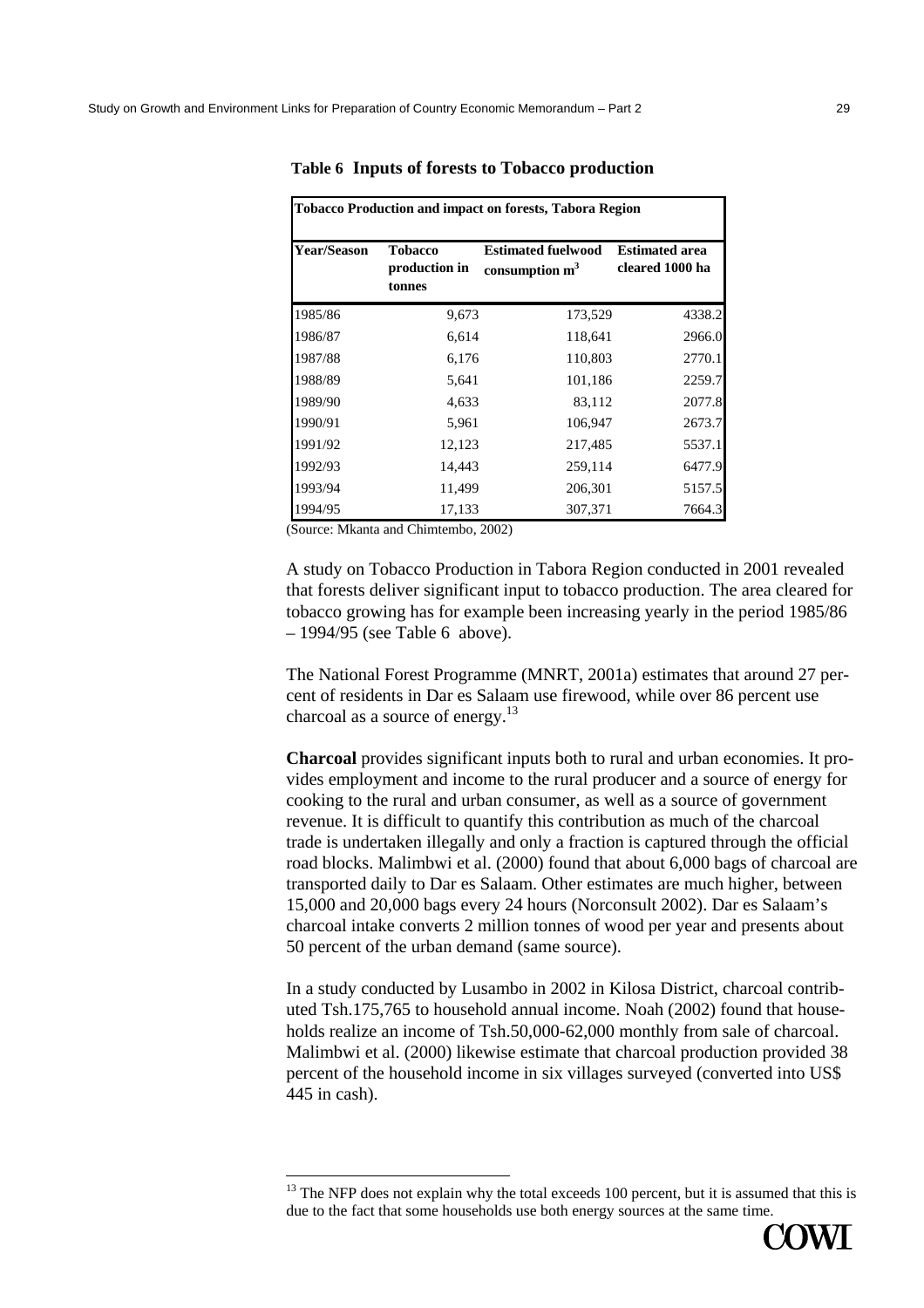However, the environmental trade-offs of this economic contribution are high. A study "true cost of charcoal" (2002) provides data on charcoal consumption in the country and the associated environmental cost. Some of the key figures are presented in Box 2 below.

# **Box 2 Facts and figures on charcoal production**

#### **Facts and Figures on Charcoal Production**

- 15,000 20,000 bags of charcoal enter Dar es Salaam every 24 hours, 365 days a year. Equal amount enter other major Tanzanian cities combined. This adds up to about 1 million tonnes of charcoal per year.
- To produce this charcoal tree had to be cut from  $3320 \text{ km}^2$  of forest, most of which will not regenerate as it is converted to other land uses.
- Charcoal is subsidised by ineffective collection of dues, while liquefied petroleum gas is penalized by higher import duties. Due to incorrect pricing charcoal users are externalising the negative impacts of their fuel choice on the environment. Government policies would need to correct this market failure through fiscal policies.
- Forests are declining by 11.5 percent annually, 99, percent of which is for fuelwood and charcoal.
- Burning charcoal provides high volumes of carbon dioxide, carbon monoxide and CH4. It adds to the load of carbon dioxide, while at the same time reducing carbon sinks.
- The efficiency of charcoal consumption is very low. Charcoal stoves has an efficiency of 20-35 percent energy conversion compared to for example 45-65 percent for LPG.

(Source: Based on Norconsult 2002)

To the extent that charcoal production competes with other forest uses, it reduces growth potential in the forest sector as it leads to a decline of the total stock. In many parts of Tanzania, e.g. Dar es Salaam, Morogoro, and Iringa, the sustainable yields seem to have been exceeded and thus the country's natural capital is sacrificed for charcoal production. Charcoal is hence being produced at a cost to society in terms of its present and future availability to meet wood biomass needs and wood needs for other purposes.

A projection of the impact of charcoal production on the country's forests and woodlands, is provided by Norconsult (2002) and re-produced here in Table 7 below. It illustrates a possible scenario of present trends of charcoal production were to continue.

| Year |      | lurban charcoal<br>consumption in<br><b>Itonnes</b> | woodland area needed<br>for sustainable<br>production, in km <sup>2</sup> | woodland<br>remaining in $km2$ | woodland surplus<br>or deficit in km2 |
|------|------|-----------------------------------------------------|---------------------------------------------------------------------------|--------------------------------|---------------------------------------|
|      | 2002 | 926,000.00                                          | 98511                                                                     | 300000                         | 201489                                |
|      | 2005 | 1,071,961.00                                        | 114038                                                                    | 218700                         | 104662                                |
|      | 2010 | 1,368,124.00                                        | 145545                                                                    | 129140                         | $-16405$                              |
|      | 2015 | 1,746,111.00                                        | 185757                                                                    | 76256                          | $-109501$                             |
|      | 2020 | 22,285,529.00                                       | 237078                                                                    | 45028                          | $-192050$                             |

**Table 7 Projection of charcoal production impact on forests, 2002-20** 

(Source: Norconsult 2002:18)

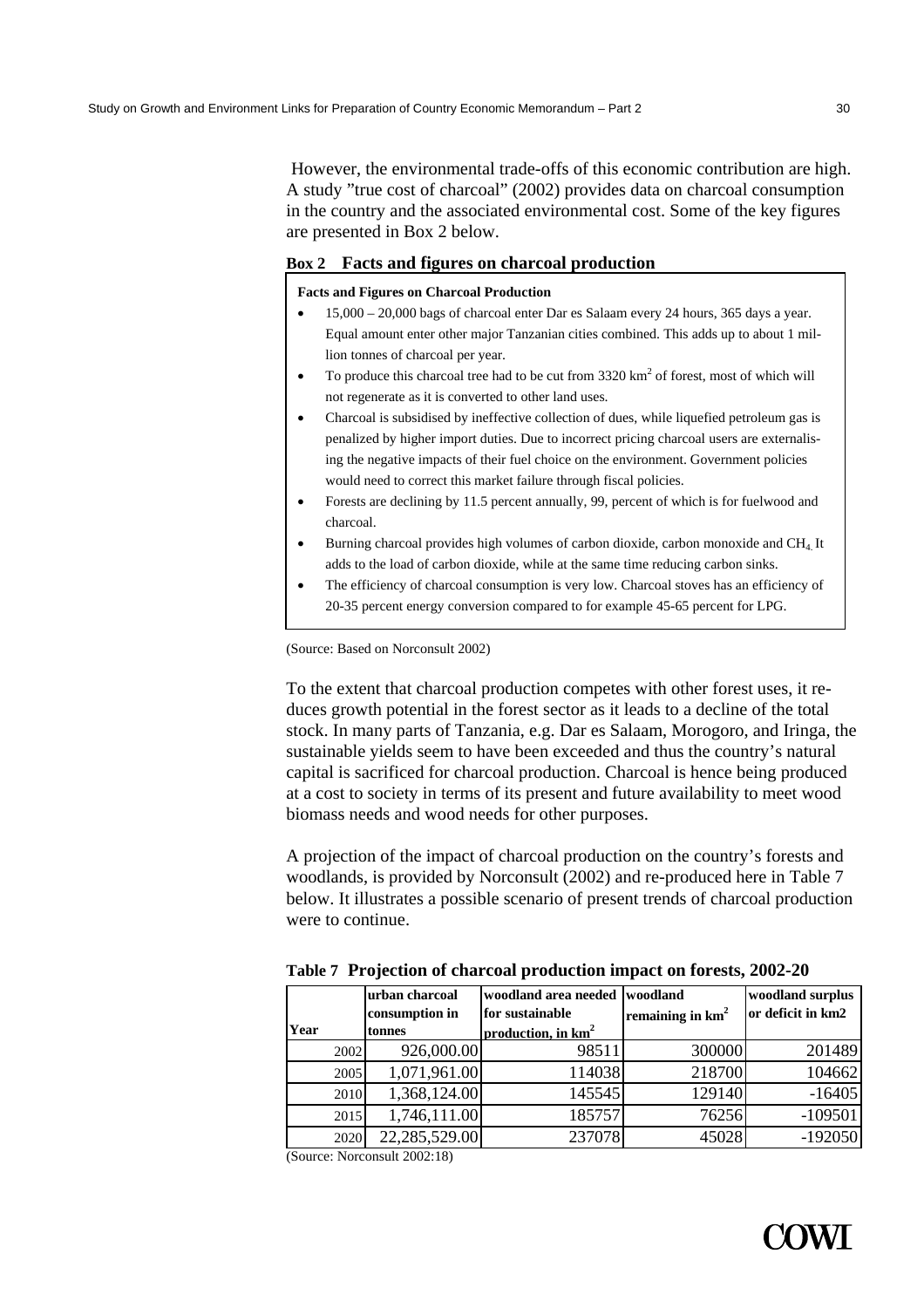## **Water catchment, storage and filtration**

Forest reserves known as catchment forests, occupy only 2 percent of the country's land area. However, besides wetlands, they provide important watershed area for rural and urban water supply in Tanzania. The largest catchment forests are found on the volcanic and crystalline mountains of Tanzania and in lowland forests, such as Rau in Moshi, Minziro in Kagera Region and Kimboza in Morogoro (MNRT 2001a: 26).

The interaction between forests and water quality and supply is complex but it is understood that forest loss reduces watershed moderation. Deep soil moisture storage and rate of aquifer recharge are usually enhanced through reduction in evapotranspiration. Woodland clearing may also increase overland runoff, erosion risk, flash floods in bottom areas and reservoir siltation. Many formerly perennial rivers in Tanzania now desiccate for several months per year, a phenomenon more likely to be caused by deforestation of the catchment than by climate change.

Hydropower is besides petroleum and coal the major source of commercial energy supply in the country. Hydroelectric energy has a potential of installed capacity of 4.7 GW of which only about 10 percent is developed (TIC 2001). The inputs of forests into hydropower generation are indirect, through their ecosystem service of providing water catchment and storage as described above.

An attempt to provide a monetary value for the role of Forestry to water supply provided by Norconsult (2002) is based on the cost of water and summarized in Box 3 below.

# **Box 3 Monetarizing the contribution of forests to water supply**

**Monetarizing the contribution of catchment forests to water supply** 

- Based on existing studies a working figure of US\$ 100 as average cost of water for domestic use per urban household per year is used to derive a conservative estimate of US\$ 100 million current annual value of Tanzanian urban water supplies.
- With reduction of water availability per capita on the basis of population growth, the cost of maintaining the same volume of urban water supply to each household as now is likely to double at least by 2020.
- The predicted reduction of woodland coverage by 2020 would impair the water catchment (interception, retention and slow release) function by an estimated 50 percent, thereby quadrupling the cost of water in 2020. **Impairment of the water catchment function will therefore impose a cost rising to US\$ 300 million per year by 2020**. An estimated 10% of this cost (US\$ 30 million per year) is attributed to charcoal production.
- Engineering replacements of the lost natural storage of water in catchment basins could augment the cost to absurd figures, 1000 times higher at least, but such infrastructure would not be affordable.
- Tanzanian urban dwellers will pay more for less water and will forgo the development and health benefits of an adequate water supply

(based on Norconsult 2002, p. 26-27)

Monela et al. (2003) estimated the total economic value of Tanzania's Catchment Reserves, which is comprised of Use Values and Non-use values, at US\$

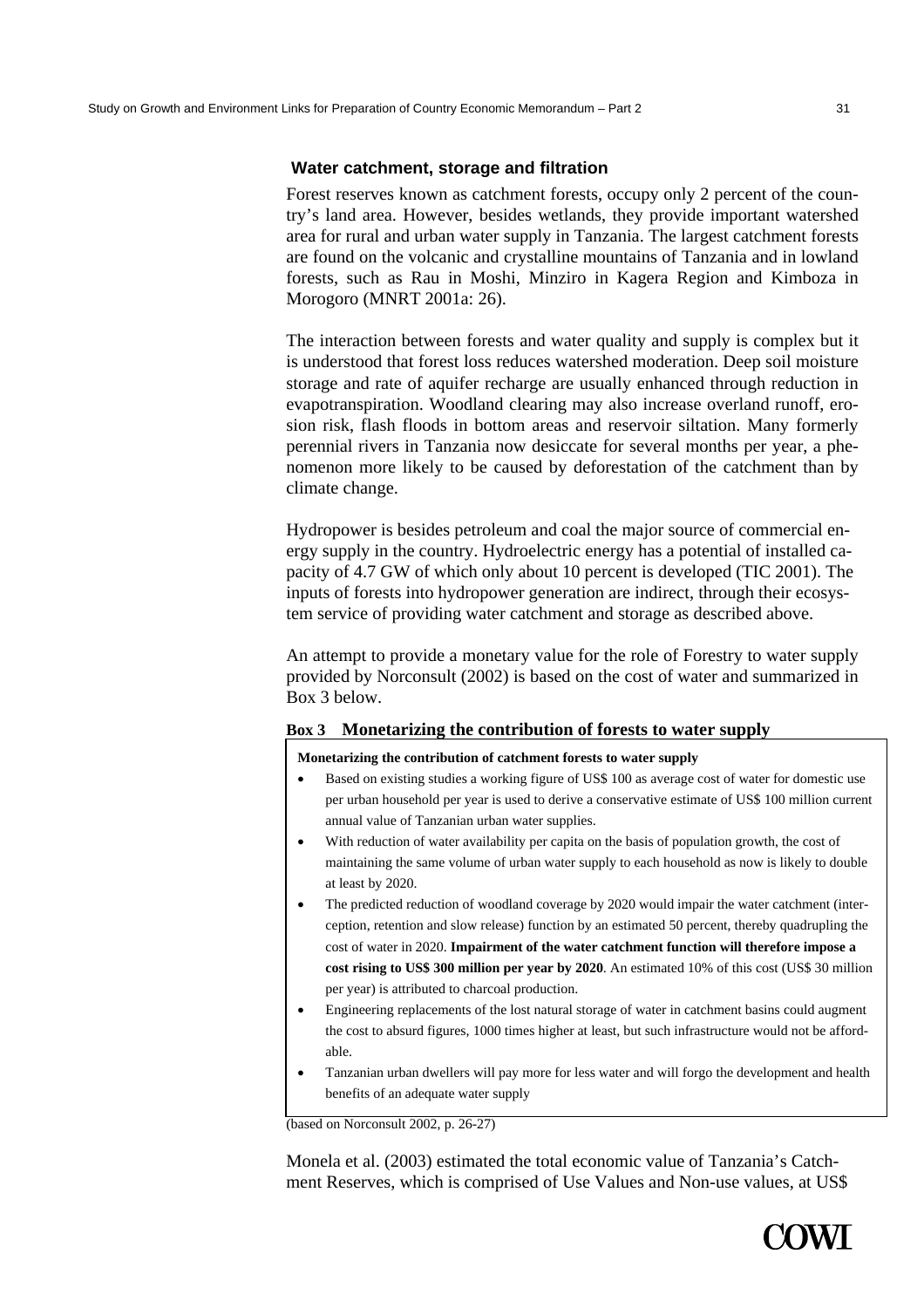$620.4$  million.<sup>14</sup> Box 4 below summarises some facts on the contribution of the Eastern Arc Forests to water and energy supply in the country.

# **Box 4 Contribution of Eastern Arc Forests to water and energy supply**

- Major Rivers are flowing from the Eastern Arc Mountains, e.g. Pangani, Sigi, Wami, Ruvu, Parts of Rufiji and part of Greats Ruaha as well as smaller tributary streams.
- At least 10 percent of the total population of Tanzania gets their water from these rivers.
- Seven major hydropower plants using Eastern Arc Water are Kihansi, Kidatu, Part of Mtera and part of Pangani Falls.
- Hydropower is 62 percent of the total energy supply of Tanzania (559 MW of 892 MW) in large part derived from water flowing from the Eastern Arc Mountains
- In total at least 50 percent of Tanzanians' electricity is coming from water flowing from the Eastern Arc Mountain Forests.
- Water from the Eastern Arc Mountains feeds large irrigation schemes, such as Liovu Sugar Company and various rice schemes.
- The forested mountains maintain a suitable microclimate for growing vegetables, spices and fruits. Major export from mountains to Dar es Salaam and other cities of: banana, potato, peas, cardamom, cinnamon, pears, apples, plums, leeks, tomatoes. Provides boost to local peoples livelihoods.
- Eco-tourism possibilities exist but are largely under explored.

(Source: Eastern Arc Conservation Strategy Component on TFCMP)

# **Soil conservation**

 $\overline{a}$ 

Tanzanian Agriculture depends largely on soil fertility, as the application of fertilisers is too expensive for most farmers. Tree loss on and around farmland premises deprives the soil of leaf-fall, thereby reducing fertility and accelerates soil erosion by wind and water. Rainfall runs off soil hardened by exposure much faster than before, removing humus and animal droppings, and carrying away the most fertile top layer of soil. The value of crops grown in what is effectively sub-soil, after serious erosion, is greatly reduced, impacting negatively on agricultural productivity. Norconsult (2002:27) estimates a 50 percent reduction in output, equivalent to 25 percent of GDP. However, no timeframe or basis for this calculation is provided.

Estimates for the East African Region are that typical erosion rates are 0 in mature woodland, 5 tons per ha per year in wooded savannah, 30 tonnes/ha/y in maize fields, and 50-100+ tons/ha/y in degraded land. Soil formation occurs at about 1 ton/ha/y in the region, however rapidly eroded soil is not replaced within a human generation. (Norconsult 2002).

Estimates from the West Usambara Mountains in Tanzania are that the land value under agroforestry was raised by 126.6 Euro per ha, using a time horizon of 20 years one would arrive at an increased land value of 6.3 Euro/ha/year (undiscounted and assuming equal value for all 79,000 ha of land converted).15

<sup>&</sup>lt;sup>15</sup> Study "Ten million Trees Later". Comments received by A. Boerhinger, DPG.



 $14$  Use values include direct, indirect use values and option values. Non-use values include existence values and bequest values.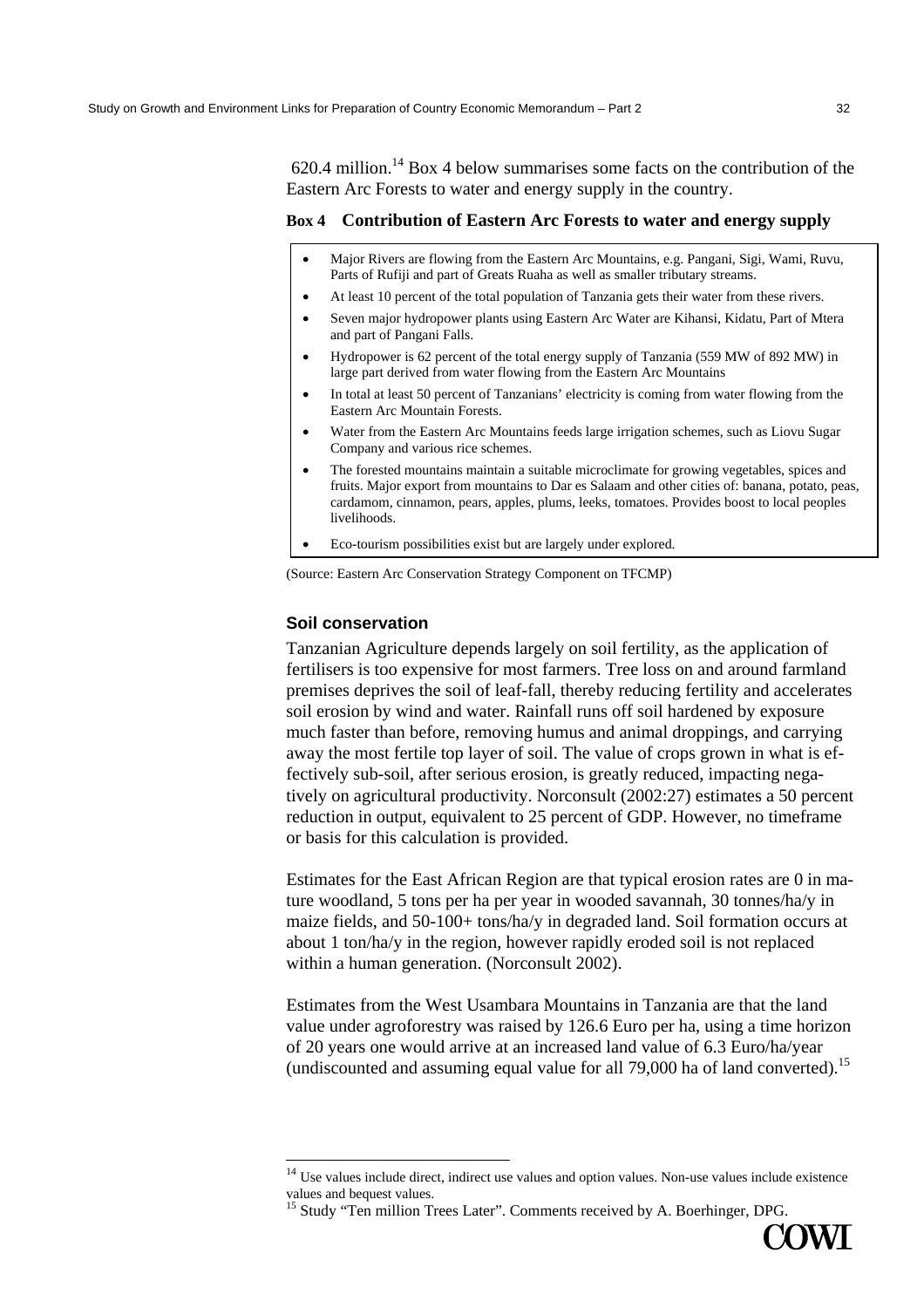# **Provision of habitats and conservation of biodiversity**

Tanzania is among the four countries in the world, classified as 'megadiversity' nations,<sup>16</sup> due to the variety of habitats found in the country. The biological diversity has been described in a number of studies and academic papers, including the Tanzania Country Study on Biological Diversity (1998).

In the context of the discussion of economic growth, biological diversity of forest resources is of relevance, as it is a so far uncaptured economic potential. Apart from global existence values, biodiversity is of national value for medicinal use. Other values associated with biodiversity are pharmaceutical and genetic resources.

Ngaga et al (2003:56) shows that some local communities in Arusha Region ranked medicines as the third most important good or service derived from the forest reserve after 'water for consumption' and 'firewood' (between 71.4 and 57.1 percent in the surveyed villages responded like this). People in Nkoanekoli village send the medicines to Arusha town for sale and hence derive a direct income. These preferences and dependencies of communities on the forests will vary according to the local conditions.

Attempts to monetarize biodiversity values contained in Tanzanian forests have been made by a number of studies. Norconsult (2002:27) estimate that forest products are worth at least US\$ 100 per rural dweller per year in nutritional and medicinal value.

According to conservationists, Tanzania's biodiversity is under severe threat. For example, the country's coastal forests are remnants of some of the world's oldest forests. Burgess et al (1992) describe the biodiversity potential hosted by these forests. Collectively they support many rare and poorly known plant species, including around 50 believed to be endemic to a single forest, seven bird species and subspecies of global conservation significance. They also contain several rare mammals, reptiles and amphibians, and an invertebrate fauna with many rare species. All Tanzanian coastal forests are currently being destroyed at a rate leading to complete removal of forest cover and biodiversity loss, following a sequence of a) logging for timber; b) pole-cutting for building, c) wholesale burning for charcoal; and d) wholesale conversion into farm land.

## **Non-timber forest products**

Direct income can also be achieved from forests through the sale of other forest products such as fruit, nuts, rubber, meat, honey, oils etc., summarized under the term non-timber forest products (NTFPs). NTFPs have a large potential to contribute to the local economy, only some of them – as far as they are traded through the formal sector – are recorded in the GDP. Some figures for gums and resins were for example provided in Section 2.4 above.

To date, FBD does not address issues related to non-wood forest products apart from beekeeping. Hence, data to assess supply and demand as well as income



<sup>&</sup>lt;sup>16</sup> Other countries are Republic of Congo, Brazil, and Indonesia.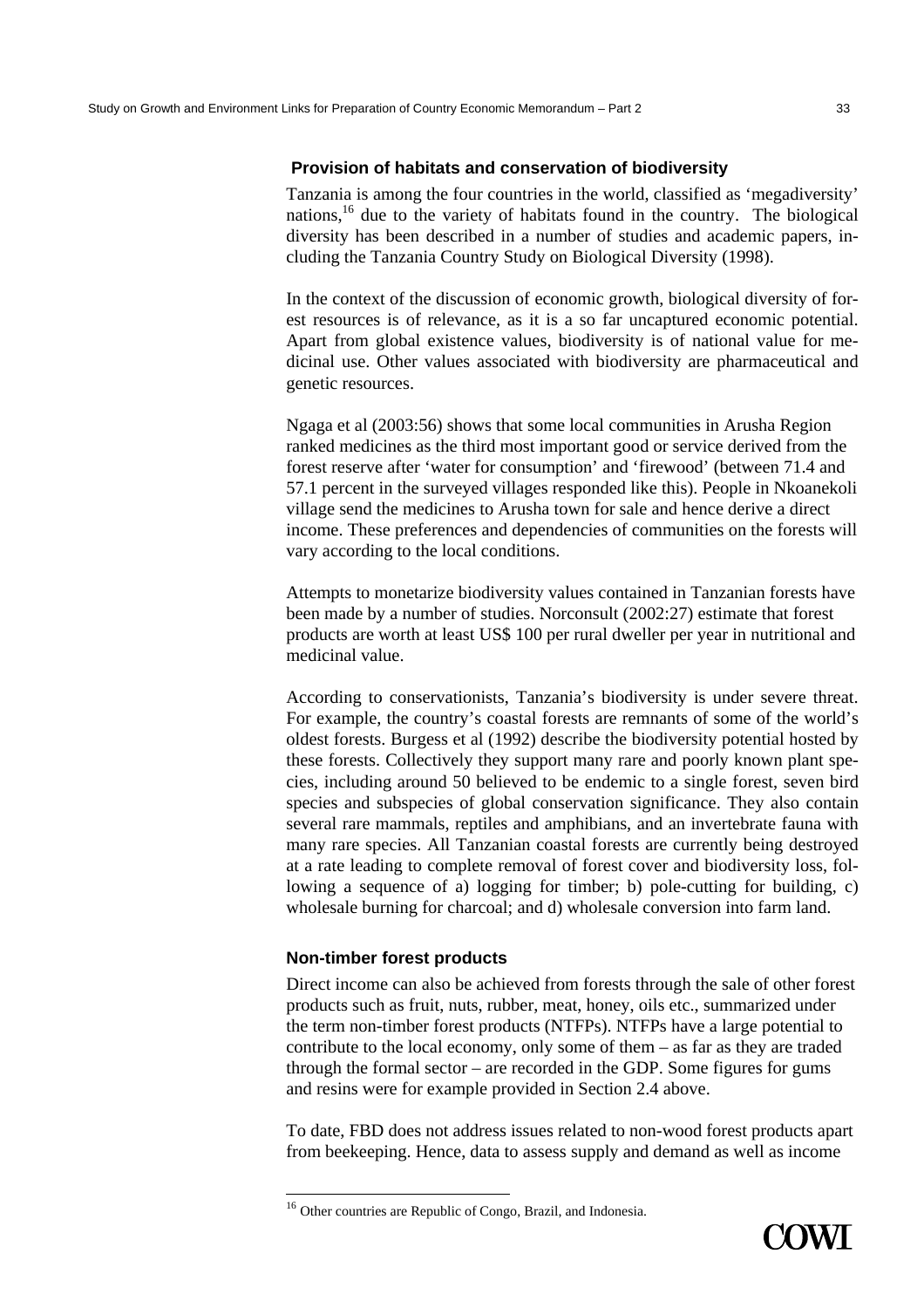generation potential of NTFS is not available on a national scale through official statistics, but only through individual case studies conducted by independent or government commissioned research.

Monela et al. (2000) estimate that honey, charcoal, fuelwood, and wild fruits contribute 58 percent of the cash incomes of farmers in six villages surveyed. Honey alone accounted for one third of all cash income in these villages. According to the surveyed farmers, agriculture has become less profitable, thus inducing them to find other means to earn a living, e.g. collecting and selling forest produce. Infrastructure improvements have made it easier for them to bring their forest products to the markets of sale.

Table 8 below illustrates that, among the income sources derived from the CFRss, NTFPs contribute the largest share followed by fuelwood.

The contribution of forests to food security is indirect via soil quality services provided as an input to Agricultural production. A direct contribution to food security is through NTFPs that have nutritional value such as mushrooms or gum (used by pastoralists and hunter gatherers).

| <b>Sources</b>        | Lushoto         | Kilimanjaro     | Meru            | <b>Sample</b> |
|-----------------------|-----------------|-----------------|-----------------|---------------|
|                       | <b>District</b> | <b>District</b> | <b>District</b> | averages      |
| Crop production       | 157,704         | 138,010         | 360,000         | 218,571       |
| Livestock             | 38,038          | 417,061         | 590,000         | 348,366       |
| Off-farm              | 296,304         | 718,233         | 420,000         | 478,179       |
| Env. incomes reserves | 72,186          | 71,266          | 123,261         | 88,904        |
| -NTFP                 | 45,036          | 21,427          | 62,708          | 43,057        |
| -Timber               | 1,200           | 2,100           | 504             | 1,268         |
| -Poles                | 106             | 13,581          | 4,374           | 6,020         |
| -Fuelwood             | 21,168          | 33,345          | 49,600          | 34,704        |
| - Whithies            | 4,676           | 813             | 6,075           | 3,855         |
| <b>Sum</b>            | 564,232         | 1.344.570       | 1.493.261       | 1.134.021     |

**Table 8 Sources of income in villages, Tanzania, 2002** 

(Source: Field data , 2002 and Ngaga et al., 2003).

According to Kagya (2002), 94 percent of households surveyed in a study conducted in Shinyanga utilize wild vegetables as relish. Theostina (2003) demonstrates that 51 percent of residents in Morogoro use money accrued from sales of NTFPs to purchase food in times of food shortage. Forests hence also have a 'safety net' function to poor people. In addition to NTFPs forests provide habitat to small mammals, hunted for protein supply, in particular in poorer villages, such as for example in Linzi, Uluguru South, and Morogoro Rural District (same source).

Several studies evaluate the contribution of agroforestry to rural livelihoods (for example Idda 2003, Mwanahija 2003, Eustack 2003) and there seems to be consensus that agroforestry provides increased income compared to households not practicing agroforestry, and provides an important source of food in time of food shortage. For farmers, forests can also have positive value by reducing

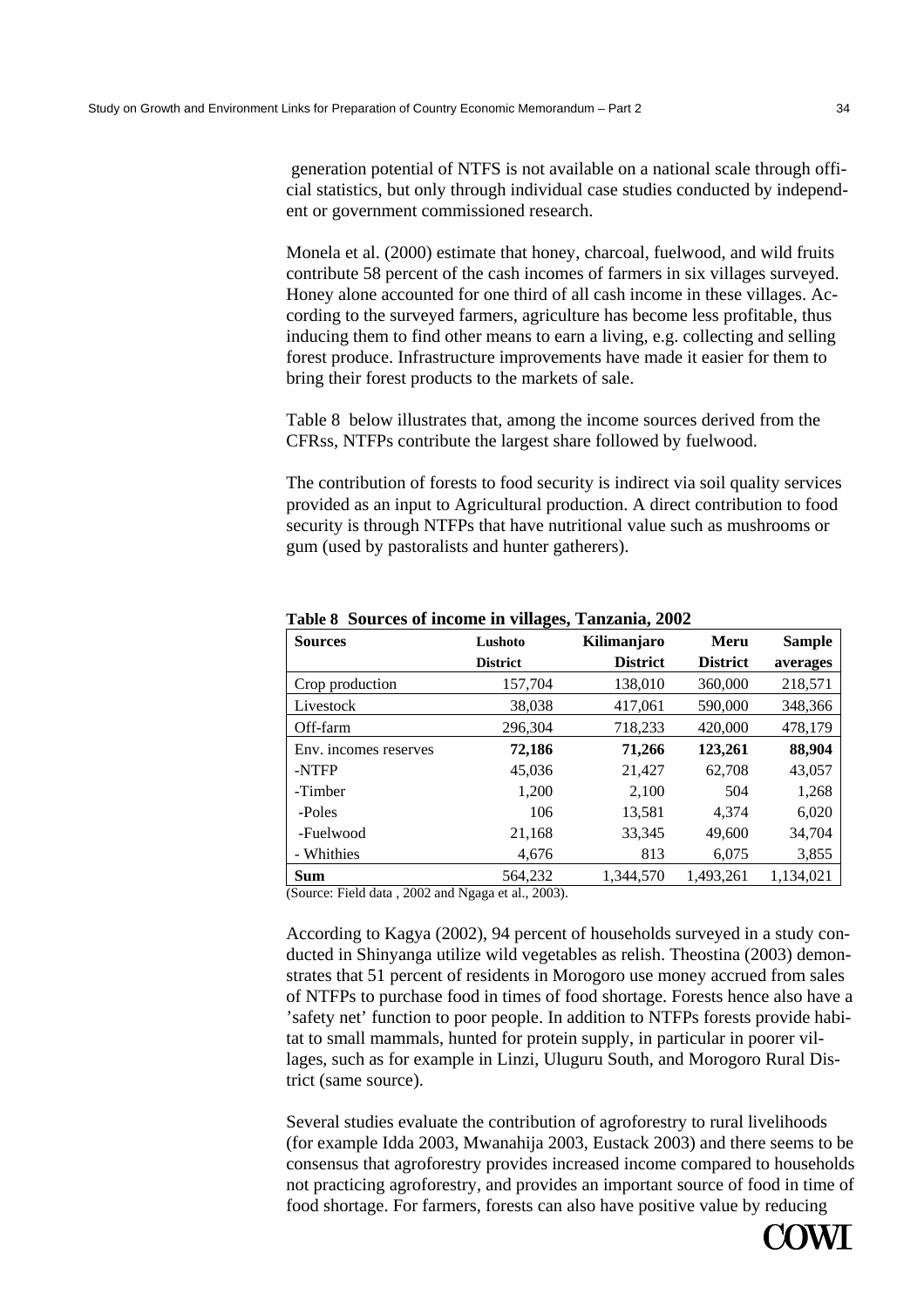risks of total crop failures in annual crop production (e.g. due to droughts or floods). Farmers often see trees as an insurance against unexpected cash needs, or as capital banks.

# **2.8 Future Growth and Recommendations**

So far Forestry has not been a very important part of the Tanzanian rural farm economy and the national economy at large. With long production cycles Forestry can hardly compete in profitability with agriculture or animal husbandry. At national scale GDP contribution is far below other sectors.

However, there are number of competitive advantages associated with the Forestry sector:

labour input needs which are low;

- timing of labour input which can take place outside the agricultural production season;
- land and soil requirements which are generally much more modest for trees than for other agricultural crops; and
- the combination of right tree species with agricultural crops (agroforestry systems) can increase the combined yields.

The private sector, both national and foreign, provides the largest potential for future economic growth of the Forestry sector. This prognosis includes not only wood exploitation and timber and non-timber forest product processing and marketing, but also aforestation and sustainable forest management, and various other forest-based economic activities such as tourism (Salmi and Monela 2000). Also, local communities and individual farmers represent a valuable resource which under right incentives can be mobilized to grow tress on a large scale and cost-efficiently.

The domestic private sector may have a considerable potential for Forestry, if the structural barriers for profitable Forestry are removed.<sup>17</sup> Pre-conditions for increasing private investment in the sector, include clarification and security of tenure rights to farmers, good road infrastructure and market development. However until corruption and policy and market failure are effectively tackled, it is unrealistic to expect major private capital flows into the sector.

The bottlenecks for entry of foreign companies into the Forestry business are similar to other sectors, as identified in the CEM. In addition, the Forestry sector has high transaction cost due to permit and license acquisition and limited knowledge of foreign investors of the local environment. The 2000 Study on Financing the Forestry Sector assessed that among others Malaysian and Chinese companies are among the likely investors due to the logging bans in China. As the 2004 logging scandal in Rufiji revealed, this prognosis came true as many of the illegally felled and exported logs were shipped off to China. The

 $17$  Timber-traders, NTFP product producers, agro-industry, energy sector, tourism industry etc.

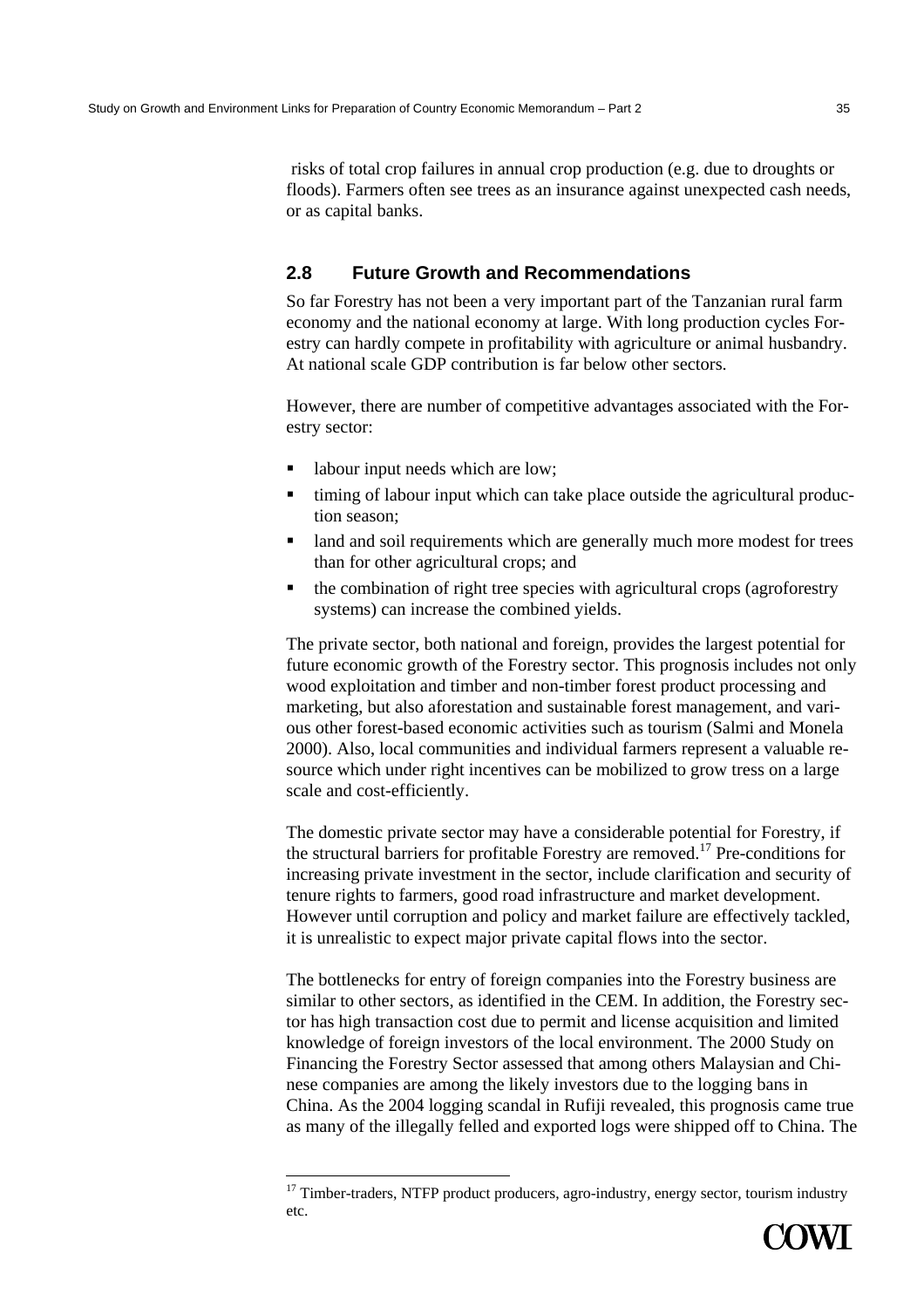value of the illegally harvested logs was valued at Tsh.382.65m (DPG Policy Brief: The Forestry Sector in Tanzania).

Salmi and Monela (2000) suggest possible ways to increase revenue gained through the Forestry sector<sup>18</sup>. They are summarized in Box 5 below.

# **Box 5 Ways to increase revenue from the Forestry sector**

#### **1. Reduce revenue loss**

- Resolving of competing revenue claims between central and local government.
- Administrative strengthening of the revenue collection section in FBD.
- Increase in transparency and accountability; eliminate corruption.
- Improved reporting and monitoring of revenue.
- Simplify licences and improve control check points, stock registers and transit passes

#### **2. Increase revenue**

- Introduction of new revenue sources, i.e. watershed management fees from hydropower stations, eco-tourism fees, sale of carbon sequestion credits (CDM of Kyoto Protocol), sale of genetic resources etc.
- Better enforcement of collection of royalites and fees from wood using industries and inclusion of exempted industries such a tobacco, fishing, army etc.
- Introduction of taxes for wood lot and plantation owners, in particular an income tax based on timber sales, as well as a property tax based on average productive capacity of different land categories. In addition, research could support the use of timber from lesser-used species.
- Improvement of Forest Produce Pricing System through market-base pricing of forest produce; public auctions or tendering for timber lots; cheaper royalties to lesser-known species.
- **3. Increase domestic and foreign private sector investment** 
	- Reduction of bureaucracy in licensing system.
		- Clear investment guidelines.
		- Clearly defined ownership of all forestland.
		- Improving infrastructure.
		- Tax incentives; credit facilities, and technology transfer.

(Source: Salmi & Monela, 2000)

The Tanzania Investment Center makes the following observations about the economic opportunities in the Forest Sector (TIC 2001):

- Domestic and foreign demand for wood products exceeds supply.
- Potential for manufacturing of plywood and abundant supply of plantation softwood, such as Cyprus and Pines.
- Low capacity utilization of the sector, despite great forest potential.
- Potential for non-wood forest products, e.g. tourism, game, bee which are undeveloped.

<sup>&</sup>lt;sup>18</sup> The study also describes the optimising of foreign assistance to the forest sector, which is not considered a 'genuine' revenue source in this report.

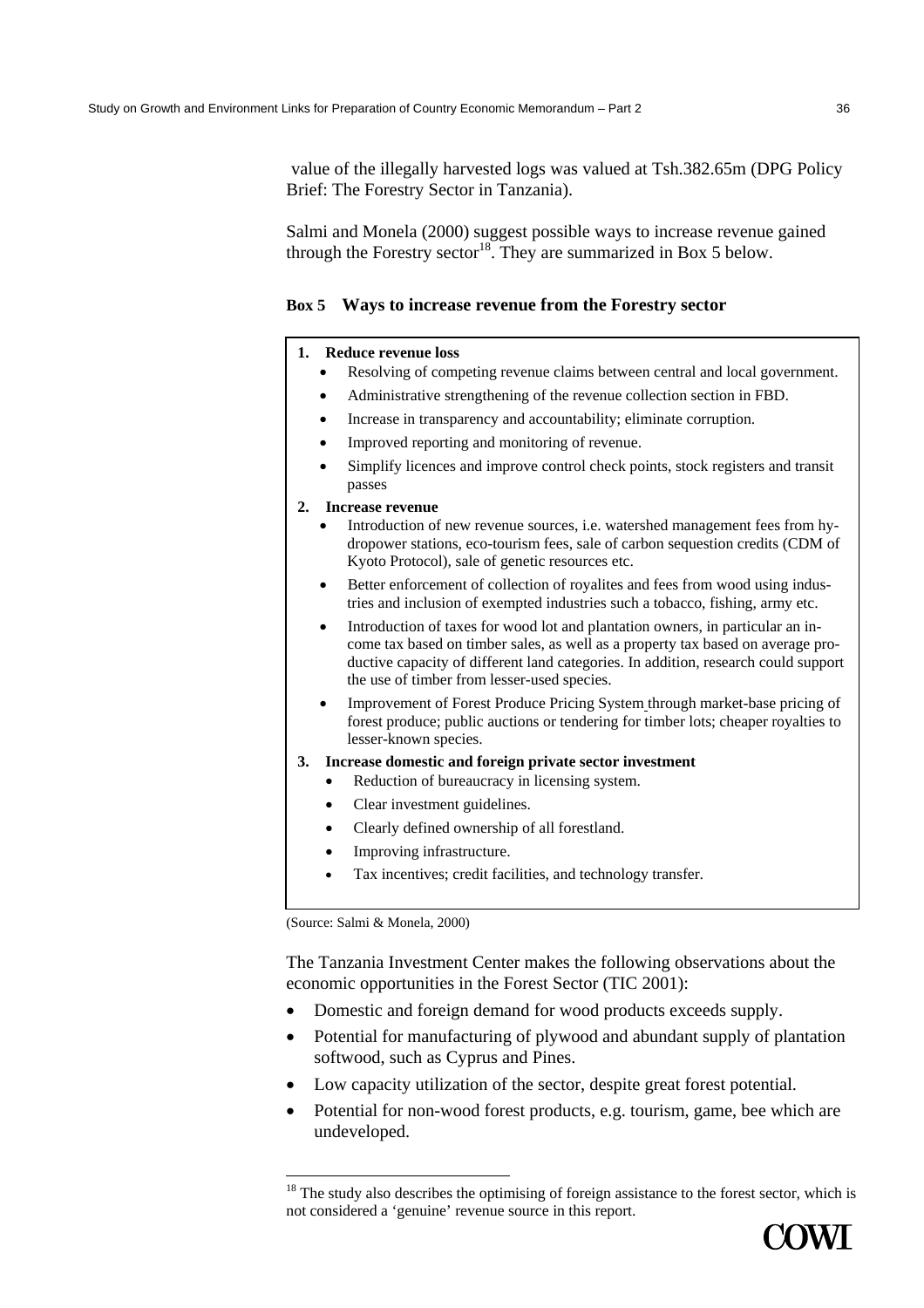- Establishment and management of bee reserves by private operators. The estimated potential of bee products is about 138,000 tons of honey and 9,200 tons of beeswax per annum from an estimated potential of 9.2m honeybee colonies. This prognosis does not match with the bee export data provided by FBD (see Section 2.5).
- Opportunities for carbon sequestion projects. So far one Tanzanian company, Kilombero Forestry Ltd. is among the three companies in the world certified in November 2000 to engage in carbon trading with greenhouse gas pollutant companies in developed countries.

In order to capitalize the growth potential of Forestry now and in the future, this Chapter has emphasized the importance of policy measures that ensure management on sustained-yield basis, as well as correct pricing of traded economic goods and services that rely on Forestry resources and services.

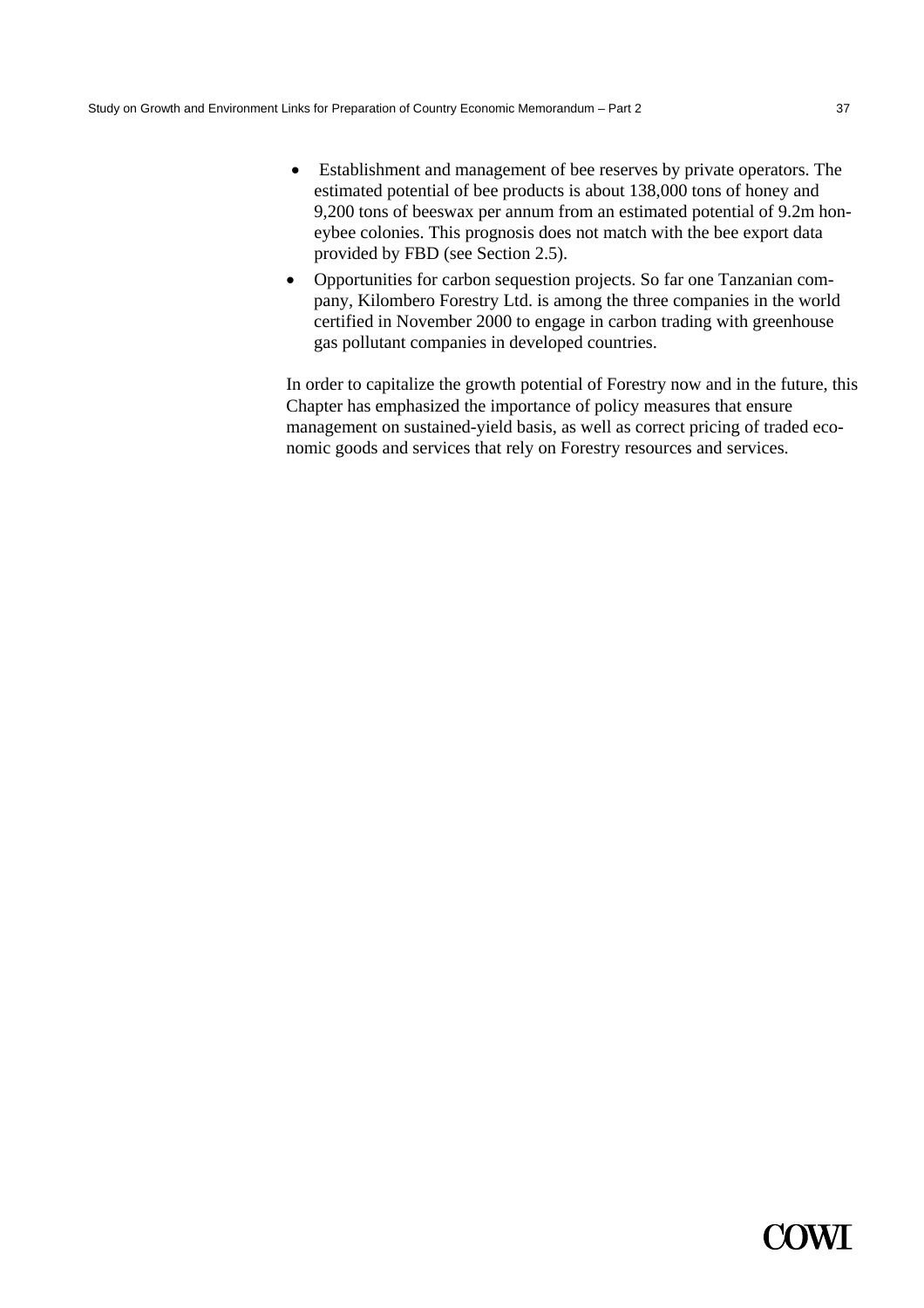# **3 Wildlife**

This Chapter examines Wildlife's role and importance as a source of economic growth and rural development and whether its potential could be developed more fully. It focuses particularly on the wildlife hunting industry, drawing on available, yet limited sources. As such, it cannot be conclusive.

The non-consumptive utilization of wildlife resources through trophy hunting industry and game viewing ('safari' tourism) are the two most important sources of wildlife related income in the Tanzanian economy. Game viewing tourism is discussed in the Tourism chapter in Part 3 of this report.

Other wildlife-based activities are, with the exception of capture and trade of live animals, under-developed in Tanzania. These include trade in bushmeat, skins and other products such as biltong, and farming of specific wildlife species. These products could offer potential growth opportunities, but markets, production facilities and the necessary policy framework do presently not support expansion of these activities.

As this Chapter will illustrate, there are concerns about the governance regime regulating the hunting industry, which leads to losses in terms of growth and poverty reduction. Due to a lack of transparency and competition, wildlife resources are priced below the true market value, resulting in revenue losses and unsustainable exploitation. While there are a few powerful winners through this situation, the large majority of the population is loosing out.

The hunting industry is one of the few non-farm industries with potential for economic development in remote rural areas of Tanzania. However, at present rural communities only see minimal benefit from an industry that operates on their land. Various sources quote, that there is resistance to reform of the industry both within the Wildlife Division (WD) and the private sector. Vested interests between the Government and foreign private sector, lead to sub-optimal decision making that deprive the rural population of economic potential for growth and wealth.

As in Forestry, studies quantifying the contribution of wildlife to the economy are scarce. Baldus and Cauldwell (2004) provide the first and only comprehensive empirical study with data for tourist hunting in Tanzania. This study is confidential and copies have been presented to the WD. Box 6 below summarizes some estimates on the economic contribution of wildlife.

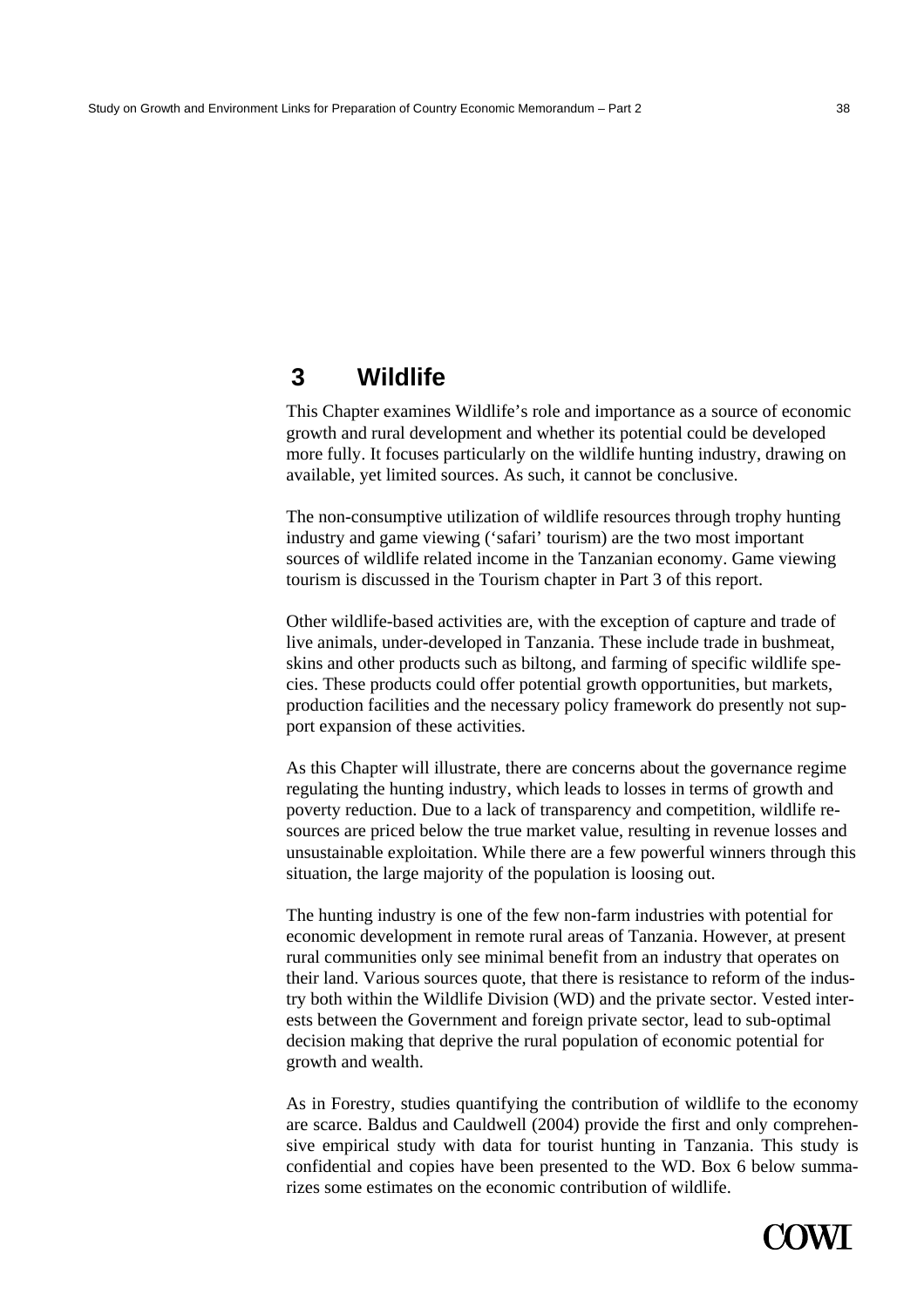#### **Box 6 Key estimates on the economic contribution of wildlife:**

- Total income of the Wildlife Division generated from tourist hunting is about US\$ 30 million p.a., based on 20,500 hunting days sold to 1,370 clients. The leasing companies generate about an additional US\$ 9 million (Baldus and Cauldwell 2004);
- Gross value of wildlife (other than timber and fisheries) to the Tanzanian economy is estimated to US\$ 128.50 million per year (IUCN 1989);
- Illegal wildlife hunting for wild meat is estimates to some US\$ 50 million annually (IUCN 1989);
- Well over two-thirds of people eat wild meat, with up to 95 per cent of the rural population claiming it is their most important meat protein source (Barnett 200o); and
- During 1989 to 1999 at least 1.68 million birds, 521,000 reptiles, 148,000 amphibians and 12,000 mammals were exported from Tanzania (Roe 2002).

(Source: Baldus and Cauldwell, 2004; IUCB, 1989; Barnett, 2000; and Roe, 2002)

#### **3.1 Policy Framework**

The policy framework in Tanzania focuses mainly on wildlife conservation and not on utilization. The tradition of wildlife conservation in Tanzania dates back to the colonial era and the principle was manifested by former President Nyerere in the 1967 Arusha Declaration.

The National Tourism Policy stresses wildlife conservation, due to the fact that Tanzania's tourism is largely wildlife based. It states that "... the government vows to ... improve and implement wildlife conservation regulations, and to protect other tourist attractions for the benefits of present and future generations".

Administration of wildlife resources in Tanzania falls within the Ministry of Natural Resources and Tourism. The two lead bodies under the Ministry are Tanzania National Parks (TANAPA) and the Wildlife Division (WD). Other institutions and parastatals include the Ngorongoro Conservation Authority, the Tanzania Wildlife Research Institute (TAWIRI), the Tanzania Wildlife Corporation (TAWICO) and the College of Wildlife Management at Mweka. In addition there is also administration through the district and regional administrative structures.

The national legislation guiding the management of protected areas in Tanzania are the Wildlife Policy (1998) and the Wildlife Conservation Act (1974). The Wildlife Conservation Act is currently under revision.

The WD is responsible for wildlife conservation in Tanzania in game reserves, game controlled areas, open areas and district game reserves. The two main functions of the division are regulation and co-ordination. Regulatory functions include safari quotas and other consumptive use of wildlife, licensing, prosecution of offenders against the wildlife Act, gazettement of wildlife areas and supervision of photographic tourism in their areas.

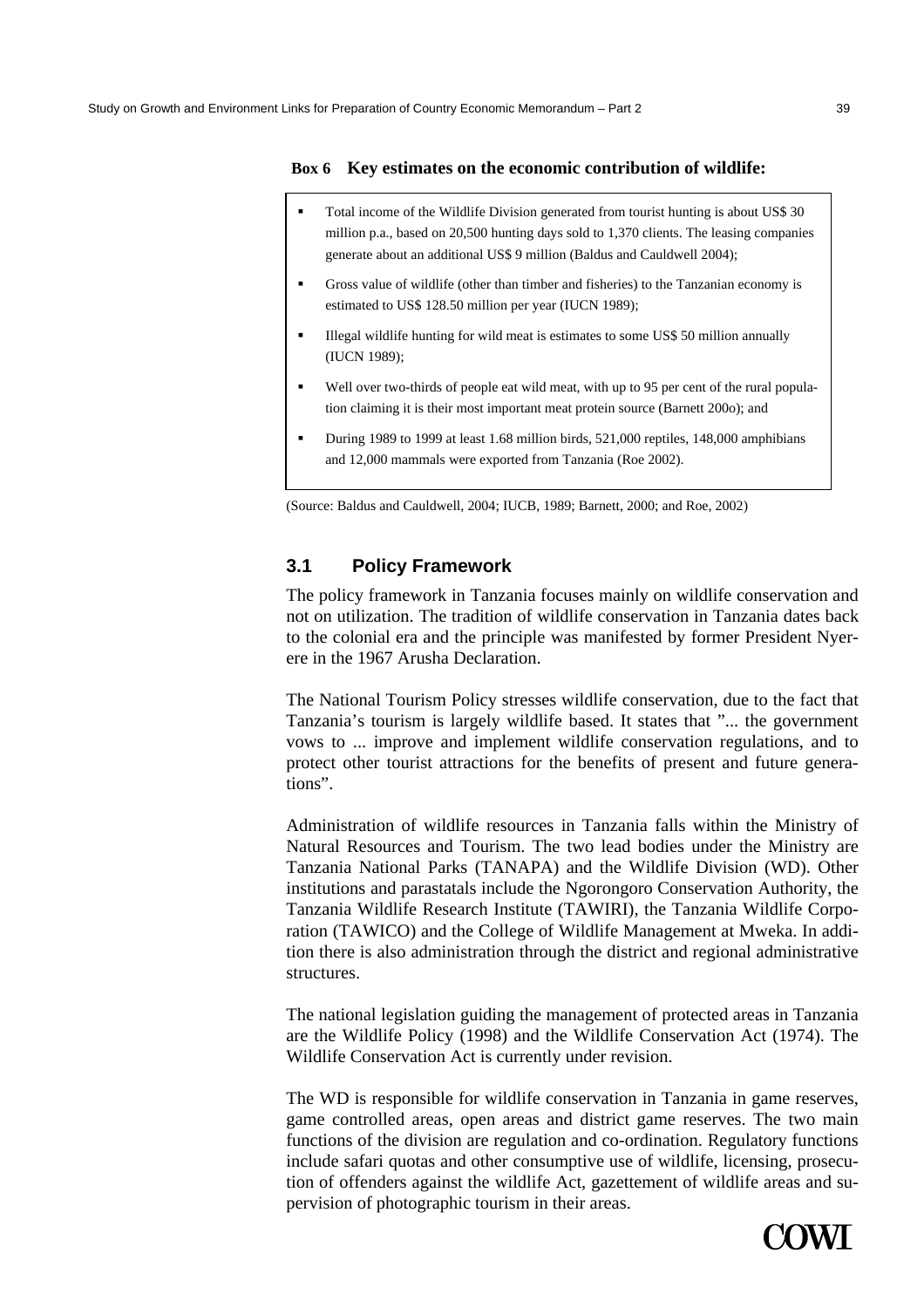TANAPA is responsible for the management, conservation and use of all national parks in Tanzania. TANAPA is a parastatal and corporate body under a Board of Trustees. They provide guide services, community conservation activities and anti-poaching in the national parks.

# **3.2 GDP Contribution**

The 1998 Wildlife Policy lays down a vision for the next 25 years, which is to raise the contribution of the Wildlife sector to GDP from about 2% to 5% and to contribute to poverty reduction and improvement of peoples' quality of life.

Deriving the contribution of Wildlife resources to the GDP is not straightforward. Within the System of National Accounts "hunting" combined with Forestry under the Agricultural GDP, is the closest proxy to measure the economic contribution of Wildlife resources. As outlined in Section 2.1 in Chapter 2 above, the average contribution of forestry and hunting combined to overall GDP has been 1 percent over the last 15 years and the average growth rate of the sub-sector has been 3.6 percent during the same period.

Based on these figures, one might derive the misleading conclusion that Wildlife, is not of major importance to the national economy. However, similar to Forestry, Wildlife's true value is not reflected in the GDP.

First of all, "hunting" is not the only way in which Wildlife contributes to growth. The Parks and Reserves attract high numbers of visitors each year for game viewing and photo tourism, all of which are non-consumptive activities that contribute significantly to the Tourism sector. In fact, the largest wildlife based income source is photographic tourism, which is not measured under the "hunting GDP", but under "Trade, Hotels and Restaurants", the closest proxy for tourism in the GDP. Secondly, even for hunting, the value recorded in the official statistics is largely under-representing the true income earned and the true value of the resource. The reasons for this are explained in this Chapter.

The primary measure of growth of the wildlife sector is the total income generated. This figure would need to be compiled of revenue from non-consumptive photo tourism, which provides revenue to TANAPA, primarily through park fees paid by international tourists and also, of revenue from tourist hunting and export of live animals, which accrues to the Wildlife Division.

Tanzania is experiencing some of the fastest tourism growth in the world. The international and local wildlife tourism industry makes considerable contributions to GDP, foreign exchange earnings, employment and to some extent the creation of related local business opportunities. The employment and local spin-off effects of tourism are discussed in part 3 of this study.

Tanzania's considerable wildlife assets combined with the anticipated growth of tourism, will provide the country with a long-term comparative advantage in wildlife-based tourism, provided the sector is well managed and cost can be kept down.

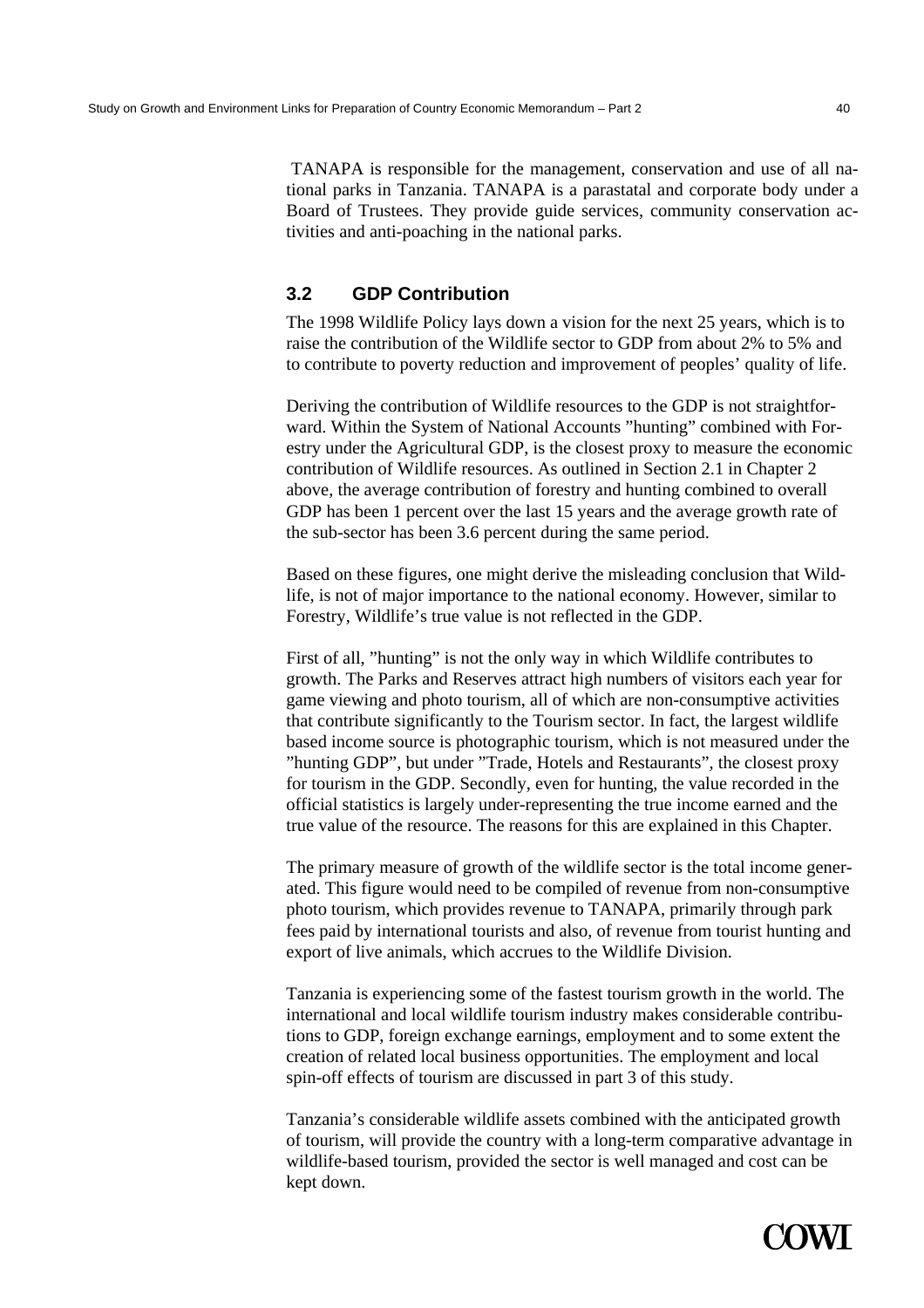## **3.3 Wildlife Resources**

Tanzania is endowed with attractive national parks occupying approximately 47,000 square kilometres (see Table 9 ).

**Table 9 Areas occupied by National Parks in Tanzania.** 

| <b>National Park</b>     | Area (sq.km) |
|--------------------------|--------------|
| Ngorongoro               | 8,320        |
| Kilimanjaro              | 750          |
| Serengeti                | 14,750       |
| Manyara                  | 325          |
| Tarangire                | 2,600        |
| Katavi                   | 2,252        |
| Udzungwa                 | 1,000        |
| Mahale Mt. national Park | 400          |
| Rubondo                  | 460          |
| Arusha                   | 117          |
| Mikumi                   | 3,230        |
| Ruaha                    | 13,000       |
| Gombe                    | 52           |
| <b>Total</b>             | 47,256       |

(Source: MNRT)

Protected areas in Tanzania are habitat for a large variety of mammals, including the 'big five' (lion, elephant, leopard, rhino, cheetah), which attract tourists for game viewing as well as other species attracting national and international hunting tourism.

Data on the abundance of these mammals differs. Most animals migrate and aerial surveys and ground surveys combined are necessary to attain reliable figures for ecological monitoring. Estimates originate from wildlife conservation and research projects, however, regular and reliable ecological monitoring of wildlife resources on a national scale is not undertaken.

A rough indication of the value placed by Tanzania on its wildlife resources is the value of trophy fees presented in Table 10 below. The hunter pays the trophy fee to the Government after killing a respective animal.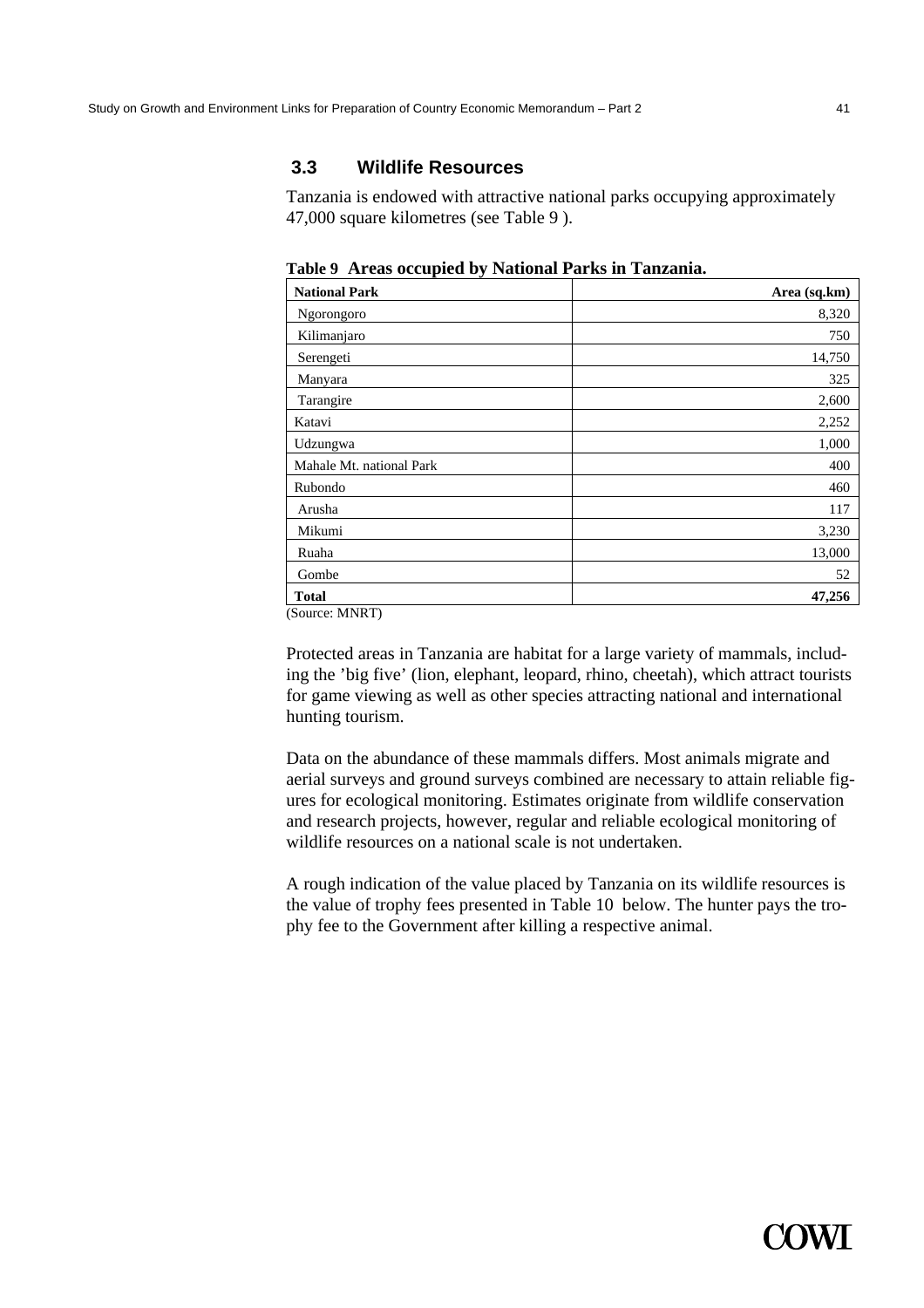| <b>Trophy Fees (US\$)</b> |          |          |                 |        |  |
|---------------------------|----------|----------|-----------------|--------|--|
| Animal                    | Tanzania | Zimbabwe | <b>Botswana</b> | Zambia |  |
| Elephant                  | 4,000    | 9,000    | 19,000          |        |  |
| Lion                      | 2,000    | 3,420    | 5,500           | 2,750  |  |
| Leopard                   | 2,000    | 2,000    | 4,100           | 1,750  |  |
| Buffalo                   | 720      | 1,680    | 2,500           | 1,000  |  |
| Zebra                     | 590      | 680      | 1,000           | 600    |  |
| Sable                     | 1,200    | 2,000    |                 | 2,700  |  |
| Hartebeest                | 370      | 1,000    |                 | 650    |  |
| <b>Waterbuck</b>          | 440      | 1,200    |                 | 1,000  |  |
| Wildebeest                | 320      | 600      | 950             | 650    |  |
| Impala                    | 240      | 120      | 400             | 100    |  |
| Warthog                   | 320      | 175      | 300             | 300    |  |

**Table 10 Value of Tanzania's Wildlife Resources in regional comparison** 

(Source: Baldus and Cauldwell 2004)

Compared to Zimbabwe, Botswana and Zambia, Tanzania is offering its wildlife resources to the hunting industry at a low price. As a result buffaloes are heavily hunted in Tanzania. Income of the WD is heavily dependent on buffalo hunting and raising the fee would potentially have a large impact on the industry. Fee structures, restrictions and quota are a topic of on-going debate between the WD and the hunting industry (Baldus and Cauldwell 2004).

In the context of economic growth a crucial distinction needs to be made between the consumptive utilization of wildlife resources, in Tanzania presently predominantly by the tourist hunting industry and the non-consumptive utilization through game viewing and photographic tourism. The monetary contribution of the former is discussed in this Chapter, whereas the latter is discussed in the Tourism Chapter in Part 3 of this report.

### **3.4 Contribution of Consumptive Wildlife Resources Use**

Land areas that offer consumptive wildlife use, include game reserves occupying approximately 95,000  $\text{km}^2$  and Game Controlled Areas, comprising 58,565  $km^2$  (Mabugu and Mugoya 2001).

Consumptive uses of wildlife resources in Tanzania are primarily hunting and animal trade, which have been contributing significant revenue to the Treasury.

The export of live animals increased in revenue terms from Tsh 29.7 million in 1995 to about Tsh 167.4 million in 2001 (see Table 11 ). Likewise, revenue collected from hunting increased from a level of US\$ 6.4 million in 1995 to approximately US\$ 9 million in 2003 (see Table 11 ).

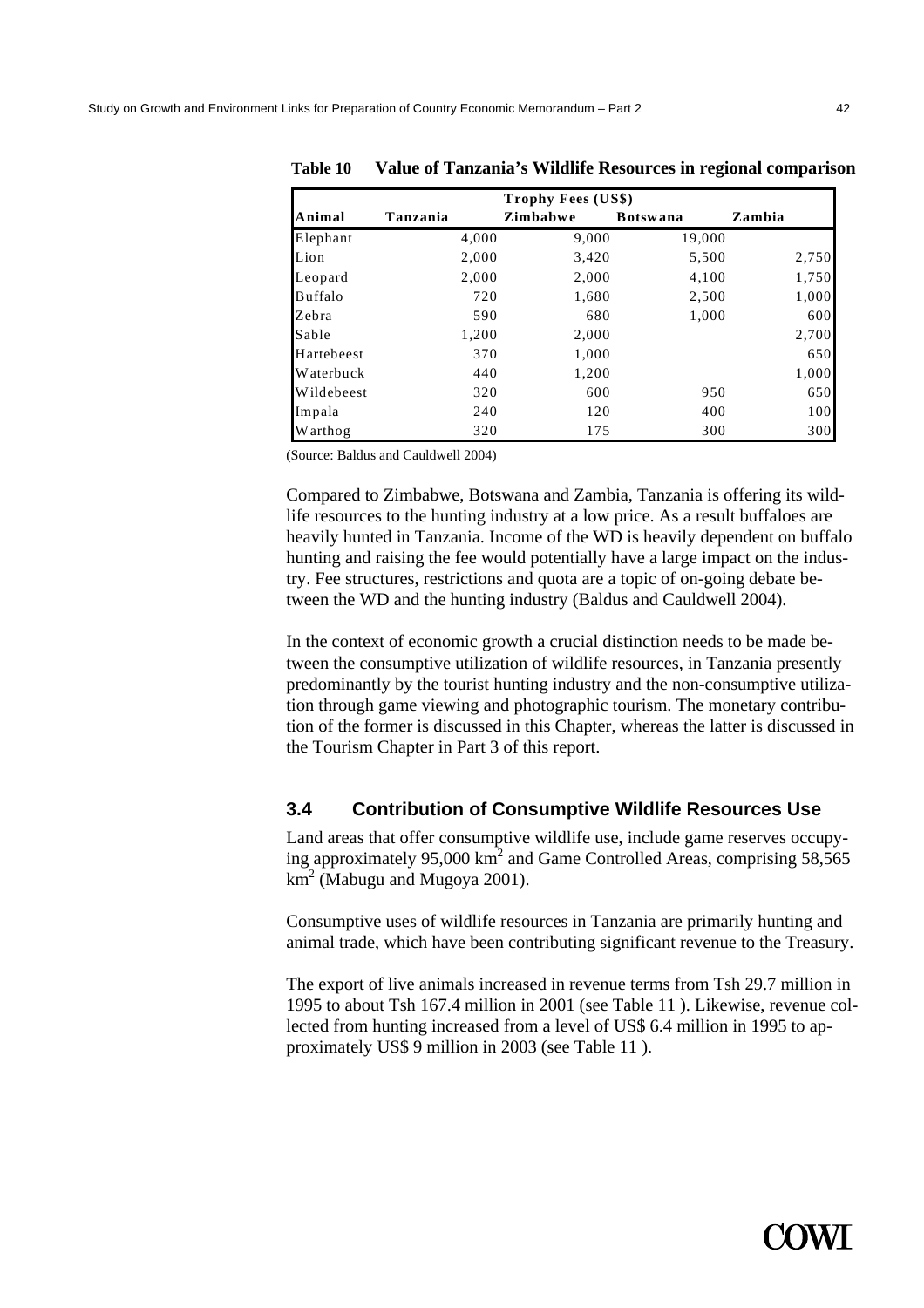| Table 11 |                                | Tourist nunting and live animals export earnings, 1994 – 2005 |
|----------|--------------------------------|---------------------------------------------------------------|
| Year     | Tourist hunting earnings (US\$ | Exports of live animals (Tsh. mil-                            |
|          | million)                       | lion)                                                         |
| 1995     |                                | 29.72<br>6.44                                                 |
| 1996     |                                | 25.49<br>7.31                                                 |
| 1997     |                                | 32.47<br>8.21                                                 |
| 1998     |                                | 40.99<br>8.56                                                 |
| 1999     |                                | 9.02<br>93.66                                                 |
| 2000     |                                | 8.53<br>136.97                                                |
| 2001     |                                | 9.12<br>167.42                                                |
| 2002     |                                | 9.30<br>N/A                                                   |
| 2003     |                                | 8.80<br>N/A                                                   |
|          |                                |                                                               |

| Table 11 |  |  | Tourist hunting and live animals export earnings, 1994 – 2003 |  |
|----------|--|--|---------------------------------------------------------------|--|
|----------|--|--|---------------------------------------------------------------|--|

(Source: URT, 2004c)

While animal exports have increased over fourfold over the eight year time period, income generated through the tourist hunting industry has not even doubled during the same period. As Chart 14 below shows, the number of hunters has been almost stagnant since 1997. The number of hunting companies declined from 43 in 1994 to 39 in the year 2000.



**Chart 14 Number of tourist and citizen hunters 1994-2000** 

(Source: URT, 2004c)

Some additional figures on tourist hunting from Baldus and Cauldwell (2004) are presented in Box 7 below.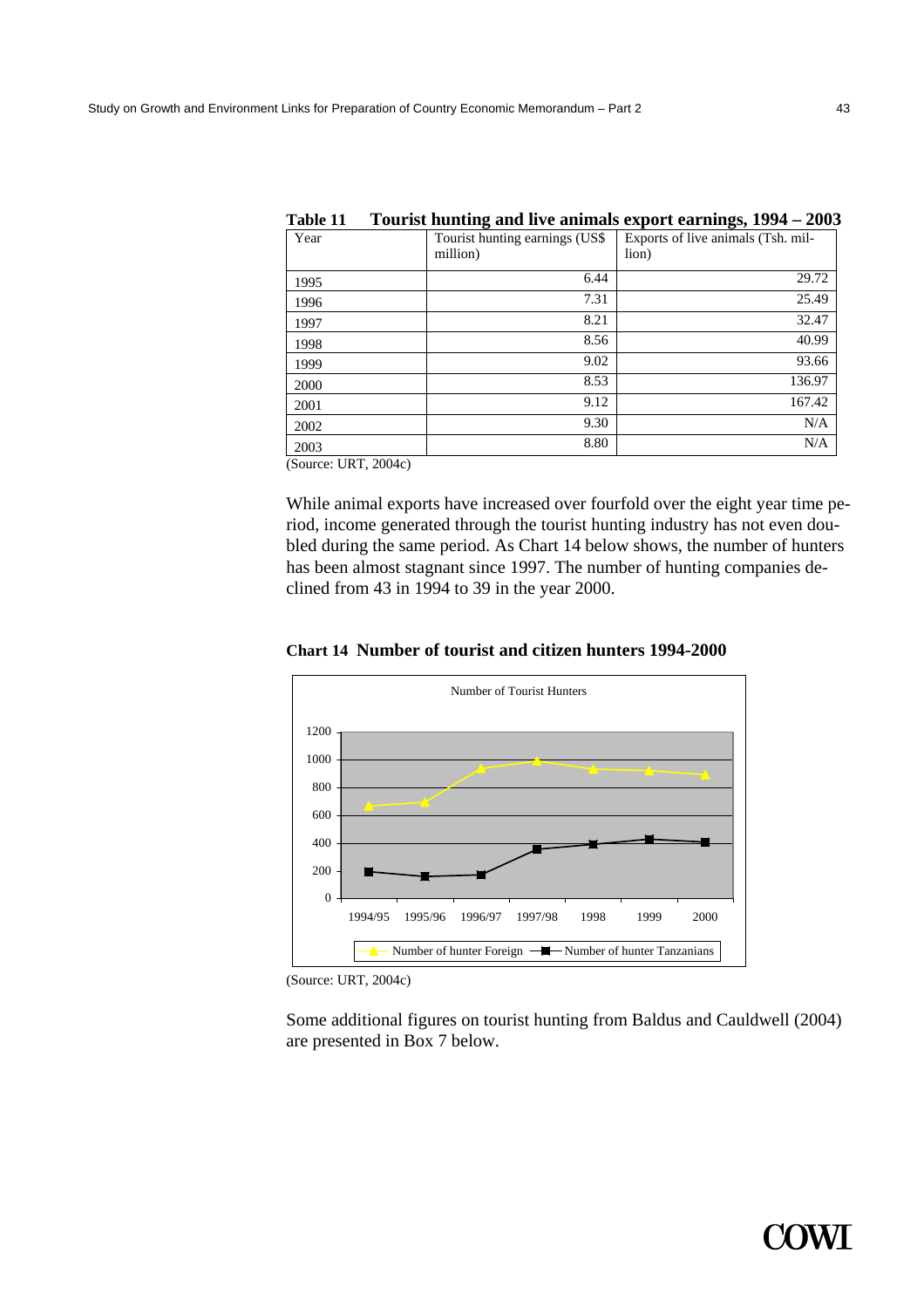#### **Box 7 Some key figures on tourist hunting**

- **Box 8** Trophy fees represent 60% of the income generated by the WD from hunting;
- **Box 4 Post 9 Average income to the WD per hunting client is approximately US\$ 7,000;** 
	- Income generation in the Selous Game Reserve has grown on average by 13.7% per year from 1988 to 2001. Income from trophy fees and conservation fees has grown by 14% and 17.5% respectively;
- Income generation per unit area from all hunting areas of Tanzania is approximately US\$40/km<sup>2</sup>. Hunting income per unit area for the Selous Game Reserve is approx. US\$  $70.km^{2}$ ;
- Photographic tourism in the Selous Game Reserve generates approx. US\$  $130 / \text{ km}^2$ . Photographic tourism generates nearly double the income, but at more than 50 times the tourist density per unit area;
- The number of hunting clients visiting Selous Game Reserve has grown by nearly 400% from 1988 to 2001. Income generation has however grown by only 250% over the same period, despite an increased utilisation of concessions. Income generated by the Wildlife Division per hunter day has remained at approx. US\$ 250 per hunter day; and
- 141 concessions are leased to 42 companies, which in turn have formed 32 groups. 51 concessions (36%) are leased to the 3 largest groups.

(Source: Baldus and Cauldwell, 2004)

#### **3.5 Wildlife Division Income and Expenditure**

Funding sources of the WD are allocations from the Treasury, donor support and the Tanzania Wildlife Protection Fund (TWPF).

Chart 15 below shows that the total revenue collection by the WD has increased from Tsh. 8.3 to 9.5 billion over the last three financial years. There is inconsistency in the data presented in the MNRT Financial Statements and the data presented in Table 11 above originating from the Economic Survey 2003.

Likewise, the Guardian of 5 May 2005 disclosed that the Wildlife Division collected Tsh. 7.2 billion in 2000 and Tsh. 9.7 billion in 2004 through professional hunting.

Baldus and Cauldwell (2004) in an independent study, estimate income accrued to the Wildlife Division to roughly US\$ 10 million, equivalent to three times the level reported by the Authorities. The Author could not establish the exact reasons for this significant discrepancy.

Annual income from hunting is subject to fluctuations as tourism is affected by external events. For example the attacks in 1998 (Dar es Salaam and Nairobi) and 2001 (New Your and Washington, D.C.) have caused an approximate 25% drop in income in the following years. Hunting quotas are set by the WD in advance of the season.

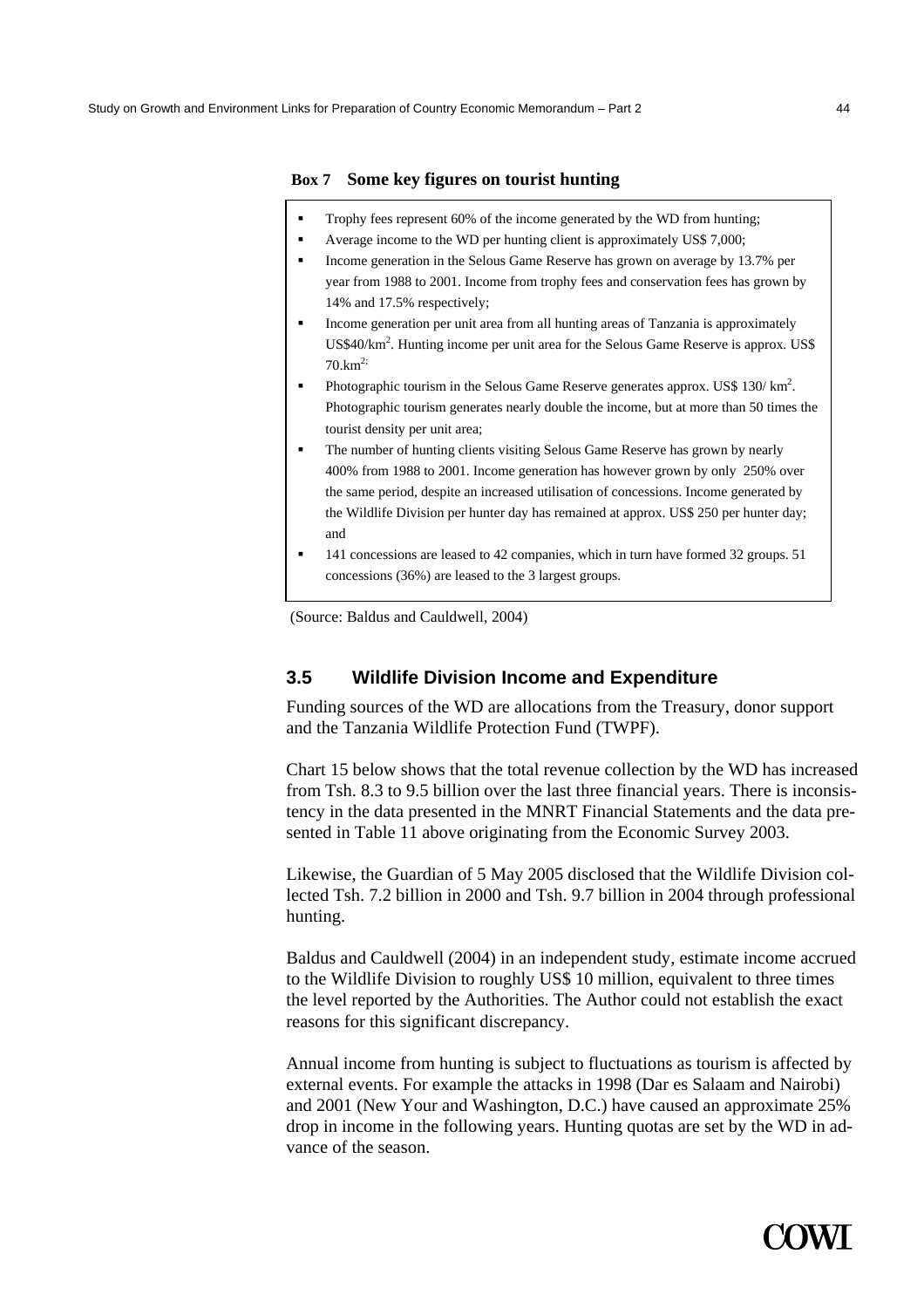

**Chart 15 Wildlife Division Revenue 2002 to 2004** 

Over the last three financial years, hunting licenses made up between 80 and 96 percent of the total revenue generated by the WD. Hunting Licenses consist of concessions (or blocks), each charged at US\$ 7,500. There are 130 hunting blocks (2001) covering areas in game reserves, Game Controlled Areas and open areas. (Mabugu and Mogoya 2001).

The second source of revenue between 1996 and 2000 were capture permits, which generated between US\$ 20,000 and 38,000 per year. Since the last two years, game licenses, which are trophy fees per animal, paid after the client shoots the animal and which are passed over to the government, have generated increasingly more revenue than capture permits.

Income from Game Licenses has increased from 1.6 percent in 2002 to 2.6 percent in 2004, which is still a relatively modest contribution. Other revenue sources, such as for example, Trophy Dealer's Licenses, Certificate of Ownership, Trophy Export Certificate, Capture Permits and various receipts contribute not more than about 1 percent of the total revenue (see Chart 16 below).

25 percent of the revenue generated through hunting licenses go to the Tanzania Wildlife Protection Fund, and 75 percent to Treasury.



 <sup>(</sup>Source: MNRT 2002,2003,2004)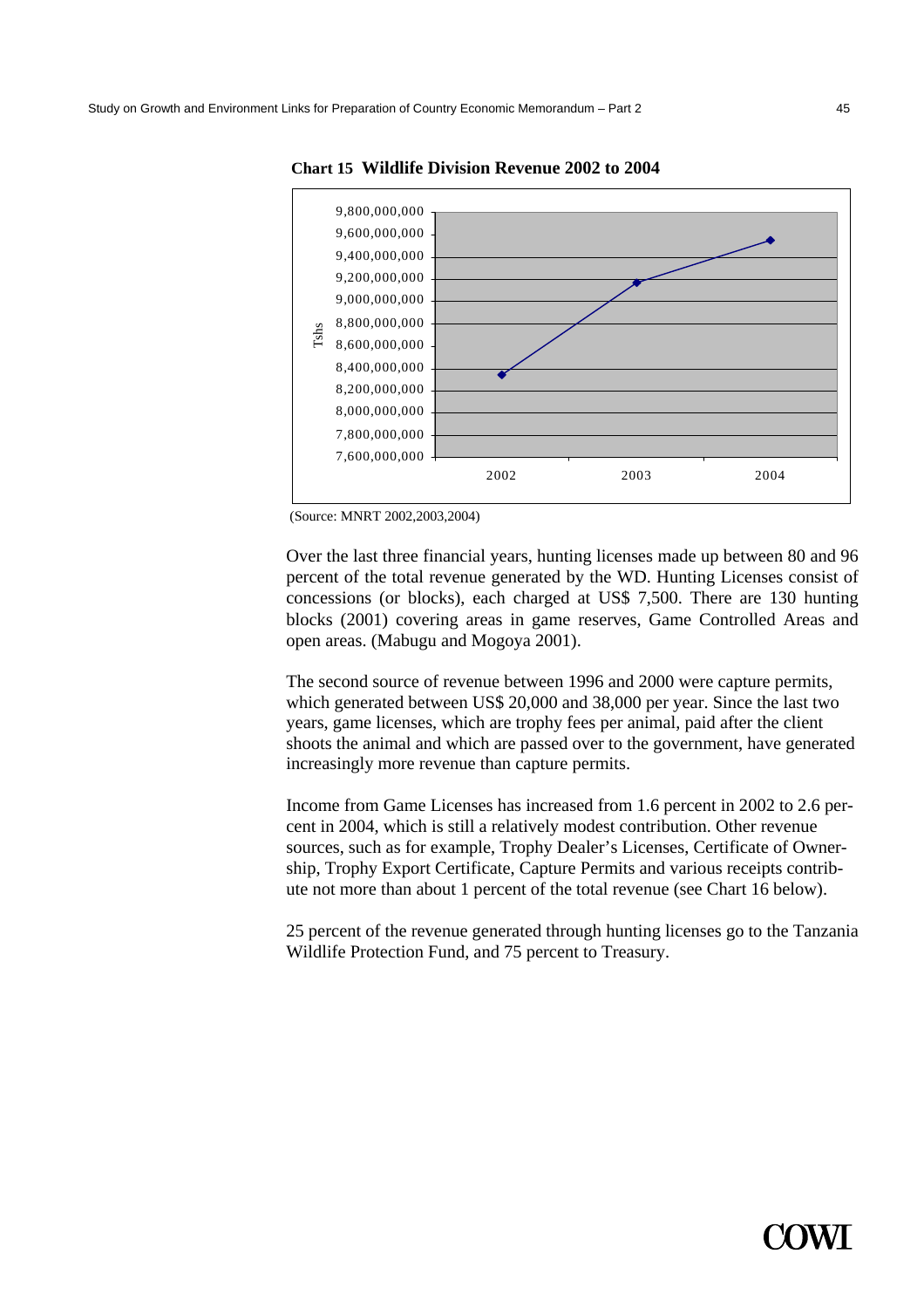| <b>Revenue Collection by Source</b>   |                       |               |                       |               |  |  |
|---------------------------------------|-----------------------|---------------|-----------------------|---------------|--|--|
| <b>Source</b>                         | 2002                  |               | 2004                  |               |  |  |
|                                       | <b>Amount in 1000</b> |               | <b>Amount in 1000</b> |               |  |  |
|                                       | <b>Tsh</b>            | $\frac{0}{0}$ | Tsh                   | $\frac{6}{9}$ |  |  |
| <b>Trophy Dealer's Licenses</b>       | 4,555                 | 0.1           |                       |               |  |  |
| Certificate of Ownership              | 549,872               | 16.8          | 1,627                 | 0.0           |  |  |
| <b>Game Licenses</b>                  | 53,682                | 1.6           | 154,407               | 2.6           |  |  |
| <b>Hunting Licenses</b>               | 2,573,523             | 78.5          | 5,622,347             | 96.0          |  |  |
| Trophy Export Certificate             | 5,857                 | 0.2           | 2,842                 | 0.0           |  |  |
| <b>Capture Permits</b>                | 62,675                | 1.9           | 47,298                | 0.8           |  |  |
| Receipts from Compounding Fees        | 16,315                | 0.5           | 11,978                | 0.2           |  |  |
| Receipts Ivory, trophies, Hippo Teeth | 146                   | 0.0           | 0                     |               |  |  |
| Misc. Receipts                        | 13,791                | 0.4           | 13,221                | 0.2           |  |  |
| <b>Total</b>                          | 3.280.416             | 100.0         | 5,853,720             | 100.0         |  |  |

**Table 12 Revenue collection by source, 2002, 2003, 2004** 

(Source: MNRT 2004. Note: The Total does not include revenue collected and retained at source)

District Councils in turn receive 25 percent of hunting and game license fees collected by the central Authorities within the District's jurisdiction. See Table 13 below for amounts received by selected District in 2004. The balance accrues to TWPF, the WD, and finally the Treasury.

| <b>District</b> | <b>Amount received (Tsh.)</b> |
|-----------------|-------------------------------|
| Monduli         | 47,029,337                    |
| Simanjiro       | 32,162,534                    |
| Mbarali         | 16,041,957                    |
| Kiteto          | 15,042,119                    |

**Table 13 2003 Revenue by selected District Councils from Game Licenses** 

(Source: Wildlife Division 2005, unpublished)

District councils are supposed to use the allocated funds to finance wildlife management and social infrastructure. Many councils have not been able to direct funds this way and are dissatisfied with the amount they receive, saying that these are too little and they do not know how the revenue sharing arrangement is determined (Mabugu and Mugoya 2001).

Conservation fees at US\$ 100 per hunter per day accrue entirely to the TWFP as do all other remaining fees.

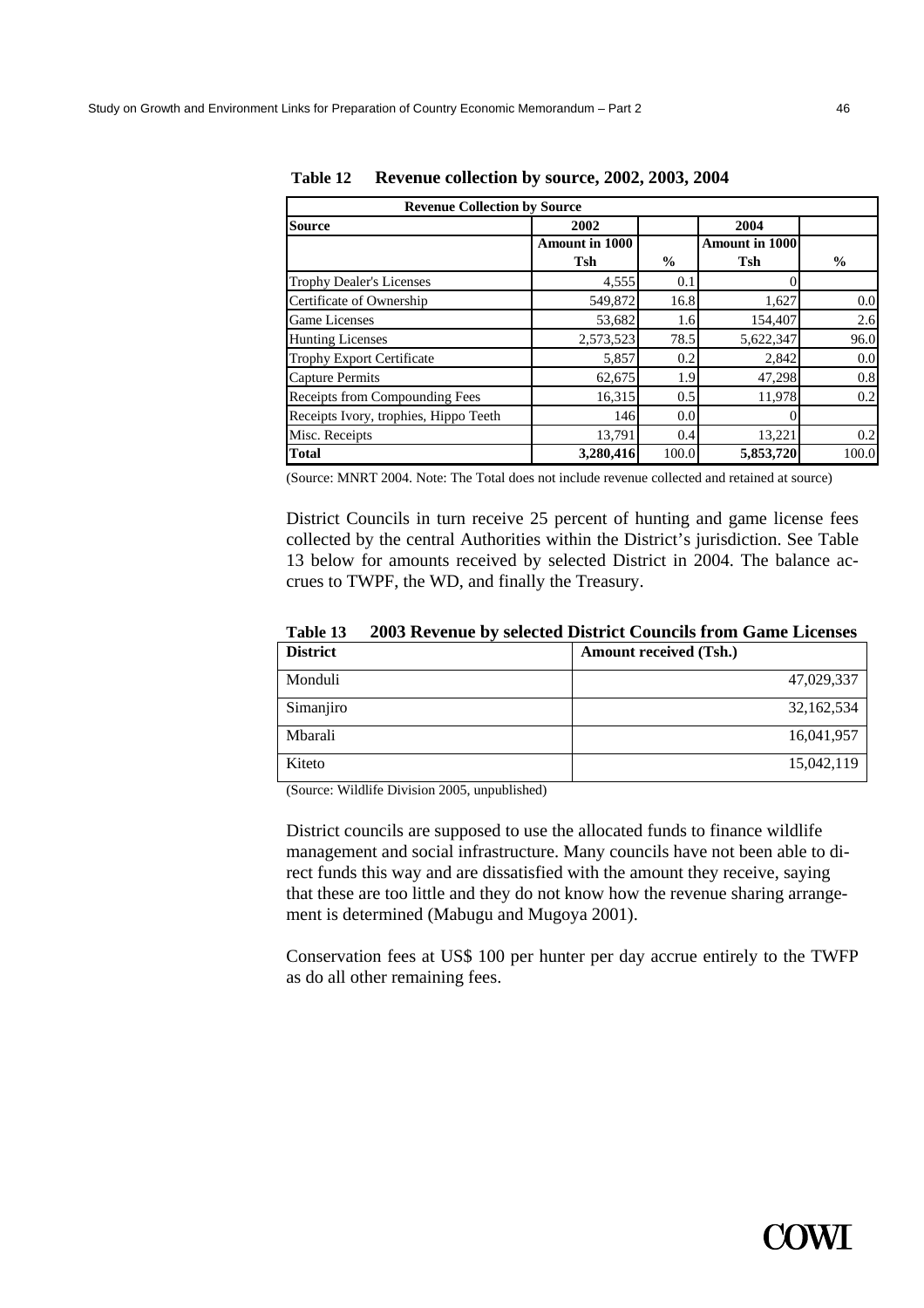

**Chart 16 Distribution between sources of revenue in 2004** 



Hunters are divided into three categories: International clients using local outfitters, Tanzanian citizens, and resident non-citizen hunters.

Fees for Hunting in open areas for citizens and non-citizen residents are payable to the district councils. For example, Monduli district council, a recipient of the biggest share of game fees from tourism for the period between 1992-93 and 1999/2000 collected from resident hunting activities Tsh. 4,8 million in 1998, close to 6 million in 1999 and 3,2 million in 2000 from these fees.

Chart 17 shows that while total revenue collection and actual collections have increased, the amount retained at the source has decreased. The author could not clarify why in 2002 a larger amount was retained at source than actual collections.



**Chart 17 Revenue collected by WD and retained at source, 2002-2004** 



<sup>(</sup>Source: MNRT 2004)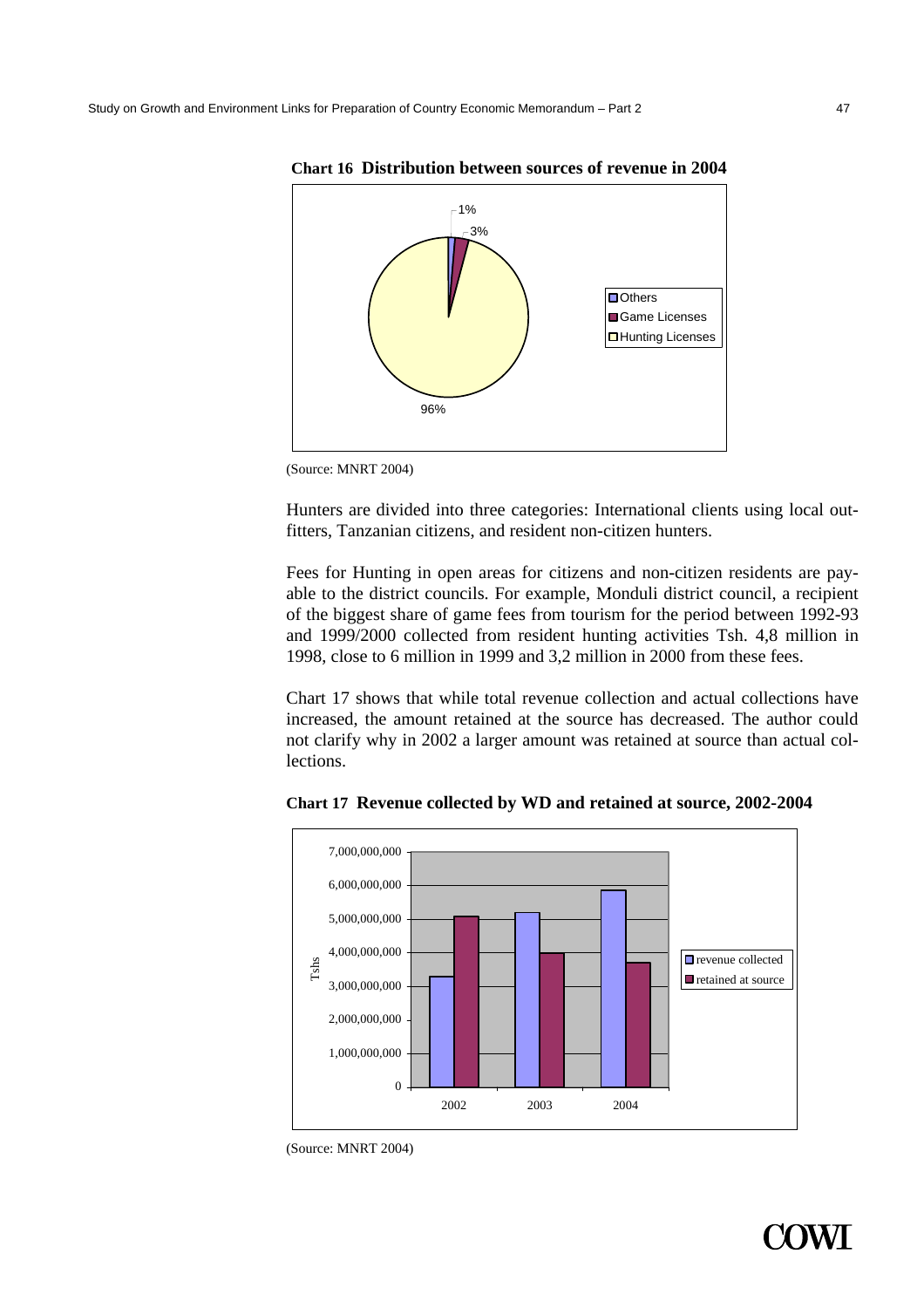#### **Constraints to revenue collection**

Several sources quote that revenue generation by the WD is sub-optimal. There is loss of revenue due to widespread subleasing of concessions. It is estimated that up to 70% of companies leasing concession are subleasing in various ways. Sub-lessees account to about 40% of the industry's income, yet there is no specific taxation controls on the sub-lessees who are gaining huge profits at the expense of the industry. Moreover, many foreign permit holders are bringing clients to sublet concessions, among these are permit holders entering as undeclared observers, paying neither observer fees nor private hunting licenses (Baldus and Cauldwell 2004).

As a consequence a considerable revenue loss may be incurred. Some observers suggest that the current system, with no transparent system for allocation of hunting concessions to the private sector, is being maintained by vested interests, including government officials and business agents. Furthermore, income generation from the concessions is dependant solely on hunting and is not conducive to the development of other sources of income.

#### **Public Financing**

As shown in Chart 5 in Chapter 2, Government recurrent budget allocation by the MNRT to the WD has declined from 33% in 2003 to 29% in 2004, in relative terms, but slightly increased in absolute terms.



**Chart 18 Comparison of Recurrent Budget versus Revenue 2002 to 2004** 

(Source: MNRT 2004)

While Forestry had a small government contribution to the development appropriation account, the development budget of the Wildlife Division is entirely foreign financed but equally characterized by under-spending. Chart 19 below shows the underspending of the WD development budget in 2003 and 2004.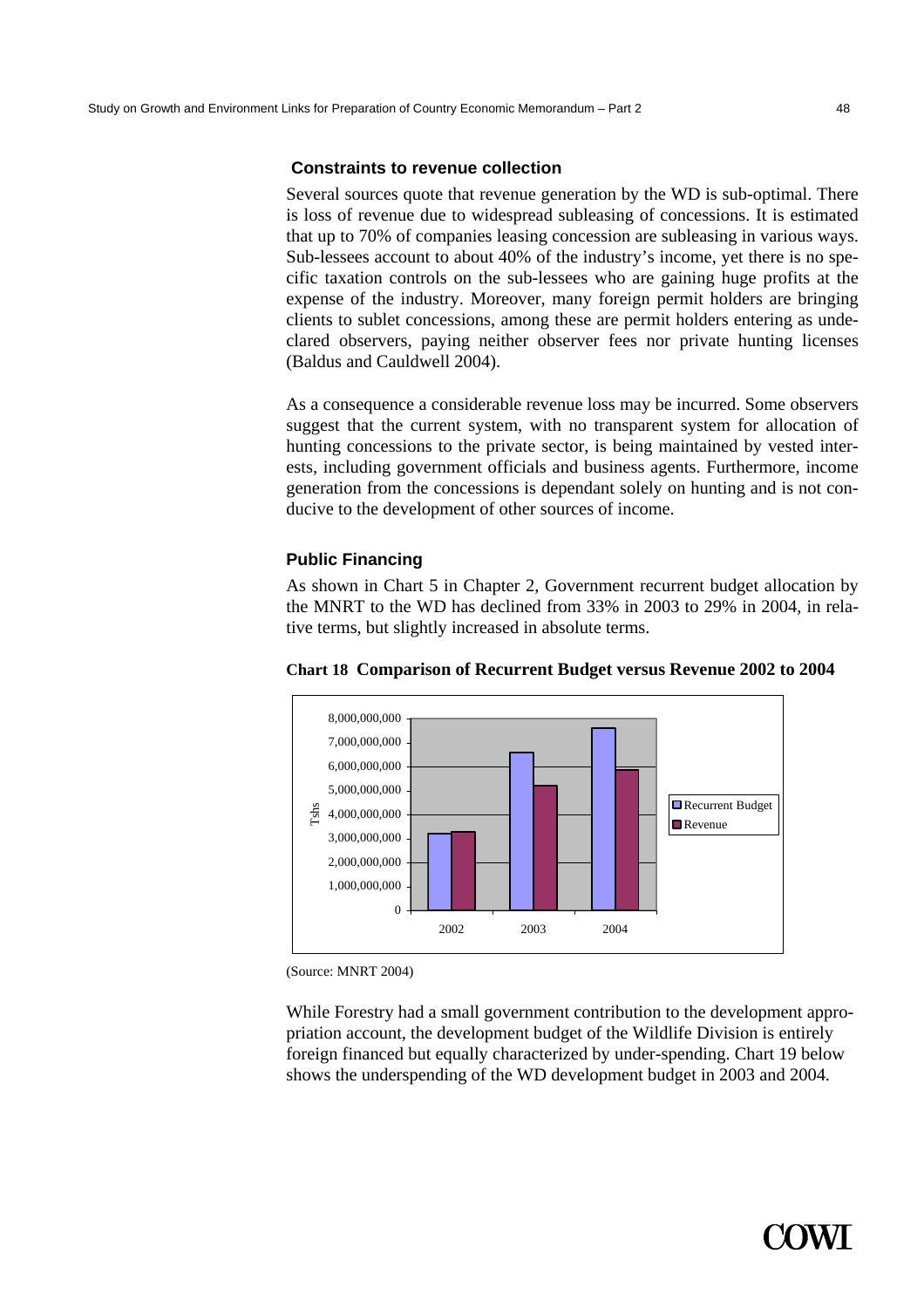

**Chart 19 WD Development Budget 2003 and 2004 and underspending** 

(Source: MNRT 2004)

Chart 19 shows that in 2004 only 35 percent of the allocated development budget was spent. The reasons for this underspending might be similar to Forestry due to low capacities to absorb foreign funding and institutional inefficiencies, often aggravated through lack of coordination among the development partners that jointly support the sector. In contrast to Forestry, no SWAP for Wildlife is being discussed.

Similar to Forestry, the comparison of recurrent and development expenditures over the last 3 years in Chart 20 shows that recurrent expenditures exceed by far the development expenditures and have been increasing over the time period. In contrast development expenditures were small in 2003 but increased again in 2004.

#### **Chart 20 Recurrent versus development spending 2002-2004**



<sup>(</sup>Source: MNRT 2004)

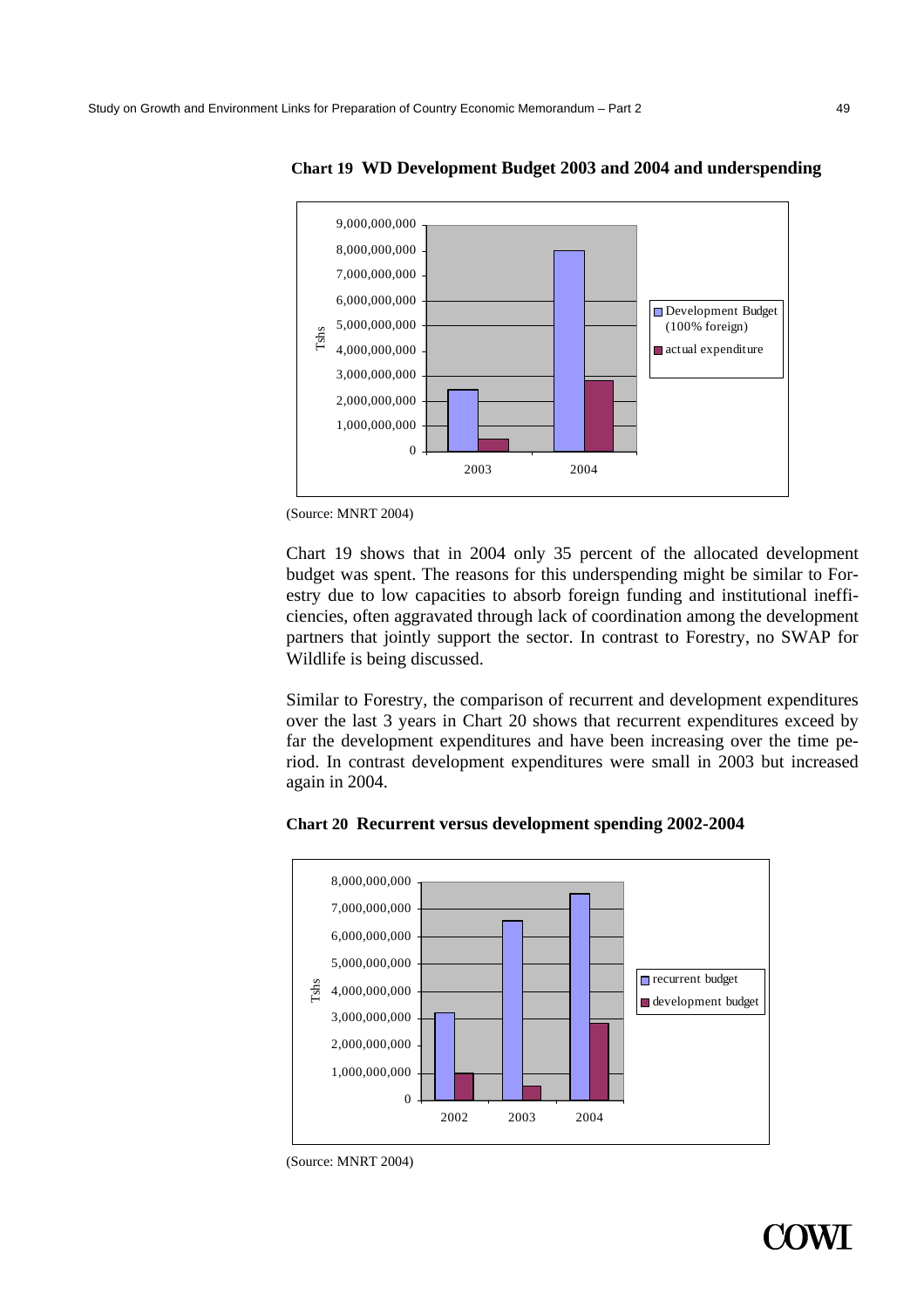#### **Degree of self-financing**

Although wildlife is a productive sector, it is presently not a net contributor to treasury. Chart 21 below shows how during the past two years, the revenue collected by the WD has been insufficient to cover its budget, although the financing gap has decreased recently.

**Chart 21 Degree of self-financing of the WD, 2003 and 2004** 



(Source: MNRT 2004)

The main expenses of the WD are associated with management and protection cost, especially salaries, maintenance of wildlife areas, transport and equipment.

# **3.6 Live Animals Export**

Live specimen form the majority of animal exports from Tanzania by quantity, although there is also a substantial trade in trophies and skins. During the period 1989 and 1999 at least 1.68 million birds, 521,000 reptiles, 148,000 amphibians and 12,000 mammals were exported from Tanzania.

The major mechanism by which the live export trade is controlled is through a system of licenses, permits and quotas. The issuance of TDLs and Trapper Cards determines the number and quantity of trappers and traders, whilst permits and certificates are the legal instrument that must accompany all live animals from the trapping ground to export. Trapper Cards and TDLs for trading in live animals are valid for one year and cost Tsh. 10,000.

Four types of permit/certificate are used in Tanzania: Capture Permits, Ownership Certificates, CITES permits and Trophy Export Certificate. Their issuance is normally restricted to license holders and the precise natural of the consignments follows strict annual national quotas. National quotas are usually divided equally amongst TDL holders. Every species has a capture cost which must be paid before capture and is normally less than US\$ 1, although it can reach sev-

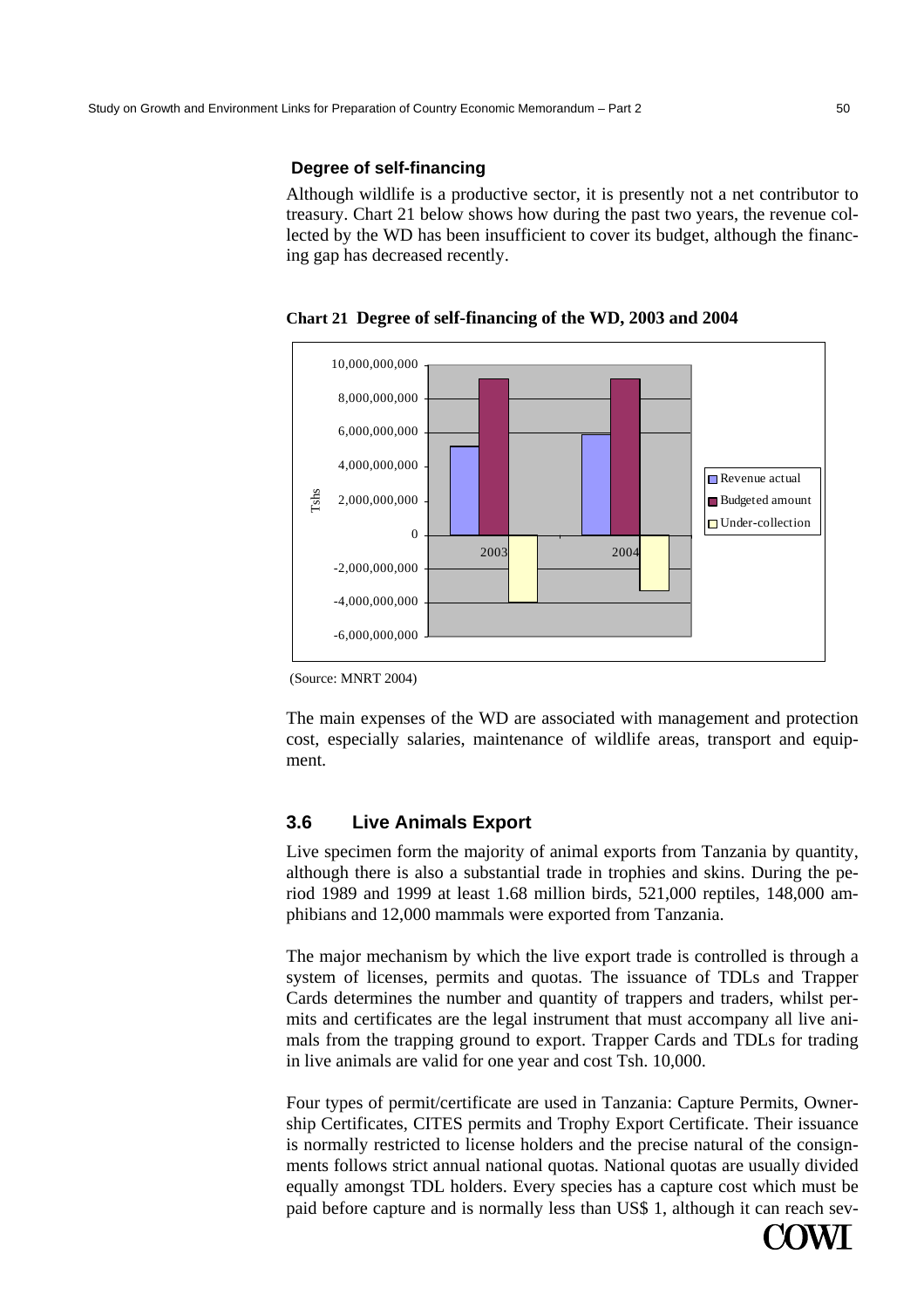eral hundred dollars for some mammals. After capture, the specimen details are transferred to Ownership Certificates, which cost Tsh. 500 each and are valid for six months, whilst non-CITES specimen are exported on a Trophy Export Certificate, which costs Tsh. 1,500.

The trade in animals has been affected by CITES regulations. In addition, a variety of local, national and international measures, including trade restriction and harvest control, have affected animal trade dynamics. One example is the impact of the export ban of Fishers' Turaco Bird: This bird was generating a high price (US\$ 20) in 1995 when it was an important income earner in some areas in the East Usambara Mountains, and then ceased to be traded due to an export ban.

Profit increases almost exponentially going up the trade chain. Middlemen may receive almost double the amount received by the collectors, whilst export prices are a further six times greater. For some species, US retail prices average 12 times the minimum export prices and 146 times the original collector's price.

A case study conducted by TRAFFIC in the East Usambara Mountains, revealed that regulatory and market changes have had the greatest impacts on animal trade and not species availability. Local prices in US dollar terms have continually declined since 1990 although the relative price of different species has changed little. Average income from animal traders dropped from US\$ 830 in 1995 to US\$ 125 in 2002.

|                        | 1993         | 1994      | 1995       | 1996      | 1997       | 1998       |
|------------------------|--------------|-----------|------------|-----------|------------|------------|
| Type of Trophy         | Value        | Value     | Value      | Value     | Value      | Value      |
|                        | (Shs.000)    | Shs.'000) | (Shs.'000) | Shs.'000) | (Shs.'000) | (Shs.'000) |
|                        |              |           |            |           |            |            |
| Live animals and birds | 28,013       | 16,672    | 18,120     | 16,934    | 22,672     | 22,900     |
| Hippo teeth            | 18,729       | 7,319     | 4,509      | 1,600     | 1,200      |            |
| Tortoises              | $\cdot\cdot$ | 523       | 106        |           |            | $\ddotsc$  |
| Crocodile skins        | 1,200        | 660       | 5,000      | 5,000     | 5,000      | 5,000      |
| Other product          | 340          | 1,185     | 1,990      | $\ddotsc$ |            | $\ddotsc$  |
| Total                  | 48,282       | 26,359    | 29,725     | 23,534    | 28,872     | 27,900     |

**Table 14 Export of Government Trophies, Live Animals and Birds** 

(Source: URT, 2004c)

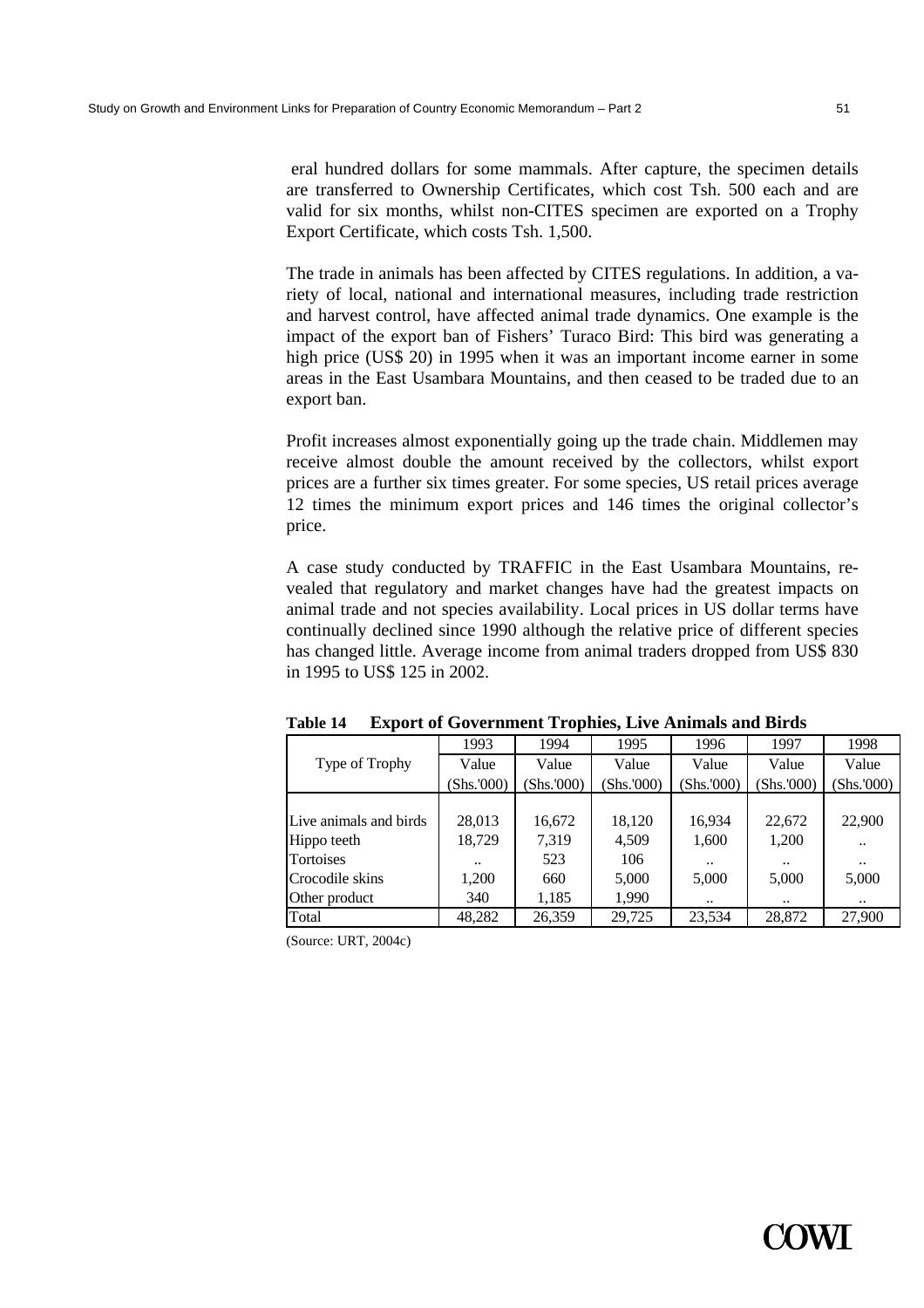|                                     | 1999       |                     | 2000       |                           |  |
|-------------------------------------|------------|---------------------|------------|---------------------------|--|
| Type of animal                      | Qty/Weight | Value Shs.<br>(000) | Qty/Weight | <b>Value</b><br>Shs.(000) |  |
| Primates                            | 1,094.0    | 6,216.0             | 3,897.0    | 2,005.5                   |  |
| Other mammals                       | 1,279.0    | 1,291.9             | 543.0      | 7,477.1                   |  |
| Birds                               | 166,605.0  | 20,263.3            | 114,241.0  | 41,171.7                  |  |
| Amphibians                          | 25,900.0   | 2,130.2             | 48,173.0   | 3,372.1                   |  |
| Reptiles                            | 63,850.0   | 3,072.4             | 43,590.0   | 6,298.7                   |  |
| Insects                             | 18,383.0   | 811.3               | 57,866.0   | 4,050.6                   |  |
| Animal Tusks and Teeth              | 1,739.0    | 5,217.8             | 23.0       | 1,929.6                   |  |
| Cropping problem animals            |            |                     |            | 39,000.6                  |  |
| Miscelenous e.g Export Certificates |            |                     |            | 6,625.6                   |  |
| Total                               |            | 39,002.9            |            | 111,931.5                 |  |

**Table 15 Export of Live Animals and Animal Tusks/Teeth** 

(Source: URT, 2004c)

#### **3.7 Wildlife Resources and Poverty Reduction**

Wildlife Management Areas (WMAs) are described in the 1998 Wildlife Policy as land areas managed by communities to provide substantial tangible benefits from wildlife conservation. The regulations detailing WMA procedures were released with a four-year delay at the end of 2002. These regulations list 16 pilot areas in Tanzania where the concept of WMAs is being tested over a three year period (2003-2005). A number of applications for establishment of WMAs within these pilot areas have been submitted to the Wildlife Division, but no WMA has so far been formally established.

The primary sources of village income from WMAs are the sale of hunting quotas to resident hunters and a percentage of revenue obtained from tourist hunting. Case studies provide aggregate income data at community level. There is no data on household gross benefits, and the distributional effects of income accrued at community level. There are studies showing that elite capture is a constraint to achieving the desired effects of poverty reduction (Mabugu and Mugoya 2001, Gillingham 2001, Ashley et al. 2001, and Homewood et al. 2001)

Walsh (2000) provides income data from the MBOMIPA project working with communities in Ruaha National Park in Iringa, one of the WMA test sites. The data is presented in Chart 22 and Chart 23 below. Chart 22 shows the income from sale of resident hunting quotas, which totalled Tsh. 15 million in 1999, out of which the Villages earned 80 and the District 20 percent.<sup>19</sup> This divided over the nine participating villages would be an annual income of Tsh. 1,7 million per village, assuming equal distribution.

<sup>&</sup>lt;sup>19</sup> These are 9 villages of Idodi and Pawuga in Iringa District.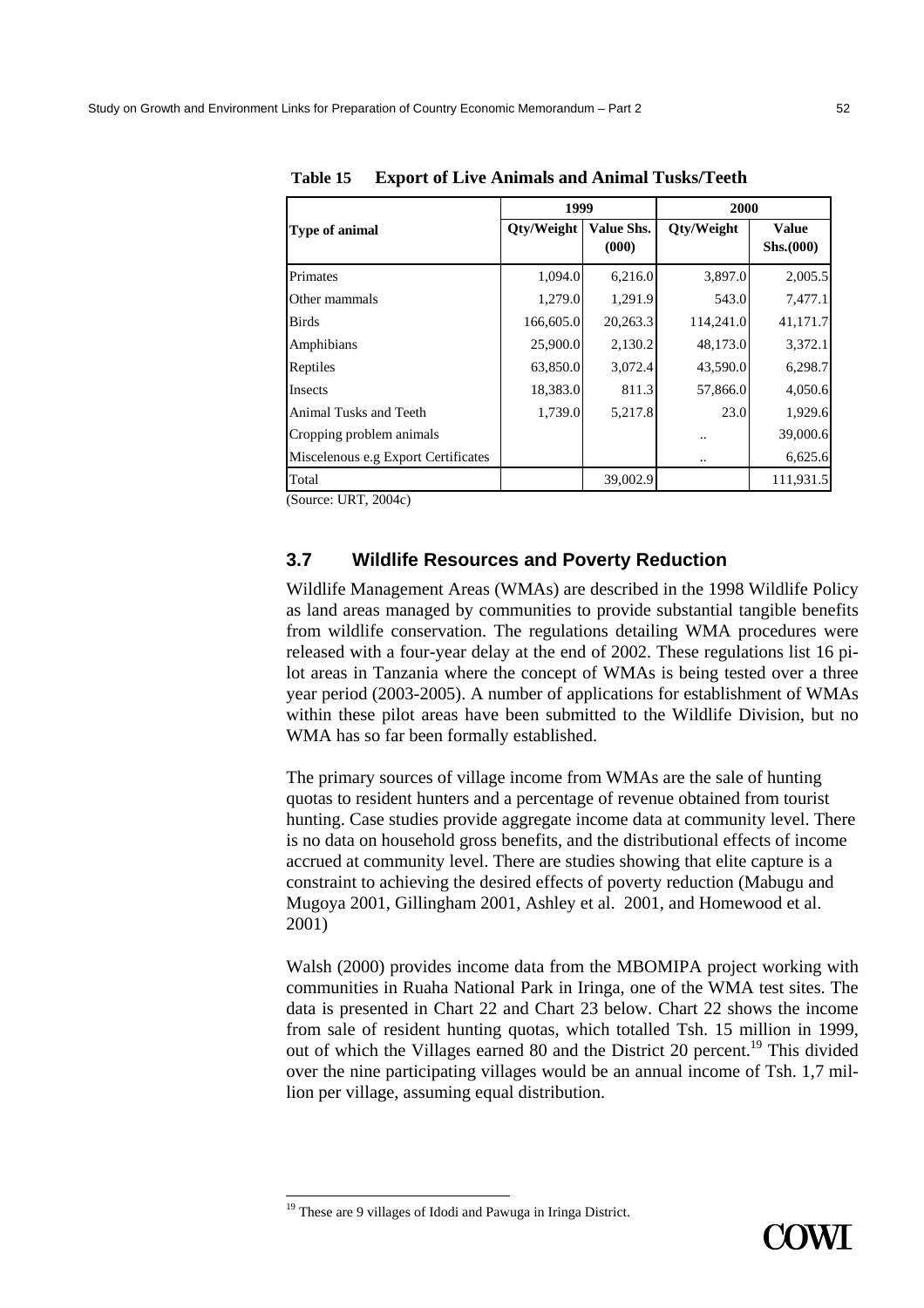

**Chart 22 Village and District Incomes from sale of Resident Hunting Quota** 

(Source: Walsh 2000)

In addition, seven out of the nine villages earned Tsh. 4,1 million from the 25 percent share of license fees from tourist hunting, which is Tsh. 587,000 per village. For those seven villages who record income from both sources, the annual income from WMAs per village was hence, Tsh. 2,25 million (assuming equal distribution). The overall total gross income for all villages from WMAs was close to Tsh. 20 million. No data on cost encountered by the villages is given, hence the net income cannot be assessed. Local management cost can be substantial.

Walsh 2000 describes how frictions with resident hunters and potential investors, as well as problems of good governance and competition over resources at village level, as well as conflicts with the district level, were constraints in maximising the potential income.

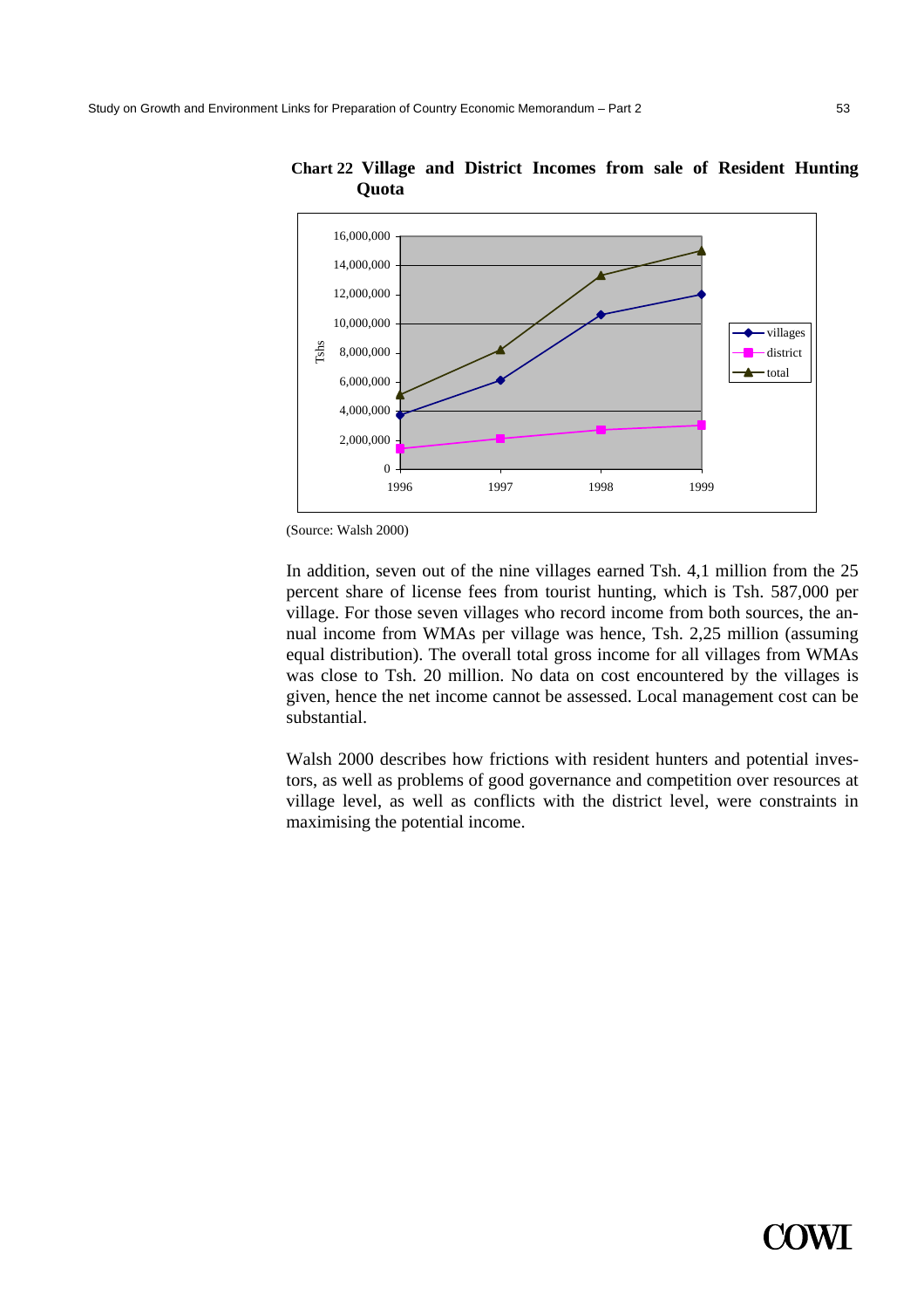

**Chart 23 Village Total Incomes comprised of resident hunting quota and 25% share of license fees from tourist hunting** 

Ashley et al. ( 2001) likewise report considerable income figures in MBOMIPA villages. The income from hunting quotas was sufficient to treble village level communal income, enabling villages to pay district-level taxes though would otherwise be levied by households, as well as to carry out specific inter-village investments such as the building of a secondary school and road improvements (Ashley et al. 2001). One of the success factors identified was that the project has placed emphasis on institutional capacity building at village and intervillage levels. Negotiations have been initiated with private tourism developers and the project is trying to help communities retain some control over the negotiation process.

By contrast, WMA data from the Selous Game Reserve shows that village income generated is small and several villages reported misuses of funds by village level institutions (Gillingham 1998). Gillingham quotes figures of total income of Tsh. 1.8 for nine villages for the 1994/95 hunting season. Total income is comprised of quota meat income plus Tsh. 75,000 per year to the village from the tourist hunting company operation in the buffer zone of the WMA. Depending on the total income per village and the cost, net income per village ranged between US\$ 159 and 463. While in one village cost were 9.5% of total income the highest was 37.5%. (Gillingham 1998).

Similarly, Ashely et al 2002 found that in case study villages along the northern boundary of Selous Game Reserve most benefits accrued to local institutions. In terms of cash earnings, the 19-village society set up to manage wildlife, plus the District council and village governments had earned approx. twice as much in total as individuals received in wages or allowances. The main focus has been on *distributing* revenue shares from trophy hunting. Less evident are attempts to create enterprise opportunities or build capacity to manage problems. The role of private sector development and tourism development is often forgotten.



<sup>(</sup>Source: Walsh 2000)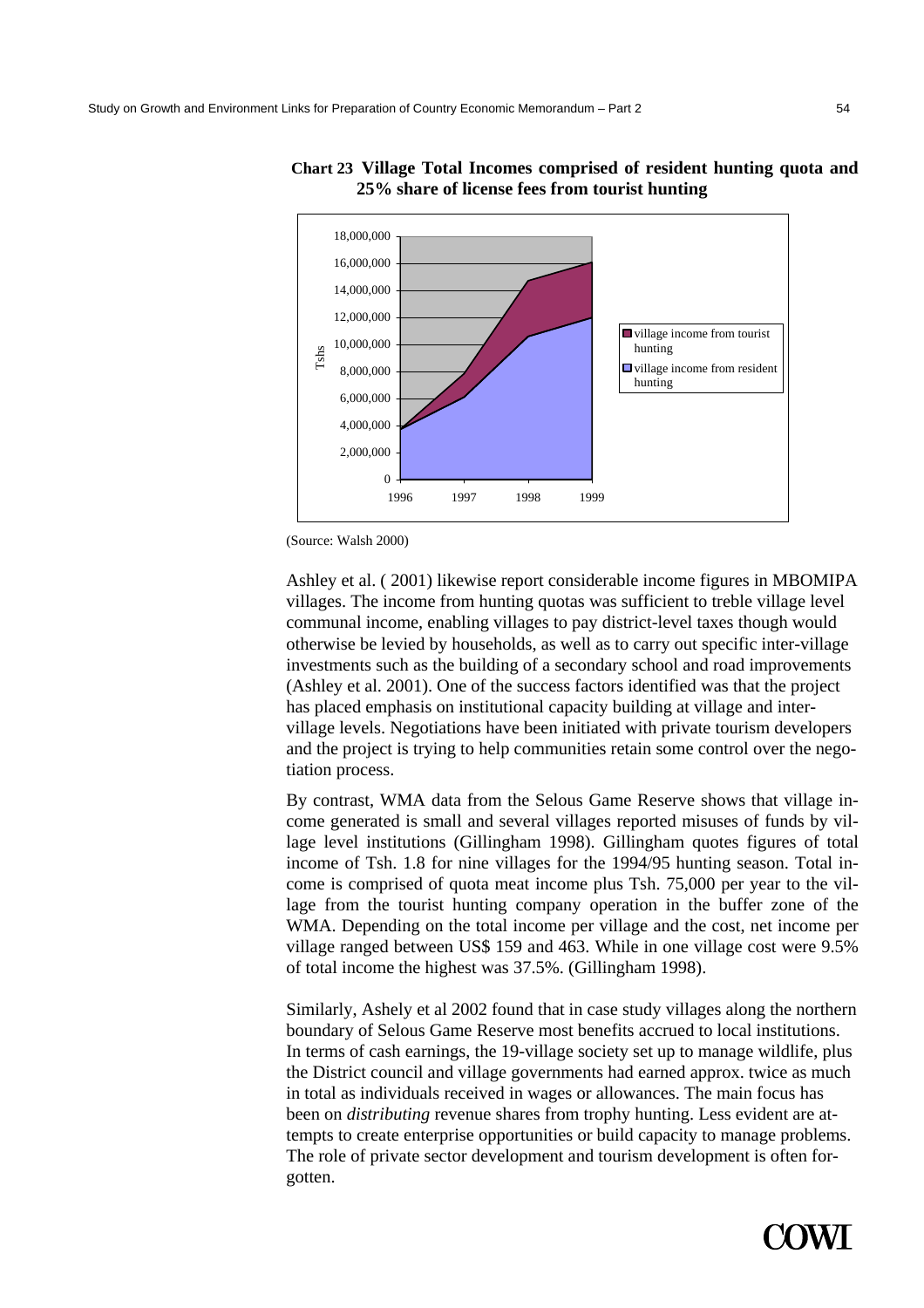These experiences are from isolated 'project islands' and as long as there is no national effort to make WMAs fully operational, lessons learned from these pilot sites will not be replicated. Despite the alleged commitment to community involvement and participation through the Wildlife Policy, in practice, the WD has not adhered to its own policy and legal framework. For example it is reported by resident hunters and the MIOMBO magazine of the Tanzania Wildlife Conservation Society, the a well known and functioning WMA in 'Utete', Rufiji District, was taken away from the village government and sold to a foreign private entrepreneur. Communities who are the legitimate holders of the land upon which hunting takes place are excluded from the decision making process. As Baldus and Cauldwell 2004 describe "there is a distinct lack of will to implement the policy" (p. 30).

Consequently, the development of WMAs is seriously delayed. There is no progress on development of an effective schedule for sharing of benefits from tourist hunting with the local communities on whose land hunting takes place. There is a general hesitation among outfitters to accept the WMA concept. It is possible that much of the delay in the development of WMAs is the result of a negative high-level influence by some hunting operators, who reportedly have influence with the Government to block the allocation process.

Another criticism suggests that the above regulations fail to place any real control of the WMAs in the hands of the communities as was originally envisaged. It is widely known that hunting will be the major source of income from WMAs, but scrutiny of the regulations reveals that the WD will regain full control over the appointment of outfitters to operate the WMAs and what they are allowed to hunt by controlling the quotas.

Further constraints to community involvement in wildlife related business is that commercial success in mainstream hunting and tourism business requires large up-front investment, commercial experience and substantial risk-taking behaviour. These often present barriers of entry for local entrepreneurs or community level organisations. Rural credit is scarce, familiarity with the international tourism sector limited and hospitality skills low. Community partnerships could be a possible way of tackling some of these constraints.

### **3.8 Sustainability**

There seems for example to be agreement among conservationists and hunters that there is a general decline in wildlife populations in many areas of Tanzania. Typically, they point to increased settlement and illegal off take of bushmeat by local communities as the main reasons for the alleged decrease. It is argued that growing human population are turning game areas into islands of wildlife habitat surrounded by cultivated and semi-urban land, risking that these areas loose their economic value for the hunting industry and associated government alliances. In this context it is reported by the hunting industry that a number of hunting concessions have ceased to be viable (Baldus and Cauldwell 2004)

The views of local communities, by contrast, has not been well represented I the debate and no reliable figures have been provided by the authorities.

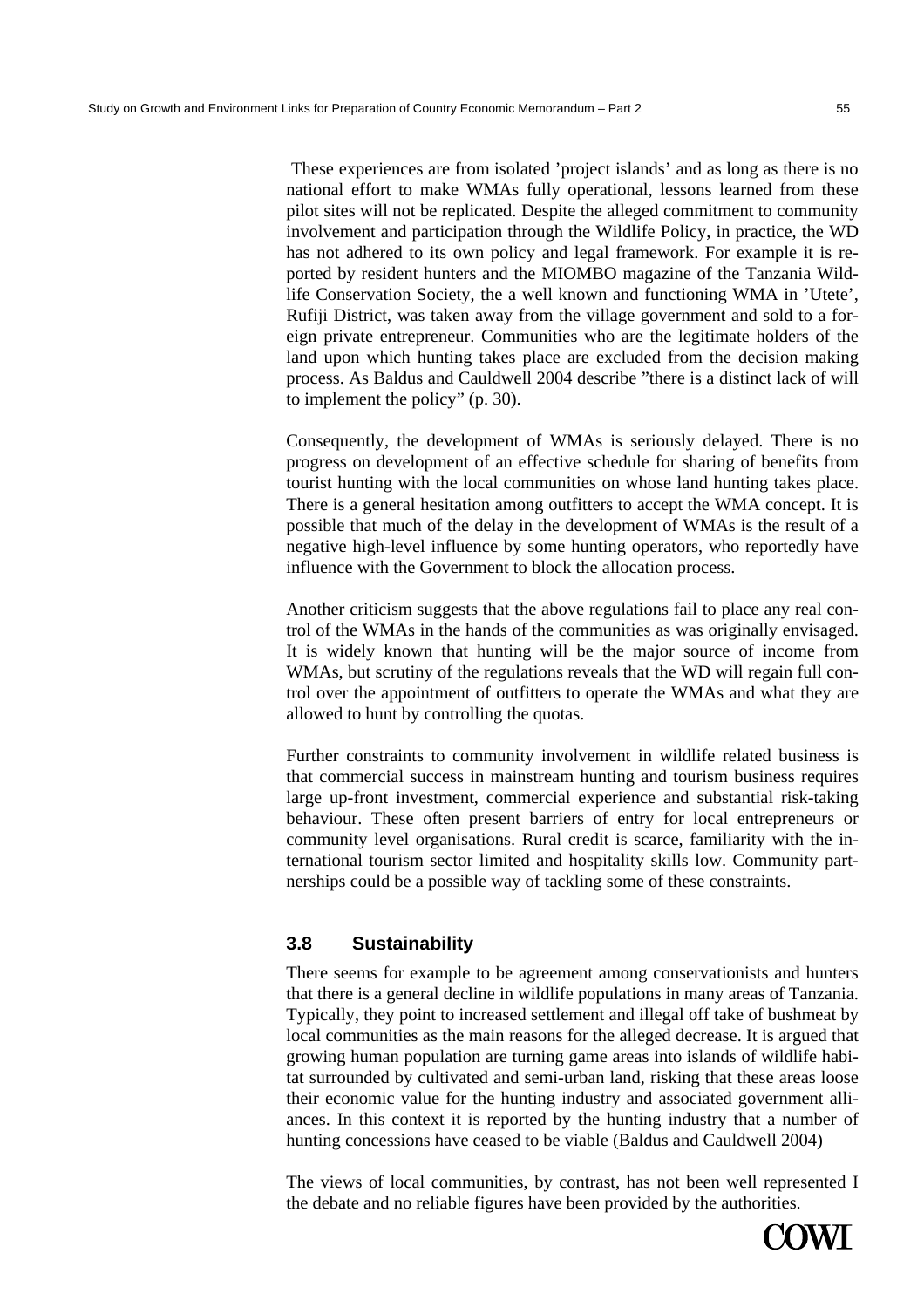Hence, in the absence of reliable ecological data it is not possible to objectively conclude about current levels of wildlife resources and their future sustainability.

However, the absence of community benefits from wildlife management provides poor rural households with little incentive for conservation. High levels of illegal utilization of wildlife resources persist, leading to a loss of opportunities for economic growth and poverty reduction and un-sustainable use of the resource. While poaching and illegal trafficking is often associated with adjacent communities, a data analysis in Katavi National Park on the village of origin of poachers, shows that the majority of poachers did not reside in the park adjacent villages but rather in the district capital or other further removed locations (KRCD 1995 unpublished).

Although fines from poaching present a source of government income, they will be outweighed through the cost of anti-poaching control.

As reported by The Guardian on May 9, 2005, Illegal trade of ivory from Tanzania into the Middle East, is a persisting problem. As reported by the MNRT, over a five year period, 3,704 kg of ivory in transit were intercepted and more than 700 guns impounded at various exit points. Valued at the price that a professional hunter pays for an elephant (US\$ 5,000) the government revenue loss through a single illegal consignment of ivory is 200 million US\$ for 40 elephants killed in sport hunting. As the sources have established there is a wellorganized criminal network of illicit trade out of Tanga port that rapes the country of billions of shillings. While the illicit trade pays the porters only Tsh. 50,000 while exposing them to great risks, it brings prosperity to the middlemen. The last consignment weighted 800 kg stuffed in 10 boxes labelled as horticultural produce. Since the consignments are usually under police escort, it is difficult to stop illicit traffickers.

There is a declining elephant population although an increase would have been expected due to the export ban introduced in the 1980s. Elephants are on the CITES Annex 1 list, for which trade is prohibited. There is a dispute as SADC countries wanted to down lift elephants into Appendix 2, endangered with limited trade allowed.

Unsustainable use and over-exploitation of wildlife resources is also fostered through hunting quotas out of tune with true market values and with no scientific basis with respect to maintenance of critical stocks.

Concessions are leased at rates far below true market value irrespective of size, quality or income potential. This represents a significant loss of income to the Wildlife Division (estimated at over UD\$ 7 million). Many concessions are leased to outfitters without the capacity to market or manage their own hunting operations. The system thus promotes subleasing to foreigners with a result that much of the income generated by the industry never enters the country and the Tanzania Revenue Authority do not access much of the funds that should be due for taxation.

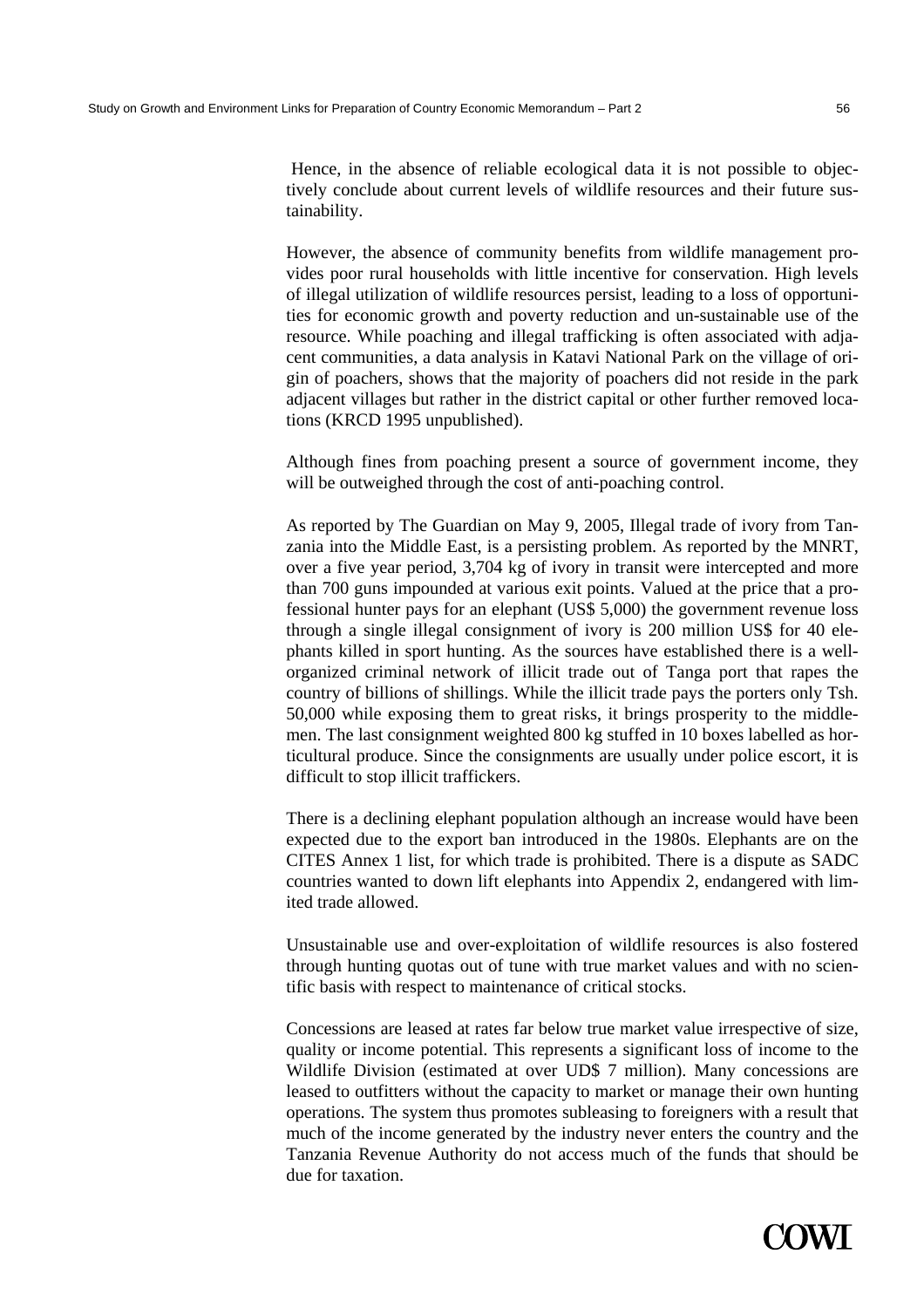There is no effective monitoring of wildlife populations in the hunting areas. There is no objective system for quota setting. Many hunting quotas are issued at levels that allow unsustainable take off. Hunting outside of quota and a general lack of respect for the law by the members of the private sector has prompted the Director of Wildlife to issue a Call for Compliance to all hunting outfitters in 2004. However, no serious effort to prosecute violations has been observed.

There is unsubstantiated evidence from professional hunters that trophy quality and age of key species such as buffalo has declined in the last five years in some key areas. Many hunting outfitters also admit that it is becoming increasingly difficult to hunt good lion trophies. Many outfitters are not voluntarily restricting the numbers of lion hunter in their concessions to encourage an increase in the available lion trophies despite high quota allocations. While some operators are imposing their own tight standards on the age and quality of lion trophies taken, others are over-shooting their quotas and taking young animals.

Baldus and Cauldwell 2004 report that, although a few species such as lion are being affected by trophy hunting, the vast majority of species is unaffected. The general decline in wildlife populations is attributed to population pressure and there is no reported evidence that the regulated tourist hunting industry has contributed to the general decline of wildlife populations. In the contrary, Baldus and Cauldwell report that there is plenty of evidence that the presence of a regulated hunting industry contributes significantly to reducing the illegal activities of poaching and provides an economic incentive to protect vast areas.

Ecological monitoring efforts of wildlife populations tend to be concentrate in and around national parks and Ngorongoro Conservation Area. Most areas managed by the Wildlife Division, which include most of the country's hunting blocks, are not subject to any regular population monitoring, with the exception of the Selous Game Reserve.

Developing an ecological basis for setting quotas is not easy. It is extremely costly to conduct regular aerial surveys countrywide. Furthermore, aerial surveys are unable to provide data for key species and do not provide consistently reliable trends of populations.

In the absence of reliable ecological data, cumulative experience of setting quotas over many years relying on a number of indicators (e.g. trophy quality) provide the basis for an adaptive management approach. Each year about 7,500 animals representing up to 60 species are hunted in over 130 hunting blocks generating large amounts of data. The WD has twice resisted attempts to computerise the system. It is doubtful that in the absence of proper records management an adaptive management approach can be practices.

The approach used to allocate quota is to a large extent relying on the knowledge of project managers and district game officers. Aerial survey data are taken into account together with past hunting records. There is a tendency for outfitters to be allocated their required hunting quotas, and that quotas are increasingly raised regardless of the population status. Hence, quotas are not

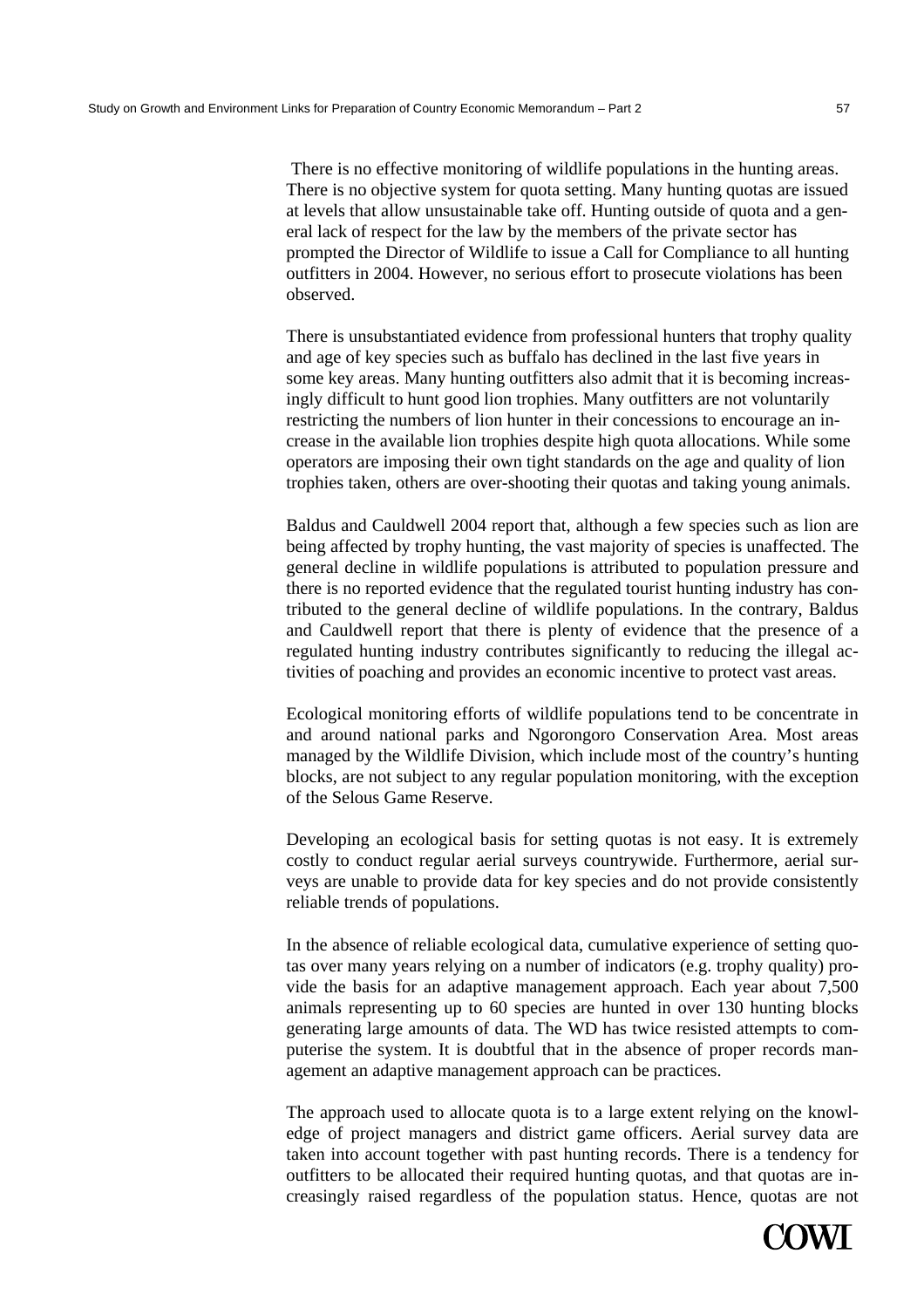based on ecological indicators but rather economic interests of a few powerful players.

In summary, the WD is not adhering to ethical principals that would support sustainable management of the resource. For example, under-sized trophies are legalized with export documentation although they do not meet the minimum standard. Also, it is reported that the WD issues additional quotas to outfitters upon request during the hunting season. In addition the environmental standards for hunting camps are inadequate. In summary, an inflexible management system, rigid game fee schedules and strong emphasis of trophy fees leaves the Wildlife division with no option other than to increase quota off take to generate increased revenue. An inventory of the true value of the hunting concessions to know the value of resources has never been conducted.

# **3.9 Conclusions and Recommendations**

Most of the issues raised in the context of the wildlife sector, refer to the tourist hunting industry and can be summarized as government failure to manage the sector effectively and transparently, preventing the realization of the true market value of resources, achievement of sustainable resource use and poverty reduction benefits.

In more detail, some of the key issues include:

- Lack of monitoring of the wildlife resource and 'off-take' by the hunting industry. This is associated with a lack of ethical standards for hunters and certification of hunters' competence.
- Lack of implementation of the WMA regulations, leaving government in control of resources on village land and preventing communities from controlling their own poverty.
- Lack of implementation of the policy and management plan for tourist hunting, developed in 1995 as a tool for reform in the industry. An outdated and non-transparent system of issuing permits is maintained.

In conclusion, the current management of the tourist hunting industry seems to serve the present hunting concession holders at the cost of potential competition. Increased transparency and competition would bring many new players to the industry and thus boost current revenue levels for the potential benefit of the Government as well as local communities.

### **Recommendations**

In order to exploit the potential for growth and rural development from wildlife resources, it is necessary to ensure greater coherence between different national policies and instruments, particularly community based wildlife management, tourism development, rural growth strategies, investment regulations and incentives and poverty reduction strategies. More specifically, the following recommendations are made:

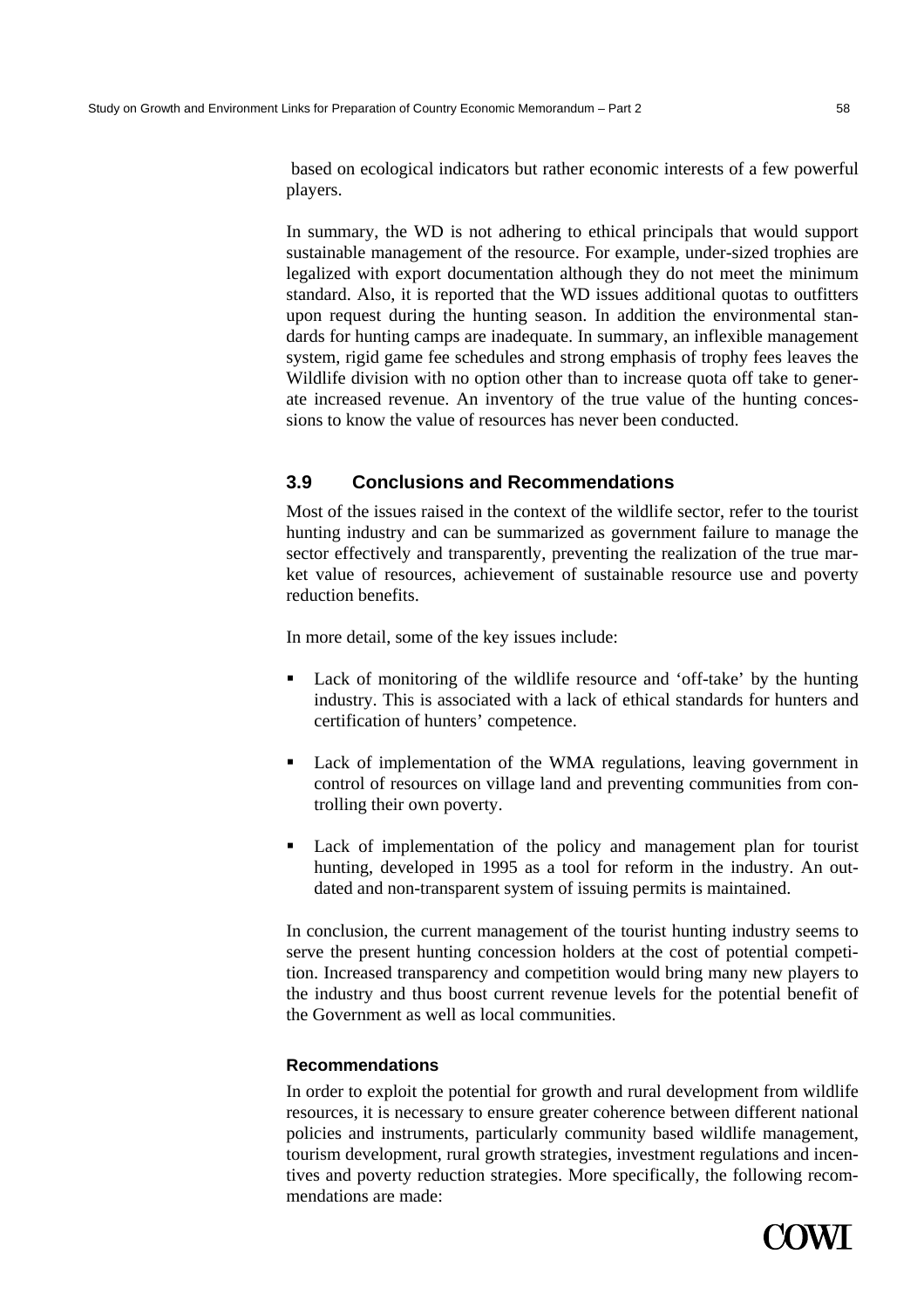- Encourage a change of mindset at policy level for Wildlife to be seen as an asset for rural development and poverty reduction.
- **Involvement of local communities through implementation of the WMA** regime. Local communities should be allowed to negotiate directly with hunting outfitters through decentralised tendering, provision of personnel to supervise hunting on their land, participation in setting quotas, and receiving and managing revenue from hunting;
- Improve monitoring, information and records systems at central Government level with a view to monitor wildlife stocks more precisely. This would also improve accountability and transparency in the sector overall and could also be supported through independent monitoring mechanisms.
- Improved information would also give the Authorities a basis for fixing fees and licenses at levels allowing for maintaining sustainable Wildlife stocks. Fees should also reflect market rates and shall include the conservation and observer fee.
- Liberalise procedures for tendering hunting blocks to allow the best outfitters to bid competitively against each other for concessions. Provide enabling frameworks for partnerships between communities and the private sector. However, recognising the strong resistance to this particular issue, alternative allocation procedures may be necessary. The correct allocation and utilization of resources can lead to significantly higher levels of income generation, which should be used as a yardstick for measure of the effectiveness of reform.
- Implement control of subleasing, which may come naturally through effective market-based competition.

# **Y WE**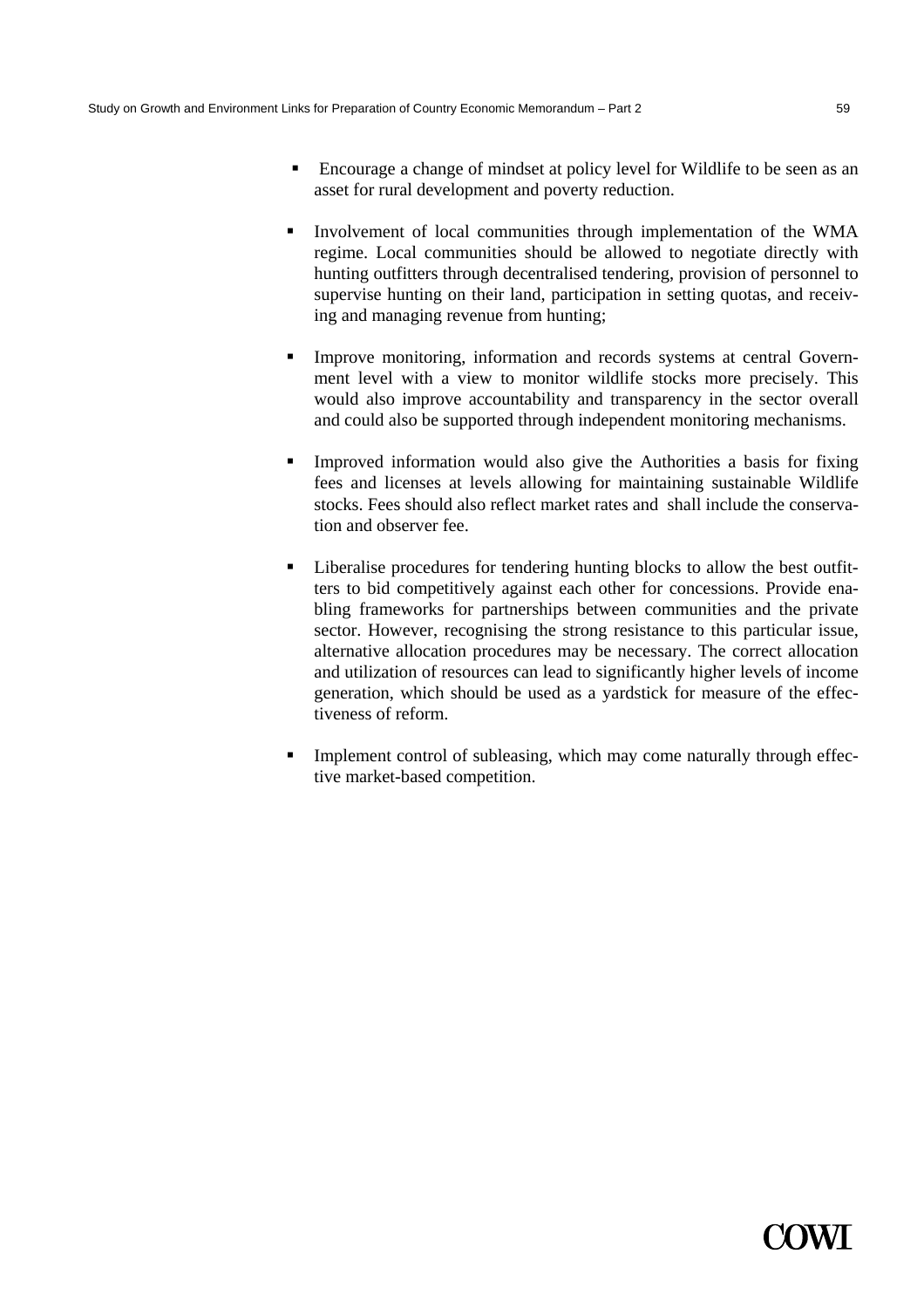# **4 Marine Fisheries**

Marine and freshwater Fisheries are analysed separately in this study. While this Chapter provides some general data on the Fisheries sector as a whole, the focus is primarily on marine Fisheries, aligned with the overall heading of this paper of 'un-captured growth potential'.

Freshwater Fisheries, by contrast are dealt with in Part 3 of this report, where the significant growth observed in the Lake based fisheries is analysed and its wider externalities for employment, income and food security is discussed.

Apart from Prawns, which are one of the major foreign exchange earners for the country, marine Fisheries has been slow to develop in Tanzania.. The sluggish growth is partly due to the export ban on fin-fish, which has been lifted partly for certain species in early 2005. Still, as this Paper will argue, the sector may hold significant un-captured growth potentials.

Investors are already starting to shift their operations from the Lake Zone to the Coast. It was reported for example by the Norwegian Embassy in Dar es Salaam that five letters from Tanzanian entrepreneurs were received during the last 24 months requesting assistance (credit and equipment) to shift their operations to the coastline.<sup>20</sup>

Declining yields per boat in freshwater Fisheries place even more emphasis on the potential contribution of the marine Fisheries to economic growth. If the sector is well managed, the commercial Fisheries can potentially have a positive impact on the country's economic development and the wealth of its population. It is hence important to learn from the lessons of the freshwater subsector to ensure that commercial Fisheries in the coastal zones can be developed on a sustainable basis.

However, even in marine Fisheries (as in the freshwater sub-sector), there are estimates that exploitation is approaching or already exceeding maximum sustainable yield (MSY) levels for certain species. It will hence be important for sustainable management of the Fisheries to include the retention and reinvestment of revenue into the sector. This may allow control and surveillance monitoring of stocks to ensure sustained exploitation of the marine Fisheries resources. Also, it will be necessary to put in place certain 'safeguards' for ar-



<sup>&</sup>lt;sup>20</sup> Personal interview with Eirik Jansen, Norwegian Embassy, 12. May 2005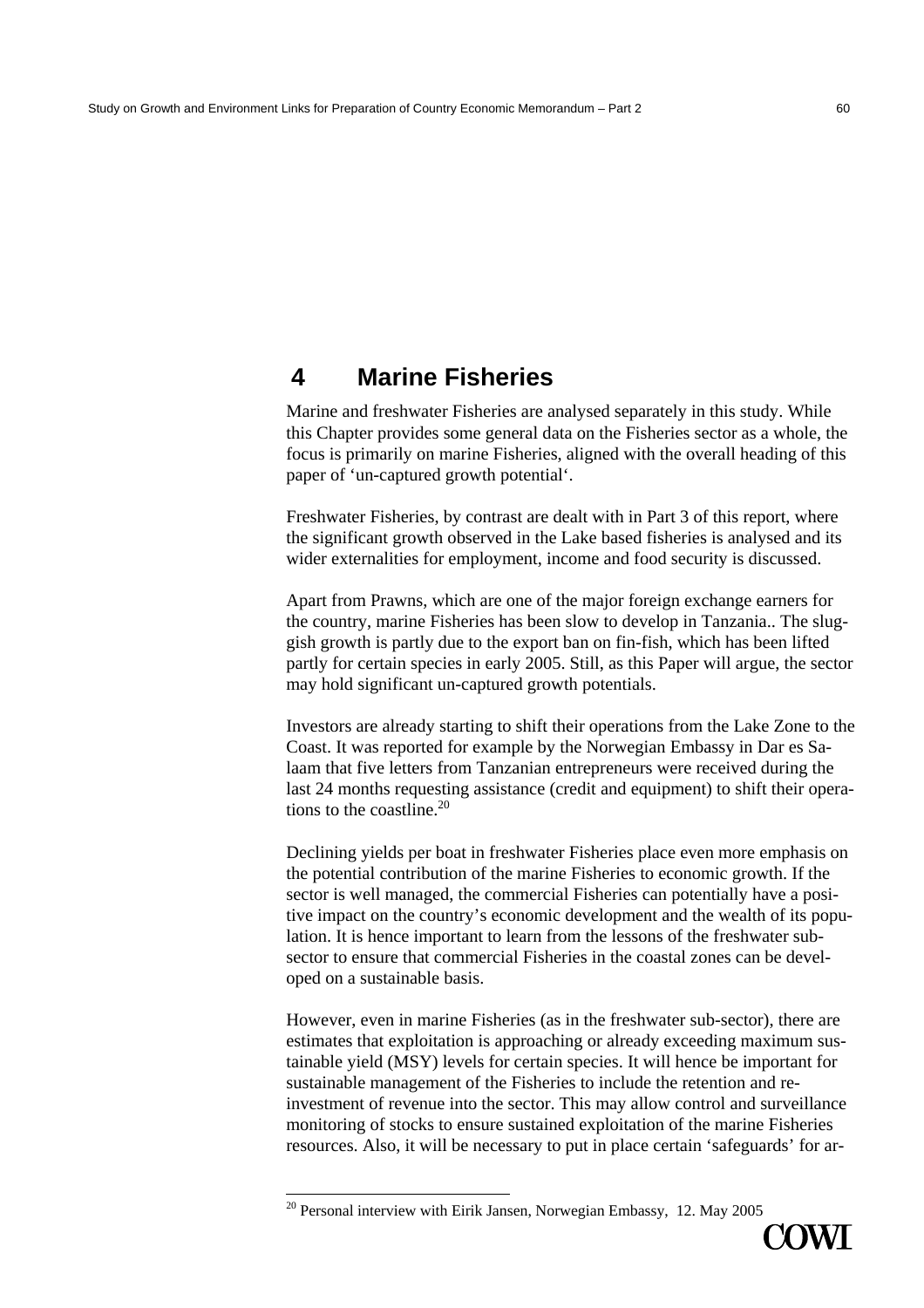tisanal Fisheries to protect their rights and access to the resource, which sustains their livelihood.

Another key area for discussion is the growth in near and off shore Fisheries. There are increasing numbers of foreign trawlers in Tanzania's EEZ. While there are improvements to the monitoring and surveillance of these waters, there is arguably a significant degree of illegal fishing and loss in revenue (and growth) to Tanzania from this activity.

#### **Box 10 Key estimates on Fisheries in Tanzania**

- Tanzania's Fisheries sector has grown at a rate of 6 to 7 percent annually since 2000;
- Fisheries exports totalled US\$ 130 million in 2003, corresponding to more than 10 percent of total exports
- The export value of Nile Perch totalled US\$ 100 million in 2003;
- The number of artisanal fishermen has roughly doubled since 1995 and reached close to 120,000 in 2003;
- Tsh.9.5 billion was collected in revenue from the Fisheries sector in 2003/04. This represents roughly a 50 percent increase from revenue collected in 2001/02;
- Only 20 percent of revenue originates from marine fisheries, with 80 percent coming from freshwater fisheries (2003);
- The sector registered a revenue over-collection of roughly Tsh.3 billion in 2003/04; and
- The number of foreign vessels licensed to operate in the EEZ (Mainland and Zanzibar) has increased from less than ten in 1998 to more than 170 in 2004 corresponding to a revenue of US\$ 3.3 million

(Source: IMF, URT, 2004c, MNRT, 2004)

The structure of this Chapter is as follows: Section 4.1 provides key figures on the contribution of Fisheries to the GDP and Section 4.2 on Sector Financing and Spending. Section 4.3 describes Marine Fisheries Resources, followed by Section 4.4 on Revenue from Marine Fisheries. The linkages between Marine resources and poverty reduction will be discussed in Section 4.5 and Section 4.6 deals with Sustainability. The policy framework of marine Fisheries is described in Section 4.7 and finally some recommendations will be developed in Section 4.8.

# **4.1 Contribution of Fisheries to GDP**

The Fisheries sector in Tanzania has recorded high growth rates during the past four years. Whereas annual growth was averaging three to four percent during the 1990s, it jumped in 2001 to a level of six to seven percent annual growth.

Hence, export of fish products is now a major source of foreign currency for Tanzania. In 2003, 11.9 percent of total export earnings came from fish products, making it the second most important source of foreign currency to the minerals sector (IMF, 2004).

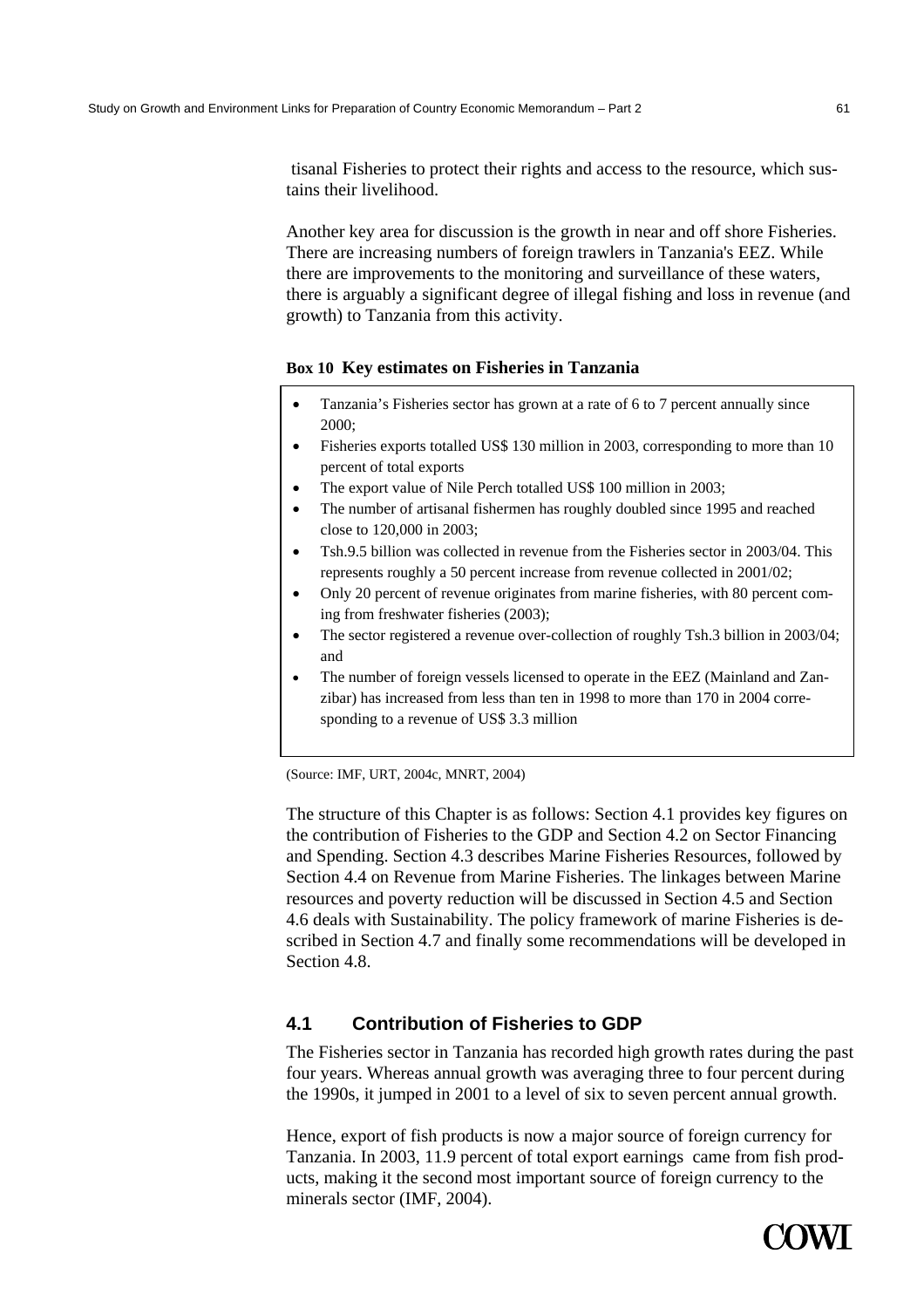This growth has primarily been driven by freshwater Fisheries, especially harvesting of Nile Perch in Lake Victoria for consumption in EU markets. Still, catches per boat in the Lake Zone has been declining in recent years and so. growth may not be sustainable in the long-term.

Fisheries are a sub-sector under the Agriculture GDP in the System of National Accounts. There are no statistics that account separately for the contribution of marine or freshwater Fisheries to GDP.

The rate of growth of the Fisheries sector under the agriculture GDP between 1990 and 2003 is shown in Chart 24 below. As mentioned, the increase in growth in 2001 is due to the lifting of an EU import ban on fish from Lake Victoria in November 2000.

At the same time, the Chart shows (mildly) declining growth rates for 2002 and 2003: This is explained as follows by the Fisheries Department (FD):

- In 2002, due to a fall in prices of exported fish products in the world market and decrease in volume of fish, particularly prawns.
- In 2003, due to a shortage of financial capital to small scale fishermen, poor handling and processing of fish products, illegal methods and destruction of marine habitat (URT, 2004c).

Despite the slightly lower growth rates in recent years, growth is still above 6 percent and remains an important source of income for the Tanzanian economy. Hence, it is still too early to say whether declining rates in recent years is indicative of a negative trend.

**Chart 24 Growth rate of Fisheries Sector 1990-2003** 



(Source: URT, 2004c)

Similar to forestry, the total contribution of the Fisheries sector to economic development and as a source of livelihoods is only partly reflected in the GDP.

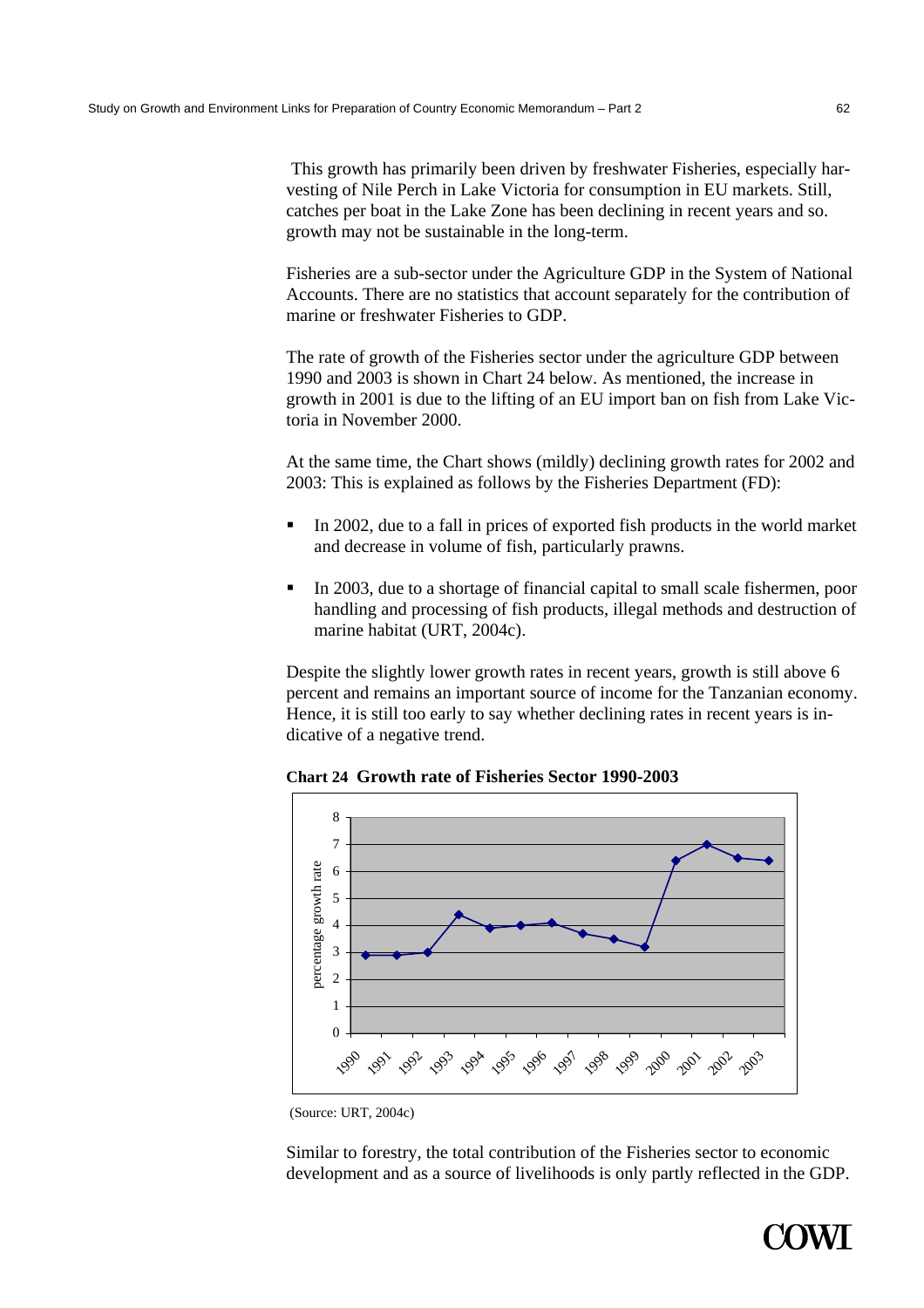The GDP figures represent only commercial Fisheries, which are directly associated with a cash flow through either license revenue or foreign exchange earning from export. Artisanal Fisheries, which to a large extent take place on a subsistence basis and fall within the informal sector, are not considered in the National Accounts.

In addition, the potential of coastal zones for increasing the share of foreign exchange earnings from sustainable development of the coastal tourism industry in both mainland Tanzania and Zanzibar is significant but not accounted for under the Fisheries GDP. Part of this contribution of marine resources might be captured under earnings of the tourism industry within the "Trade, Hotels and Restaurants" GDP, which is the closest proxy for tourism in the National Accounts.

There is a trade-off between the use of marine resources as a source of revenue for Fisheries and as a source of foreign exchange earnings through tourism. Mainland Tanzania and Zanzibar combined include 1,380 Km2 of Marine Protected Areas and Marine Management Areas (MMAs) within their terrestrial seas. Only if these areas are protected from commercial (illegal) overexploitation for Fisheries can their tourism values be maintained. A delicate balance needs to be drawn, which requires sound environmental governance.

Research will need to explore additional un-captured growth potentials from marine resources, such as for example bio-prospecting, values of sponges, soft corals, tunicates, and different sea-weeds. These are small but growing industries just beginning exploratory activities along the eastern African coast.

# **4.2 Sector Financing and Spending**

While revenue collection is dealt with more specifically for the marine Fisheries in Section 4.3, some general information and data on sector financing is presented here combined for fresh and marine water Fisheries.

### **Sources of revenue**

The primary revenue raising instruments in Fisheries are vessel registration and licensing, export royalty and fish levy (charged on the sale of fish). Fish levy accrues to local governments, whilst export royalty and license fees for vessels greater than 11m/20GRT accrue to central government via the Fisheries Division.

Charges for vessel registration, licensing and fishing vary with vessel size, flag and whether the owner has an approved onshore processing facility. Export royalty on principle Fisheries exports is charged on per kilo basis, approximating six percent of free on board (FOB) value. Fish levy is charged at a maximum of five percent of landed value. The legal basis for all charges in the sector is the Fisheries Act of 1970.

Chart 25 below shows the two main sources of revenue for 2003 and 2004: Export royalties and export licenses (from vessels). Export royalties clearly domi-

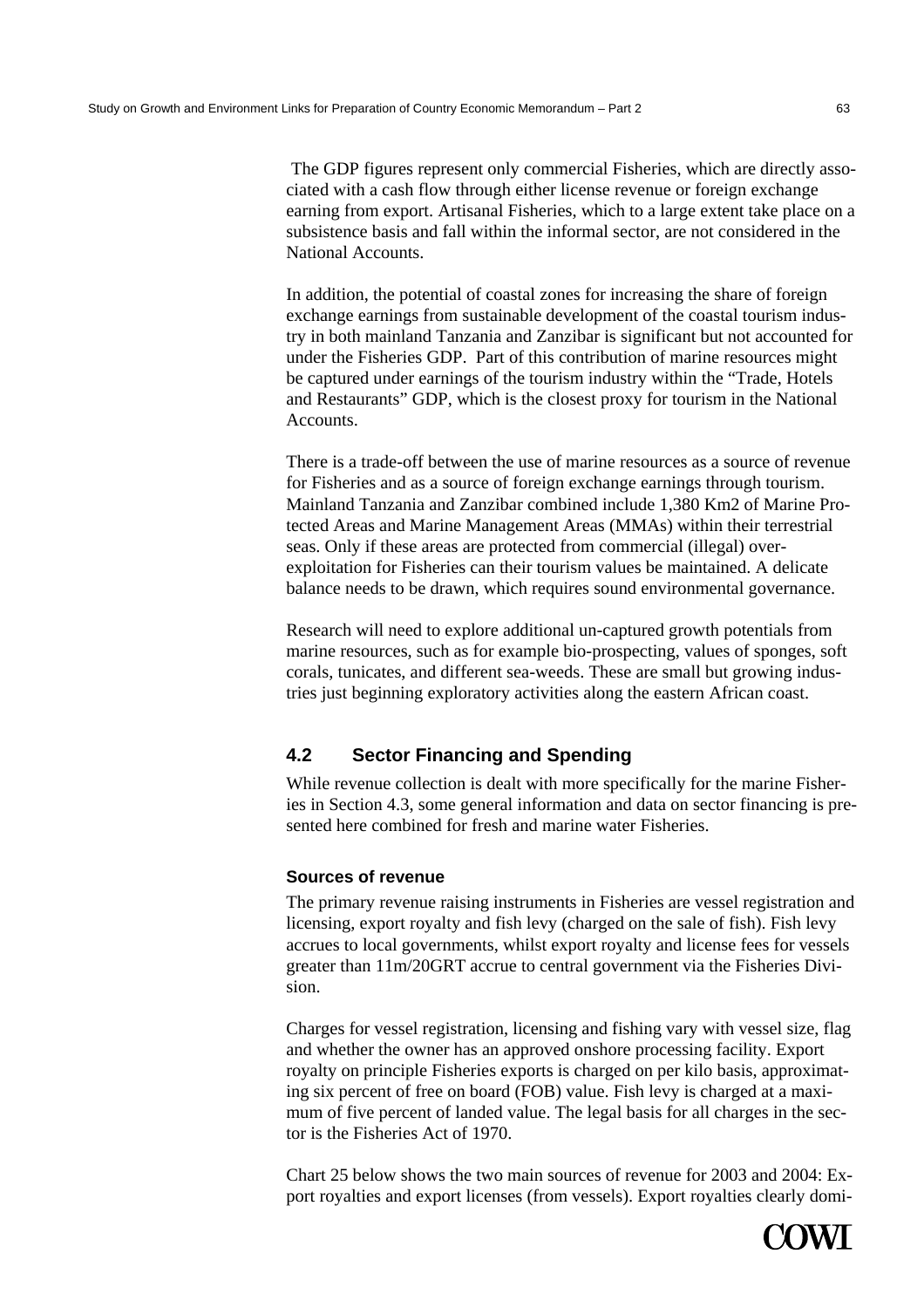nate (mainly derived export of from Nile Perch from Lake Victoria) while export licenses, although small in comparison, has been increasing due to an increasing number of foreign vessels registering to operate in the Exclusive Economic Zones (EEZ).



**Chart 25 Sources of Fisheries revenue in 2004** 

Revenue collected at decentralised level amounted to US\$ 1,5 million in 2002. 99 percent of the decentralized revenue collection comes from fish levy, with 34 percent originating from marine Fisheries and 66 percent from freshwater Fisheries.

The total revenue collected by the Fisheries sector was close to Tsh.7 billion. in 2002/03<sup>21</sup> and close to Tsh.9.7 billion in 2003/04.<sup>22</sup>

As Table 4 in Section 2.3 above has shown, the Fisheries Department has received 18 percent of the budget of the MNRT in 2002/03 and 2003/04. In nominal terms, this was Tsh.3,688,280 and Tsh.4,648,202 respectively.

Government spending on Fisheries depends on the revenue generated from export levies and the issuing of fishing licenses. Chart 26 below compares the recurrent budget of the FD to collected revenue.

 $22$  exact amount: Tsh. 9,698,498,793 including revenue retained at source.



<sup>(</sup>Source: MNRT 2004)

<sup>&</sup>lt;sup>21</sup> exact amount: Tsh.  $6,994,511,808.15$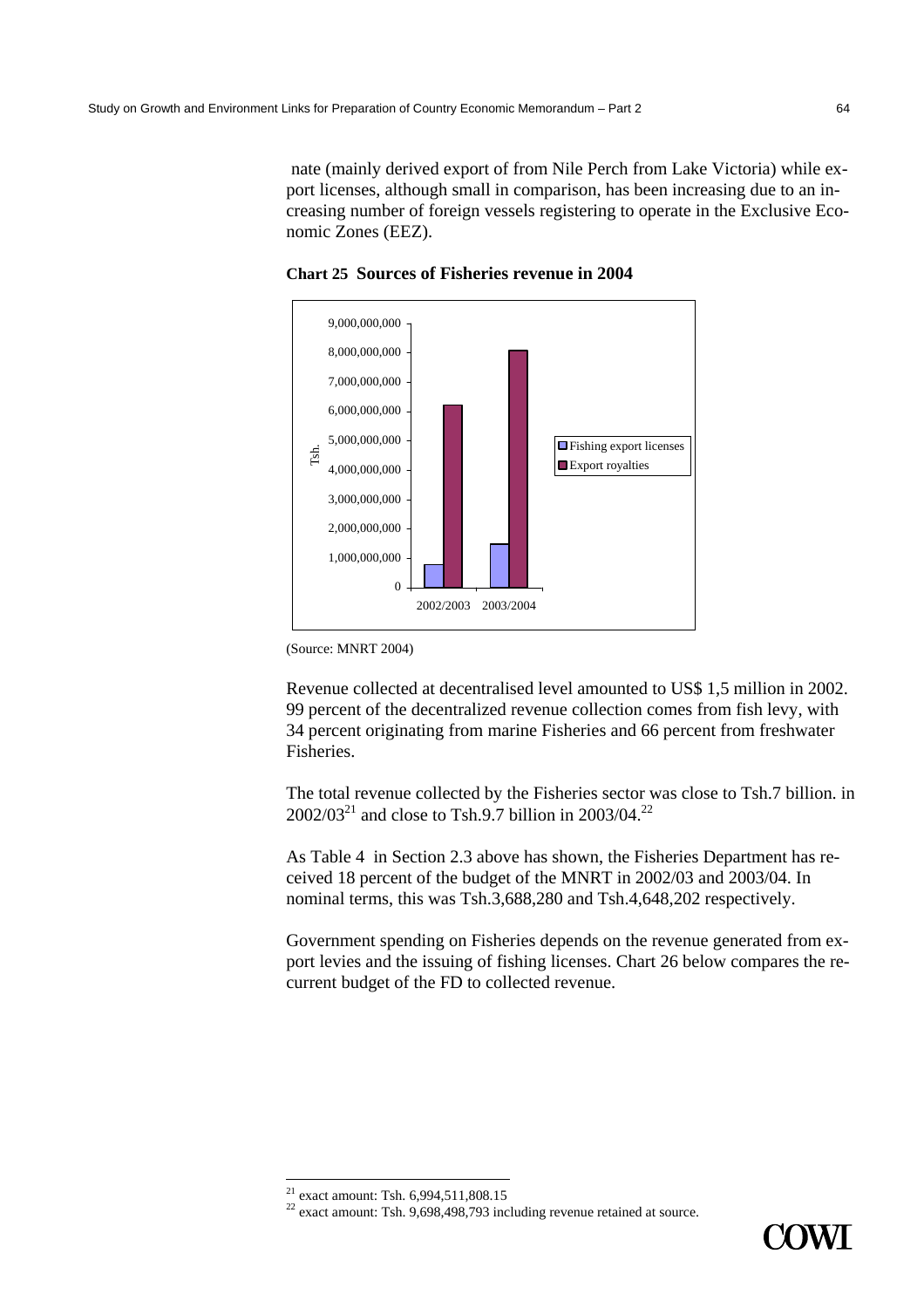

**Chart 26 Comparison recurrent budget to revenue collected** 

In contrast to Forestry and Wildlife, Fisheries has no recorded allocations or expenditures under the development appropriation account in the MTEF. There was hence no data readily available on the amount of foreign financing to the sector. In summary, Fisheries operate with a smaller recurrent budget than Forestry and Wildlife while they record higher revenue.

Being a revenue-earning sector, the key fiscal objective for Fisheries is to be self-financing. In other words, the cost of regulating and developing the sector is to be covered by the earned revenue. Moreover, revenue generated from Fisheries on the mainland plays an important role in financing the sector and in raising revenue for the treasury and local administration.

In comparison to the Forestry and Wildlife sectors, the Fisheries sector is the only one where revenue collection exceeds the GoT recurrent budget allocation. As Chart 27 below demonstrates, the Fisheries Division has recorded overcollection of revenue in the past three years.

In 2003/04 the actual collections represented an over-collection of more than Tsh. 3 billion vis-à-vis budgeted amount. The Division explains this overcollection as a result of increased foreign vessel compliance, due to aerial surveillance done under the on-going SADC-MCS programme, and intensified patrols by revenue collectors.



<sup>(</sup>Source: MNRT 2004)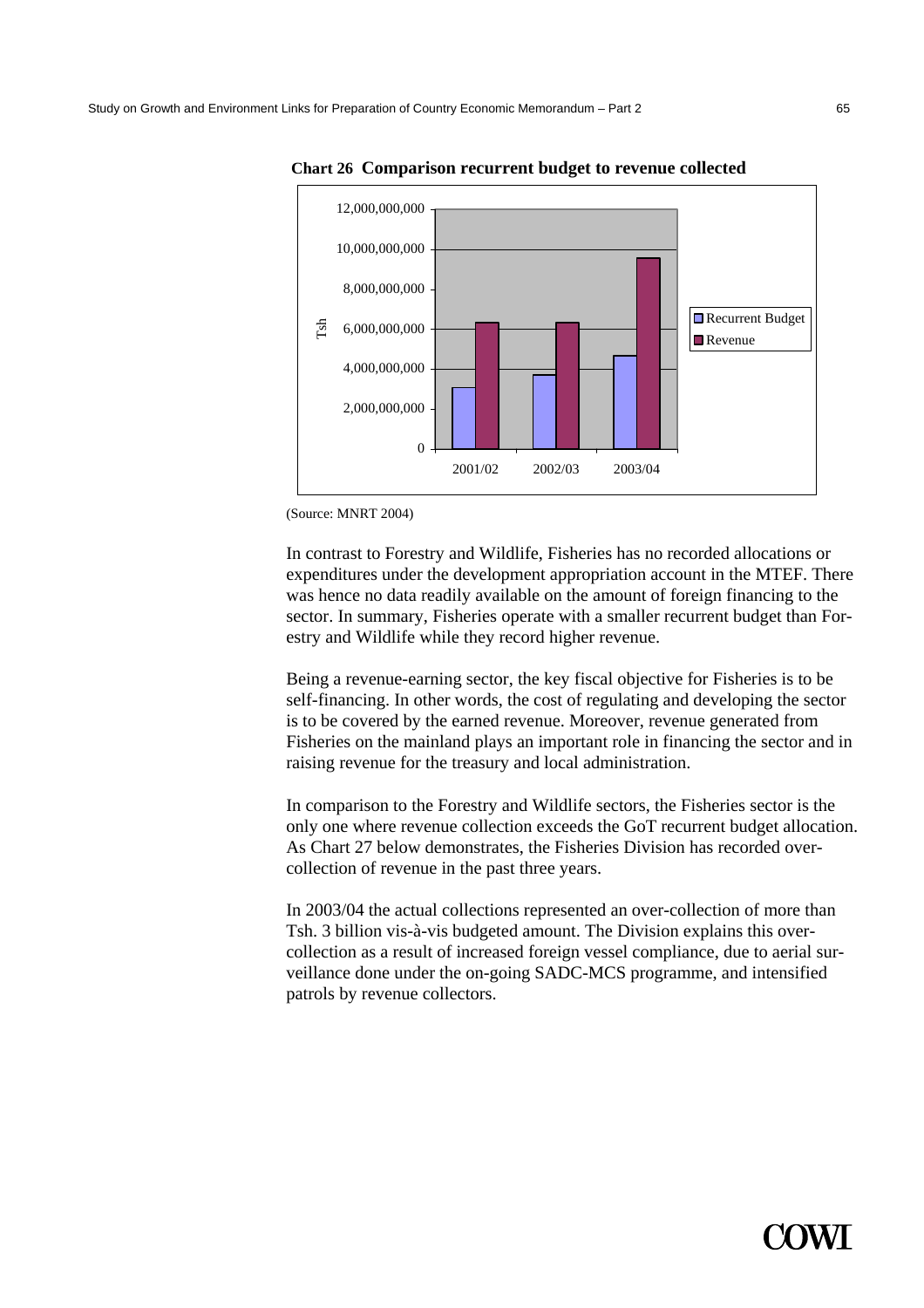

**Chart 27 Over-collection in the Fisheries Division, 2001/02 – 2003/04** 

The FD's budget ceiling is defined as 50 percent of estimated revenues. If actual revenues are greater than estimated, the difference accrues to the treasury. This can lead to a substantial 'loss' to the potential FD budget. The sector contributes about one percent to total government revenue collection. The retention scheme in Fisheries allows the FD to retain about 48 percent of the earned revenue. 6 percent is taken as overhead by the MNRT and the remaining 46 percent retained by Treasury.

The annual amount spent by the mainland FD is about US\$ 5.2 million. The mainland more than covers its costs. The MNRT reports that FD achieved 96.1 percent of its targets. In terms of sector spending, only 2.2 percent of available resources was spent on protection of resources.

#### **4.3 Marine Fisheries Resources**

Marine Fisheries in Tanzania are dealt with separately by the Fisheries Departments of Mainland Tanzania and Zanzibar. Therefore, marine Fisheries can in principle be divided into two Territorial Seas and two Exclusive Zones: Mainland and Zanzibar. To simplify the analysis, there are five distinct marine Fisheries resources in Tanzania:

- Mainland prawns;
- Mainland artisanal;
- **Mainland Exclusive Economic Zone (EEZ);**
- Zanzibar artisanal:
- Zanzibar Exclusive Economic Zone (EEZ).

Given that Zanzibar falls under a separate CEM process, this report will focus primarily on marine Fisheries administered by the Mainland.



<sup>(</sup>Source: MNRT 2004)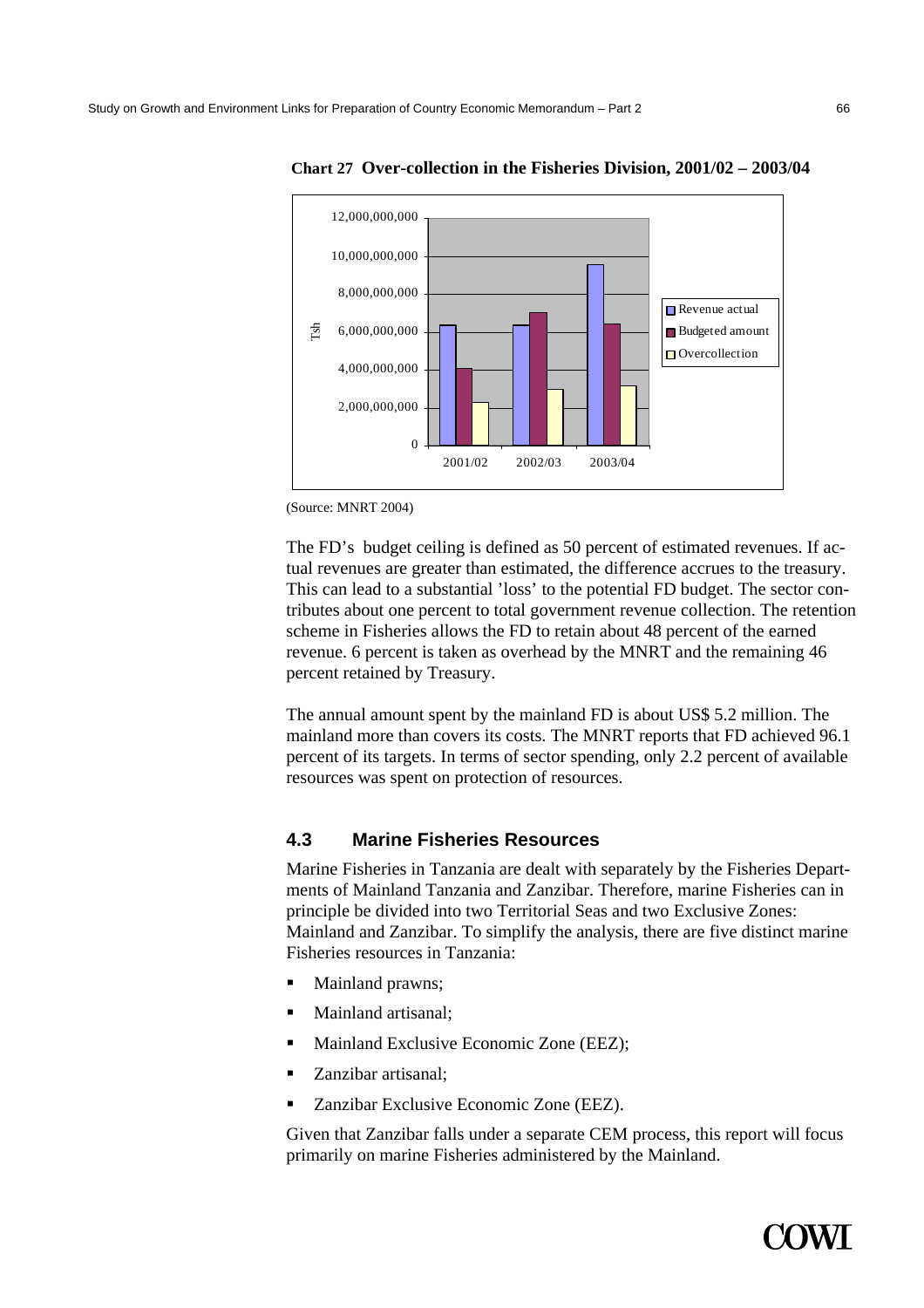In the context of the economic growth potential of the marine Fisheries, there is a crucial distinction to be made between prawns and artisanal Fisheries on the one hand and Fisheries in the EEZ on the other. While the former are, based on estimates from the Government (UTR, 2004c) and the MCS-SADC project , currently operating at maximum sustainable yields levels, and are already showing declining yields; the latter present an important, emerging revenue source for Tanzania and the sector itself. However, as this Section will show, even for certain species in the EEZ, current catch rates are at MSY levels. An additional difference is the governance regime; in contrast to prawns and artisanal Fisheries, EEZ Fisheries has to comply with international legislation beyond the one of the coastal state, in this case Tanzania (see Section 4.7 below).

Table 16 below shows various marine Fisheries resources and their estimated value for Tanzania Mainland.

| Fish-                | <b>Type</b>                                                        | <b>Total Value in US\$</b>           | <b>Export Value in</b>    | <b>Remarks</b>                                                                                    |
|----------------------|--------------------------------------------------------------------|--------------------------------------|---------------------------|---------------------------------------------------------------------------------------------------|
| eries                |                                                                    |                                      | US\$                      |                                                                                                   |
| Prawn                | Industrial and Ar-<br>tisanal                                      | Estimated at 7 mil-<br>lion per year | 5-6 million an-<br>nually | 13-21 trawlers all Tan-<br>zanian flag. Closed Sea-<br>son March $-$ Nov.                         |
| $Ar-$<br>tisanal     | Artisanal reef and<br>inshore pelagic<br>species, crusta-<br>ceans | Estimated at 11<br>million per year  | 3.5 million               | Up to 13,000 traditional<br>fishing vessels                                                       |
| EEZ/<br>Off<br>shore | Industrial – large<br>pelagics                                     | Not known                            | 1.9 million               | Boats from far East and<br>the EU. Most do not land<br>in Tanzania and records<br>are incomplete. |

**Table 16 Marine Fisheries resources and their value (base year 2000)** 

(Source: Fisheries Department)

#### **Prawn and artisanal Fisheries**

With regard to prawn fishery, there is evidence at TAFIRI, the Tanzania Fisheries Research Institute that the stocks in the Rufiji Delta are decreasing. However, no quotas have been imposed. Albeit lack of government control, the Trawler Owners Association has voluntarily reduced the length of the season by one month (March to October) and reduced the number of nets used on its beam trawlers. The fact that this has happened is an indication that the prawn fishery has been operating at a level that cannot sustain increased exploitation. However, government has not yet imposed effective controls beyond these voluntary measures.

Prawn catch is also associated with fish by-catch, which provides an important source of fish supply to the domestic market. Chart 28 below shows the catch of prawn and fish by-catch between April and October 2004, an in-season period. There is a sharp decline from a total of 189,319 kg prawn catch in April down to 10,998 kg in October 2004. The decline is even more significant for the fish by-catch, which declined from 305,052 kg to 12,952 kg within the same period. The abovementioned voluntary restrictions may explain part of this decrease.

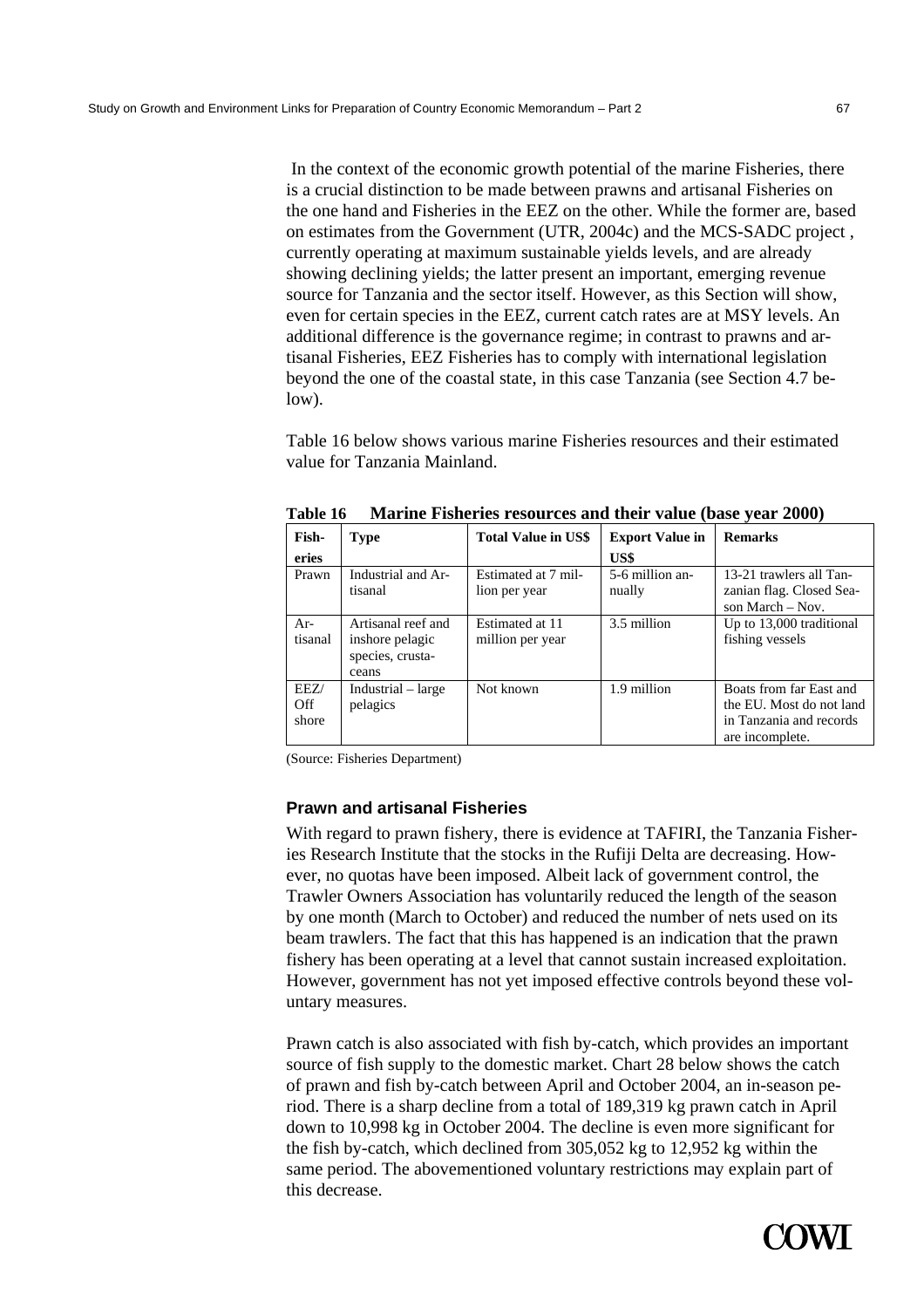

**Chart 28 2004 Prawn Catch and Fish by-catch in 2004** 

(Source: Fisheries Department)

While the artisanal Fisheries present an important economic activity in coastal regions, there are no official statistics on the volume of business activity, employment or catch. Still, Some indication can be derived from Chart 29 below, which shows number of seawater boats compared to the total number of boats in artisanal Fisheries and the total number of artisanal fishermen. While the number of registered seawater boats has remained around 4000 between 1995 and 1999, it jumped to roughly 5000 in 2000 where it now remains stable. The number of freshwater boats on the other hand has increased much more rapidly, and now counts more than 30,000 boats. This growth seems to be positively correlated with the number of fishermen, which has increased to 120,000.



**Chart 29 Artisanal fishermen, total no. of boats and sea water boats** 

(Source: Economic Survey 2003)



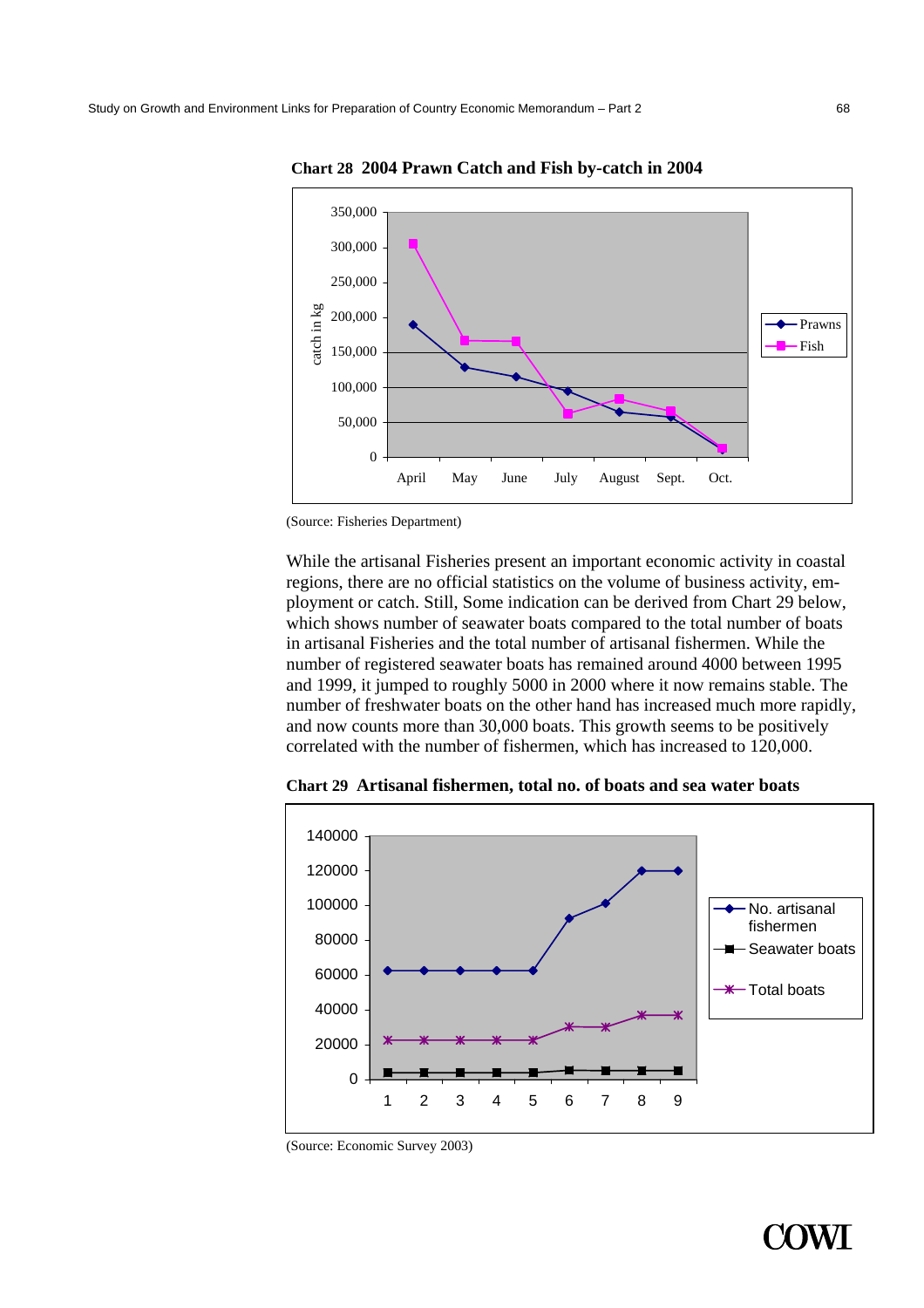There is a dearth of information on the Exclusive Economic Zone (EEZ) Fisheries in the Tanzanian territorial seas. Foreign corporate bodies and/or individuals are allowed operate within the EEZ water bodies provided that they enter into an agreement with the Government.

Of the approximately 25 industrial boats fishing the EEZ in any given season, only four land in Tanzania (Dar es Salaam) and the fishing states supply only limited information on the fish removal from EEZ and their value. Although the FD closely monitors these registered vessels, they only represent about one sixth of the entire fishing effort. It could be surmised from the figures that are available from the FD that the potential value of the fishery is about US\$ 12 million per annum but this is not substantiated by scientific research.

The other major factor concerning EEZ Fisheries is that the stocks are generally migratory and their appearance in Tanzanian waters is seasonal. There is a distinct season from September to February only. Regarding EEZ pelagic fishery, there is no baseline study of stocks and no figures for Maximum Sustainable Yield or Total Allowable Catch. However, some estimates exist for Tuna and Tuna like species in the Western Indian Ocean from the Indian Ocean Tuna Commission (IOTC).

Yellowfin catches in the Indian Ocean were extraordinarily high during 2003 and 2004, while skipjack and bigeye remained at their average levels. 2003 was a record year for the catches from all fleets that reported to the IOTC Secretariat. These anomalous catches occurred all over the western Indian Ocean, in particular a small area in eastern Africa. The fish caught were of large sizes (100-150 cm). The management advice of the IOTC was that total catches of Yellowfin were close to or possibly above MSY. In these circumstances, any further increase in both effective fishing effort and catch above levels in 2000 should be avoided. While the MSY set by IOTC is 280,000-350,000 tons per year, the 2003 catch was 400,000-450,000 tons per year and the average catch over the last 5 years was 326,000 tons (Chopin 2005).

For all main tuna species,  $^{23}$  yearly catches have been increasing steadily since the early 1950s when the industrial tuna Fisheries in the Indian Ocean began. While the increase has been slow but steady until the late 1980s, there has been a sharp increase in fishing effort since the 1990s with exceptional high catches in 2004 recorded through voluntary reports by longline vessels and tuna seiners. The catch includes younger, lower weight tuna for canneries, caught by seine vessels, and larger fish for the sashimi market caught by longliners.

Evidence suggests that 2004 was an anomalous year for tuna Fisheries with a significant shift in effort benefiting Tanzania as the fish moved into the EEZ. Accordingly, there is the possibility that this temporal shift may not occur in future years and interest for licenses may decline.

 $2<sup>23</sup>$  These are: yellowfin, skipjack, forskip jack, bigeye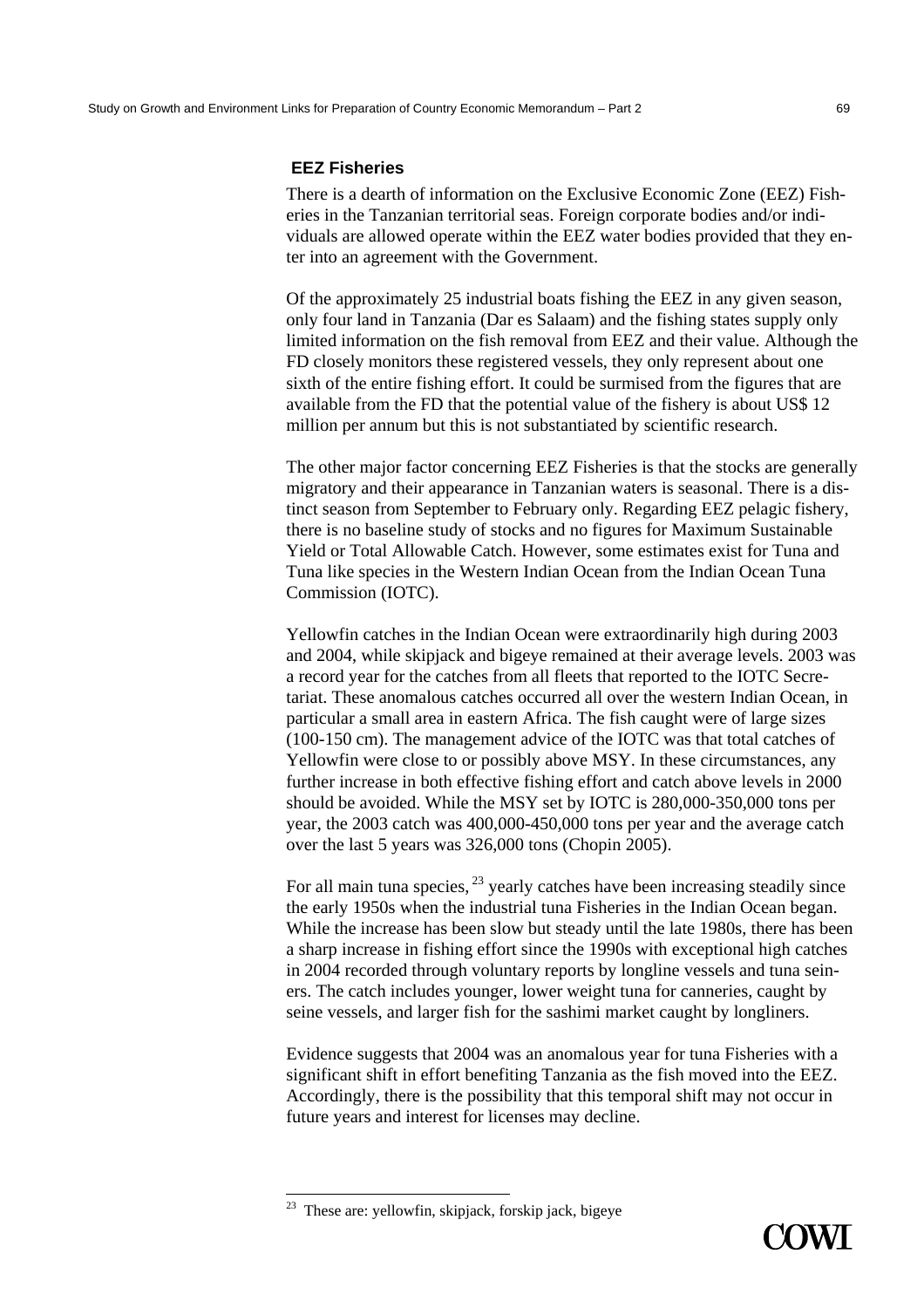Based on a review of the current status of stocks from IOTC data and on the Fisheries data submitted by vessels operating in the Tanzanian EEZ, there may be cause for concern with respect to sustainable development of three of the prime species harvested in the EEZ (see Table 17 below). In light of these estimates, future controls may be organised by the IOTC.

The fact that Tanzania is not an IOTC member and hence does not have a history of catch reporting vis-à-vis the IOTC, the quota eventually allocated to Tanzania by the IOTC may underestimated since IOTC has no information on the level of current catchments.

| <b>Species</b> | <b>Recommendations and Observations</b>                 |
|----------------|---------------------------------------------------------|
| Bigeye Tuna    | Current catches above MSY                               |
| Yellowfin Tuna | Current catches close to or above MSY                   |
|                | Increasing pressure on juvenile fish by tuna seiners is |
|                | likely to be detrimental to the stock if it continues   |
| Skipjack       | No need for immediate concern                           |
| Swordfish      | Current level of catch unlikely to be sustainable       |
|                | Controls recommended for the SW Indian Ocean.           |

**Table 17 Management advice from the IOTC** 

(Source: Robin 2005)

The data coming from the Far East longliner fleets and the EU Tuna seiner fleet is scant and of dubious quality. This lack of data makes it extremely difficulty to assess the total removals of fish from the EEZ and their value. The catch of species listed as 'others' is very high (69 percent) and there is no indication what these species are, or what their value is. There is also a disparity between catch composition of longliners in the EEZ and data held by IOTC on all fleets. The data available on both catches and effort at the vessel level are extremely limited. There have been no scientific observers onboard the vessels to verify catch and effort information. Based on the data available, the following estimates are provided for the year 2004:

|                                           | <b>Estimated Catch</b>          | <b>Estimated Value of Catch*)</b>         |  |  |
|-------------------------------------------|---------------------------------|-------------------------------------------|--|--|
| <b>Longliner</b> (mainly Asian countries) |                                 |                                           |  |  |
|                                           |                                 |                                           |  |  |
| <b>Total Fleet</b>                        | $900 - 18,000$ t out of which   | $US\$ 47.6 – 254.0 million                |  |  |
|                                           | 4,500-8,800 t tuna and billfish |                                           |  |  |
| Per vessel per                            | 70t of tuna and billfish and    | $\text{US}\$ 0.39 - 2.06 \text{ million}$ |  |  |
| year                                      | 150 t of other species          |                                           |  |  |
| Tuna seiner (mainly EU)                   |                                 |                                           |  |  |
|                                           |                                 |                                           |  |  |
| <b>Total Fleet</b>                        | $26,000 - 32,800$ t of tuna     | $\text{US}\$ 27.5 - 85.6 \text{ million}$ |  |  |
| Per vessel per                            | $900 - 1,000$ t                 | US\$ 0.67-2.09 million                    |  |  |
| vear                                      |                                 |                                           |  |  |

**Table 18 EEZ Catch and Value of Tuna and Tuna-like big pelagis, 2004** 

(Source: Chopin 2005) \*) based on average annual prices for tuna for the sashimi market and canning.

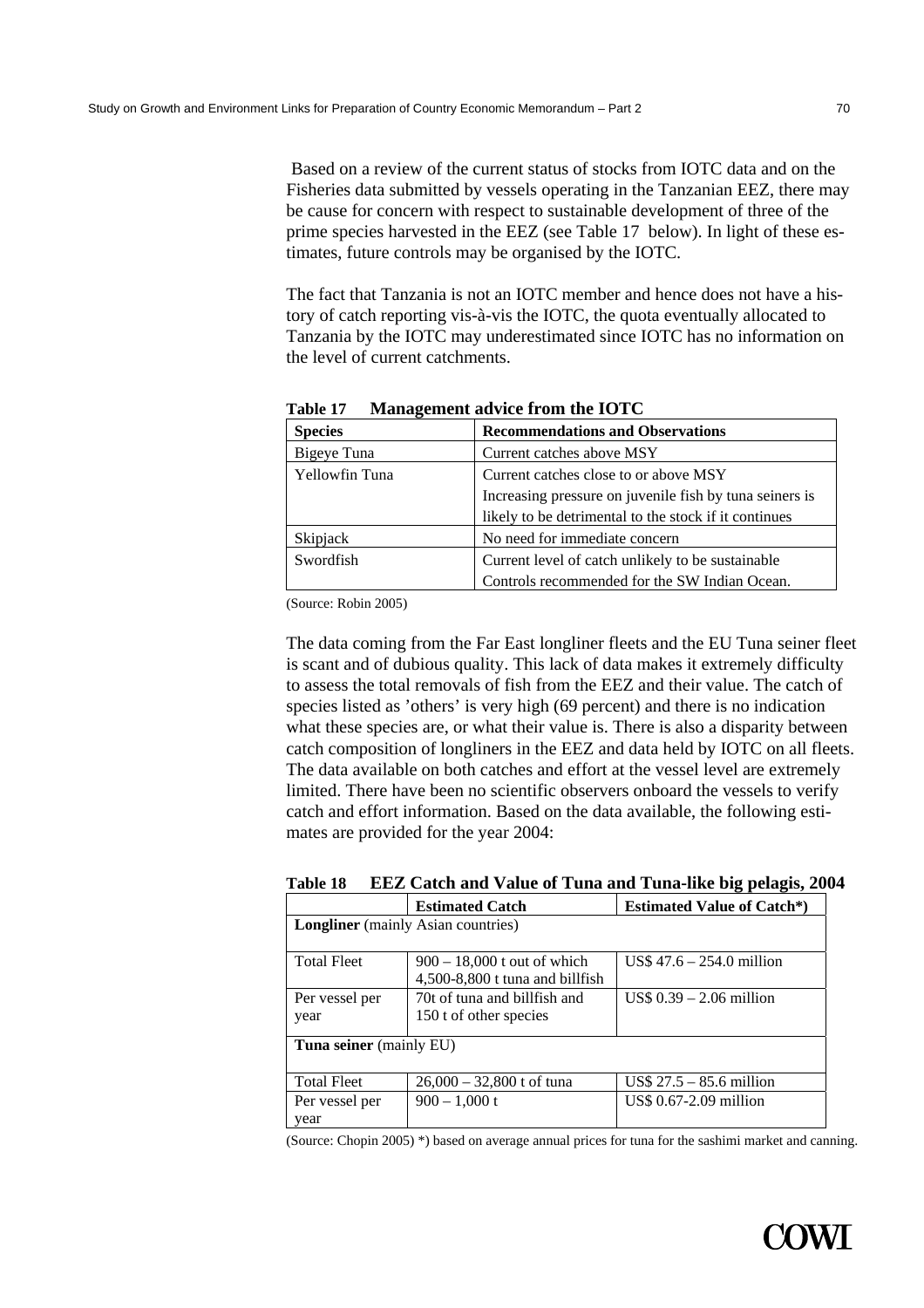However, the data may underestimate actual catch, as some vessels reportedly are in breach of the license conditions by fishing in restricted areas, such as marine protection areas.

# **4.4 Revenue from Marine Fisheries**

The greatest potential for increasing government revenue from fishery is in the licensing of vessels to fish in the EEZ. The FD started issuing licenses to foreign vessels in 1998, mainly to European tuna seiners and Asian longliners. The license period ranges from a month to one year. The cost of a license depend on its duration, but the following general rules apply:

- The annual license fee is set at US\$ 16,000;
- The registration fee is set at US\$ 2,000;
- A license can be issued for a period of 1 month, 3 months, 6 months or one year; and
- Where the license period is less than one year, the license fee is pro-rated but the registration fee remains fixed at US\$ 2,000.

Since licenses were introduced in 1998 the numbers of foreign vessels fishing Tuna and Tunalike big pelagis has risen rapidly. In 2004 the total number of registered vessels was 171 of which 41 were tuna seiners and 123 longliners. The mainland issued 85 licenses and Zanzibar 86 (mainly to longliners from the Far East).





<sup>(</sup>Source: Fisheries Department)

Chart 30 above shows to which countries the licenses are issued. The revenue accrued from these licenses (combined for Mainland and Zanzibar) is shown in Chart 31 below. The significant increase from 2002 to 2003 can be explained

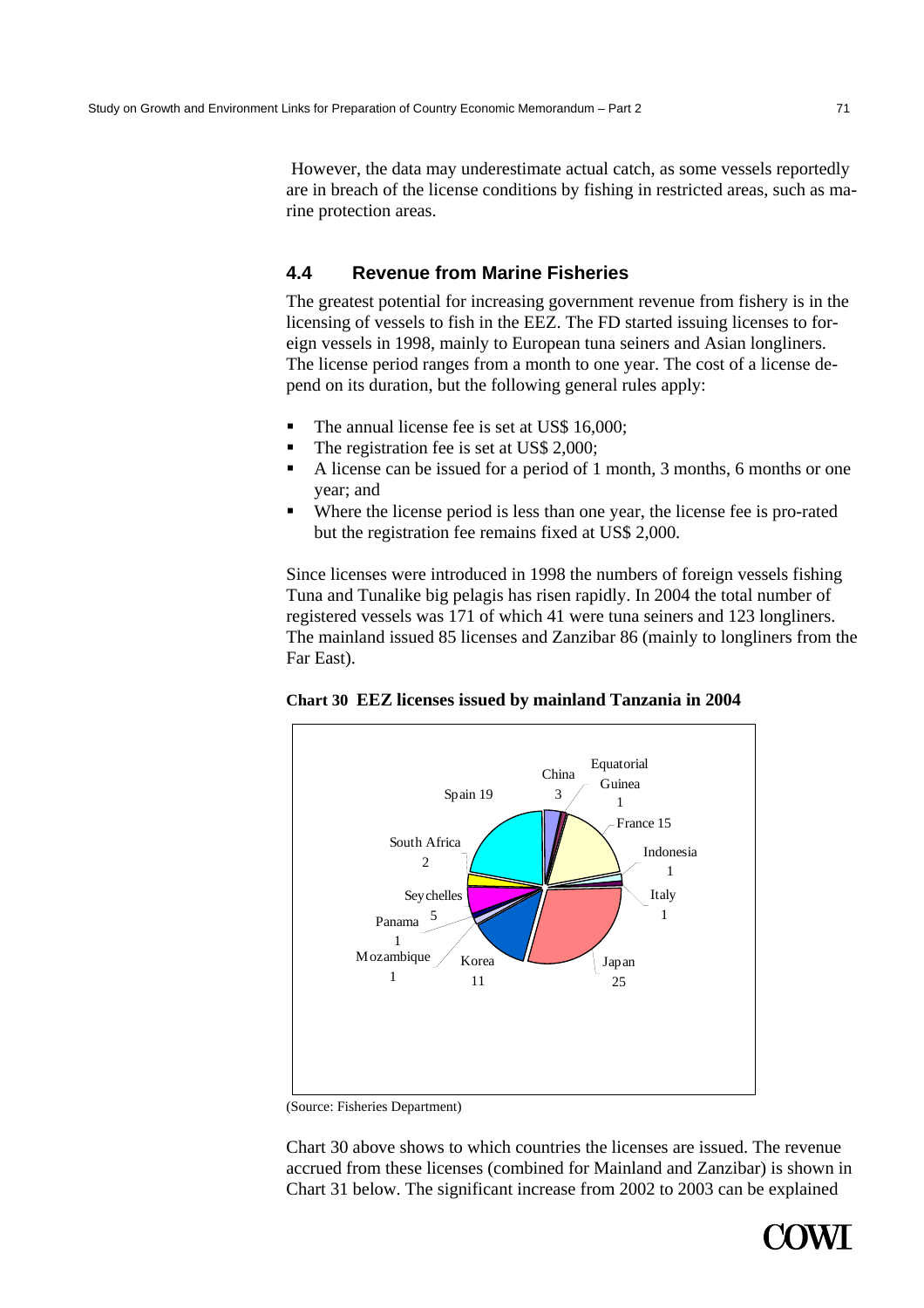by two factors: a) increased demand as a result of an increase in the presence of Tunas in the Tanzania controlled EEZ and b) improved enforcement mechanisms, which have been strengthened in the framework of the MCS-SADC project.



**Chart 31 Annual License Revenue and foreign vessels in Tanzanian EEZ** 

(Source: Fisheries Department)

Increased control and compliance in 2004 have increased the number of licenses and reduced illegal fleets. In 2004 the total revenue from license fees that accrued to the Tanzanian FD was US\$ 3.3 million (171 licenses @ US\$18,000). This is not even reflecting the total amount that the government could earn. Experts estimate that the real catch is most likely much higher than what has been assumed as a basis to set the license fees (between 200 and over 400 tons a day per boat). Notably, there is no catch based license or fee, and the vessels are allowed unlimited catch once they are in possession of a valid license.

In addition, the Government earned US\$ 300,000 in license fees from Tanzanian Flag Prawn Trawlers (there are 25 with a license fee of 16,000 US\$), which are not shown in Chart 31 above.

Although the above revenue figure is a considerable amount, it is low compared to the estimated value of the catch by foreign vessels in Tanzanian waters sold on foreign markets (see Table 16 in Section 4.3 above). Also, in the search of efficiency, substantial cost may be incurred, especially in monitoring and surveillance. In addition, in order to maintain a healthy resource base, substantial scientific research will be required and membership of IOTC should be considered. Taking these costs into consideration, the net revenue from EEZ Fisheries will be modest and certainly not sufficient to capture a resource rent to re-invest into the sector to ensure sustainable growth. Estimates on resource rent are provided in Section 4.6 below.

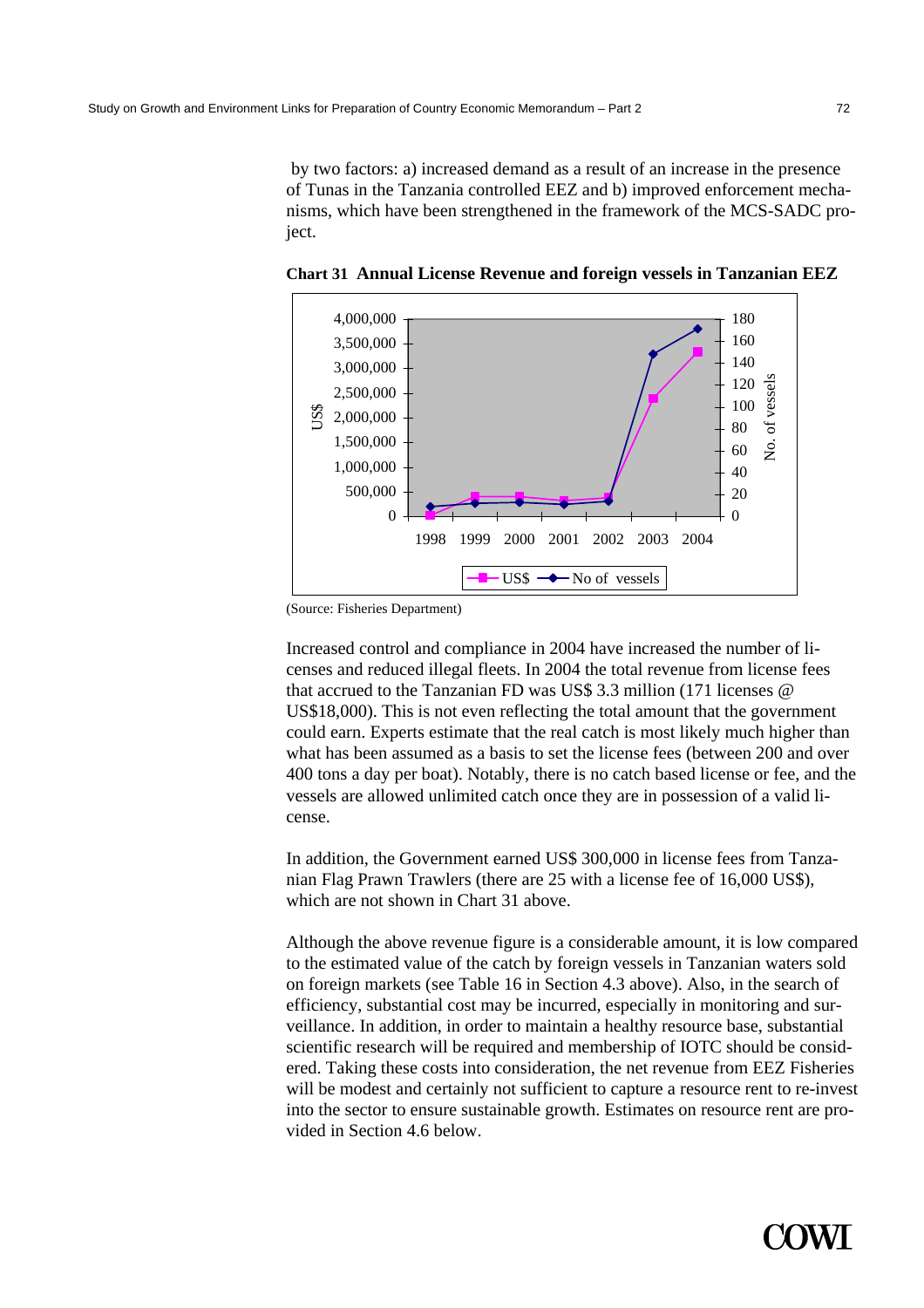

## **Chart 32 Revenue earned from Marine Water Catch in Tsh. and percent of total catch (incl. Freshwater)**

(Source: URT, 2004c)

Chart 32 shows that the revenue from marine water catch increased significantly between 1993 and 1995, and has also, except minor drops in 1996 and 2000, increased in absolute terms until present day, albeit at lower rates.

Measured as a proportion to total revenue, revenue from freshwater also increased during the early 1990s and peaked to a level of roughly 40 percent in the 1990s, but has since dropped sharply to roughly 20 percent, following the previously mentioned boost in the freshwater Fisheries sector which led to a corresponding increase in revenue from freshwater catch by more than 150 percent<sup>24</sup> in 2003.

## **Revenue from Export royalties**

In 2003 there were 25 vessels for prawn fishing, which generated the catch volume and export revenue listed in Table F, Annex 1. Prawns, fish maws and octopus are by far the largest income earners. The percentage of marine products on total exports of fish products is small but has been increasing in the time period considered.

# **4.5 Marine Resources and Poverty Reduction**

Marine Fisheries have a significant importance for employment and income levels along the coastal regions in Tanzania.

Presently, one third of the national GDP is produced in the coastal areas (Ruitenbeek et al. 2005). This however is mainly due to the fact that some 75 percent of the country's industries are located on the coast, mainly in the Dar es Salaam area.



<sup>&</sup>lt;sup>24</sup> From Tsh. 54,771,300 to 141,073,500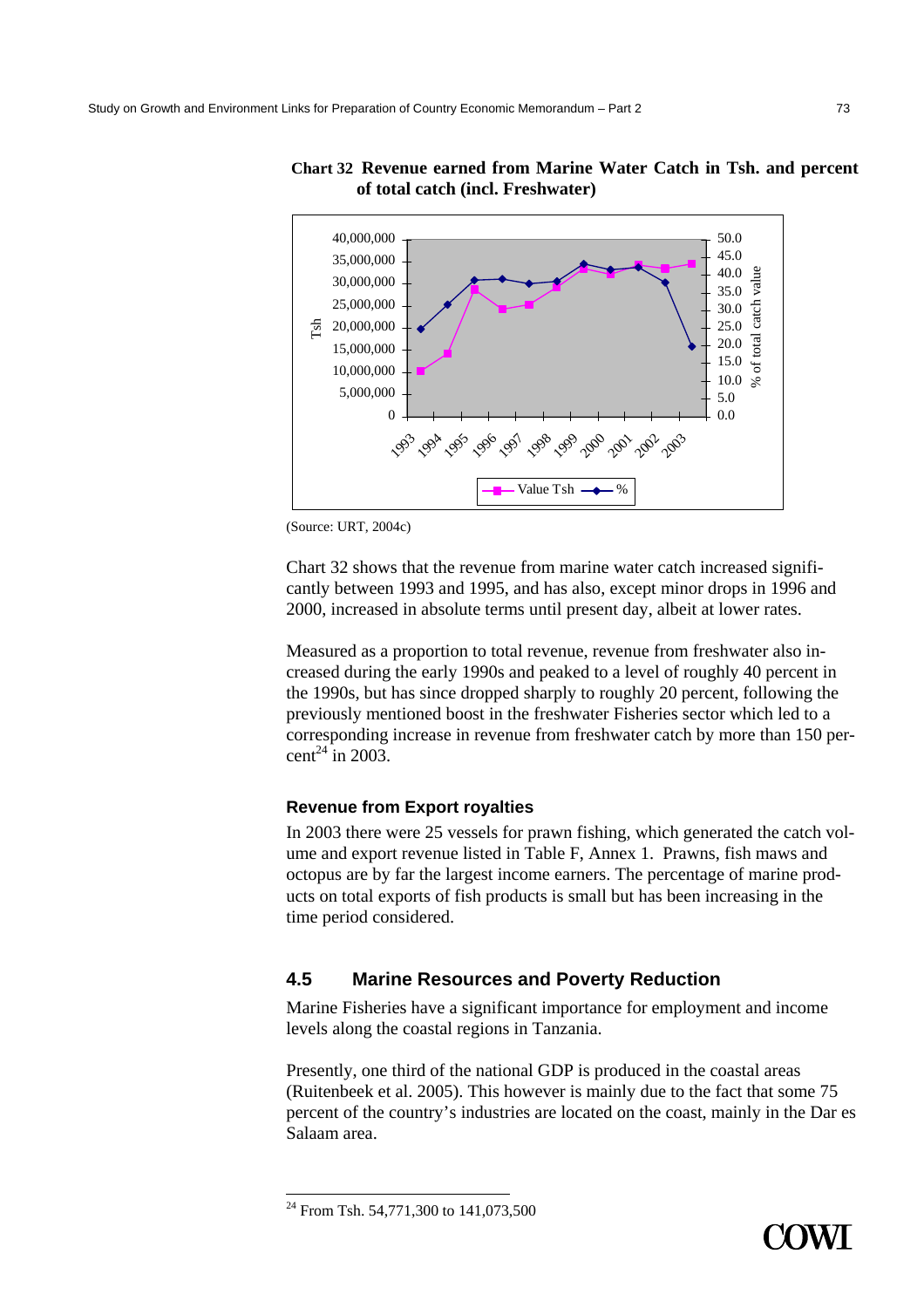Poverty along coastal regions in Tanzania is widespread, on average 85 percent of the sample population of a survey conducted for the "Blueprint 2050" study survives on less than a dollar a day. The average monthly per capita consumption expenditures in 2003 for the sample population of the same study was about US\$ 21. This is roughly two-thirds of the established poverty line of US\$ 30 (Ruitenbeek et al. 2005).

 Table 19 below shows the GDP per capita for the five coast regions, the Human Development Index (HDI) and the Human Poverty Index (HPI). While Dar es Salaam is an exception and shown here for comparison, the other four coastal regions are among the middle and low ranked regions for both indicators, suggesting relatively high poverty levels.

|                      |         |         | ີ       |               |               |  |
|----------------------|---------|---------|---------|---------------|---------------|--|
| <b>Indicator</b>     | Tanga   | Pwani   | Lindi   | <b>Mtwara</b> | Dar es        |  |
|                      |         |         |         |               | <b>Salaam</b> |  |
| GDP per capita       | 230.454 | 193,877 | 223,191 | 292,795       | 584,086       |  |
| 2002 in Tsh (cur-    |         |         |         |               |               |  |
| rent prices)         |         |         |         |               |               |  |
| GDP contribution     | 4.4     | 2.0     | 2.1     | 3.8           | 16.9          |  |
| in percent           |         |         |         |               |               |  |
| Human Develop-       | 0.447   | 0.449   | 0.407   | 0.488         | 0.734         |  |
| ment Index by        |         |         |         |               |               |  |
| Region               |         |         |         |               |               |  |
| <b>Human Poverty</b> | 40.7    | 44.9    | 47.2    | 36.8          | 21.4          |  |
| Index                |         |         |         |               |               |  |

**Table 19 HDI and HPI for coastal regions**<sup>25</sup>

(Source: NBS website and URT 2002, p. 57 ff)

Outside the urban centres, marine Fisheries are a vital source of employment and income as well as an important source of nutrition and alternative to expensive meat. Direct benefits of marine Fisheries resources to the local population are presently derived from artisanal Fisheries and fish by-catch from Prawn fishing, which is sold on the domestic market.

The household survey in fishing communities conducted through the 'Blueprint 2050 study' shows high levels of dependency in fishing communities on marine resources, in particular fish. As Table 20 below shows, among the resource based activities, fish is with 47.4 percent of all households the second largest source of household subsistence and employment after cassava farming which is undertaken by every second household (50.1 percent of the sample households).

<sup>&</sup>lt;sup>25</sup> While a low value for HPI shows lower level of poverty, a high value of HDI show lower level of poverty. For computation of the two indices see URT 2002.

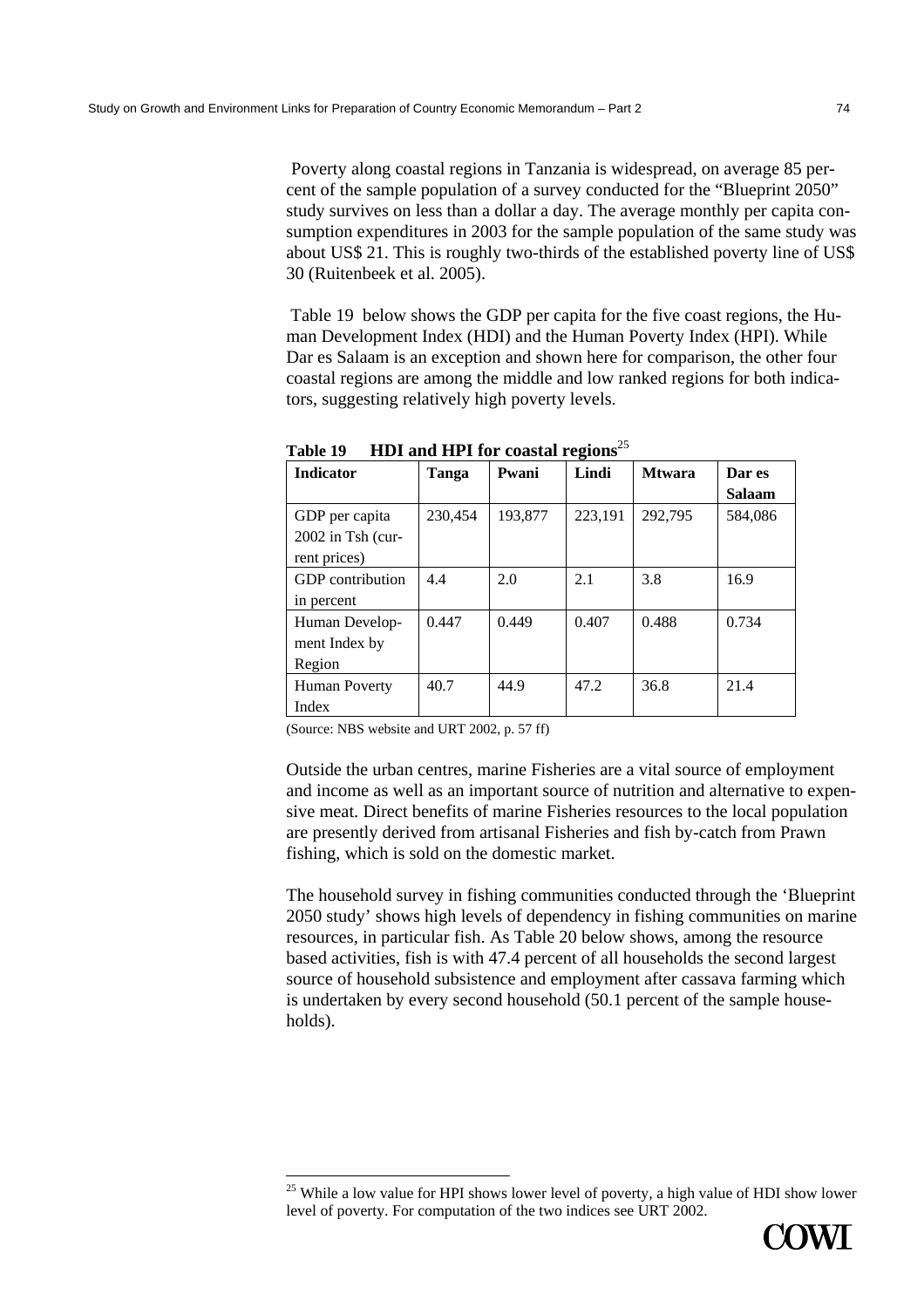|                         | <b>Activity</b> | <b>Percentage of households</b><br>engaged in activity (total sample<br>size 749) |
|-------------------------|-----------------|-----------------------------------------------------------------------------------|
| Marine fauna            | fish            | 47.4                                                                              |
|                         | crustaceans     | 15.6                                                                              |
|                         | sea cucumbers   | 4.3                                                                               |
|                         | mollusks        | 2.4                                                                               |
| Seaweed farming         |                 | 25.9                                                                              |
| Farming - various Crops | Cassava         | 50.1                                                                              |
|                         | bananas         | 32.7                                                                              |
|                         | rice            | 27.5                                                                              |
| Farming - Agroforestry  | coconuts        | 14.7                                                                              |
| Livestock keeping       | poultry         | 12                                                                                |

**Table 20 Contribution of fish to household subsistence in coastal areas** 

(Source: Ruitenbeek et al (2005), p. 53, adjusted)

While commercial Fisheries, in particular in the EEZ, represent potential for economic growth, the impact on poverty reduction will depend on how the license revenue earned by the Government is translated into benefits for local people. The effect of Fisheries Agreements on poverty reduction will depend on the creation of economic 'spin-offs' and associated development activities. These are expected to be negligible as no fish is expected to be landed ashore and few supplies will be sourced from the country. It is for example unlikely that foreign vessels will employ Tanzanian nationals as crew in addition to what is stipulated in the Fisheries Agreements. If none such 'spin-off' effects are created, the net impact of commercial Fisheries on poverty reduction may be negative, provided that it competes with artisanal Fisheries over the same resource.

Although EEZ Fisheries and artisanal Fisheries cover different zones, foreign vessels sometimes transect from the EEZ into coastal zone. It will consequently be important to impose strict policy measures to protect the resource rights of the local population. Otherwise, poverty might be aggravated as a livelihood base is withdrawn while catch by foreign vessels, who can access the EEZ waters and have more efficient technology, increases.

## **4.6 Sustainability of Marine Fisheries**

There are concerns about the sustainability of marine Fisheries. These originate from two kinds of illegal fishing:

Firstly, infractions by industrial fishing fleets which often transgress into territorial waters disrupting the livelihood of the artisanal fishery. These vessels are at times in the zoned areas of the marine protected areas as well, causing the destruction of globally significant marine biodiversity.

The second type of illegal fishing is related to dynamite fishery, which continues unabated, causing economic and ecological loss with negative impacts for tourism potential and waste of the fishery resource.

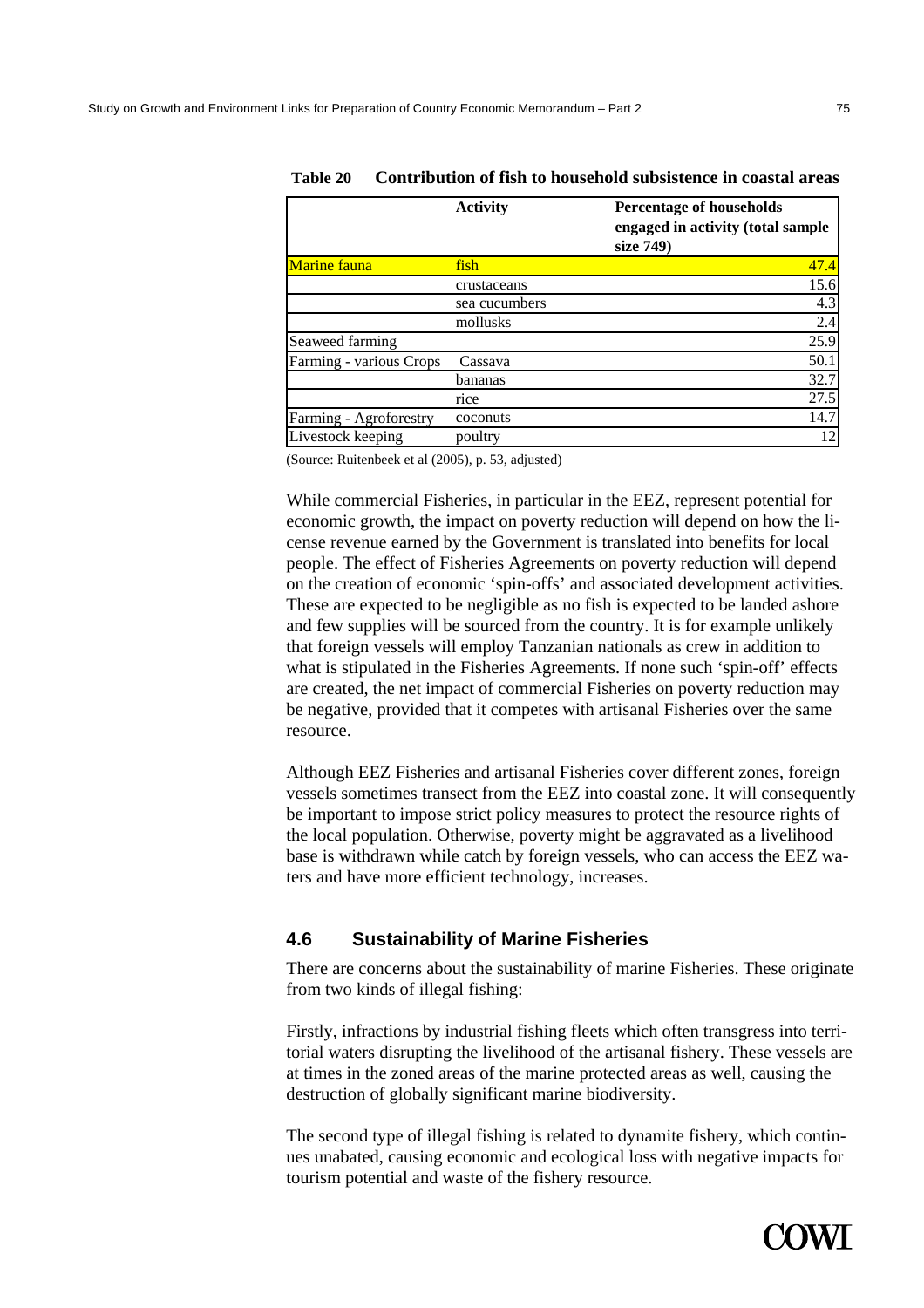Recent reports from Muheza District in Tanga Region, suggests that dynamite fisheries remains a serious problem: After a significant fall in explosions to a level of three per month, allegedly as a result of Navy patrolling, the frequency has increased to 70 explosions in just three months following the cessation of patrolling by the Navy (*Daily News* 16 May 2005).

In 2004, Private Fisheries Agreements (PFAs) were the basis for all longliner and tuna seiner fishing operations in the Tanzanian EEZ. The PFAs specify the financial compensation and license conditions associated with access to the resource. There are significant deficiencies in PFAs regarding responsible management of the Fisheries. Specifically the PFAs for these fleets have not

- Set limits on the catches that can be made by individual vessels or fleets;
- Generated the quantity and quality of Fisheries information required to reliably assess the catch and effort of foreign fleets;
- Provided reliable estimates of the value of fish removals from the EEZ;
- Achieved a measurable level of compliance of the fishing fleets or deterred IUU fishing activity;
- Enhanced the coastal state's understanding of the EEZ pelagic Fisheries nor fostered the development of a Tanzanian capacity to contribute to management of these Fisheries in a rational manner;
- Contributed to establishing an accurate EEZ catch history that could be used to justify future resource sharing formulas in the RFOs; and
- Provided the basis for a cooperative partnership between coastal and fishing states wherein the financial benefits are disbursed equitably between the relevant parties and the resource is exploited in a sustainable manner.

With regard to the artisanal Fisheries, which are operating at the limits of the traditional technologies, there is evidence that catches are decreasing across the range of reef and inshore species. The destruction of habitats by dynamite fishing and poisoning causes concern for the future of these Fisheries. Artisanal Fisheries are socially and economically important activities for the coastal communities, but the systems put in place by the Authorities for monitoring the conservation of these areas appear inadequate.

From the fragmentary data available, it seems that coastal and prawn Fisheries are surpassing MSY levels. Increasing effort would appear to be impracticable without causing possible terminal damage to the stocks. The EEZ fishery is presently an unknown from a scientific standpoint, and highly seasonable in nature.

In such a scenario, sustainable management of the Fisheries resources is a *sine qua non* for sustaining or developing future economic growth in the sector. This would include research to establish stocks, regulation, control, monitoring and

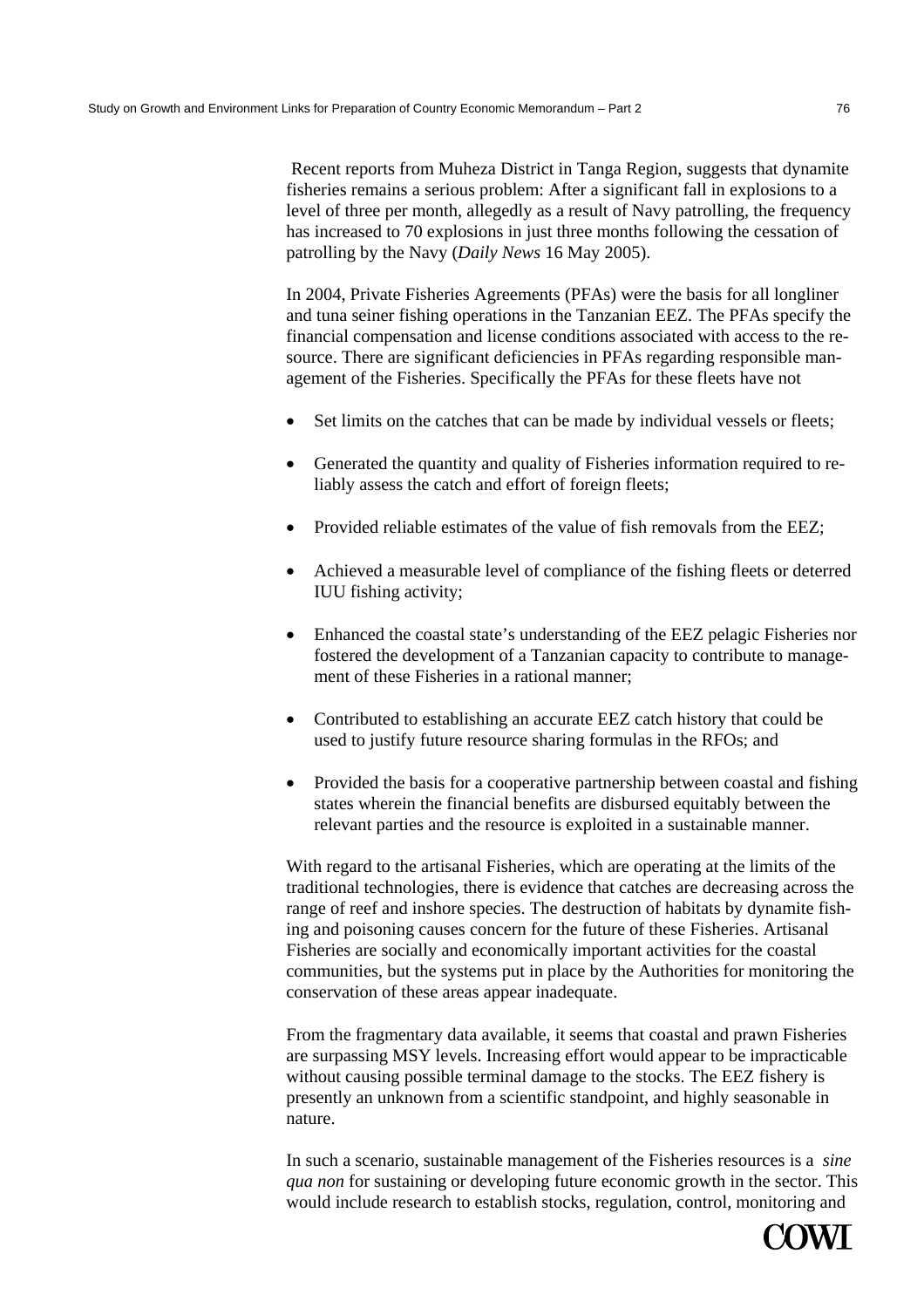surveillance. The resource rent generated by the sector would need to be high enough to allow re-investment into its protection against over-exploitation.

#### **Resource rents**

Estimates of resource rents from marine Fisheries computed from license fees as percentage of value of revenue are provided by Chopin (2005). Table D and Table E in Annex 1 show the detailed calculation of resource rent for longliner and tuna seiner operations.

For longliners, estimates are that the gross resource rent is approximately 2.2 percent. This is slightly less than half of what might be expected in a western industrial fishery. Calculations for tuna seiners vary somewhat more depending on different catch scenarios. See Table D and Table E in Annex 1 for detailed estimates of resource rents.

In summary, while the current license fee arrangements of PFAs in the EEZ generate a not insignificant amount of revenue, the level is too low to result in a reasonable return to capture resource rent (>5 to 7 percent of gross revenue) to the coastal state. The PFAs as currently offered to foreign fishing enterprises are hence considered untenable.

# **4.7 Policy framework for Marine Fisheries**

Marine Fisheries are governed by national legislation as well as international conventions. The international conventions include the UN Convention on the Law of the Sea (UNCLOS) and the related Fish Stock Agreements. These impose roles and responsibilities on the coastal state (Tanzania) as well as on the Distant Water Fishing Nations (DWFN). Therefore, illegal activities in the marine context include illegal activities of vessels of DWFN which contravene national legislation and international obligations.

The 1970 Fisheries Act provides the basis for the national policy framework. It was reviewed in 2002 with the aim to "ensure promotion of sustainable Fisheries, ensuring adhering to regulations and conservation of resources" (URT, 2004c: 152). The Act is currently re-written and expected to be back in force by 2005.

On the mainland, 80 percent of the fishing effort is freshwater based and lake Fisheries (and export) dominate the policy agenda with marine Fisheries somewhat neglected. For example the Fisheries master plan (funded by JICA), is heavily weighted towards the lakes and rivers but there is a marine component (10 percent in real terms), which is designed to fit traditional craft with donated outboard motors and better net technology. The effect of these measures on an already fragile stock situation along the coast has not been assessed.

It should be acknowledged, however, that there are projects in the pipeline, which aim to deal more comprehensively with marine fisheries: An example is the World Bank/ Global Environmental Facility (GEF) supported ' Marine and Coastal Environmental Management Project' (MACEMP) designed to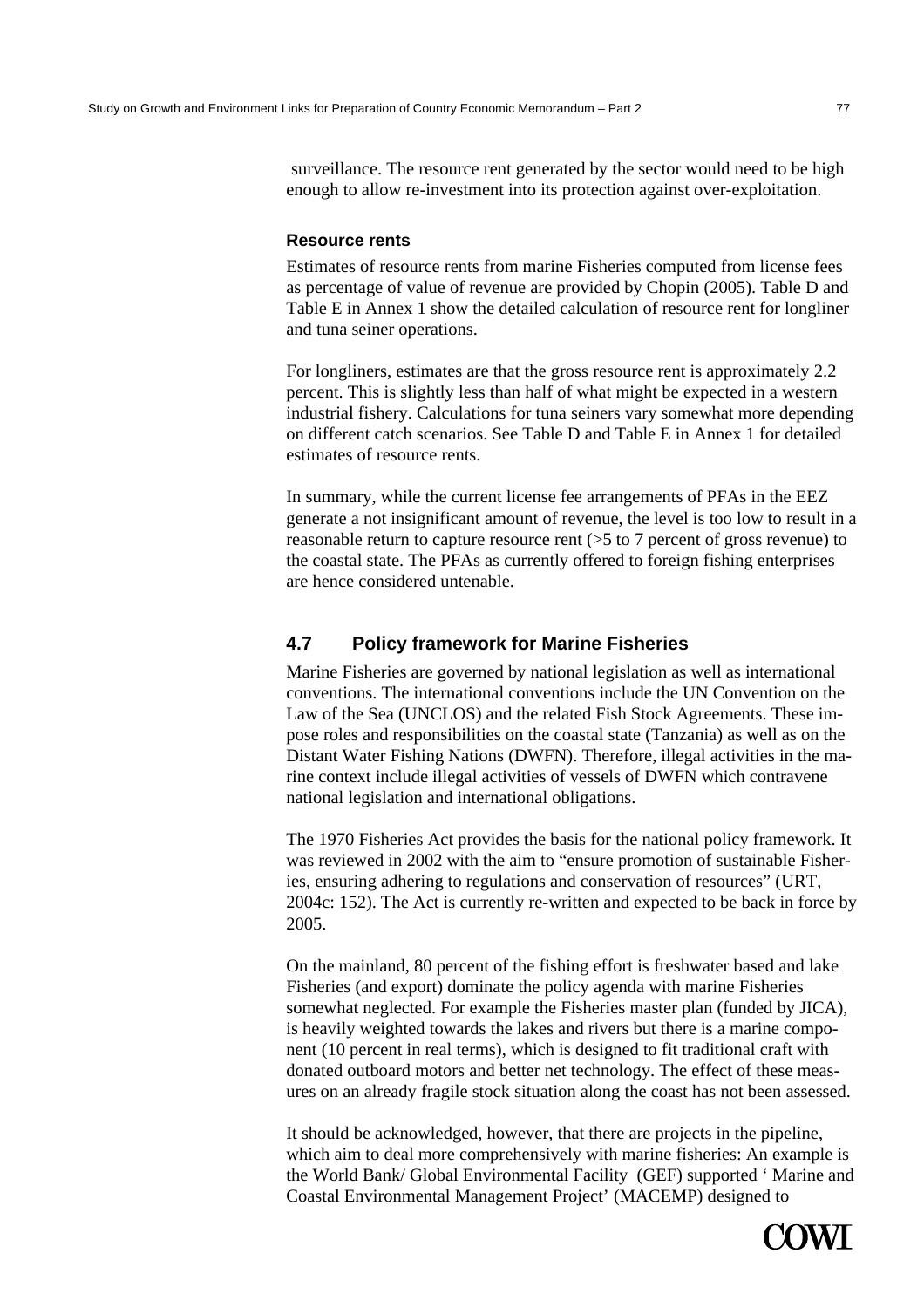strengthen governance of the EEZ and the near-shore marine environment as well as supporting livelihoods in the coastal communities.

The fact that Fisheries is administered by two separate Fisheries Departments (Mainland and Zanzibar) increases transaction cost and the need for coordination and exchange of information. There is duplication of effort and neither entity can afford to carry out surveillance unilaterally.

The 1998 Deep Sea Fishing Authority Act by contrast has status as a United Republic Law and so applies equally to both Mainland and Zanzibar. The implementation of the Act is however stalled, due to reservations from the Zanzibar Government. An important vehicle for the management of the EEZ is therefore missing. Dialogue is however ongoing between the two sides of the Union with a view to establish a common governance regime for EEZ.

Efforts to regulate resource access in EEZ Fisheries are undertaken by each FD unilaterally by issuing licenses. However, enforcement is too lax and the fiscal regime inadequate to enable resource rent capture. There are no onboard observers on these vessels although it is a condition of license. Moreover, there are no enforcement of catch reporting or vessel arrival or departure. The license agreements do not result in reasonable amount of catch and effort data flowing from the fishing state to the coastal state to allow it to perform its responsibilities for managing the Fisheries taking place in its EEZ. The existing licenses have failed to result in either fleet submitting comprehensive reports on their fishing activities within the EEZ.

There are no catch limits attached to the licenses, allowing vessels to take as much fish as is available with scant information being returned to the coastal state. There is anecdotal information about irregularities in the Zanzibar licensing system. Supposedly some vessels are being registered through Muscat, Oman with the fees escaping the Zanzibar authorities.

A new Fisheries agreement (FA) is currently being negotiated between Tanzania and the EU. The FA is a vehicle to regulate the sector and provides a revenue source to GoT. However, currently the average catch taken as a basis for the negotiations has been undervalued and negotiations are difficult in a scenario where for EEZ pelagic fishery, there is no baseline study of stocks, no figures for Maximum Sustainable Yield or Total Allowable Catch.

#### **Monitoring, Control and Surveillance**

Presently, Tanzania's Monitoring Control and Surveillance (MCS) capacity is dependent on the MCS SADC project. This is a regional programme that aims to build national and regional capacity in marine fishery monitoring, control and surveillance in SADC countries.

Prior to 2002, fewer than 13 vessels were licensed to fishing in the Tanzanian EEZ and it was not considered necessary or cost effective. However, with the increasing effort over the last two years, the need for MCS has become apparent. Under the SADC programme, approximately 6 hours flying time per week

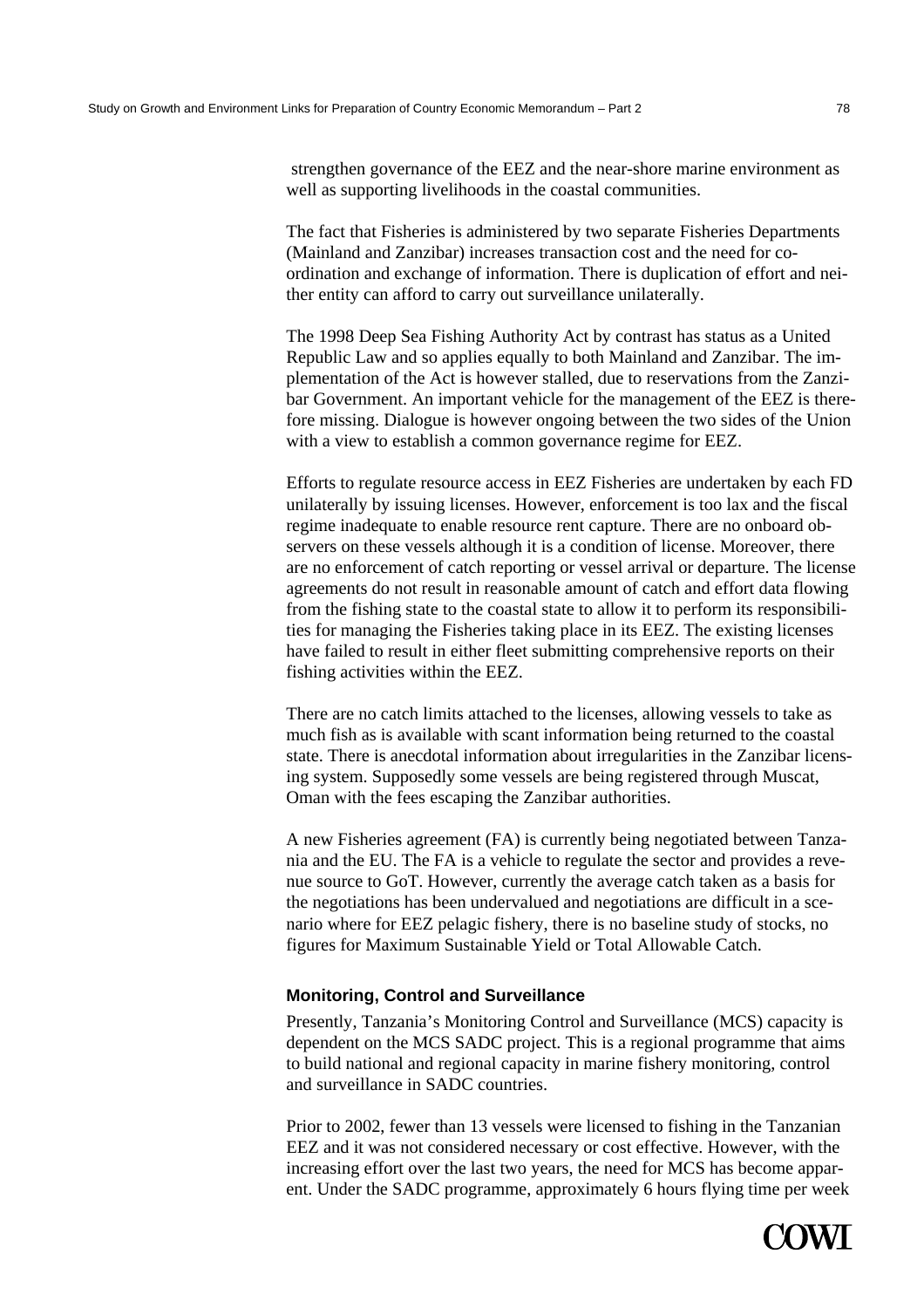is required to search most of the EEZ. With the support of this project it was possible to apprehend nine suspects and three ships in 2003 through air surveillance.

In 2003 a total of 26 government patrols were conducted along the coastal strip and in the EEZ zone (URT, 2004c). This is a reduction compared to 2002, when 135 patrols were conducted and 53 suspects were apprehended for fishing without license and undertaking dynamite fishing. In 2001, the FD reported that 90 rounds of patrol were undertaken and about 50 illegal fishermen were caught with 4,130 mesh fishnets, 250 purse seines and 600 kg of fish. Likewise, efforts to strengthen monitoring of commercial fishing activities were undertaken, whereby 27 observers were assigned to monitor fishing activities carried out by large fishing companies.

Although some MSC activities are taking place, efforts are patchy. Effective MCS is difficult for the coastal state as long as the fishing state is not providing adequate quantity and quality of data. Vessels need to provide more comprehensive and timely information on all fishing activities.

# **4.8 Recommendations**

Based on the analysis provided in the previous Sections, some of the key recommendations include:

- **Putting in place a regulatory framework and sound governance regime for** marine Fisheries, comprising the EEZ and near-shore Fisheries;
- **Strengthen capacity for MCS to address the illegal Fisheries;**
- Punitive measures that are real deterrents to control unsustainable fishing practices, whether in EEZ or nearshore Fisheries;
- Safeguard rights and livelihoods for coastal communities, through for example demarcation of a Community Territorial Sea;
- Fisheries Sector review to assess the economic and social, ecological and fiscal perspectives, policy options etc. To inform policy makers and influence the strengthening of the regulatory framework.
- Capacity building for research, MCS and assessing economic and fiscal aspects.
- The Fisheries Agreement should support the scientific effort of establishing precisely what the EEZ Fishery will support. 'Spin-off' effects through related on-shore development could also be promoted.
- Sponsoring some form of EEZ inspectorate in patrol terms could help to build up a much more accurate picture of what is available in the sector.

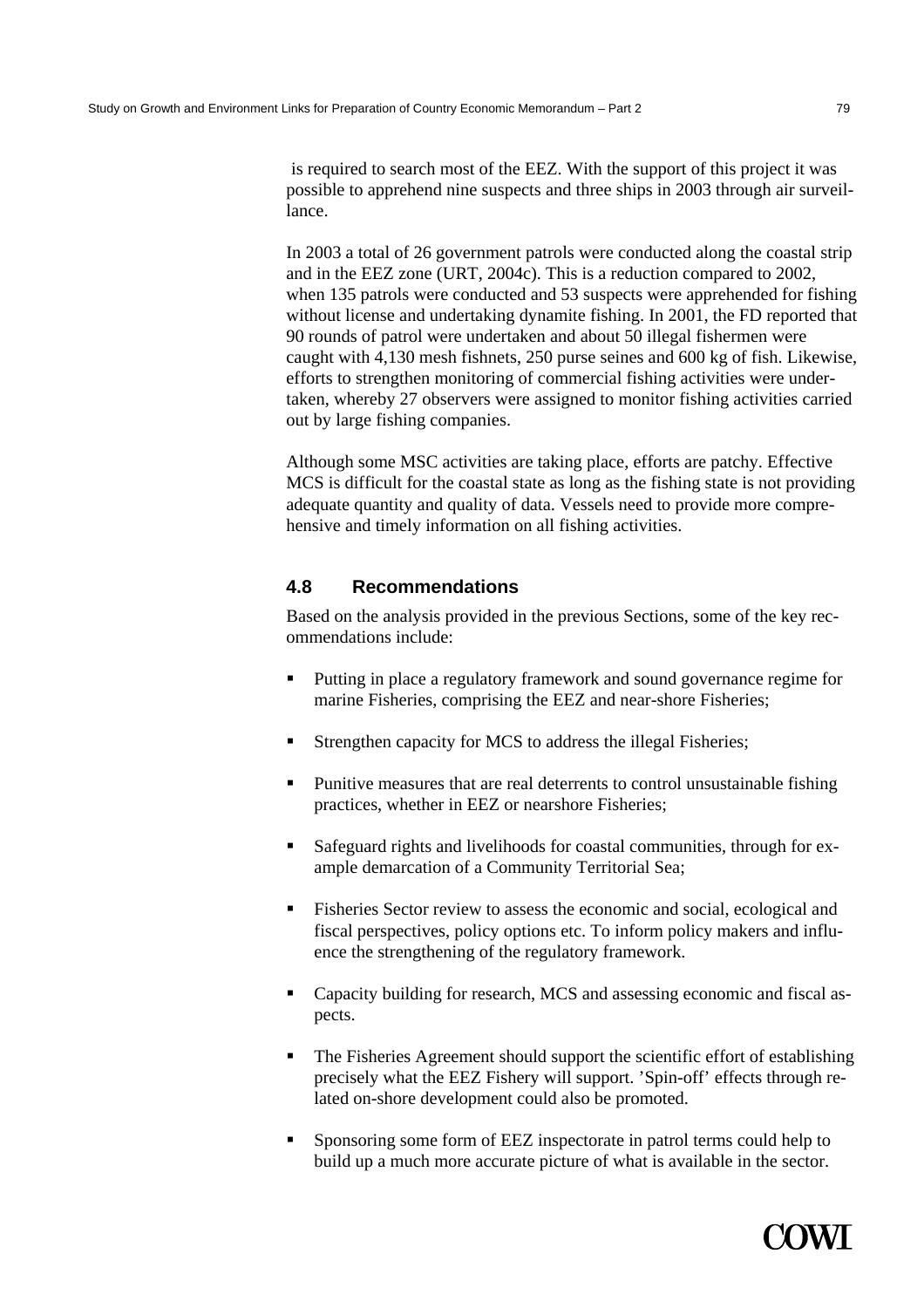- Operational feedback from sea inspections is a vital element of any monitoring effort.
- Investigate the potential for exports of (various) marine products and value adding of these products in order to promote growth in the coastal zone.

Although some of the above recommendations are being addressed by the ongoing SADC Regional MCS Programme, or will be addressed by the proposed MACEMP project, project activities are of limited duration and it will be important that these recommendations are institutionalised.

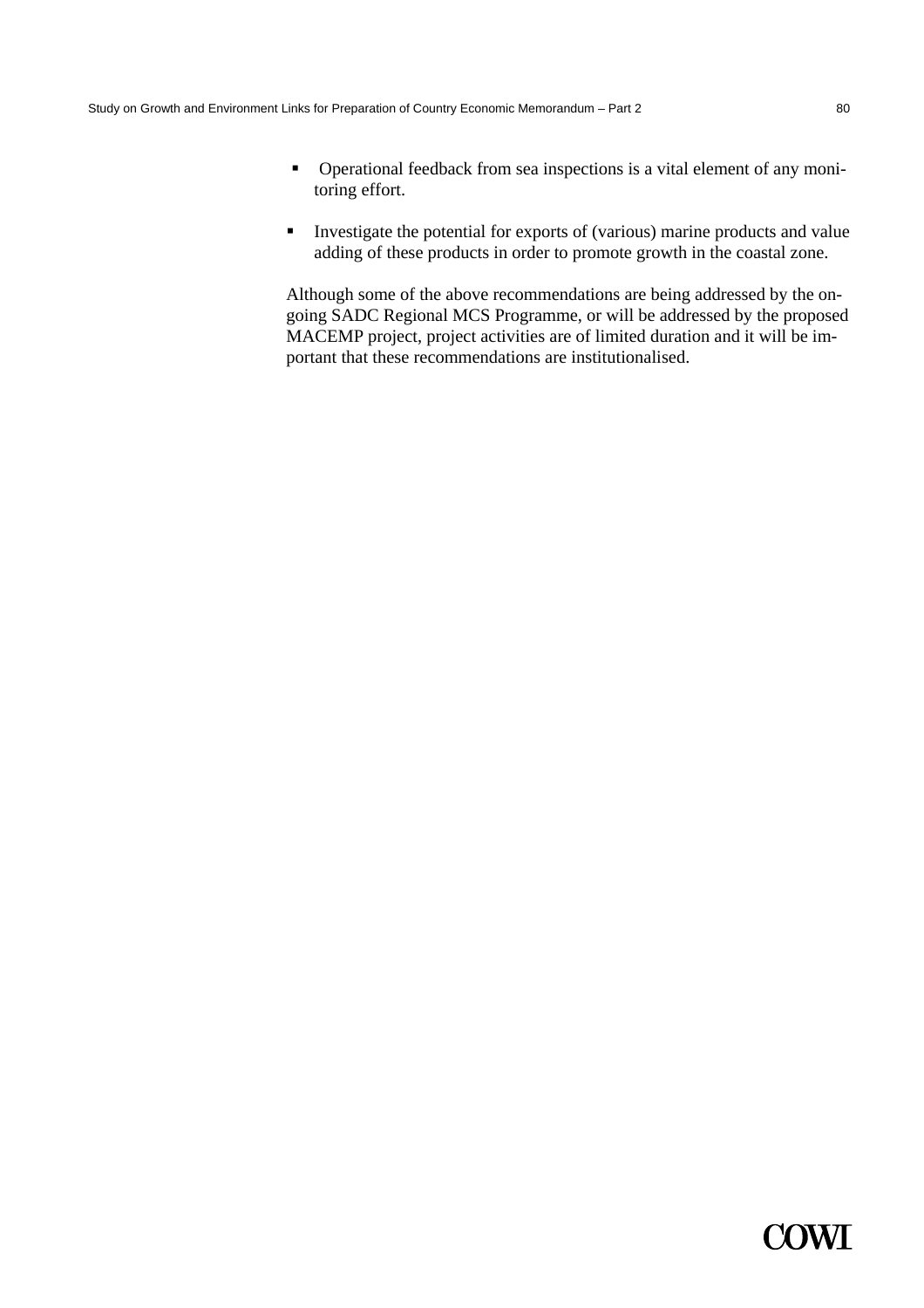# **Annexes**

# **COWI**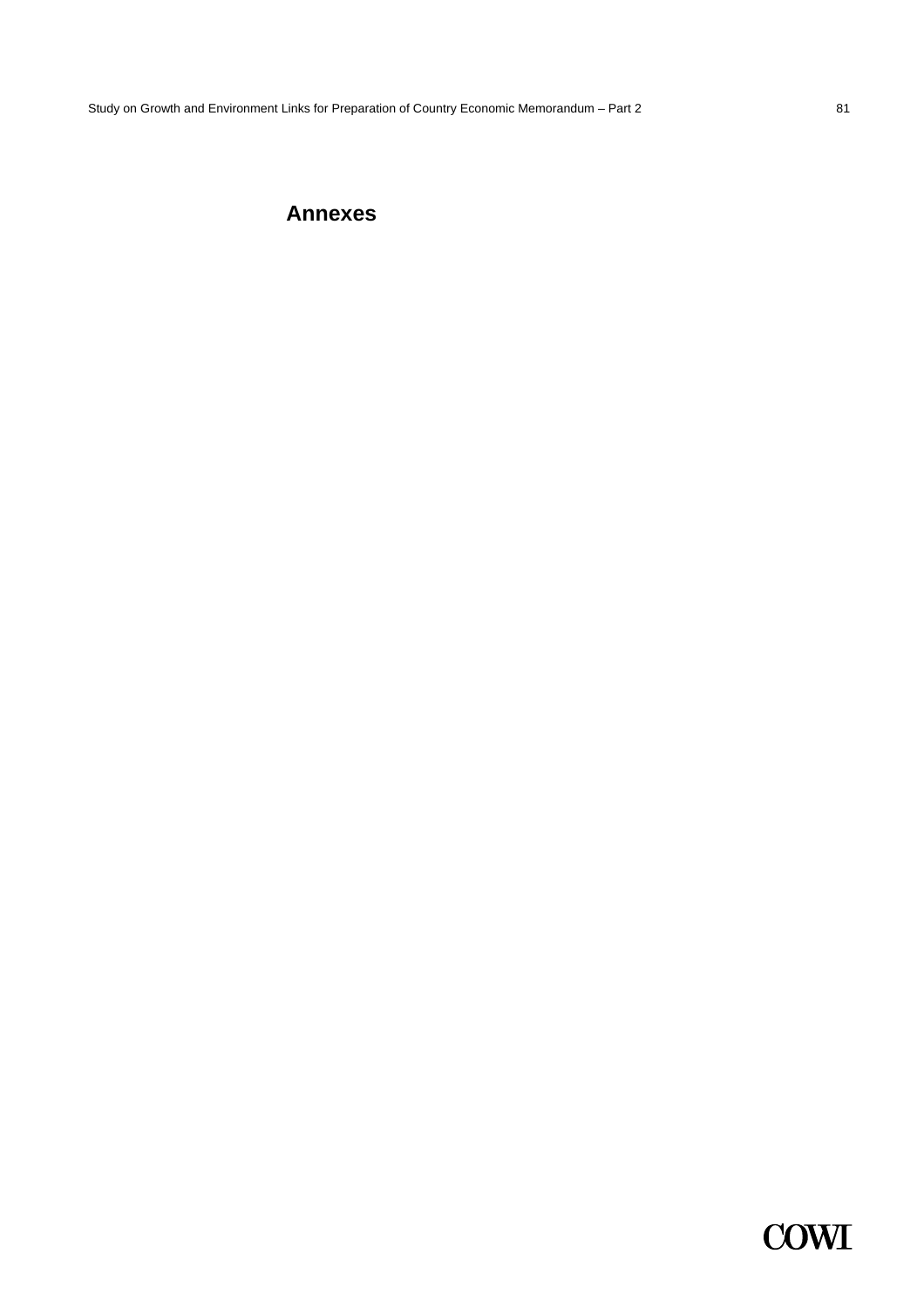# **Annex 1. Background data**

|  |  | Table A. Forest distribution by regions |  |  |
|--|--|-----------------------------------------|--|--|
|--|--|-----------------------------------------|--|--|

| <b>Name of Region</b>              | Forest estate in 1000 ha |
|------------------------------------|--------------------------|
| Group 1: $ha > 400.000$            |                          |
| 1. Tabora                          | around 540               |
| 2. Rukwa                           | around 500               |
| 3. Lindi                           | around 450               |
| Group 2: $200\,000 < ha > 300.000$ |                          |
| 4. Arusha                          | around 250               |
| 5. Coast                           | around 250               |
| 6. Dodoma                          | around 230               |
| Group 3: $150.000 < ha > 200.000$  |                          |
| 7. Tanga                           | around 200               |
| 8. Morogoro                        | around 190               |
| 9. Kigoma                          |                          |
| Group 4: $100.000 < ha > 150.000$  |                          |
| 10. Mbeya                          | around 120               |
| 11. Singida                        | around 120               |
| 12. Shinyanga                      | around 110               |
| Group 5: $50.000 < ha > 100.000$   |                          |
| 13. Ruvuma                         | around 90                |
| 14. Mtwara                         | around 90                |
| 15. Iringa                         | around 80                |
| Group 6: ha $< 50.000$             |                          |
| 16. Kagera                         | around 30                |
| 17. Kilimanjaro                    | around 20                |
| 18. Mwanza                         | around 20                |
| 19. DSM                            | 0                        |

(Source: Author, based on Forestry on Figures 2002).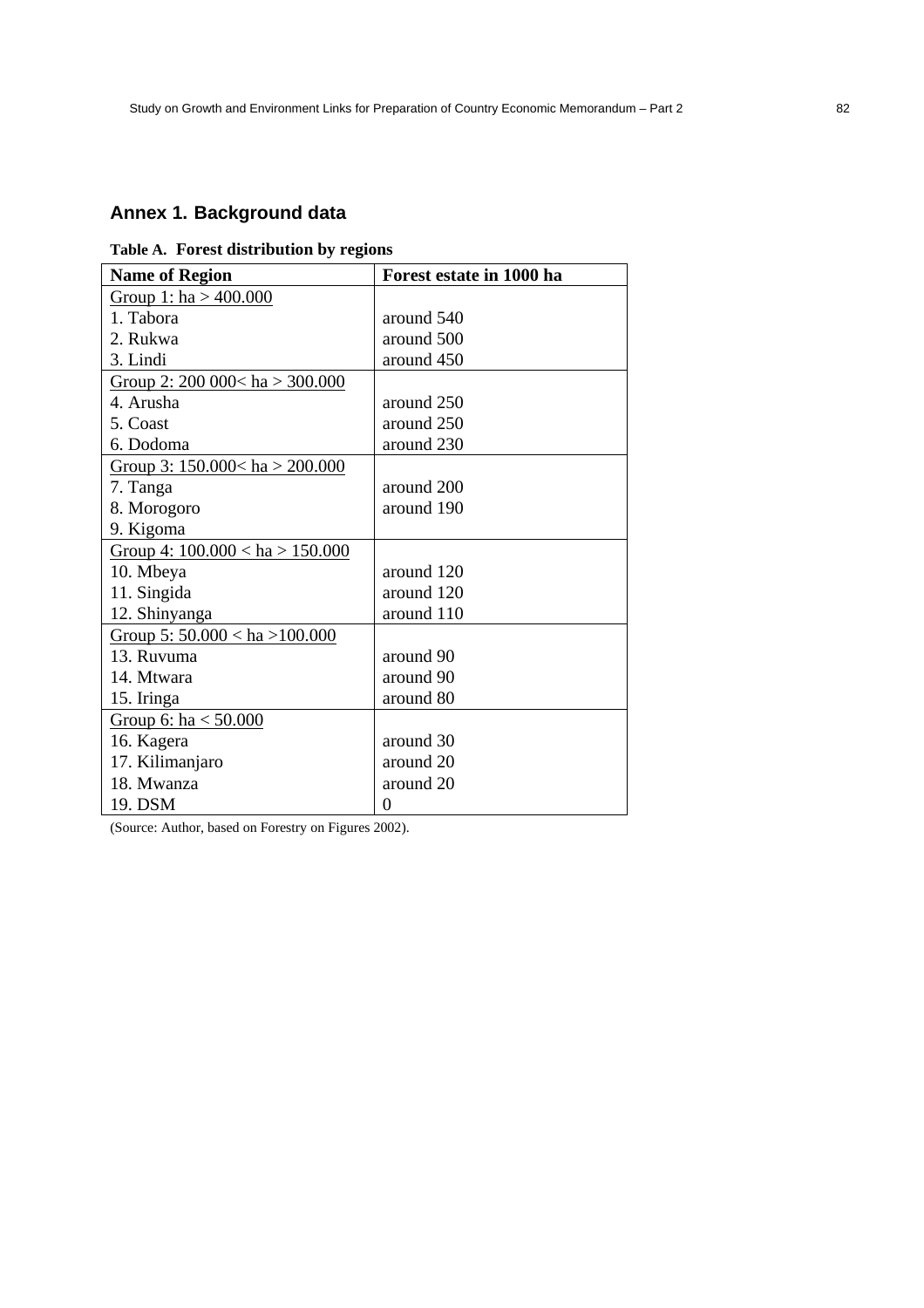| Year    | Amount in 1000 Tsh and % by expenditure Type |                                     |           |        |              |               |  |  |  |  |  |
|---------|----------------------------------------------|-------------------------------------|-----------|--------|--------------|---------------|--|--|--|--|--|
|         | Recurrent                                    | $\frac{0}{0}$<br><b>Development</b> |           | $\%$   | <b>Total</b> | $\frac{0}{0}$ |  |  |  |  |  |
| 2003/04 | 7,633,912                                    | 83.448                              | 1,514,220 | 16.552 | 9,148,132    | 100           |  |  |  |  |  |
| 2002/03 | 4,897,656                                    | 70.880                              | 2,012,171 | 29.120 | 6,909,827    | 100           |  |  |  |  |  |
| 2001/02 | 4,300,955                                    | 96.743                              | 144,800   | 3.257  | 4,445,755    | 100           |  |  |  |  |  |
|         |                                              |                                     |           |        |              |               |  |  |  |  |  |

# **Table B. Actual annual expenditure of FBD, 2001/02 – 2003/04**

(Source: Author based on MNRT 2004)

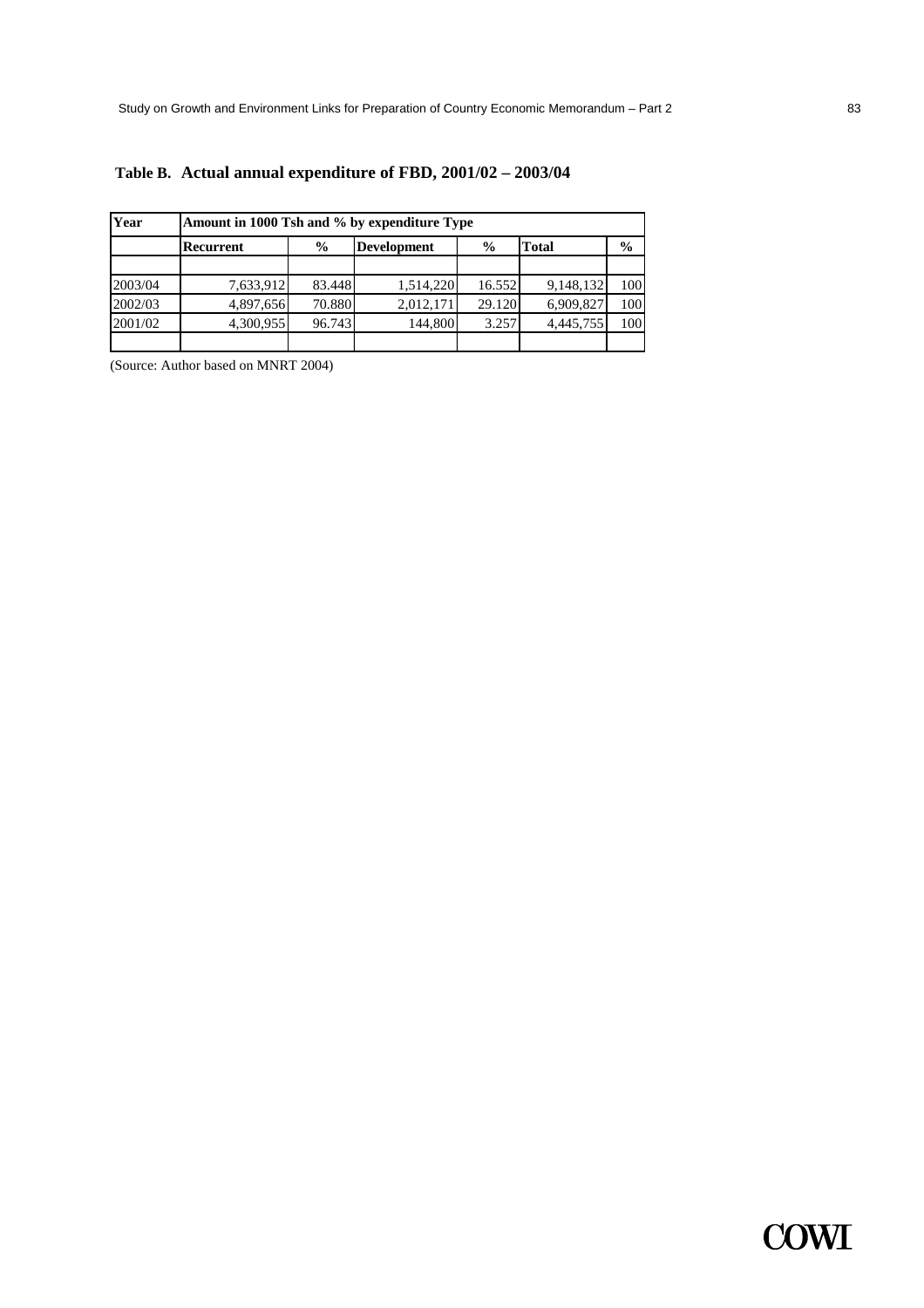



(Source: MNRT, 2004)





(Source: MNRT, 2004)

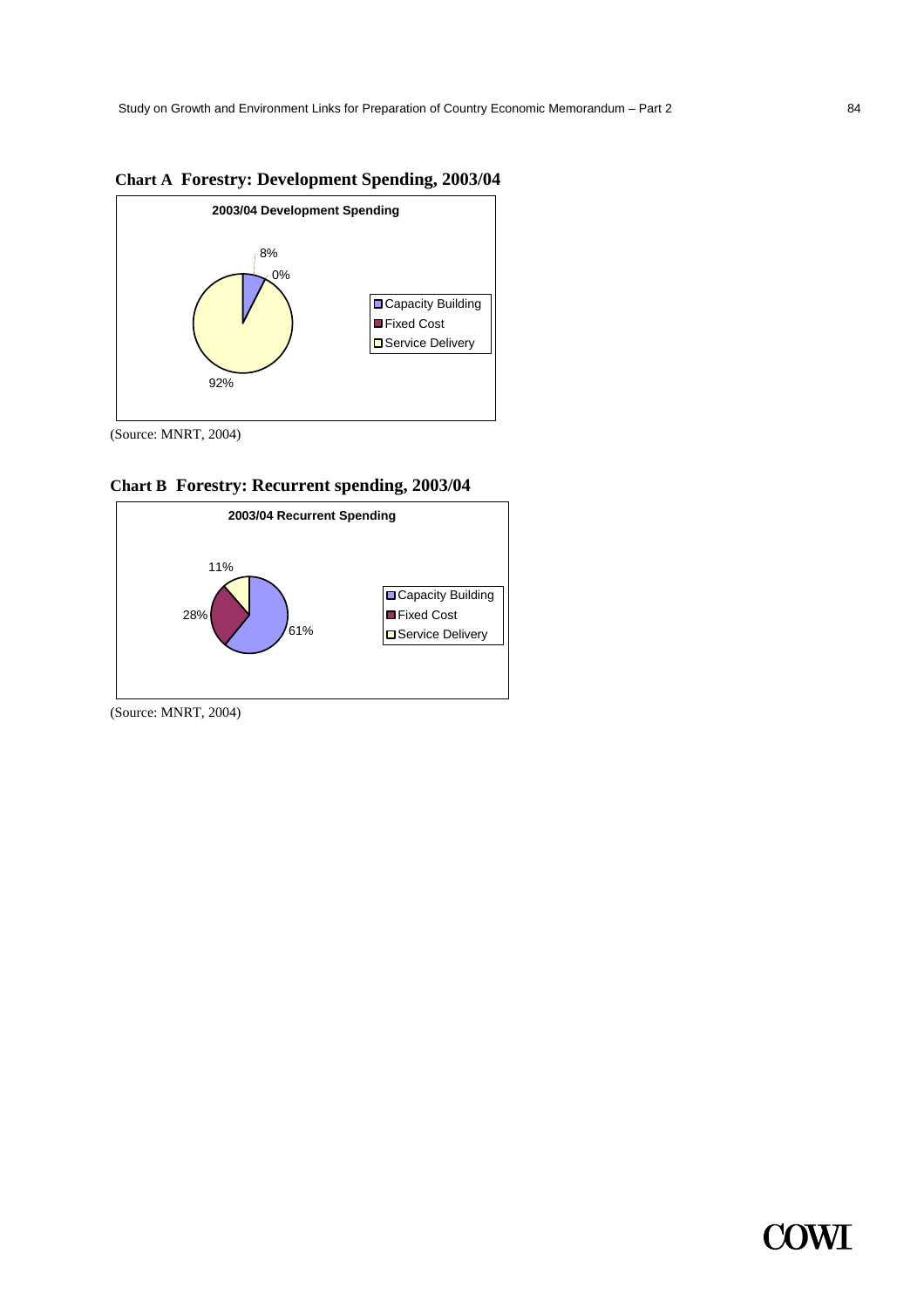

**Chart C Allocation of recurrent budget, Forestry, 2002/03 -2003/04** 

<sup>(</sup>Source: MNRT, 2004)





(Source: MNRT, 2004)

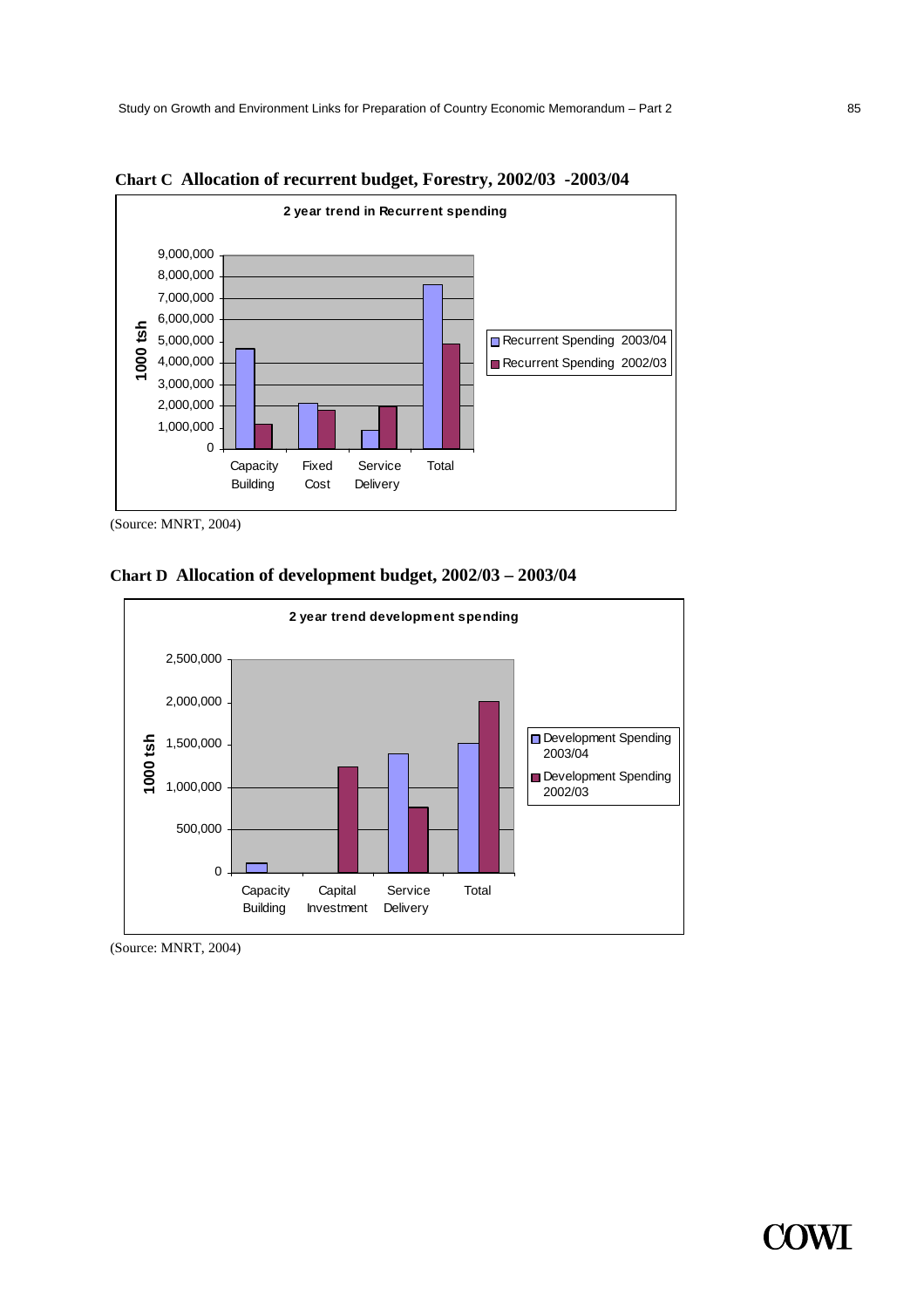|                                      | 1998/99     |            | 1999/2000   |            | 2000/2001   |            | 2001/02     |            | 2002/2003   |            |
|--------------------------------------|-------------|------------|-------------|------------|-------------|------------|-------------|------------|-------------|------------|
| Product                              | Vol./Weight | Value      | Vol./Weight | Value      | Vol./Weight | Value      | Vol./Weight | Value      | Vol./Weight | Value      |
|                                      |             | US \$(000) |             | US \$(000) |             | US \$(000) |             | US \$(000) |             | US \$(000) |
| Logs - Teak Paurosa(M <sup>3</sup> ) | 3897.0      | 718.0      | 1956.7      | 585.6      | 1724.4      | 453.4      | 934.6       | 299.0      |             |            |
| Timber (M <sup>3</sup> )             | 8066.0      | 684.5      | 103.7       | 710.0      | 511.0       | 15.5       | 1230.0      | 271.0      | 4122.9      | 415.0      |
| Ebony (M <sup>3</sup> )              | 122.0       | 1193.2     | 848.2       | 1355.5     | 62.8        | 294.3      | 38.5        | 368.4      | 57.8        | 528.7      |
| Floor boards (M <sup>3</sup> )       | 68.0        | 128.4      | 6546.2      | 87.1       | 157.2       | 114.1      | 66.0        | 46.2       | 486.4       | 190.9      |
| Wood carvings (Pcs.)                 |             |            | 258494.0    | 1210.7     | 83746.0     | 163.5      | 56254.0     | 114.5      | 165696.0    | 1201.0     |
| Other products                       |             |            | 21.2        | 9.2        | 43.0        | 4.8        |             |            |             |            |
| Tree seeds (Kg)                      |             |            |             |            | 69.0        | 18.6       | 80.5        | 24.2       |             |            |
| Beeswax (Tons)                       |             |            |             | 2405.6     | 431.0       | 1044.6     | 109.0       | 306.7      | 600.0       | 1800.0     |
| Honey (Tons)                         |             |            |             | 167.7      | 12.0        | 5.5        | 1.8         | 2.4        | 12.0        | 12.0       |
| Total                                |             | 2724.1     |             | 6531.4     |             | 2114.3     |             | 1432.5     |             | 4147.6     |

**Table C. Volume and Value of Exports from the Forestry Sector, 1998 to 2003** 

(Source NBS, Economic Survey 2003)

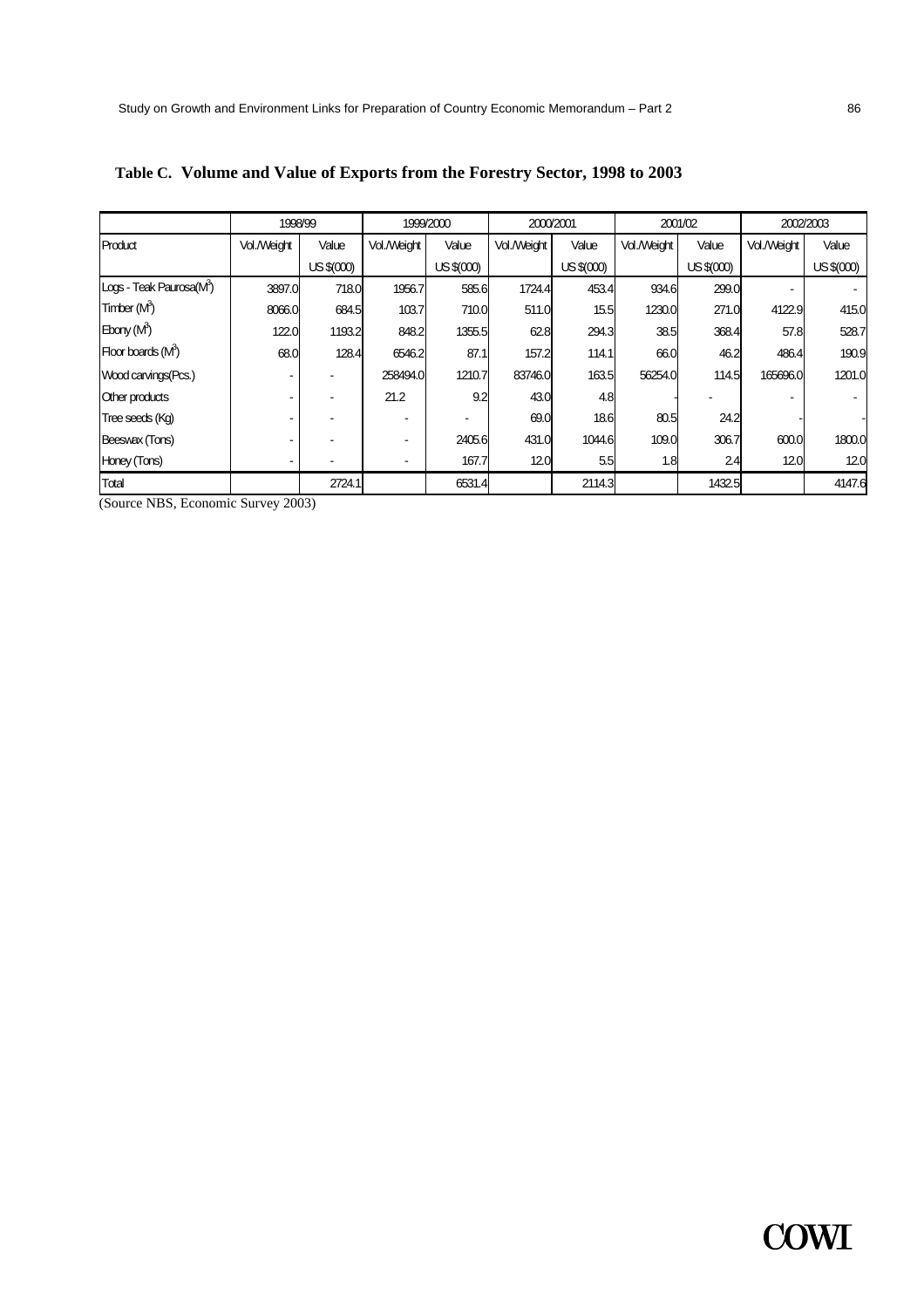| <b>Gear type</b>                          | tuna seiner    |              |                |                  |              |  |  |  |  |
|-------------------------------------------|----------------|--------------|----------------|------------------|--------------|--|--|--|--|
| Fleet catch (t)                           | 8,000          | 16,000       | 24,000         | 36,000           | 48,000       |  |  |  |  |
| No. vessels buying licenses               | 39             | 39           | 39             | 39               | 39           |  |  |  |  |
| No vessels fishing in the EEZ             | 39             | 39           | 39             | 39               | 39           |  |  |  |  |
| Days spent in the EEZ                     | 25             | 25           | 25             | 50               | 50           |  |  |  |  |
| Nominal fishing effort                    | 975            | 975          | 975            | 1950             | 1950         |  |  |  |  |
| Vessel Catch per day (t)                  | 8.2            | 16.4         | 24.6           | 18.5             | 24.6         |  |  |  |  |
| License fee $(US$ / t / yr)$              | $\overline{0}$ | $\mathbf{0}$ | $\overline{0}$ | $\boldsymbol{0}$ | $\mathbf{0}$ |  |  |  |  |
| License fee $(US$ / t / yr)$              | 17,550         | 17,550       | 17,550         | 17,550           | 17,550       |  |  |  |  |
| <b>Registration fees USD</b>              | 1,950          | 1,950        | 1,950          | 1,950            | 1,950        |  |  |  |  |
| Compensation                              | $\Omega$       | $\Omega$     | $\Omega$       | $\Omega$         | $\Omega$     |  |  |  |  |
| License fee paid (US\$)                   | 760,500        | 760,500      | 760,500        | 760,500          | 760,500      |  |  |  |  |
| Gross Fee per tonne $(US\frac{6}{5})$ t)  | 95.063         | 47.531       | 31.688         | 21.125           | 15.844       |  |  |  |  |
| Revenue from seining $@910$<br>(US\$/t)   | 7,280,000      | 14,560,000   | 2,184,000      | 3,315,000        | 43,680,000   |  |  |  |  |
| Revenue from seining @ 1040<br>(US\$/t)   | 8,320,000      | 16,640,000   | 24,960,000     | 37,440,000       | 49,920,000   |  |  |  |  |
| Revenue from seining $@1,170$<br>(US\$/t) | 9,360,000      | 18,720,000   | 28,080,000     | 42,120,000       | 56,160,000   |  |  |  |  |
| License as % of Value @<br>1,040 (US\$/t) | 9.1%           | 4.6%         | 3.0%           | 2.0%             | 1.5%         |  |  |  |  |

**Table D. Estimation of Gross Resource Rent for Tuna Seiners** 

(Source: Chopin, 2005)

Interpretation: The gross resource rent ranges from 9.1 percent for 8,000t catch to 1.5 percent for 48,000 tons catch. The 5 percent gross resource rent is reached when the catch is limited to 14,300 tons. It can also be reached by increasing the license fee to US\$ 42,000 and allowing a total catch of 28,000 tons.

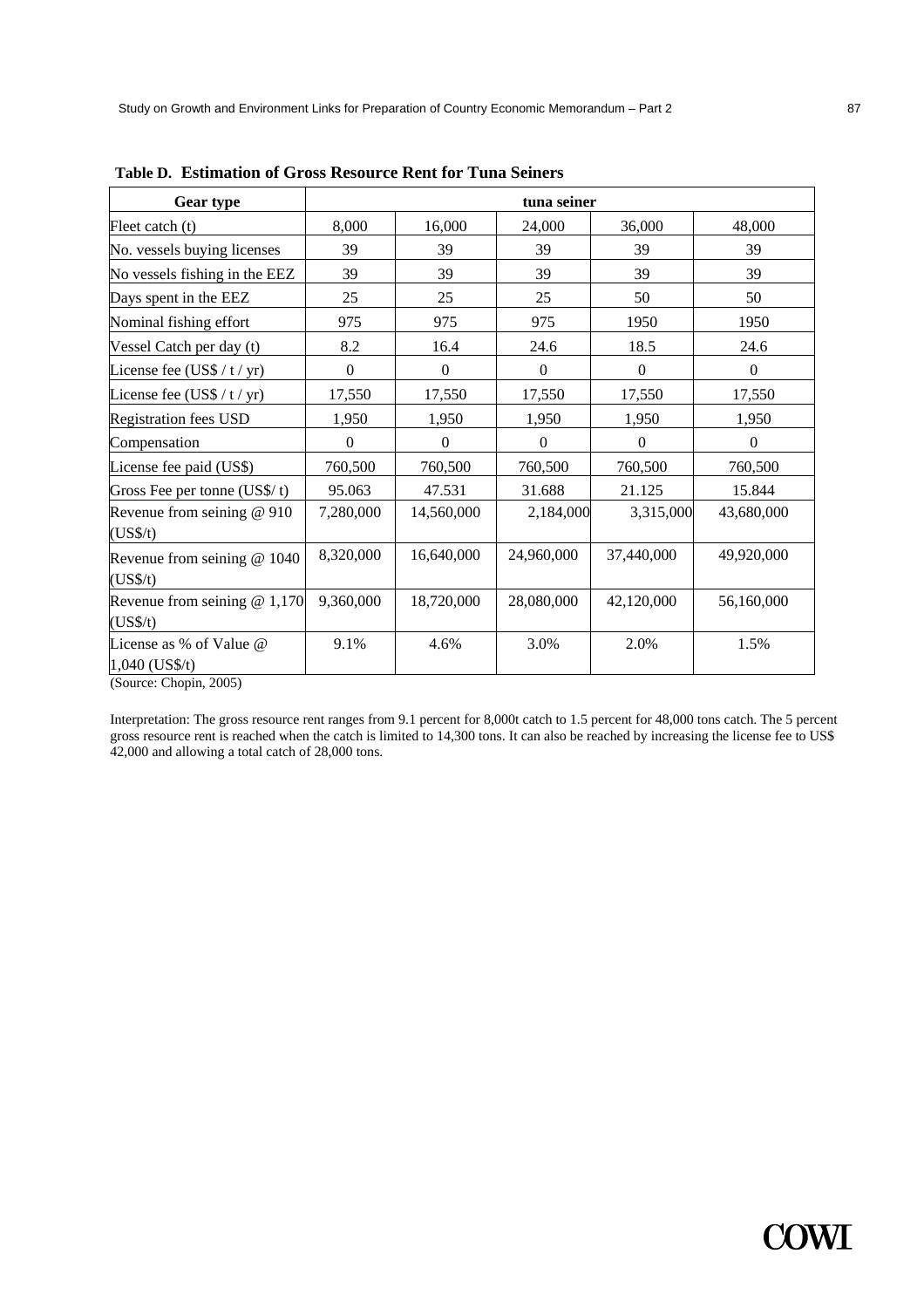| Fleet catch                                                                 | 9225        | 18450       |
|-----------------------------------------------------------------------------|-------------|-------------|
| No. vessels buying licenses                                                 | 123         | 123         |
| Days spent in the EEZ                                                       | 50          | 100         |
| Nominal fishing effort                                                      | 6150        | 12300       |
| Vessel Catch per day t (tunas)                                              | 0.5         | 0.5         |
| Vessel Catch per day t (others)                                             | 1.0         | 1.0         |
| License fee (US\$/tonne)                                                    | $\Omega$    | $\Omega$    |
| License fee (US\$)                                                          | 1775        | 1775        |
| Registration fees (US\$)                                                    | 195         | 195         |
| Compensation                                                                | $\Omega$    | $\Omega$    |
| License fee paid                                                            | 2,878,200   | 2,878,200   |
| Gross Fee per tonne (US\$/tonne)                                            | 312         | 156         |
| Revenue from fishing ( $@9,750$ US\$ /t)                                    | 89,943,750  | 179,887,500 |
| Revnue from seining ( $@11,050$ US\$ /t)                                    | 101,936,250 | 203,872,500 |
| Revenue from seining $(\textcircled{a} 12,090 \text{ US}\$ \$/t)            | 111,530,250 | 223,060,500 |
| License as % of value ( $\omega$ 9,750 US\$/t)<br>$(SoutC \cap K0 \cap K0)$ | 2.8%        | 1.4%        |

**Table E. Estimate of Gross Resources Rent for Longliners** 

(Source: Chopin, 2005)

Interpretation: To reach a 5 percent gross resource rent, the catch would either have to be limited to 4000 tons or the license fee increased to US\$ 42,000 allowing a total catch of 9000 toms.

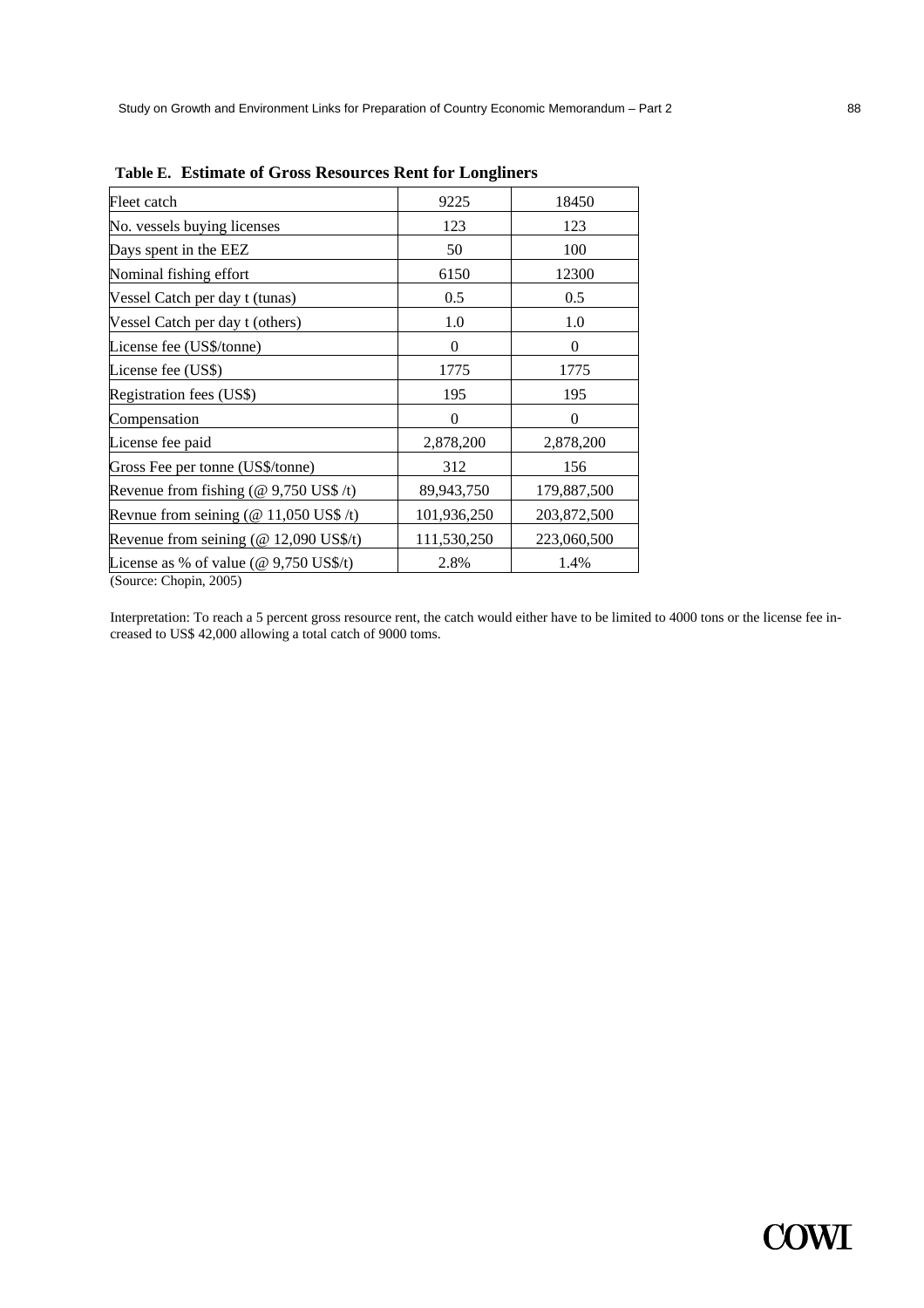|                                | 1998            |                     |           | 1999            | 2000            |           | 2001            |                 |                 | 2002                 | 2003            |                      |
|--------------------------------|-----------------|---------------------|-----------|-----------------|-----------------|-----------|-----------------|-----------------|-----------------|----------------------|-----------------|----------------------|
|                                | <b>Quantity</b> | Value               | Quantity  | Value           | <b>Ouantity</b> | Value     | <b>Ouantity</b> | Value           | <b>Quantity</b> | <b>Value</b>         | <b>Ouantity</b> | Value                |
| <b>Marine Product</b>          | Kg              | US <sub>s</sub>     | Kg        | US <sub>s</sub> | Kg              | $US$ \$   | Kg              | US <sub>3</sub> | Kg              | US \$                | Kg              | US <sub>3</sub>      |
| Prawns                         | 223,639         | 390,976             | ,154,18   | 5,127,642       | 1,218,181       | 5,644,876 | 1,175,095       | 5,850,876       | ,248,008        | 6,618,047            | 1,672,018       | 5,979,557            |
| Lobsters                       | 25,999          | 255,146             | 161,962   | 818,512         | 63,093          | 365,455   | 98,793          | 804,425         | 119,261         | 1,189,357            | 146,286         | ,443,442             |
| Live Lobsters                  |                 |                     |           |                 | 14,799          | 186,581   |                 | $\cdots$        | 63,589          | 852,366              | 165,580         | 2,050,997            |
| Crabs                          | 17,882          | 99,295              | 4,819     | 24,697          | 29,880          | 144,373   | 51,719          | 294,864         | 487,950         | 182,227              | 40,139          | 118,736              |
| Live Crabs                     |                 |                     |           |                 | 67,261          | 134,623   |                 |                 | 128,242         | 806,503              | 168,002         | 925,586              |
| Octopus                        | 595,783         | 1,055,637           | 574,522   | 1,357,381       | 492,763         | 1,177,630 | 275,286         | 667,788         | 355,310         | .023,762             | 1,603,456       | 5,044,536            |
| Squids                         | 12,567          | 30,494              | 35,005    | 107,572         | 26,750          | 66,194    | 55,164          | 282,993         | 59,359          | 182.523.61           | 298,398         | ,239,705             |
| Sea shells                     | 154,893         | 29,859              | 250,006   | 85,539          | 345,164         | 105,501   | 433,643         | 120,345         | 253,189         | 113,763              | 895,748         | 380,010              |
| Beche de mer                   | 872,926         | 21,722              | 93,439    | 255,514         | 124,478         | 463,883   | 49,947          | 185,483         | 6,800           | 5,409                | 12,301          | 40,330               |
| Fish maws                      |                 |                     |           |                 |                 |           |                 |                 | 1,081,123       | 2,919,410            | 1,353,604       | 5,774,464            |
| Fish offals                    | 199,974         | 389,169             | 90,050    | 181,575         | 1,171,660       | 717,666   | 120,804         | 286,497         |                 |                      | 123,900         | 172,666              |
| Shark jaws                     | 254             | 4,274               |           |                 |                 |           |                 |                 |                 |                      |                 |                      |
| Marine Fish Fillet             | 10,321          | 24,248              |           | $\ddotsc$       |                 |           |                 |                 |                 |                      |                 |                      |
| Sea shells                     |                 |                     |           |                 | 5228 pcs        | 5,680     |                 |                 | 253,189         | 113,736              |                 |                      |
| <b>Sub-Total</b>               |                 | 2,114,238 2,300,820 | 2,363,984 | 7,958,430       | 3,554,028       | 9,012,463 | 2,260,451       | 8,493,272       |                 | 4,056,020 13,824,580 |                 | 6,479,432 23,170,030 |
| % of total fisheries<br>export | 4.8             | 3.2                 | 8.2       | 12.9            | 8.9             | 14.9      | 5.4             | 8.9             | 13.1            | 15.2                 | 16.1            | 18.3                 |

# **Table F. Exports of Fish Products, Marine Resources, 1998-200**

(Source: Economic Surveys 2001-2003)

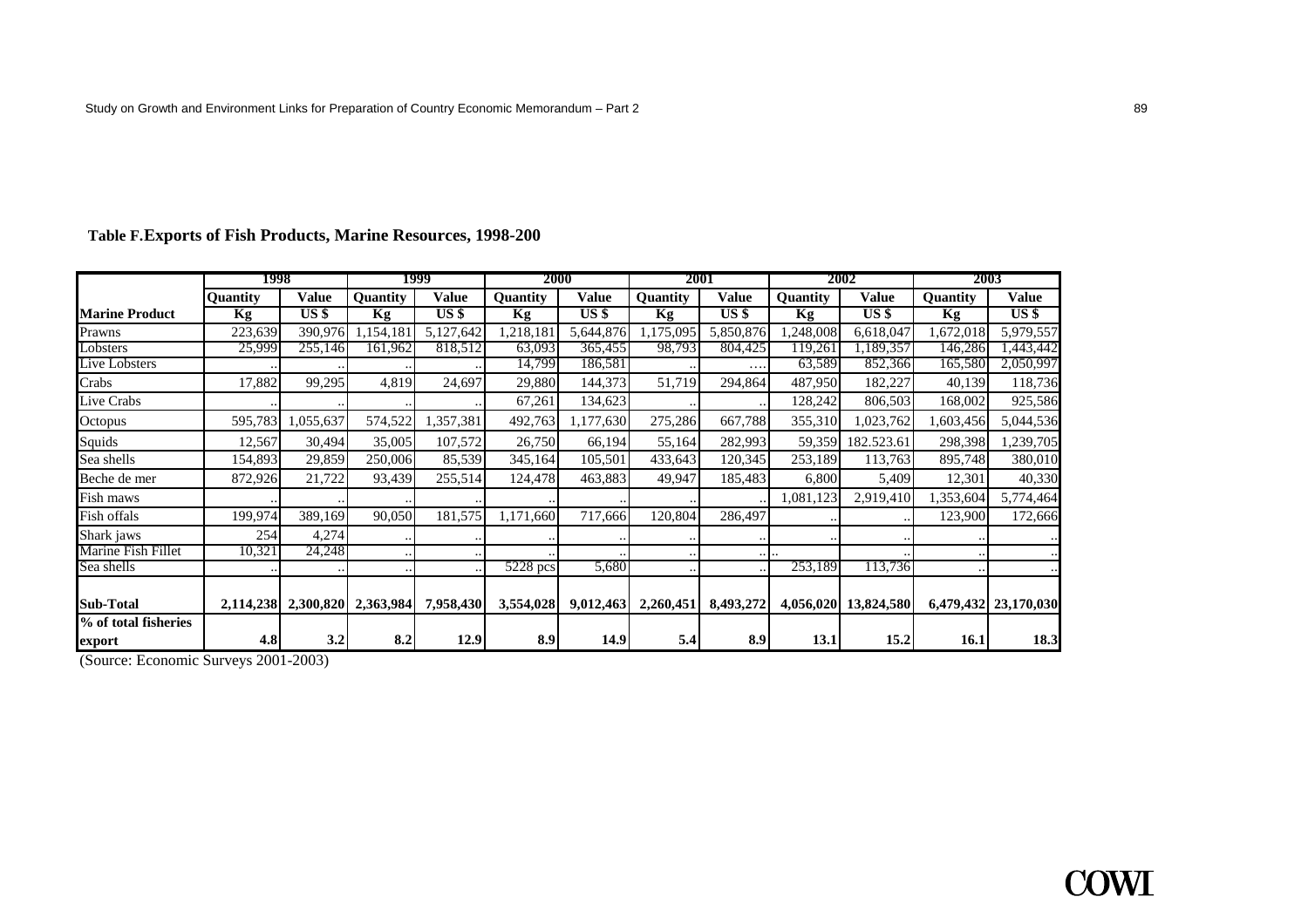### **Annex 2. References**

- Ashley, C., Mdoe, N., and Reynolds, L. (2002): Rethinking Wildlife for Livelihoods and Diversification in Rural Tanzania: A Case Study from Northern Selous. LADDER Working paper No. 15, Norwich, University of East Anglia.
- Aku O'kting'ati, Monela G.C. & Nyella H. (2000). *Contribution of Kilimanjaro Regional Forest Sector to the Economy of Tanzania (1990-1998).*
- Barnett, R. (ed.) 2000: Food for Thought: The Utilization of Wild Meat in Eastern and Southern Africa. Nairobi, TRAFFIC East/Southern Africa.
- Buys, Hans; Moshi, Izzet and Mariki. (1996) *Long-term Financing of Forestry,* Report prepared for FCMP.
- Chatterjee & Mushi (1994) *Study on improvement and monitoring royalty collection systems,*  Report no.1., Evaluation, reformulation and design of recommendations of the Silviconsult study.
- Chopin, F. (2005): Review and assessment of the DRAFT United Republic of Tanzania European Community Fisheries Agreement. Draft. Restricted Circulation.
- DFID (2003): odi Natural Resource Perspectives, Just Wildlife? Or a Source of local Development? Number 85, April 2003.
- DPG (2005): Development Partners Group Tanzania, Brief on Issues Pertaining to Tourist Hunting, April 2005.
- Emmanuel, Juma (2001). *Tourism in Mikumi National Park (MNRP) Morogoro, Tanzania*. Special Project.
- Eustack, Mtui Boniface (2004). *Assessment of the contribution of agroforestry to poverty alleviation in Lushoto District*. M.Sc. thesis.
- Gillingham, S. (1998): Giving Wildlife Value: A Case Study of Community Wildlife Management Around Selous Game Reserve, Tanzania. Dissertation submitted to the University College of Cambridge.
- Homewood, K., Lambin, E.F>, Coast, E., Kariuki et al (2001): Long Term Changes in Serengeti-Mara Wildbeest and Land Cover: Pastoralism, Population or Policies? PNAS 98 (22).
- Idda, Makawia Amani (2003). Contrib*ution of Agroforestry to human nutrition. A case of Arusha Region*. M.Sc. thesis.
- Issango, Juma (2001). *Honey production and sales along Dar es Salaam Morogoro High way*. Special project.
- IUCN (2000): The effectiveness of Trade Measures Contained in the convention on international trade in endangered species of wild fauna and flora, UNEP Economics, Trade and Environment Unit.
- Kaduvage, B. L. (2000) *Study on the present status and future prospects for mechanical and chemical industries in Tanzania,* Project report.
- Kallonga, Emmanual; Rodgers, Alan; Nelson, Fred; Ndoinyo, Yannick and Rugemeleza, Nshala (2003) *Reforming Environmental Governance in Tanzania: Natural Resource Management and the Rural Economy,* non-commissioned paper presented at the Inaugural Tanzania Biennial Development Forum, 24-25<sup>th</sup> April 2003, Dar es Salaam.

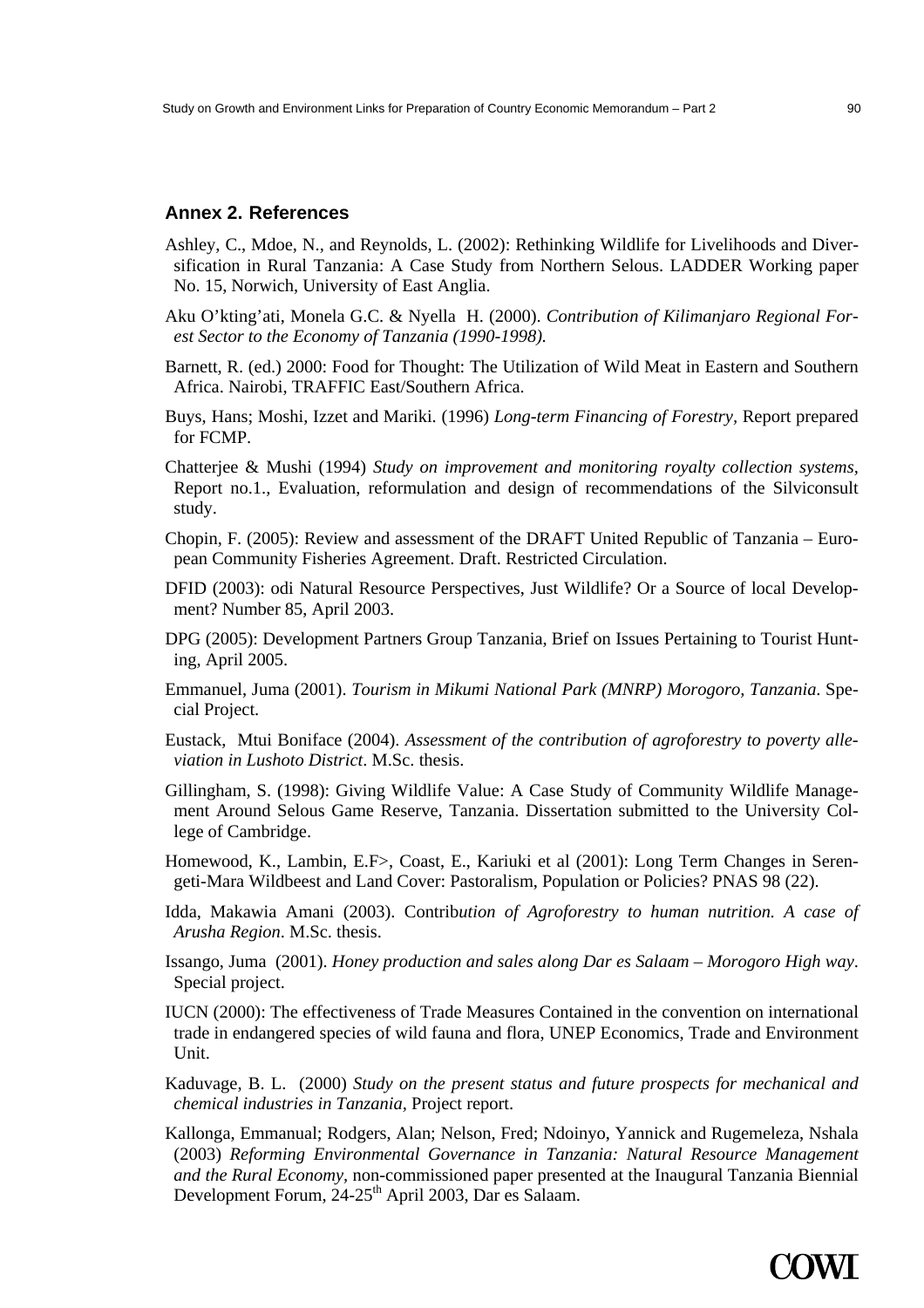Kagya, M. A. (2004): *Gums and Resins production and marketing in Tanzania. FAO project report, Strengthening the Production and Quality Control of Gums and Resins in Africa, Sep*tember 2004.

- Kagya, Monica Andrea Nkunja (2002). *Contribution of non-wood forest products to household economy and welfare of women in Meatu District, Shinyanga Region*, Tanzania. M.Sc. thesis.
- Khamis Fatma Ali (2003). *Financial Analysis of Ecotourism industry. A case study of Jozan Chwaka Bay conservation area, Zanzibar*. Special Project.
- Kobb, Daniel (1999) *Forestry royalties in Tanga Region: Paper vs. Reality,* Paper prepared for East Usambara Catchment Forestry Project, Natural Resources Management and Buffer Zone Development Program, Tanga Coastal Zone.
- Koppers, B. (1998) *End of Assignment Report,* Danagro.
- Kowero (1990) *Some Aspects of Tanzanian Forest Royalties,* TFAP, Working Paper no.26, FBD.
- Kowero (1991) "Management and utilisation of forest estate in Tanzania: some policy issues"*, Journal of World Forest Resource Management,* vol.8. (10), pp.15-27.
- KRCD (2005): Establishment of a socio-economic monitoring system for WMAs. Mission report. Unpublished.
- Luoga,E.J.; Witkowski, E.T.F. and Balkwill, K. (2000). "Economics of charcoal production in Miombo woodland of eastern Tanzania: some hidden costs associated with commercialization of the resources". *Ecol.Econ.35 (2000) 243-257.*
- Lusambo, L.P. (2002). *Socio-Economic Analysis of Land use Factors causing Degradation and Deforestation of Miombo woodlands. Case study of Kilosa District*, Tanzania. M.Sc. Thesis.
- Lyimo Jacobo Ophoro (2002). *Production economics of Transmission poles in Tanzania*. Special project.
- Mabugu, R. and Mugoya, P. (2001): Financing, Revenue sharing and Taxation issues in Wildlife Management Areas. Report prepared for USAID, October 2001.
- Makundi, W.R. and Aku O'kting'ati (1991). *Carbon flows and economic evaluation of mitigation options in Tanzania's forest sector*.
- Malimbwi, R.E.; S.Misana, G.C. Monela, G. Jambiya & E. Zahabu (2000). *Socio-economics of charcoal extraction to the forest resources of Tanzania: The case study of Kitulangalo Area, Tanzan*ia.
- Mkanta & Chimtembo (2002) *Towards Natural Resource Accounting in Tanzania, A study on the Contribution of Natural Forests to National Income,* CEEPA Discussion Paper Series.
- MNRT (2001a). *National Forest Programme in Tanzania (2001-2010),* Ministry of Natural Resources and Tourism . Forestry and Beekeeping Division.
- MNRT (2001b). *National Beekeeping Programme (2001-2010),* Ministry of Natural Resources and Tourism, Forestry and Beekeeping Division.
- MNRT (2002) *Forestry in Figures*, Ministry of Natural Resources and Tourism, Forestry and Beekeeping Division.
- MNRT (2004) *MTEF Budget of the Ministry of Natural Resources and Tourism, Vote 69*
- Monela, G.C., S.A.O. Chamshama, R. Mwaipopo and D.M. Gamassa (2004). *A study on the social, economic, and environmental impacts of forest landscape restoration in Shinyanga Region*. Report. MNRT & IUCN.

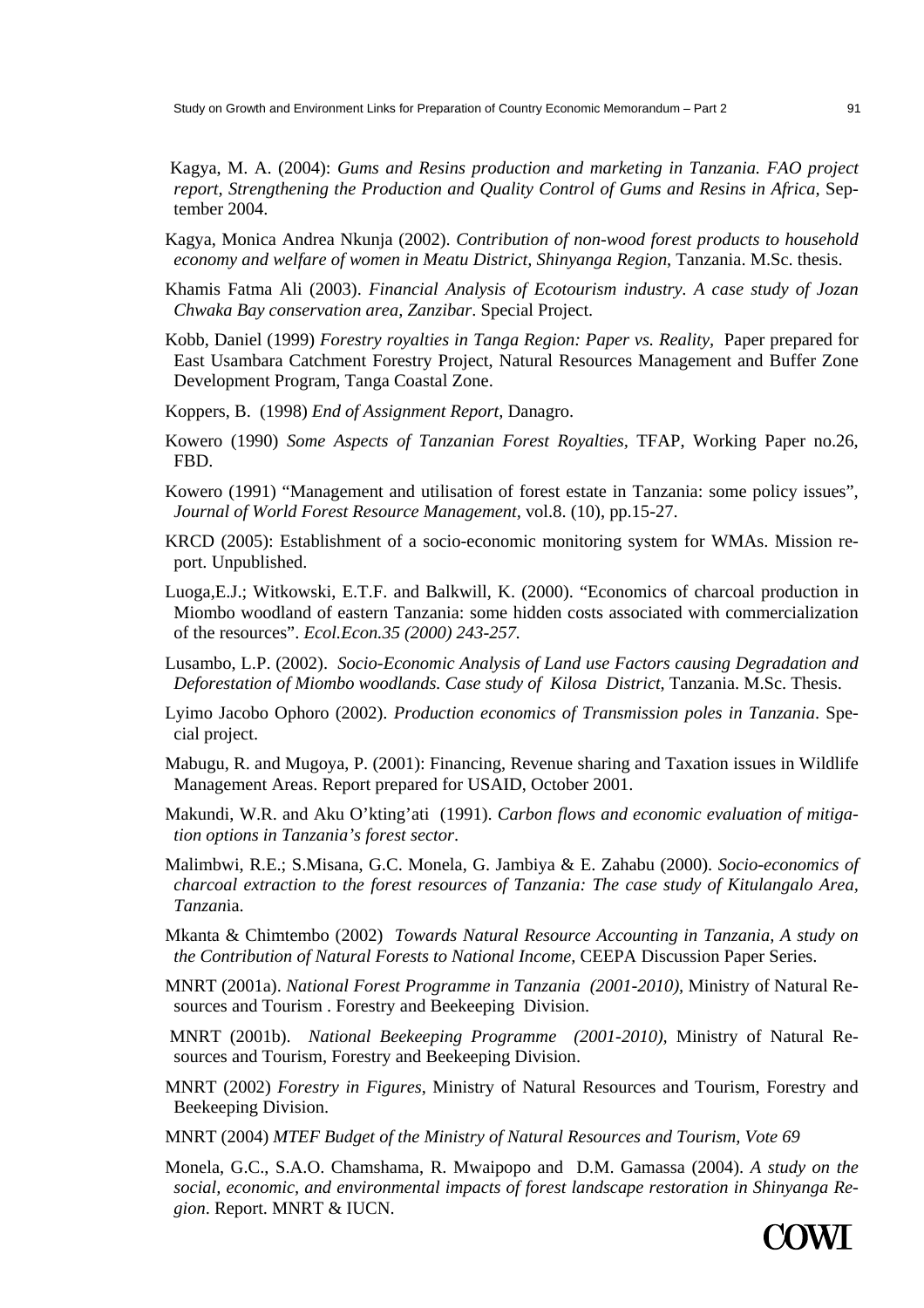- Mushi, J.A. (1999) *Evaluation of Revnue Collection and Monitoring Systems in Singida, Tabora, Shinyanga, and Mwanza Regions,* Report prepared for Forest Resources Management Project (FRMP), IDA Credit no. 2335-TA.
- Mwanahija, Salehe Shalli (2003). *Contribution of agroforestry Vs Rural households food insecurity in Kibaha Disrict, Coast Region, Tanzania*. M.Sc. thesis.
- Ngaga Y.M, Chamshama S.A.O. & Monela G.C. (2003). *Resource Economic Analysis of Catchment Forest Reserves in Tanzania*. Report.
- Ngaga, Y. M. (1990). Present consumption and future requirement of sawn wood in two urban centers of Tanzania. M.Sc. thesis.
- Ngaga, Y. M. (1998). *Analysis of Production and trade in Forest products of Tanzania*. Doctoral Scientiarium Thesis. Department of Forest Sciences, Agricultural University of Norway.
- Noah Edward (2002). *Impact of production and consumption of wood fuel in Miombo woodlands of Makanya Division, in Kilimanjaro Region*. Special project.
- Noel, Maeda (2001). *Statistics of game hunting and revenues; and its implication to the economy of Tanzania 1997-2000*. Special project.
- Norconsult (2002) *The True Cost of Charcoal,* Norconsult Ltd., May 2002.
- Paullo, Teddy (2002). *Market survey and economic values of useful edible mushrooms consumed in Iringa* Municipal. Special Project.

Pearce (1991)

- Philbert, Michael (2002). *Impact of tourism on employment. A case study of Kilimanjaro National Park (KINAPA).* Special project.
- Robert, Modest (2003). *Economic potential of trophy export in Tanzania*. Special project.
- Roe, D., Mulliken, T.; Milledge, S., Mremi, J., Mosha, S. and Grieg-Gran, M. (2002): Making a killing or making a living? Wildlife trade, trade controls and rural livelihoods, Biodiversity and Livelihoods Issues No. 6, Traffic, IIED.
- Rutenge, Catherine (2004). *Assessment of the influences of live small animals trade in Arusha Region*. Special Project.
- Ruitenbeck, J.; Hewawasam I.; Ngoile, M. eds. (2005): Blueprint 2050, Sustaining the Marine Environment in Mainland Tanzania and Zanzibar, The World Bank.
- Salmi and Monela (2000) *Study on Financing in Forestry, Formulation of National Forest Programme in Tanzania*, Final Report by Salmi and Monela, Dar es Salaam, November 2000 for Ministry of Natural Resources and Tourism (MNRT), Forestry and Beekeeping Division.
- Sathaye, J. & W.R.Makundi (1995). *Biomass and Bio-energy; special issue forestry and climate change*. Special issue.
- Sekandende, A.N. (2001). *Economic benefits of wildlife-based tourism. A case study of Tarangile National Park*. Special project.
- Severin, Ansbert (2001). *The economic implication of tourism towards the economy of Tanzania*. Special project.
- Silviconsult (1991) *Forest revenue collection in Tanzania.* FBD, World Bank and ODA.
- Skage and Naess (1994) *Pitsawing and sustainable forest management, a case study of ecological and social considerations from Morogoro District.* MSc Thesis in Forestry, Dept. of Forestry, AUN.